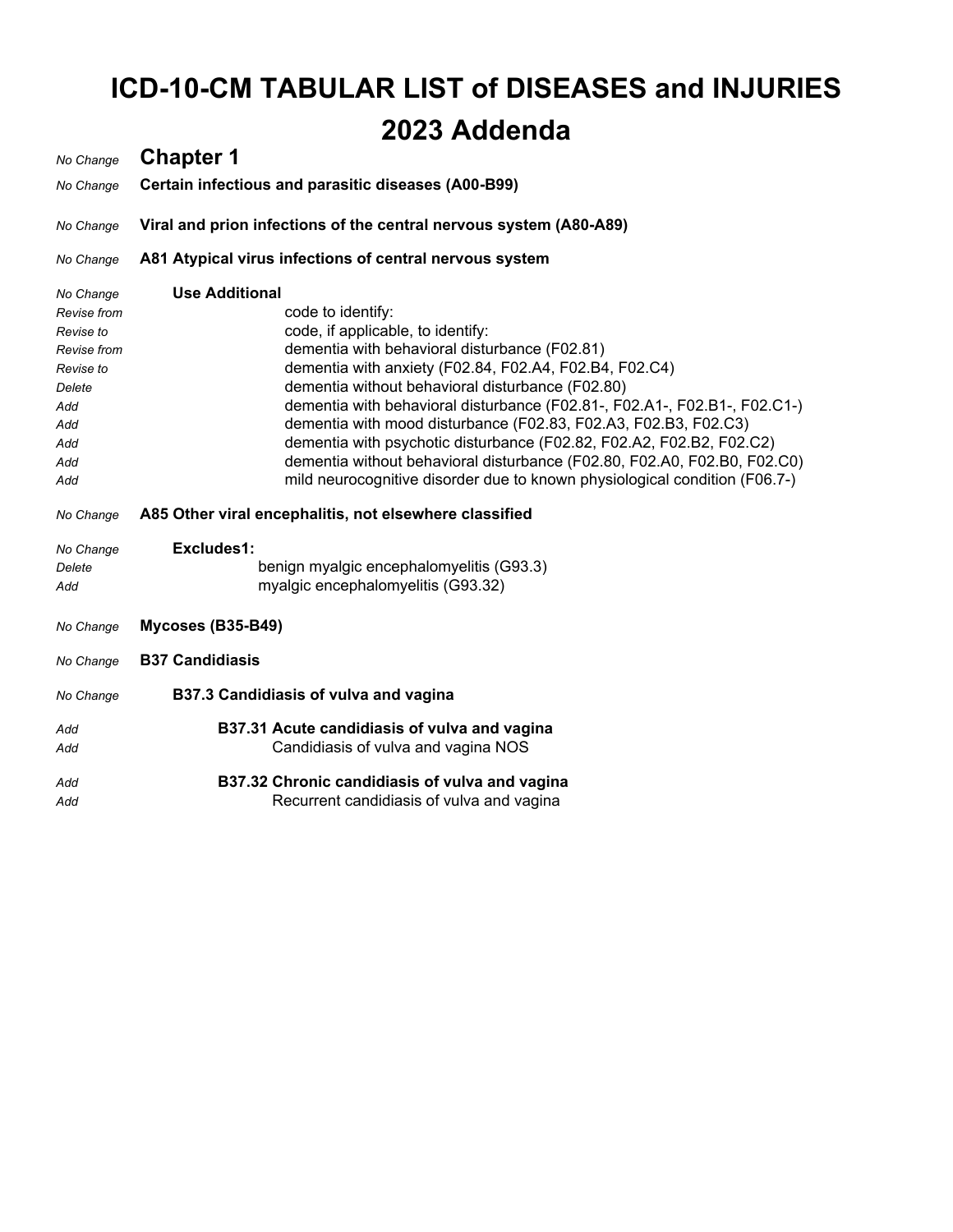| No Change                             | <b>Chapter 2</b>                                                                                                                                                                                |
|---------------------------------------|-------------------------------------------------------------------------------------------------------------------------------------------------------------------------------------------------|
| No Change                             | <b>Neoplasms (C00-D49)</b>                                                                                                                                                                      |
| No Change                             | Malignant neoplasms of male genital organs (C60-C63)                                                                                                                                            |
| No Change                             | C61 Malignant neoplasm of prostate                                                                                                                                                              |
| No Change<br>Revise from<br>Revise to | <b>Use Additional</b><br>code to identify:<br>code, if applicable, to identify:                                                                                                                 |
| No Change                             | Malignant neoplasms of lymphoid, hematopoietic and related tissue (C81-C96)                                                                                                                     |
| No Change                             | C84 Mature T/NK-cell lymphomas                                                                                                                                                                  |
| No Change                             | <b>C84.0 Mycosis fungoides</b>                                                                                                                                                                  |
| No Change<br>Revise from<br>Revise to | Excludes1:<br>peripheral T-cell lymphoma, not classified (C84.4-)<br>peripheral T-cell lymphoma, not elsewhere classified (C84.4-)                                                              |
| Revise from<br>Revise to              | C84.4 Peripheral T-cell lymphoma, not classified<br>C84.4 Peripheral T-cell lymphoma, not elsewhere classified                                                                                  |
| Revise from<br>Revise to              | C84.40 Peripheral T-cell lymphoma, not classified, unspecified site<br>C84.40 Peripheral T-cell lymphoma, not elsewhere classified, unspecified site                                            |
| Revise from<br>Revise to              | C84.41 Peripheral T-cell lymphoma, not classified, lymph nodes of head, face, and neck<br>C84.41 Peripheral T-cell lymphoma, not elsewhere classified, lymph nodes of head, face,<br>and neck   |
| Revise from<br>Revise to              | C84.42 Peripheral T-cell lymphoma, not classified, intrathoracic lymph nodes<br>C84.42 Peripheral T-cell lymphoma, not elsewhere classified, intrathoracic lymph nodes                          |
| Revise from<br>Revise to              | C84.43 Peripheral T-cell lymphoma, not classified, intra-abdominal lymph nodes<br>C84.43 Peripheral T-cell lymphoma, not elsewhere classified, intra-abdominal lymph nodes                      |
| Revise from<br>Revise to              | C84.44 Peripheral T-cell lymphoma, not classified, lymph nodes of axilla and upper limb<br>C84.44 Peripheral T-cell lymphoma, not elsewhere classified, lymph nodes of axilla and<br>upper limb |
| Revise from                           | C84.45 Peripheral T-cell lymphoma, not classified, lymph nodes of inguinal region and<br>lower limb                                                                                             |
| Revise to                             | C84.45 Peripheral T-cell lymphoma, not elsewhere classified, lymph nodes of inguinal<br>region and lower limb                                                                                   |
| Revise from<br>Revise to              | C84.46 Peripheral T-cell lymphoma, not classified, intrapelvic lymph nodes<br>C84.46 Peripheral T-cell lymphoma, not elsewhere classified, intrapelvic lymph nodes                              |
| Revise from<br>Revise to              | C84.47 Peripheral T-cell lymphoma, not classified, spleen<br>C84.47 Peripheral T-cell lymphoma, not elsewhere classified, spleen                                                                |
| Revise from<br>Revise to              | C84.48 Peripheral T-cell lymphoma, not classified, lymph nodes of multiple sites<br>C84.48 Peripheral T-cell lymphoma, not elsewhere classified, lymph nodes of multiple sites                  |
| Revise from<br>Revise to              | C84.49 Peripheral T-cell lymphoma, not classified, extranodal and solid organ sites<br>C84.49 Peripheral T-cell lymphoma, not elsewhere classified, extranodal and solid organ<br>sites         |
| No Change                             | C94 Other leukemias of specified cell type                                                                                                                                                      |

*Revise from* **C94.6 Myelodysplastic disease, not classified**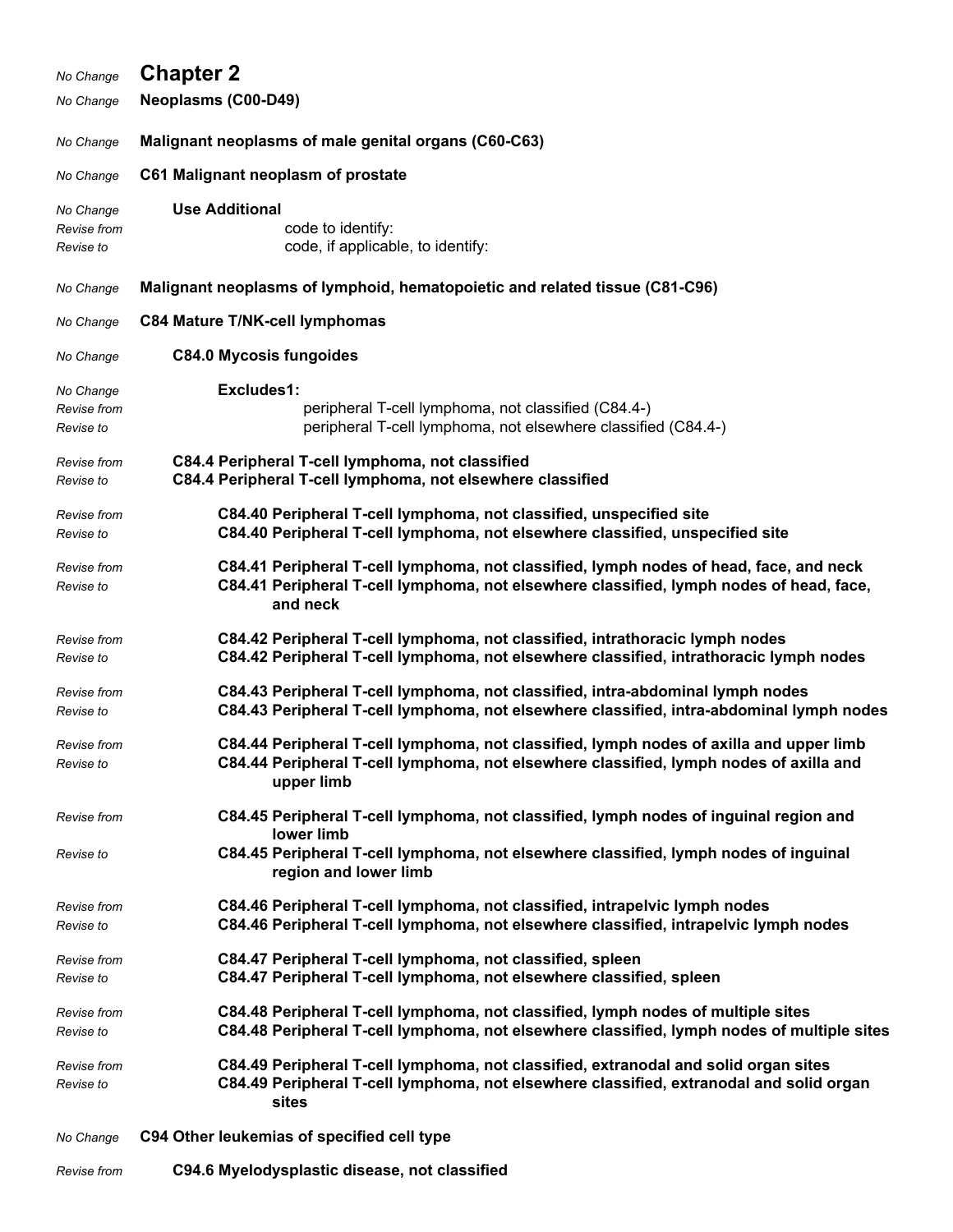| Revise to | C94.6 Myelodysplastic disease, not elsewhere classified         |
|-----------|-----------------------------------------------------------------|
| Delete    | Myeloproliferative disease, not classified                      |
| Add       | Myelodysplastic/myeloproliferative neoplasm, unclassifiable     |
| Add       | Myeloproliferative disease, not elsewhere classified            |
|           |                                                                 |
| No Change | Benign neoplasms, except benign neuroendocrine tumors (D10-D36) |
| No Change | D27 Benign neoplasm of ovary                                    |

| No Change   | Excludes2:                |
|-------------|---------------------------|
| Revise from | endometrial cyst (N80.1)  |
| Revise to   | endometrial cyst (N80.1-) |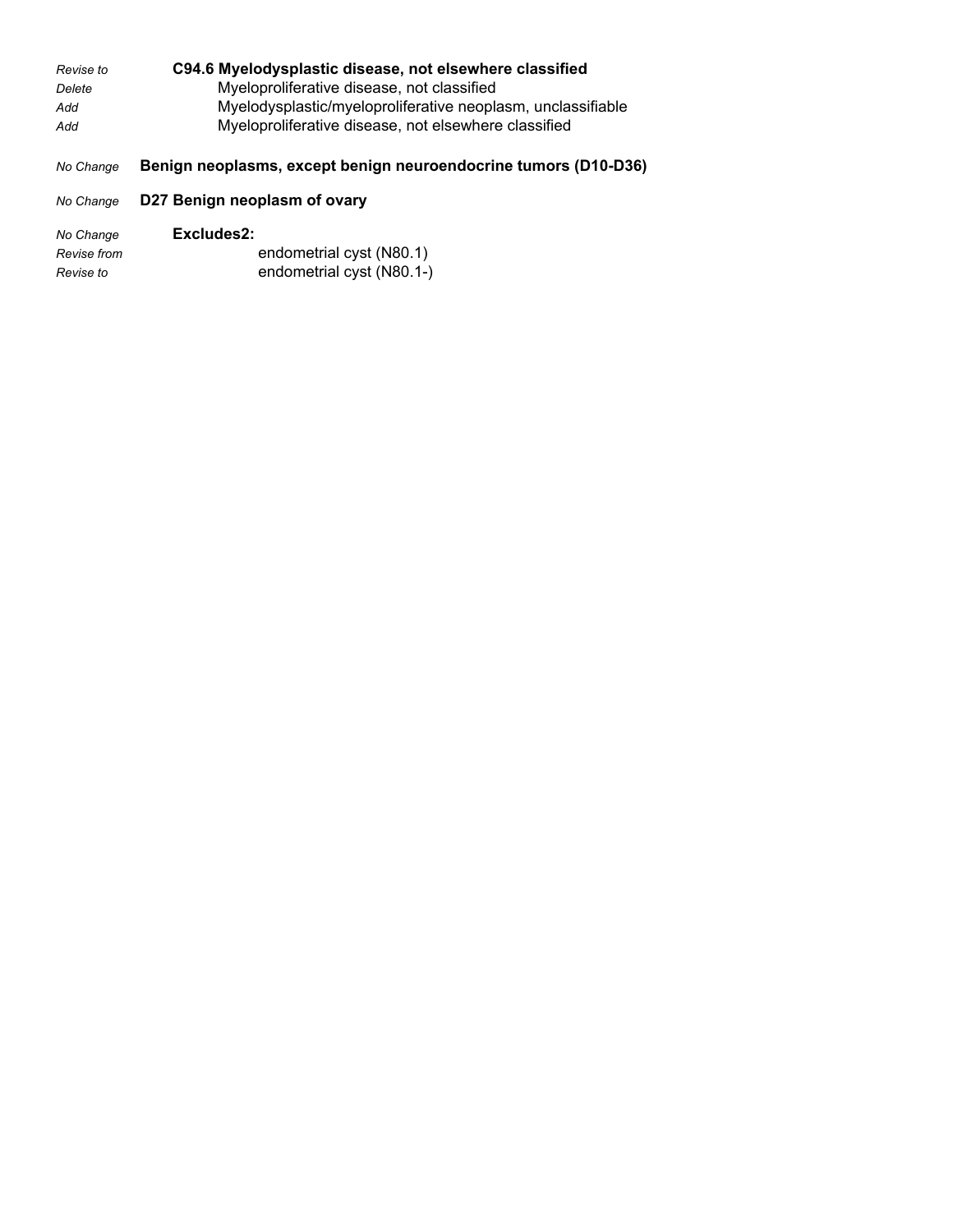| No Change | <b>Chapter 3</b>                                                                          |
|-----------|-------------------------------------------------------------------------------------------|
|           |                                                                                           |
| No Change | Diseases of the blood and blood-forming organs and certain disorders involving the immune |
|           | mechanism (D50-D89)                                                                       |
| No Change | Hemolytic anemias (D55-D59)                                                               |
| No Change | D59 Acquired hemolytic anemia                                                             |
| No Change | D59.3 Hemolytic-uremic syndrome                                                           |
| Delete    | Use Additional code to identify associated:                                               |
| Delete    | E. coli infection (B96.2-)                                                                |
| Delete    | Pneumococcal pneumonia (J13)                                                              |
| Delete    | Shigella dysenteriae (A03.9)                                                              |
| Add       | Code also, if applicable, any associated:                                                 |
| Add       | acute kidney failure (N17.-)                                                              |
| Add       | chronic kidney disease (N18 .- )                                                          |
| Add       | D59.30 Hemolytic-uremic syndrome, unspecified                                             |
| Add       | Hemolytic-uremic syndrome NOS                                                             |
| Add       | D59.31 Infection-associated hemolytic-uremic syndrome                                     |
| Add       | Shiga toxin-producing E. coli [STEC] related hemolytic uremic syndrome                    |
| Add       | Typical hemolytic uremic syndrome                                                         |
| Add       | Use Additional code to identify associated infection, such as :                           |
| Add       | E. coli infection (B96.2-)                                                                |
| Add       | Human immunodeficiency virus [HIV] disease (B20)                                          |
| Add       | Pneumococcal meningitis (G00.1)                                                           |
| Add       | Pneumococcal pneumonia (J13)                                                              |
| Add       | Sepsis due to Streptococcus pneumoniae (A40.3)                                            |
| Add       | Shigella dysenteriae (A03.9)                                                              |
| Add       | Streptococcus pneumoniae as the cause of diseases classified elsewhere<br>(B95.3)         |
| Add       | D59.32 Hereditary hemolytic-uremic syndrome                                               |
| Add       | Atypical hemolytic uremic syndrome with an identified genetic cause                       |
| Add       | Code also, if applicable:                                                                 |
| Add       | defects in the complement system (D84.1)                                                  |
| Add       | methylmalonic acidemia (E71.120)                                                          |
| Add       | D59.39 Other hemolytic-uremic syndrome                                                    |
| Add       | Atypical (nongenetic) hemolytic uremic syndrome                                           |
| Add       | Secondary hemolytic-uremic syndrome                                                       |

- *Add* **Code first**, if applicable, any associated: *Add* COVID-19 (U07.1) *Add* complications of kidney transplant (T86.1-) *Add* complications of heart transplant (T86.2-) *Add* complications of liver transplant (T86.4-)
- *Add* **Code also**, if applicable, any associated condition, such as: Add Add **hypertensive emergency (116.1)** *Add* malignant neoplasm (C00-C96) Add Add **Add** systemic lupus erythematosus (M32.-)
- *Add* **Use Additional** code, if applicable, for adverse effect to identify drug (T36-T50 with fifth or sixth character 5)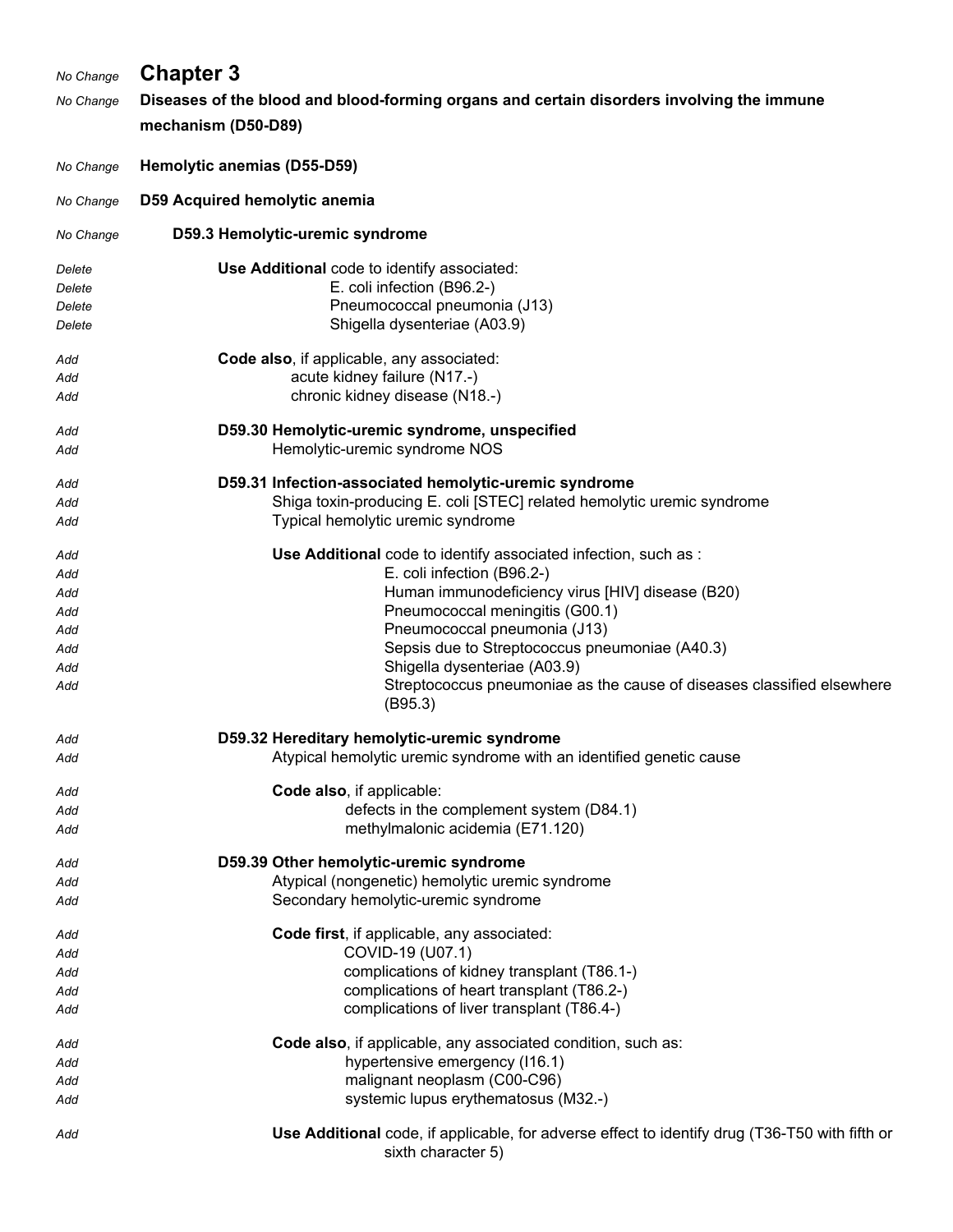| No Change                       | Coagulation defects, purpura and other hemorrhagic conditions (D65-D69)                                                                                     |
|---------------------------------|-------------------------------------------------------------------------------------------------------------------------------------------------------------|
| No Change                       | D66 Hereditary factor VIII deficiency                                                                                                                       |
| No Change                       | Excludes1:                                                                                                                                                  |
| <b>Revise</b> from<br>Revise to | factor VIII deficiency with vascular defect (D68.0)<br>factor VIII deficiency with vascular defect (D68.0-)                                                 |
| No Change                       | D68 Other coagulation defects                                                                                                                               |
| No Change                       | Excludes1:                                                                                                                                                  |
| Revise from                     | abnormal coagulation profile (R79.1)                                                                                                                        |
| Revise to                       | abnormal coagulation profile NOS (R79.1)                                                                                                                    |
| Delete                          | coagulation defects complicating abortion or ectopic or molar pregnancy (O00-O07, O08.1)                                                                    |
| Delete                          | coagulation defects complicating pregnancy, childbirth and the puerperium (O45.0, O46.0,<br>O67.0, O72.3)                                                   |
| Add                             | <b>Excludes2:</b> coagulation defects complicating abortion or ectopic or molar pregnancy (O00-O07, O08.1)                                                  |
| Add                             | coagulation defects complicating pregnancy, childbirth and the puerperium (O45.0, O46.0,<br>O67.0, O72.3)                                                   |
| Revise from                     | D68.0 Von Willebrand's disease                                                                                                                              |
| Revise to                       | D68.0 Von Willebrand disease                                                                                                                                |
| Delete                          | Angiohemophilia                                                                                                                                             |
| Delete                          | Factor VIII deficiency with vascular defect<br>Vascular hemophilia                                                                                          |
| Delete                          |                                                                                                                                                             |
| Add                             | D68.00 Von Willebrand disease, unspecified                                                                                                                  |
| Add                             | D68.01 Von Willebrand disease, type 1                                                                                                                       |
| Add                             | Partial quantitative deficiency of von Willebrand factor                                                                                                    |
| Add                             | Type 1C von Willebrand disease                                                                                                                              |
| Add                             | D68.02 Von Willebrand disease, type 2                                                                                                                       |
| Add                             | Qualitative defects of von Willebrand factor                                                                                                                |
| Add                             | D68.020 Von Willebrand disease, type 2A                                                                                                                     |
| Add                             | Qualitative defects of von Willebrand factor with decreased platelet adhesion and<br>selective deficiency of high-molecular-weight multimers                |
| Add                             | D68.021 Von Willebrand disease, type 2B                                                                                                                     |
| Add                             | Qualitative defects of von Willebrand factor with high-molecular-weight von                                                                                 |
|                                 | Willebrand factor loss                                                                                                                                      |
| Add<br>Add                      | Qualitative defects of von Willebrand factor with hyper-adhesive forms<br>Qualitative defects of von Willebrand factor with increased affinity for platelet |
|                                 | glycoprotein lb                                                                                                                                             |
| Add                             | D68.022 Von Willebrand disease, type 2M                                                                                                                     |
| Add                             | Qualitative defects of von Willebrand factor with defective platelet adhesion with a<br>normal size distribution of von Willebrand factor multimers         |
| Add                             | D68.023 Von Willebrand disease, type 2N                                                                                                                     |
| Add                             | Qualitative defects of von Willebrand factor with defective von Willebrand factor to<br>factor VIII binding                                                 |
| Add                             | Qualitative defects of von Willebrand factor with markedly decreased affinity for<br>factor VIII                                                            |
| Add                             | D68.029 Von Willebrand disease, type 2, unspecified                                                                                                         |
| Add                             | Qualitative defect in von Willebrand factor function, with no further subtyping                                                                             |
| Add                             | D68.03 Von Willebrand disease, type 3                                                                                                                       |
| Add                             | (Near) complete absence of von Willebrand factor                                                                                                            |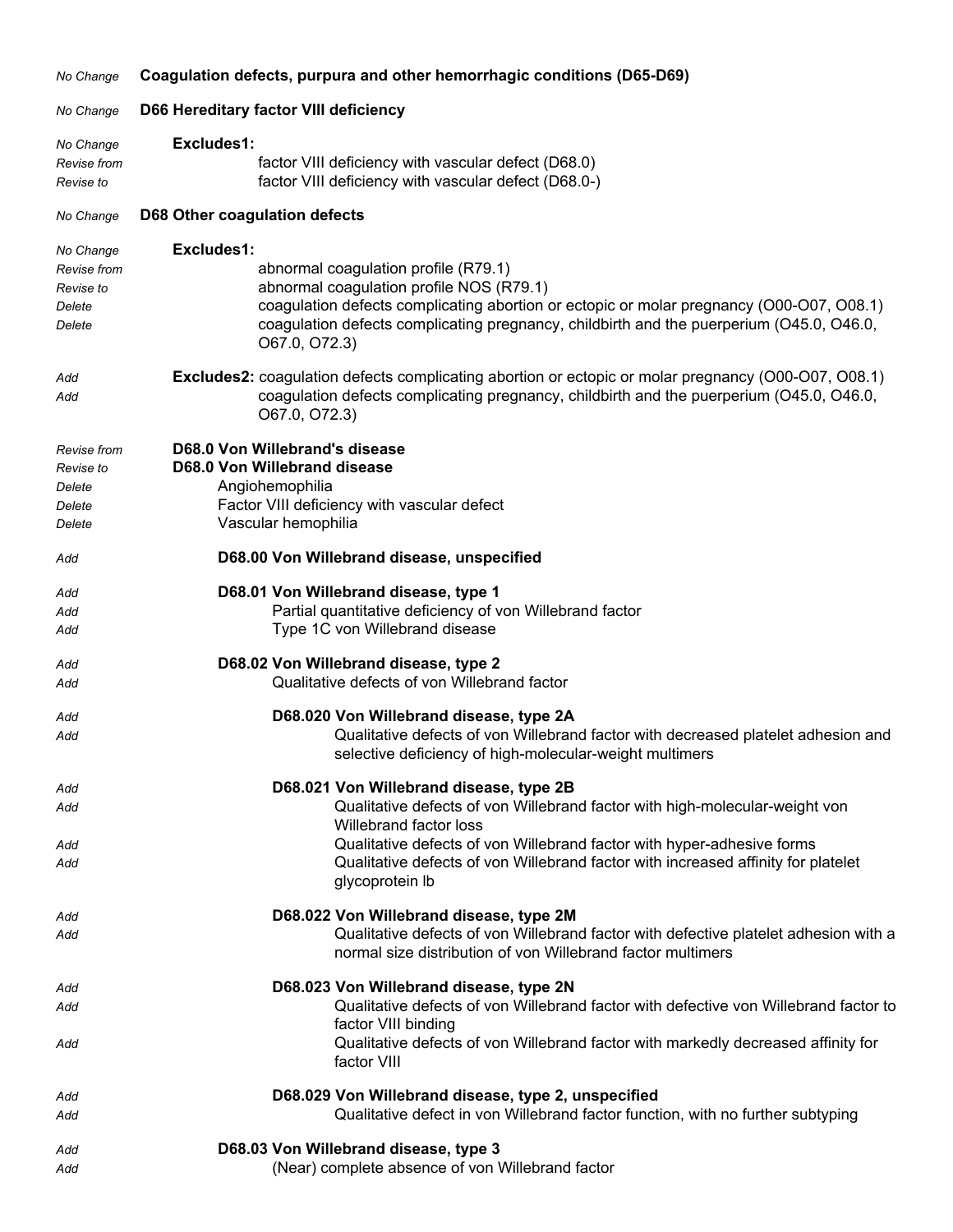| Add                                   | Total quantitative deficiency of von Willebrand factor                                                                                                                                                                              |
|---------------------------------------|-------------------------------------------------------------------------------------------------------------------------------------------------------------------------------------------------------------------------------------|
| Add<br>Add                            | D68.04 Acquired von Willebrand disease<br>Acquired von Willebrand syndrome                                                                                                                                                          |
| Add<br>Add<br>Add                     | D68.09 Other von Willebrand disease<br>Platelet-type von Willebrand disease<br>Pseudo-von Willebrand disease                                                                                                                        |
| Add                                   | Code also, if applicable, qualitative platelet defects (D69.1)                                                                                                                                                                      |
| No Change                             | D68.6 Other thrombophilia                                                                                                                                                                                                           |
| No Change<br>Revise from<br>Revise to | Excludes1:<br>heparin induced thrombocytopenia (HIT) (D75.82)<br>heparin induced thrombocytopenia (HIT) (D75.82-)                                                                                                                   |
| No Change                             | D69 Purpura and other hemorrhagic conditions                                                                                                                                                                                        |
| No Change                             | <b>D69.1 Qualitative platelet defects</b>                                                                                                                                                                                           |
| No Change<br>Delete<br>Add            | Excludes1:<br>von Willebrand's disease (D68.0)<br>hemolytic-uremic syndrome (D59.3-)                                                                                                                                                |
| Add                                   | <b>Excludes2:</b> von Willebrand disease (D68.0-)                                                                                                                                                                                   |
| No Change                             | D69.5 Secondary thrombocytopenia                                                                                                                                                                                                    |
| No Change<br>Revise from<br>Revise to | Excludes1:<br>heparin induced thrombocytopenia (HIT) (D75.82)<br>heparin induced thrombocytopenia (HIT) (D75.82-)                                                                                                                   |
| No Change                             | Other disorders of blood and blood-forming organs (D70-D77)                                                                                                                                                                         |
| No Change                             | D75 Other and unspecified diseases of blood and blood-forming organs                                                                                                                                                                |
| No Change                             | D75.8 Other specified diseases of blood and blood-forming organs                                                                                                                                                                    |
| No Change                             | D75.82 Heparin induced thrombocytopenia (HIT)                                                                                                                                                                                       |
| Add                                   | Use Additional code, if applicable, for adverse effect of heparin (T45.515-)                                                                                                                                                        |
| Add<br>Add<br>Add                     | D75.821 Non-immune heparin-induced thrombocytopenia<br>Non-immune HIT<br>Type 1 heparin-induced thrombocytopenia                                                                                                                    |
| Add<br>Add<br>Add                     | D75.822 Immune-mediated heparin-induced thrombocytopenia<br>Immune-mediated HIT<br>Type 2 heparin-induced thrombocytopenia                                                                                                          |
| Add<br>Add<br>Add<br>Add              | D75.828 Other heparin-induced thrombocytopenia syndrome<br>Autoimmune heparin-induced thrombocytopenia syndrome<br>Delayed-onset heparin-induced thrombocytopenia<br>Persisting heparin-induced thrombocytopenia                    |
| Add                                   | D75.829 Heparin-induced thrombocytopenia, unspecified                                                                                                                                                                               |
| Add<br>Add<br>Add<br>Add              | D75.84 Other platelet-activating anti-PF4 disorders<br>Spontaneous heparin-induced thrombocytopenia syndrome (without heparin exposure)<br>Thrombosis with thrombocytopenia syndrome<br>Vaccine-induced thrombotic thrombocytopenia |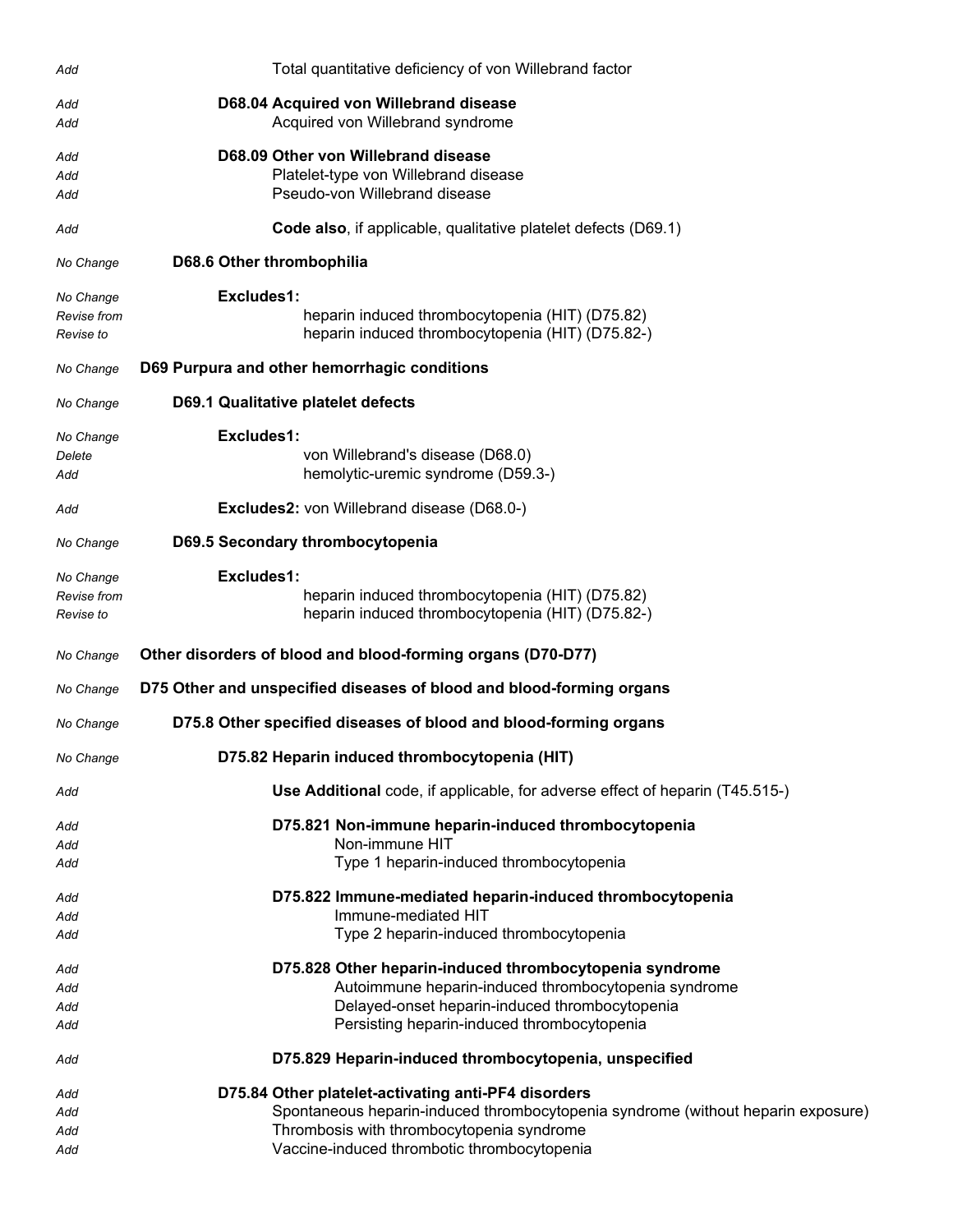| Add                                    | Use Additional code, if applicable, for adverse effect of other viral vaccine (T50.B95-)                                                                                                                                                           |
|----------------------------------------|----------------------------------------------------------------------------------------------------------------------------------------------------------------------------------------------------------------------------------------------------|
| No Change                              | Certain disorders involving the immune mechanism (D80-D89)                                                                                                                                                                                         |
| No Change                              | <b>D81 Combined immunodeficiencies</b>                                                                                                                                                                                                             |
| No Change                              | D81.8 Other combined immunodeficiencies                                                                                                                                                                                                            |
| Add<br>Add                             | D81.82 Activated Phosphoinositide 3-kinase Delta Syndrome [APDS]<br>p110d-activating mutation causing senescent T cells, lymphadenopathy, and<br>immunodeficiency [PASLI] disease                                                                  |
| Add<br>Add<br>Add<br>Add<br>Add<br>Add | Code also, if applicable, any associated manifestations, such as:<br>bronchiectasis (J47.-)<br>herpes virus infections (B00.-)<br>other acute respiratory tract infections (J00-J06; J20-J22)<br>other infections (A00-B99)<br>pneumonia (J12-J18) |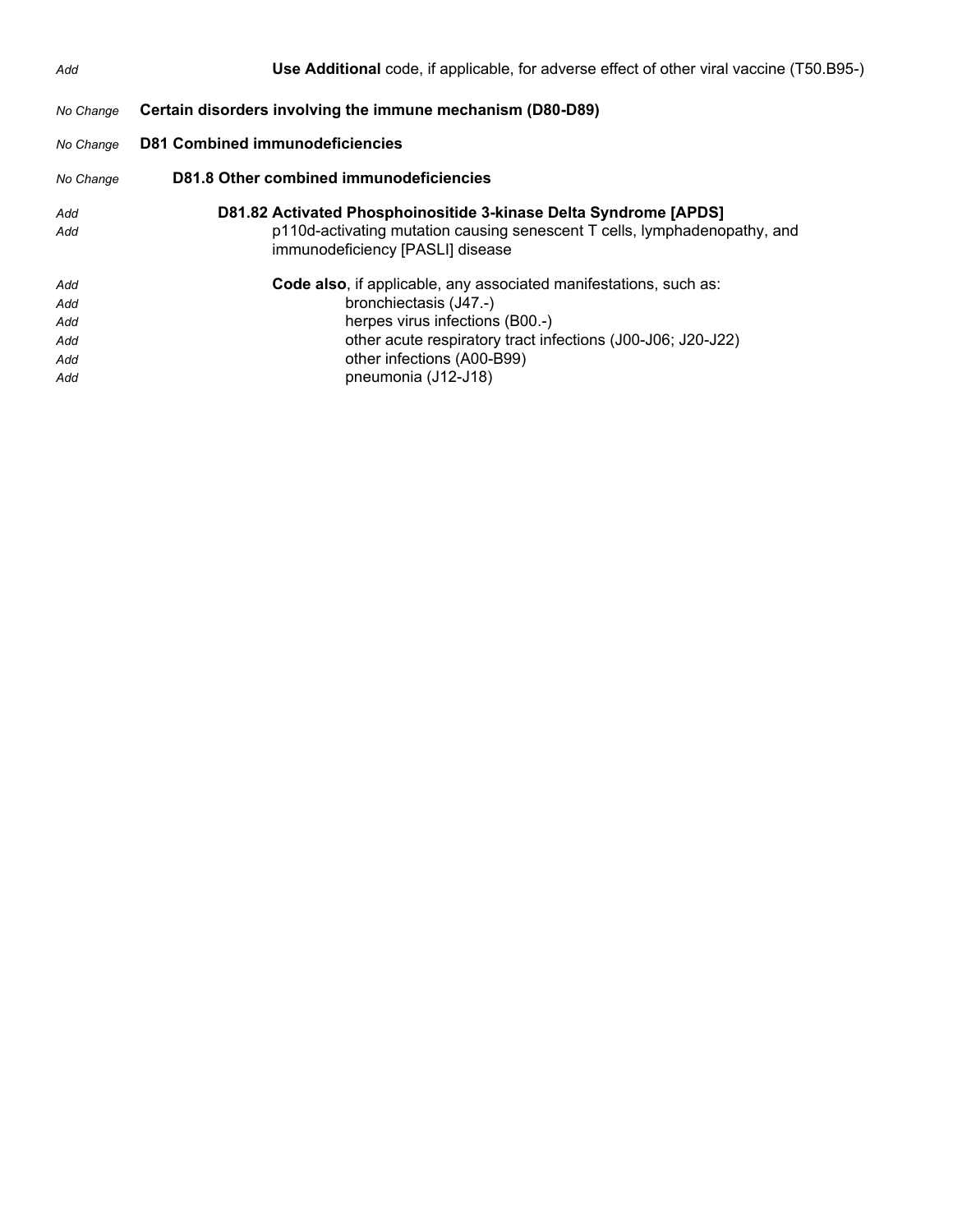| No Change                     | <b>Chapter 4</b>                                                                                                                            |
|-------------------------------|---------------------------------------------------------------------------------------------------------------------------------------------|
| No Change                     | Endocrine, nutritional and metabolic diseases (E00-E89)                                                                                     |
| No Change                     | Disorders of other endocrine glands (E20-E35)                                                                                               |
| No Change                     | E23 Hypofunction and other disorders of the pituitary gland                                                                                 |
| Add                           | <b>Excludes1:</b> short stature due to endocrine disorder (E34.3-)                                                                          |
| No Change                     | <b>E34 Other endocrine disorders</b>                                                                                                        |
| No Change<br>Delete<br>Delete | E34.3 Short stature due to endocrine disorder<br>Constitutional short stature<br>Laron-type short stature                                   |
| Add                           | <b>Excludes1:</b> short stature (child) (R62.52)                                                                                            |
| Add                           | E34.30 Short stature due to endocrine disorder, unspecified                                                                                 |
| Add<br>Add                    | <b>E34.31 Constitutional short stature</b><br>Constitutional delay of growth, puberty, or maturation                                        |
|                               |                                                                                                                                             |
| Add                           | E34.32 Genetic causes of short stature                                                                                                      |
| Add                           | E34.321 Primary insulin-like growth factor-1 (IGF-1) deficiency                                                                             |
| Add                           | Acid-labile subunit gene (IGFALS) defect                                                                                                    |
| Add                           | Growth hormone gene 1 (GH1) defect with growth hormone neutralizing<br>antibodies                                                           |
| Add                           | Growth hormone insensitivity syndrome (GHIS)                                                                                                |
| Add                           | Insulin-like growth factor 1 gene (IGF1) defect                                                                                             |
| Add                           | Laron type short stature                                                                                                                    |
| Add<br>Add                    | Severe primary insulin-like growth factor-1 deficiency (SPIGFD)<br>Signal transducer and activator of transcription 5B gene (STAT5b) defect |
| Add                           | E34.322 Insulin-like growth factor-1 (IGF-1) resistance                                                                                     |
| Add                           | Genetic syndrome with resistance to insulin-like growth factor-1                                                                            |
| Add                           | Insulin-like growth factor-1 receptor (IGF-1R) defect                                                                                       |
| Add                           | Post-insulin-like growth factor-1 receptor signaling defect                                                                                 |
| Add                           | E34.328 Other genetic causes of short stature                                                                                               |
| Add                           | Short stature due to ACAN gene variant                                                                                                      |
| Add                           | Short stature due to aggrecan deficiency<br>Short stature due to NPR-2 gene variant                                                         |
| Add                           |                                                                                                                                             |
| Add                           | E34.329 Unspecified genetic causes of short stature                                                                                         |
| Add                           | E34.39 Other short stature due to endocrine disorder                                                                                        |
| No Change                     | <b>Metabolic disorders (E70-E88)</b>                                                                                                        |
| No Change                     | E87 Other disorders of fluid, electrolyte and acid-base balance                                                                             |
| No Change                     | E87.2 Acidosis                                                                                                                              |
| Delete                        | Acidosis NOS                                                                                                                                |
| Delete                        | Lactic acidosis                                                                                                                             |
| Delete<br>Delete              | Metabolic acidosis<br>Respiratory acidosis                                                                                                  |
|                               |                                                                                                                                             |
| Add                           | E87.20 Acidosis, unspecified                                                                                                                |
| Add                           | Lactic acidosis NOS                                                                                                                         |
| Add                           | Metabolic acidosis NOS                                                                                                                      |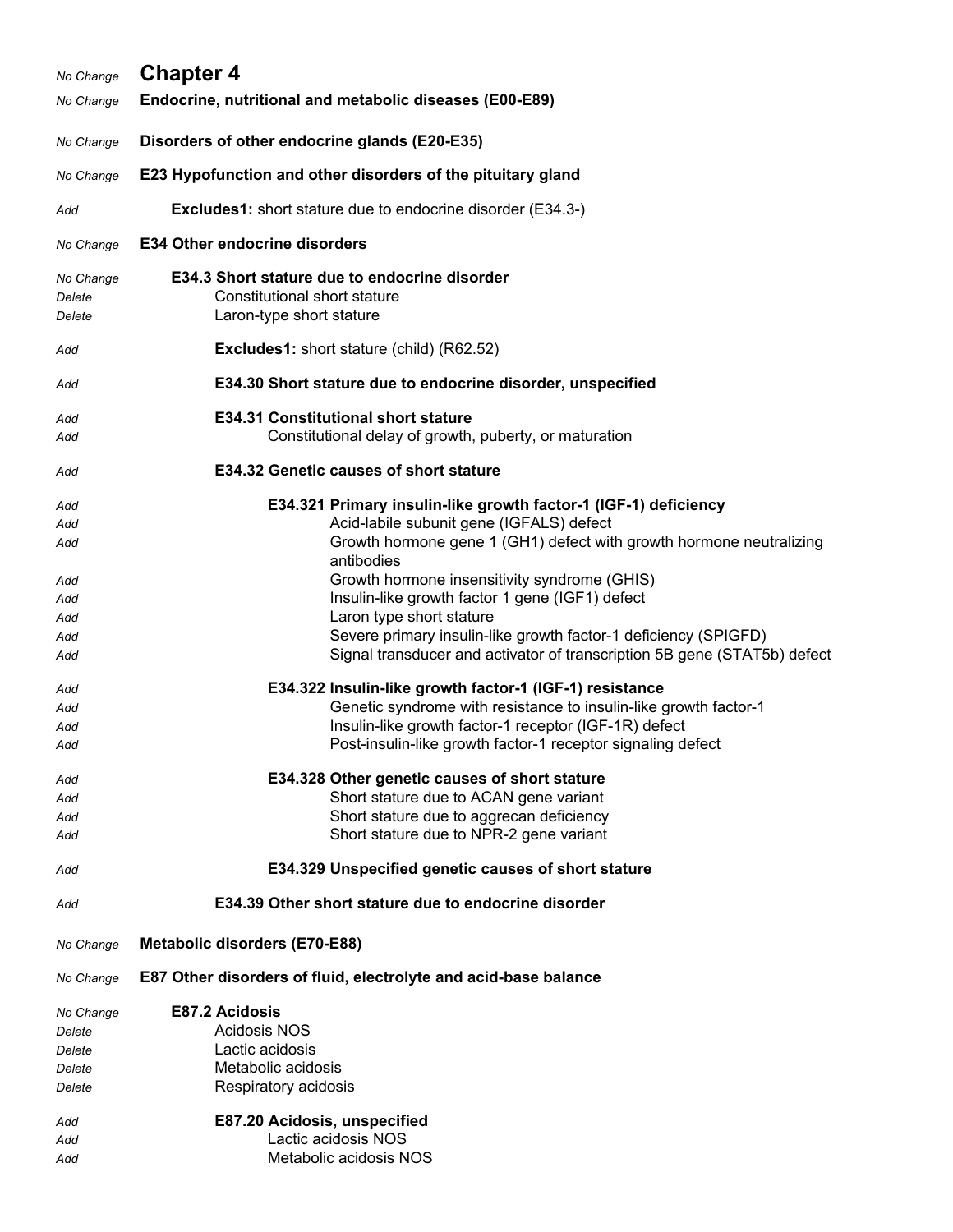| Add | <b>Code also, if applicable, respiratory failure with hypercapnia (J96. with 5th character 2)</b> |
|-----|---------------------------------------------------------------------------------------------------|
| Add | E87.21 Acute metabolic acidosis                                                                   |
| Add | Acute lactic acidosis                                                                             |
| Add | <b>E87.22 Chronic metabolic acidosis</b>                                                          |
| Add | Chronic lactic acidosis                                                                           |
| Add | <b>Code first</b> underlying etiology, if applicable                                              |
| Add | <b>E87.29 Other acidosis</b>                                                                      |
| Add | Respiratory acidosis NOS                                                                          |
| Add | <b>Excludes2:</b> acute respiratory acidosis (J96.02)                                             |
| Add | chronic respiratory acidosis (J96.12)                                                             |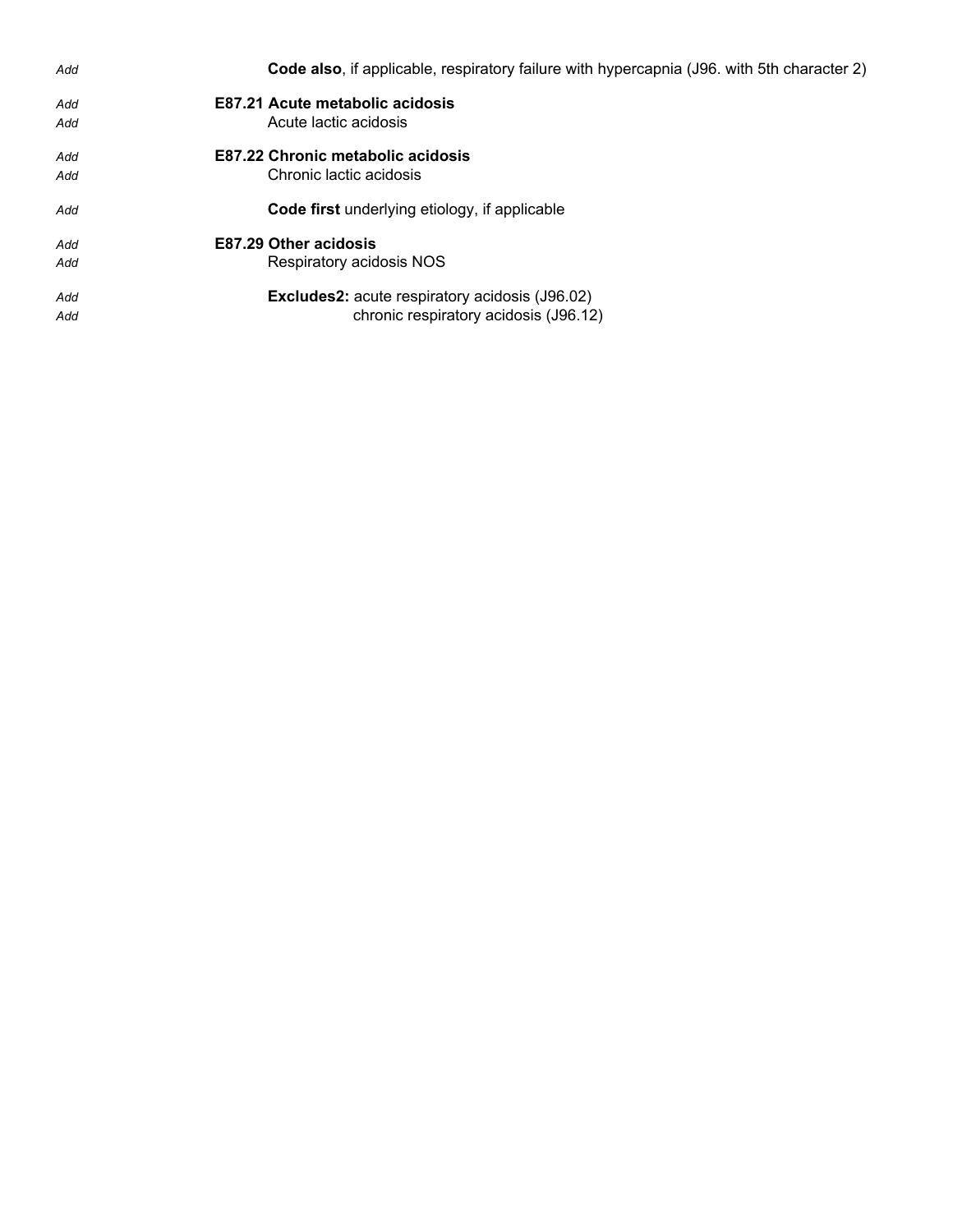| No Change                                                                                      | <b>Chapter 5</b>                                                                                                                                                                                                                                                                                                                                                                                                                                                                                                                          |
|------------------------------------------------------------------------------------------------|-------------------------------------------------------------------------------------------------------------------------------------------------------------------------------------------------------------------------------------------------------------------------------------------------------------------------------------------------------------------------------------------------------------------------------------------------------------------------------------------------------------------------------------------|
| No Change                                                                                      | Mental, Behavioral and Neurodevelopmental disorders (F01-F99)                                                                                                                                                                                                                                                                                                                                                                                                                                                                             |
| No Change                                                                                      | Mental disorders due to known physiological conditions (F01-F09)                                                                                                                                                                                                                                                                                                                                                                                                                                                                          |
| No Change                                                                                      | <b>F01 Vascular dementia</b>                                                                                                                                                                                                                                                                                                                                                                                                                                                                                                              |
| Add<br>Add                                                                                     | Includes: major neurocognitive disorder due to vascular disease<br>multi-infarct dementia                                                                                                                                                                                                                                                                                                                                                                                                                                                 |
| Revise from<br>Revise to                                                                       | <b>F01.5 Vascular dementia</b><br>F01.5 Vascular dementia, unspecified severity                                                                                                                                                                                                                                                                                                                                                                                                                                                           |
| Revise from<br>Revise to                                                                       | F01.50 Vascular dementia without behavioral disturbance<br>F01.50 Vascular dementia, unspecified severity, without behavioral disturbance, psychotic<br>disturbance, mood disturbance, and anxiety                                                                                                                                                                                                                                                                                                                                        |
| Revise from<br>Revise to<br>Add                                                                | Major neurocognitive disorder without behavioral disturbance<br>Major neurocognitive disorder due to vascular disease NOS<br>Vascular dementia NOS                                                                                                                                                                                                                                                                                                                                                                                        |
| Revise from<br>Revise to<br>Delete<br>Delete<br>Delete<br>Delete<br>Delete<br>Delete<br>Delete | F01.51 Vascular dementia with behavioral disturbance<br>F01.51 Vascular dementia, unspecified severity, with behavioral disturbance<br>Major neurocognitive disorder due to vascular disease, with behavioral disturbance<br>Major neurocognitive disorder with aggressive behavior<br>Major neurocognitive disorder with combative behavior<br>Major neurocognitive disorder with violent behavior<br>Vascular dementia with aggressive behavior<br>Vascular dementia with combative behavior<br>Vascular dementia with violent behavior |
| Delete                                                                                         | Use Additional code, if applicable, to identify wandering in vascular dementia (Z91.83)                                                                                                                                                                                                                                                                                                                                                                                                                                                   |
| Add<br>Add                                                                                     | F01.511 Vascular dementia, unspecified severity, with agitation<br>Major neurocognitive disorder due to vascular disease, unspecified severity, with                                                                                                                                                                                                                                                                                                                                                                                      |
| Add                                                                                            | aberrant motor behavior such as restlessness, rocking, pacing, or exit-seeking<br>Major neurocognitive disorder due to vascular disease, unspecified severity, with<br>verbal or physical behaviors such as profanity, shouting, threatening, anger,<br>aggression, combativeness, or violence                                                                                                                                                                                                                                            |
| Add                                                                                            | Vascular dementia, unspecified severity, with aberrant motor behavior such as<br>restlessness, rocking, pacing, or exit-seeking                                                                                                                                                                                                                                                                                                                                                                                                           |
| Add                                                                                            | Vascular dementia, unspecified severity, with verbal or physical behaviors such as<br>profanity, shouting, threatening, anger, aggression, combativeness, or violence                                                                                                                                                                                                                                                                                                                                                                     |
| Add<br>Add                                                                                     | F01.518 Vascular dementia, unspecified severity, with other behavioral disturbance<br>Major neurocognitive disorder due to vascular disease, unspecified severity, with<br>behavioral disturbances such as sleep disturbance, social disinhibition, or sexual<br>disinhibition                                                                                                                                                                                                                                                            |
| Add                                                                                            | Vascular dementia, unspecified severity, with behavioral disturbances such as<br>sleep disturbance, social disinhibition, or sexual disinhibition                                                                                                                                                                                                                                                                                                                                                                                         |
| Add                                                                                            | Use Additional code, if applicable, to identify wandering in vascular dementia<br>(Z91.83)                                                                                                                                                                                                                                                                                                                                                                                                                                                |
| Add                                                                                            | F01.52 Vascular dementia, unspecified severity, with psychotic disturbance                                                                                                                                                                                                                                                                                                                                                                                                                                                                |
| Add                                                                                            | Major neurocognitive disorder due to vascular disease, unspecified severity, with psychotic<br>disturbance such as hallucinations, paranoia, suspiciousness, or delusional state                                                                                                                                                                                                                                                                                                                                                          |
| Add                                                                                            | Vascular dementia, unspecified severity, with psychotic disturbance such as hallucinations,<br>paranoia, suspiciousness, or delusional state                                                                                                                                                                                                                                                                                                                                                                                              |
| Add                                                                                            | F01.53 Vascular dementia, unspecified severity, with mood disturbance                                                                                                                                                                                                                                                                                                                                                                                                                                                                     |
| Add                                                                                            | Major neurocognitive disorder due to vascular disease, unspecified severity, with mood                                                                                                                                                                                                                                                                                                                                                                                                                                                    |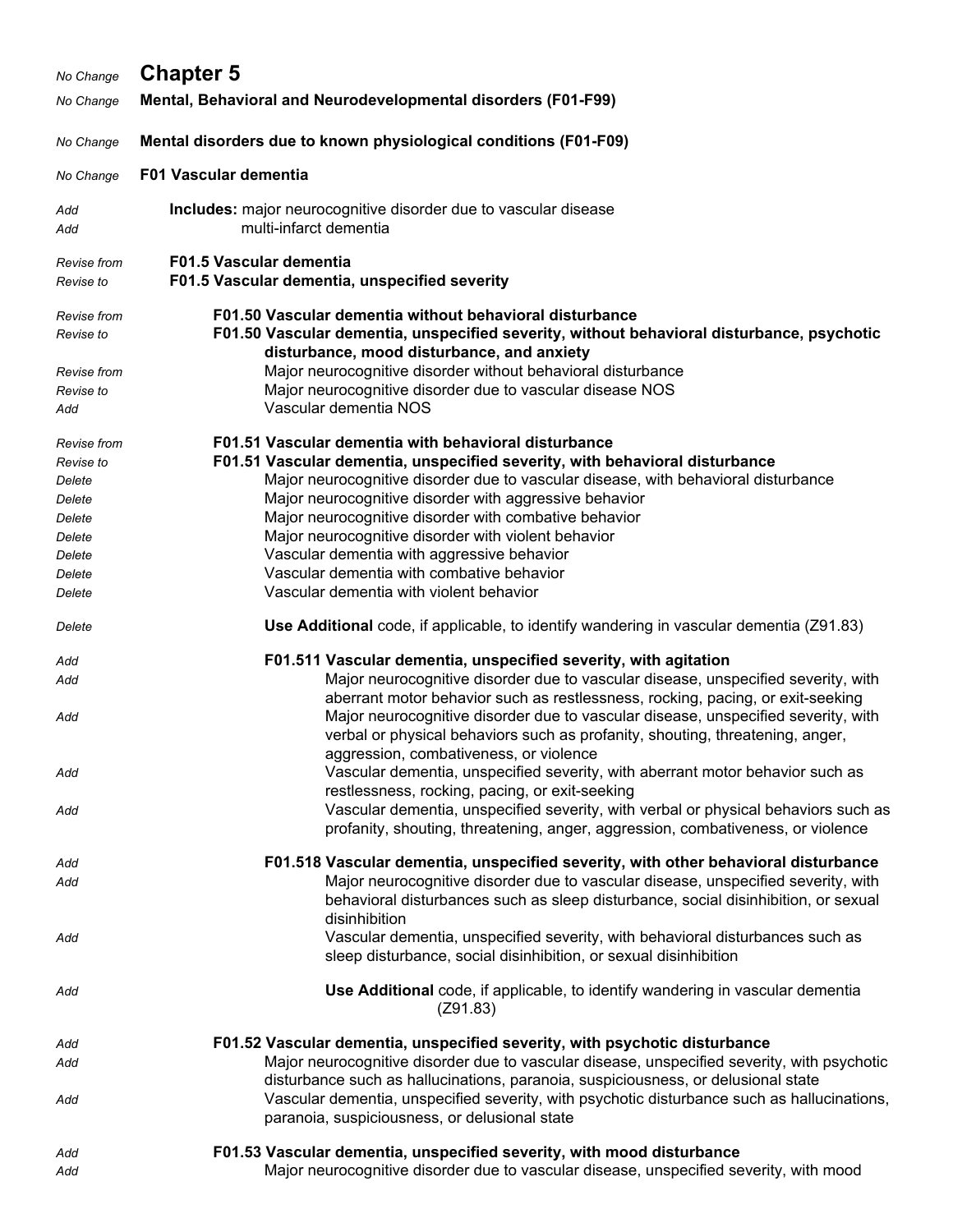| Add        | disturbance such as depression, apathy, or anhedonia<br>Vascular dementia, unspecified severity, with mood disturbance such as depression,<br>apathy, or anhedonia                                                                |
|------------|-----------------------------------------------------------------------------------------------------------------------------------------------------------------------------------------------------------------------------------|
| Add<br>Add | F01.54 Vascular dementia, unspecified severity, with anxiety<br>Major neurocognitive disorder due to vascular disease, unspecified severity, with anxiety                                                                         |
| Add        | F01.A Vascular dementia, mild                                                                                                                                                                                                     |
| Add        | Excludes1: mild neurocognitive disorder due to known physiological condition with or without<br>behavioral disturbance (F06.7-)                                                                                                   |
| Add        | F01.A0 Vascular dementia, mild, without behavioral disturbance, psychotic disturbance,<br>mood disturbance, and anxiety                                                                                                           |
| Add<br>Add | Major neurocognitive disorder due to vascular disease, mild, NOS<br>Vascular dementia, mild, NOS                                                                                                                                  |
| Add        | F01.A1 Vascular dementia, mild, with behavioral disturbance                                                                                                                                                                       |
| Add        | F01.A11 Vascular dementia, mild, with agitation                                                                                                                                                                                   |
| Add        | Major neurocognitive disorder due to vascular disease, mild, with aberrant motor                                                                                                                                                  |
| Add        | behavior such as restlessness, rocking, pacing, or exit-seeking<br>Major neurocognitive disorder due to vascular disease, mild, with verbal or<br>physical behaviors such as profanity, shouting, threatening, anger, aggression, |
| Add        | combativeness, or violence<br>Vascular dementia, mild, with aberrant motor behavior such as restlessness,<br>rocking, pacing, or exit-seeking                                                                                     |
| Add        | Vascular dementia, mild, with verbal or physical behaviors such as profanity,<br>shouting, threatening, anger, aggression, combativeness, or violence                                                                             |
| Add        | F01.A18 Vascular dementia, mild, with other behavioral disturbance                                                                                                                                                                |
| Add        | Major neurocognitive disorder due to vascular disease, mild, with behavioral<br>disturbances such as sleep disturbance, social disinhibition, or sexual<br>disinhibition                                                          |
| Add        | Vascular dementia, mild, with behavioral disturbances such as sleep disturbance,<br>social disinhibition, or sexual disinhibition                                                                                                 |
| Add        | Use Additional code, if applicable, to identify wandering in vascular dementia<br>(Z91.83)                                                                                                                                        |
| Add        | F01.A2 Vascular dementia, mild, with psychotic disturbance                                                                                                                                                                        |
| Add        | Major neurocognitive disorder due to vascular disease, mild, with psychotic disturbance<br>such as hallucinations, paranoia, suspiciousness, or delusional state                                                                  |
| Add        | Vascular dementia, mild, with psychotic disturbance such as hallucinations, paranoia,<br>suspiciousness, or delusional state                                                                                                      |
| Add        | F01.A3 Vascular dementia, mild, with mood disturbance                                                                                                                                                                             |
| Add        | Major neurocognitive disorder due to vascular disease, mild, with mood disturbance such<br>as depression, apathy, or anhedonia                                                                                                    |
| Add        | Vascular dementia, mild, with mood disturbance such as depression, apathy, or anhedonia                                                                                                                                           |
| Add        | F01.A4 Vascular dementia, mild, with anxiety                                                                                                                                                                                      |
| Add        | Major neurocognitive disorder due to vascular disease, mild, with anxiety                                                                                                                                                         |
| Add        | F01.B Vascular dementia, moderate                                                                                                                                                                                                 |
| Add        | F01.B0 Vascular dementia, moderate, without behavioral disturbance, psychotic<br>disturbance, mood disturbance, and anxiety                                                                                                       |
| Add        | Major neurocognitive disorder due to vascular disease, moderate, NOS                                                                                                                                                              |
| Add        | Vascular dementia, moderate, NOS                                                                                                                                                                                                  |
| Add        | F01.B1 Vascular dementia, moderate, with behavioral disturbance                                                                                                                                                                   |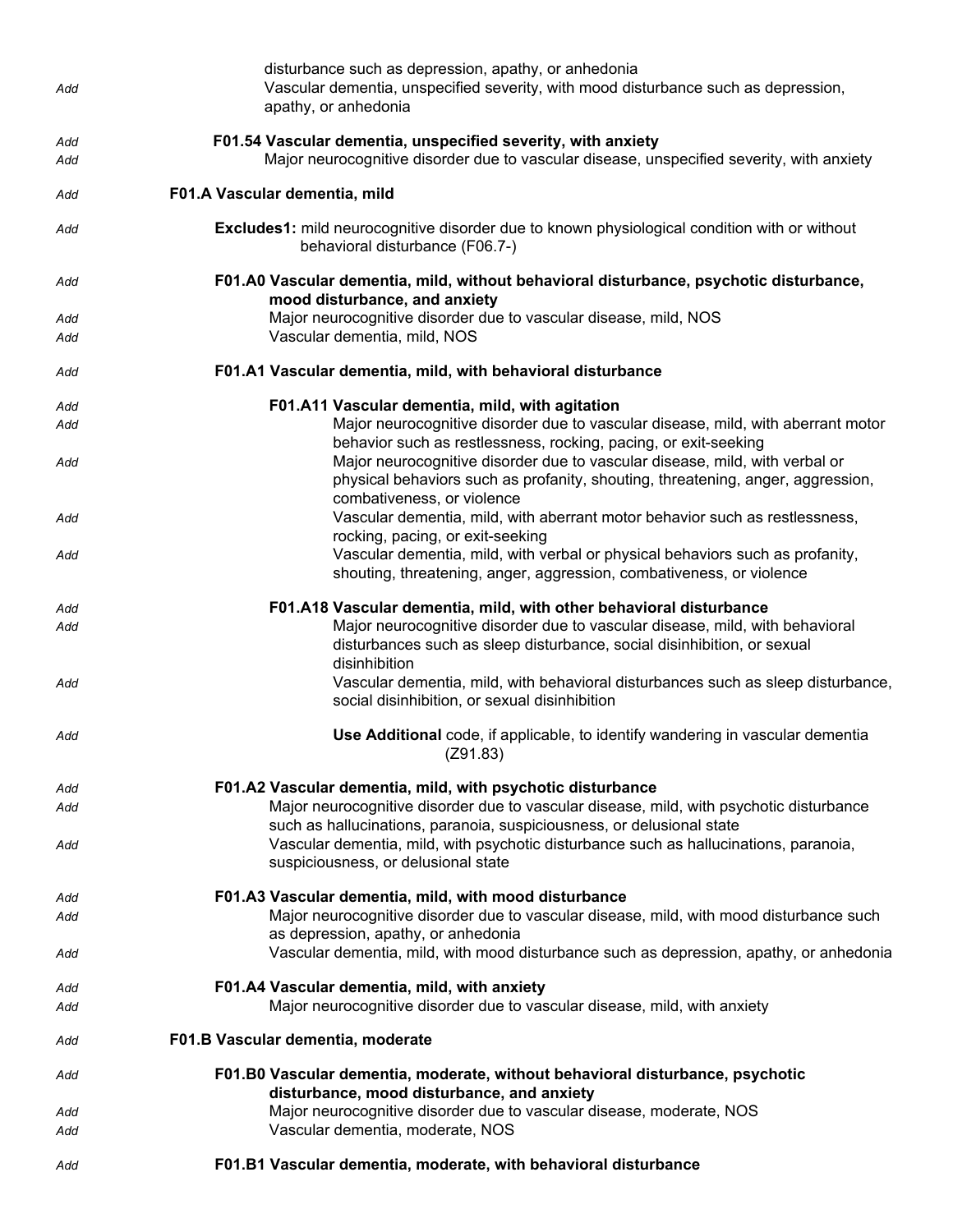| Add | F01.B11 Vascular dementia, moderate, with agitation                                                                                                                                              |
|-----|--------------------------------------------------------------------------------------------------------------------------------------------------------------------------------------------------|
| Add | Major neurocognitive disorder due to vascular disease, moderate, with aberrant<br>motor behavior such as restlessness, rocking, pacing, or exit-seeking                                          |
| Add | Major neurocognitive disorder due to vascular disease, moderate, with verbal or<br>physical behaviors such as profanity, shouting, threatening, anger, aggression,<br>combativeness, or violence |
| Add | Vascular dementia, moderate, with aberrant motor behavior such as restlessness,<br>rocking, pacing, or exit-seeking                                                                              |
| Add | Vascular dementia, moderate, with verbal or physical behaviors such as profanity,<br>shouting, threatening, anger, aggression, combativeness, or violence                                        |
| Add | F01.B18 Vascular dementia, moderate, with other behavioral disturbance                                                                                                                           |
| Add | Major neurocognitive disorder due to vascular disease, moderate, with behavioral<br>disturbances such as sleep disturbance, social disinhibition, or sexual<br>disinhibition                     |
| Add | Vascular dementia, moderate, with behavioral disturbances such as sleep<br>disturbance, social disinhibition, or sexual disinhibition                                                            |
| Add | Use Additional code, if applicable, to identify wandering in vascular dementia<br>(Z91.83)                                                                                                       |
| Add | F01.B2 Vascular dementia, moderate, with psychotic disturbance                                                                                                                                   |
| Add | Major neurocognitive disorder due to vascular disease, moderate, with psychotic<br>disturbance such as hallucinations, paranoia, suspiciousness, or delusional state                             |
| Add | Vascular dementia, moderate, with psychotic disturbance such as hallucinations, paranoia,<br>suspiciousness, or delusional state                                                                 |
| Add | F01.B3 Vascular dementia, moderate, with mood disturbance                                                                                                                                        |
| Add | Major neurocognitive disorder due to vascular disease, moderate, with mood disturbance<br>such as depression, apathy, or anhedonia                                                               |
| Add | Vascular dementia, moderate, with mood disturbance such as depression, apathy, or<br>anhedonia                                                                                                   |
| Add | F01.B4 Vascular dementia, moderate, with anxiety                                                                                                                                                 |
| Add | Major neurocognitive disorder due to vascular disease, moderate, with anxiety                                                                                                                    |
| Add | F01.C Vascular dementia, severe                                                                                                                                                                  |
| Add | F01.C0 Vascular dementia, severe, without behavioral disturbance, psychotic disturbance,<br>mood disturbance, and anxiety                                                                        |
| Add | Major neurocognitive disorder due to vascular disease, severe, NOS                                                                                                                               |
| Add | Vascular dementia, severe, NOS                                                                                                                                                                   |
| Add | F01.C1 Vascular dementia, severe, with behavioral disturbance                                                                                                                                    |
| Add | F01.C11 Vascular dementia, severe, with agitation                                                                                                                                                |
| Add | Major neurocognitive disorder due to vascular disease, severe, with aberrant<br>motor behavior such as restlessness, rocking, pacing, or exit-seeking                                            |
| Add | Major neurocognitive disorder due to vascular disease, severe, with verbal or<br>physical behaviors such as profanity, shouting, threatening, anger, aggression,                                 |
|     | combativeness, or violence                                                                                                                                                                       |
| Add | Vascular dementia, severe, with aberrant motor behavior such as restlessness,<br>rocking, pacing, or exit-seeking                                                                                |
| Add | Vascular dementia, severe, with verbal or physical behaviors such as profanity,<br>shouting, threatening, anger, aggression, combativeness, or violence                                          |
| Add | F01.C18 Vascular dementia, severe, with other behavioral disturbance                                                                                                                             |
| Add | Major neurocognitive disorder due to vascular disease, severe, with behavioral<br>disturbances such as sleep disturbance, social disinhibition, or sexual<br>disinhibition                       |
| Add | Vascular dementia, severe, with behavioral disturbances such as sleep                                                                                                                            |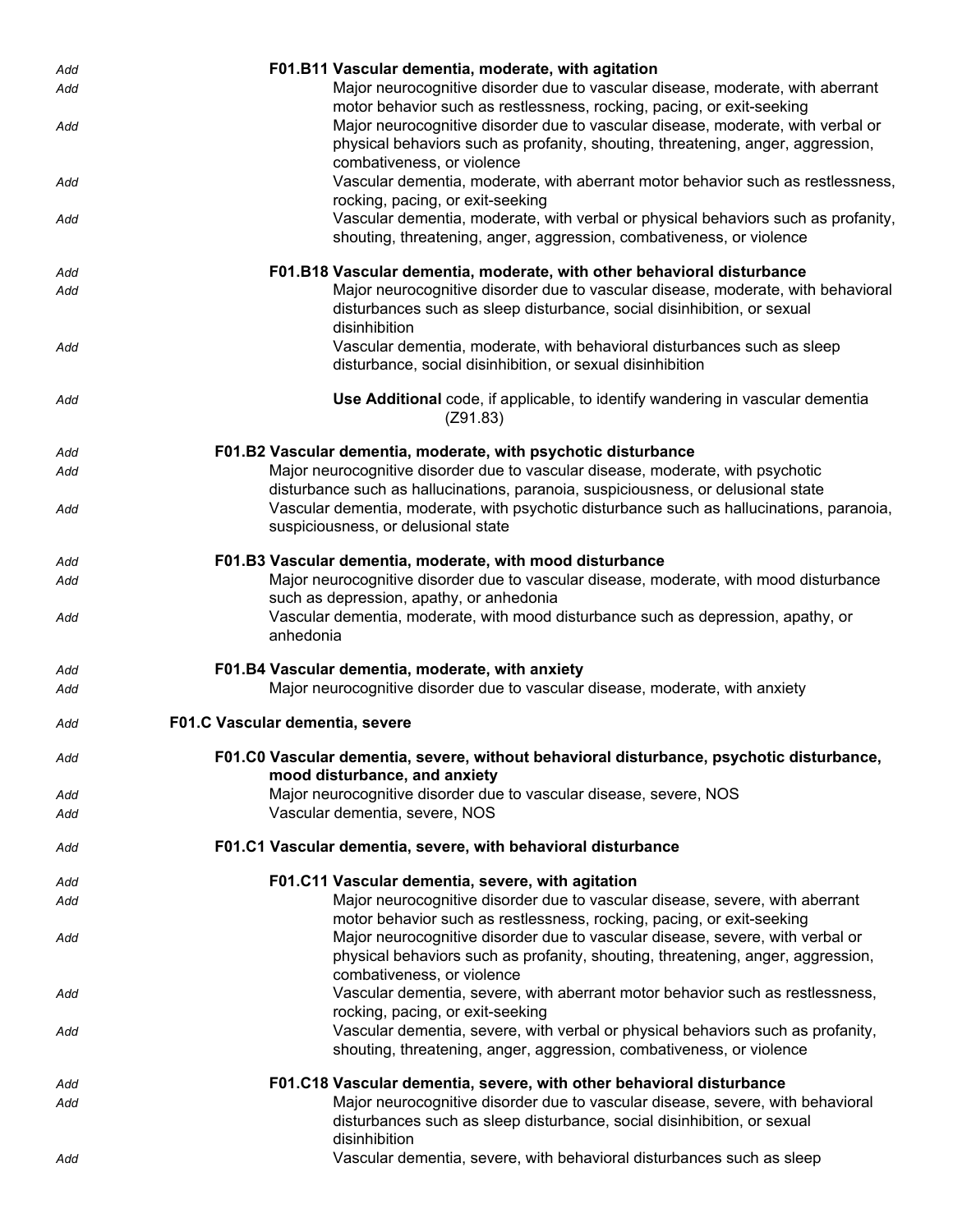|                          | disturbance, social disinhibition, or sexual disinhibition                                                                                                                                                                                                                               |  |  |
|--------------------------|------------------------------------------------------------------------------------------------------------------------------------------------------------------------------------------------------------------------------------------------------------------------------------------|--|--|
| Add                      | <b>Use Additional</b> code, if applicable, to identify wandering in vascular dementia<br>(Z91.83)                                                                                                                                                                                        |  |  |
| Add                      | F01.C2 Vascular dementia, severe, with psychotic disturbance                                                                                                                                                                                                                             |  |  |
| Add                      | Major neurocognitive disorder due to vascular disease, severe, with psychotic disturbance<br>such as hallucinations, paranoia, suspiciousness, or delusional state                                                                                                                       |  |  |
| Add                      | Vascular dementia, severe, with psychotic disturbance such as hallucinations, paranoia,<br>suspiciousness, or delusional state                                                                                                                                                           |  |  |
| Add                      | F01.C3 Vascular dementia, severe, with mood disturbance                                                                                                                                                                                                                                  |  |  |
| Add<br>Add               | Major neurocognitive disorder due to vascular disease, severe, with mood disturbance<br>such as depression, apathy, or anhedonia<br>Vascular dementia, severe, with mood disturbance such as depression, apathy, or                                                                      |  |  |
|                          | anhedonia                                                                                                                                                                                                                                                                                |  |  |
| Add                      | F01.C4 Vascular dementia, severe, with anxiety                                                                                                                                                                                                                                           |  |  |
| Add                      | Major neurocognitive disorder due to vascular disease, severe, with anxiety                                                                                                                                                                                                              |  |  |
| No Change                | F02 Dementia in other diseases classified elsewhere                                                                                                                                                                                                                                      |  |  |
| Add                      | <b>Excludes1:</b> mild neurocognitive disorder due to known physiological condition with or without behavioral<br>disturbance (F06.7-)                                                                                                                                                   |  |  |
| No Change                | Excludes2:                                                                                                                                                                                                                                                                               |  |  |
| Revise from              | vascular dementia (F01.5-)                                                                                                                                                                                                                                                               |  |  |
| Revise to                | vascular dementia (F01.5-, F01.A-, F01.B-, F01.C-)                                                                                                                                                                                                                                       |  |  |
| Revise from<br>Revise to | F02.8 Dementia in other diseases classified elsewhere<br>F02.8 Dementia in other diseases classified elsewhere, unspecified severity                                                                                                                                                     |  |  |
| Revise from              | F02.80 Dementia in other diseases classified elsewhere without behavioral disturbance                                                                                                                                                                                                    |  |  |
| Revise to                | F02.80 Dementia in other diseases classified elsewhere, unspecified severity, without<br>behavioral disturbance, psychotic disturbance, mood disturbance, and anxiety                                                                                                                    |  |  |
| Revise from              | Major neurocognitive disorder in other diseases classified elsewhere                                                                                                                                                                                                                     |  |  |
| Revise to                | Major neurocognitive disorder in other diseases classified elsewhere NOS                                                                                                                                                                                                                 |  |  |
| Revise from              | F02.81 Dementia in other diseases classified elsewhere with behavioral disturbance                                                                                                                                                                                                       |  |  |
| Revise to                | F02.81 Dementia in other diseases classified elsewhere, unspecified severity, with<br>behavioral disturbance                                                                                                                                                                             |  |  |
| Delete                   | Dementia in other diseases classified elsewhere with aggressive behavior                                                                                                                                                                                                                 |  |  |
| Delete                   |                                                                                                                                                                                                                                                                                          |  |  |
| Delete                   | Dementia in other diseases classified elsewhere with combative behavior                                                                                                                                                                                                                  |  |  |
|                          | Dementia in other diseases classified elsewhere with violent behavior                                                                                                                                                                                                                    |  |  |
| Delete                   | Major neurocognitive disorder in other diseases classified elsewhere with aggressive<br>behavior                                                                                                                                                                                         |  |  |
| Delete                   | Major neurocognitive disorder in other diseases classified elsewhere with combative<br>behavior                                                                                                                                                                                          |  |  |
| Delete                   | Major neurocognitive disorder in other diseases classified elsewhere with violent behavior                                                                                                                                                                                               |  |  |
| Delete                   | Use Additional code, if applicable, to identify wandering in dementia in conditions<br>classified elsewhere (Z91.83)                                                                                                                                                                     |  |  |
| Add                      | F02.811 Dementia in other diseases classified elsewhere, unspecified severity, with<br>agitation                                                                                                                                                                                         |  |  |
| Add                      | Dementia in other diseases classified elsewhere, unspecified severity, with                                                                                                                                                                                                              |  |  |
| Add                      | aberrant motor behavior such as restlessness, rocking, pacing, or exit-seeking<br>Dementia in other diseases classified elsewhere, unspecified severity, with verbal<br>or physical behaviors such as profanity, shouting, threatening, anger, aggression,<br>combativeness, or violence |  |  |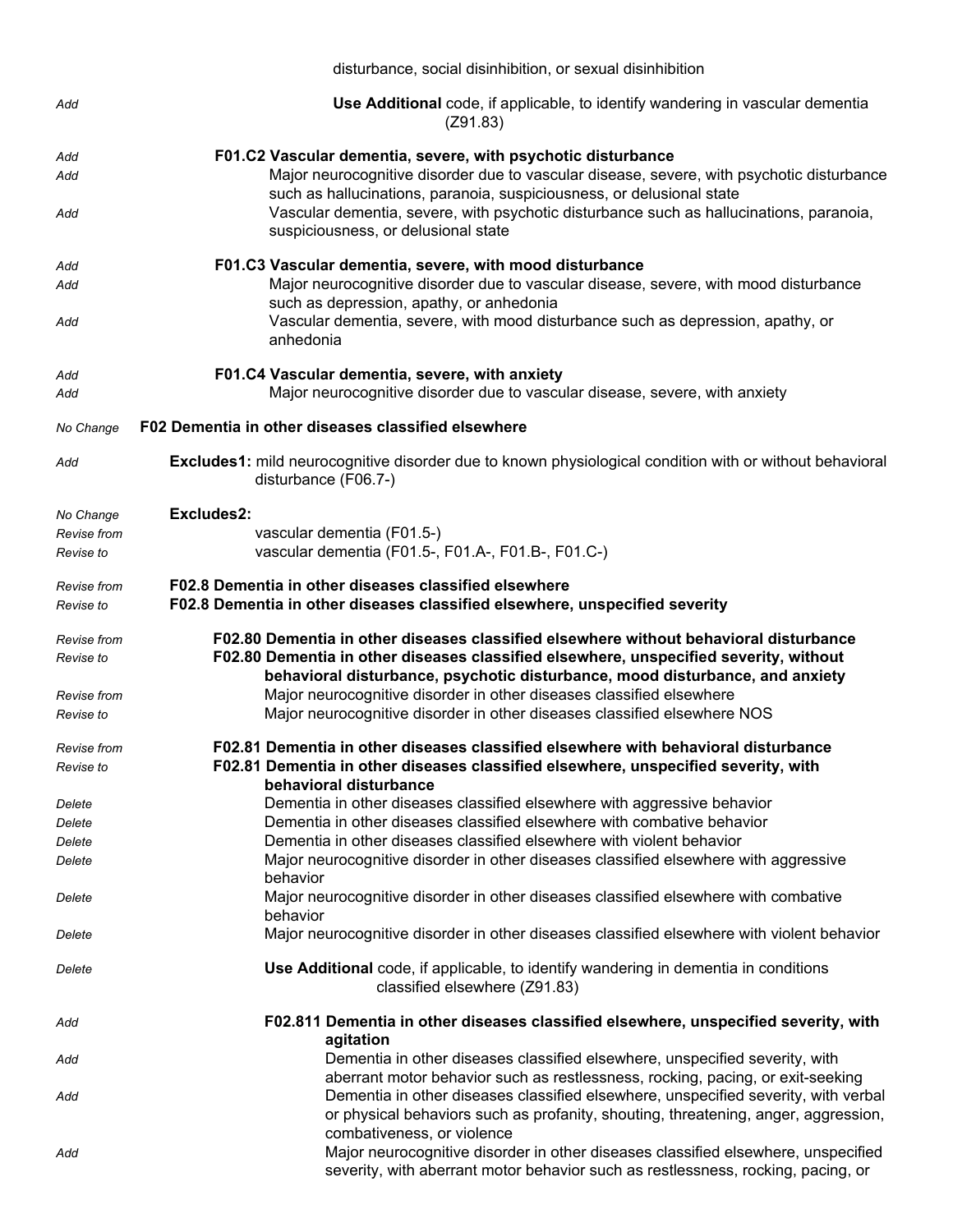| Add        | exit-seeking<br>Major neurocognitive disorder in other diseases classified elsewhere, unspecified<br>severity, with verbal or physical behaviors such as profanity, shouting, threatening,<br>anger, aggression, combativeness, or violence                                                   |
|------------|-----------------------------------------------------------------------------------------------------------------------------------------------------------------------------------------------------------------------------------------------------------------------------------------------|
| Add        | F02.818 Dementia in other diseases classified elsewhere, unspecified severity, with<br>other behavioral disturbance                                                                                                                                                                           |
| Add        | Dementia in other diseases classified elsewhere with sleep disturbance, social<br>disinhibition, or sexual disinhibition                                                                                                                                                                      |
| Add        | Major neurocognitive disorder in other diseases classified elsewhere with sleep<br>disturbance, social disinhibition, or sexual disinhibition                                                                                                                                                 |
| Add        | Use Additional code, if applicable, to identify wandering in dementia in conditions<br>classified elsewhere (Z91.83)                                                                                                                                                                          |
| Add        | F02.82 Dementia in other diseases classified elsewhere, unspecified severity, with<br>psychotic disturbance                                                                                                                                                                                   |
| Add        | Dementia in other diseases classified elsewhere, unspecified severity, with psychotic<br>disturbance such as hallucinations, paranoia, suspiciousness, or delusional state                                                                                                                    |
| Add        | Major neurocognitive disorder in other diseases classified elsewhere, unspecified, with<br>psychotic disturbance such as hallucinations, paranoia, suspiciousness, or delusional state                                                                                                        |
| Add        | F02.83 Dementia in other diseases classified elsewhere, unspecified severity, with mood<br>disturbance                                                                                                                                                                                        |
| Add        | Dementia in other diseases classified elsewhere, unspecified severity, with mood<br>disturbance such as depression, apathy, or anhedonia                                                                                                                                                      |
| Add        | Major neurocognitive disorder in other diseases classified elsewhere unspecified severity,<br>with mood disturbance such as with depression, apathy, or anhedonia                                                                                                                             |
| Add        | F02.84 Dementia in other diseases classified elsewhere, unspecified severity, with anxiety                                                                                                                                                                                                    |
| Add        | Major neurocognitive disorder in other diseases classified elsewhere unspecified severity,<br>with anxiety                                                                                                                                                                                    |
| Add        | F02.A Dementia in other diseases classified elsewhere, mild                                                                                                                                                                                                                                   |
| Add        | <b>Excludes1:</b> mild neurocognitive disorder due to known physiological condition with or without<br>behavioral disturbance (F06.7-)                                                                                                                                                        |
| Add        | F02.A0 Dementia in other diseases classified elsewhere, mild, without behavioral<br>disturbance, psychotic disturbance, mood disturbance, and anxiety                                                                                                                                         |
| Add<br>Add | Dementia in other diseases classified elsewhere, mild, NOS<br>Major neurocognitive disorder in other diseases classified elsewhere, mild, NOS                                                                                                                                                 |
| Add        | F02.A1 Dementia in other diseases classified elsewhere, mild, with behavioral disturbance                                                                                                                                                                                                     |
|            |                                                                                                                                                                                                                                                                                               |
| Add<br>Add | F02.A11 Dementia in other diseases classified elsewhere, mild, with agitation<br>Dementia in other diseases classified elsewhere, mild, with aberrant motor<br>behavior such as restlessness, rocking, pacing, or exit-seeking                                                                |
| Add        | Dementia in other diseases classified elsewhere, mild, with verbal or physical<br>behaviors such as profanity, shouting, threatening, anger, aggression,                                                                                                                                      |
| Add        | combativeness, or violence<br>Major neurocognitive disorder in other diseases classified elsewhere, mild, with                                                                                                                                                                                |
| Add        | aberrant motor behavior such as restlessness, rocking, pacing, or exit-seeking<br>Major neurocognitive disorder in other diseases classified elsewhere, mild, with<br>verbal or physical behaviors such as profanity, shouting, threatening, anger,<br>aggression, combativeness, or violence |
| Add        | F02.A18 Dementia in other diseases classified elsewhere, mild, with other behavioral<br>disturbance                                                                                                                                                                                           |
| Add        | Dementia in other diseases classified elsewhere, mild, with behavioral<br>disturbances such as sleep disturbance, social disinhibition, or sexual                                                                                                                                             |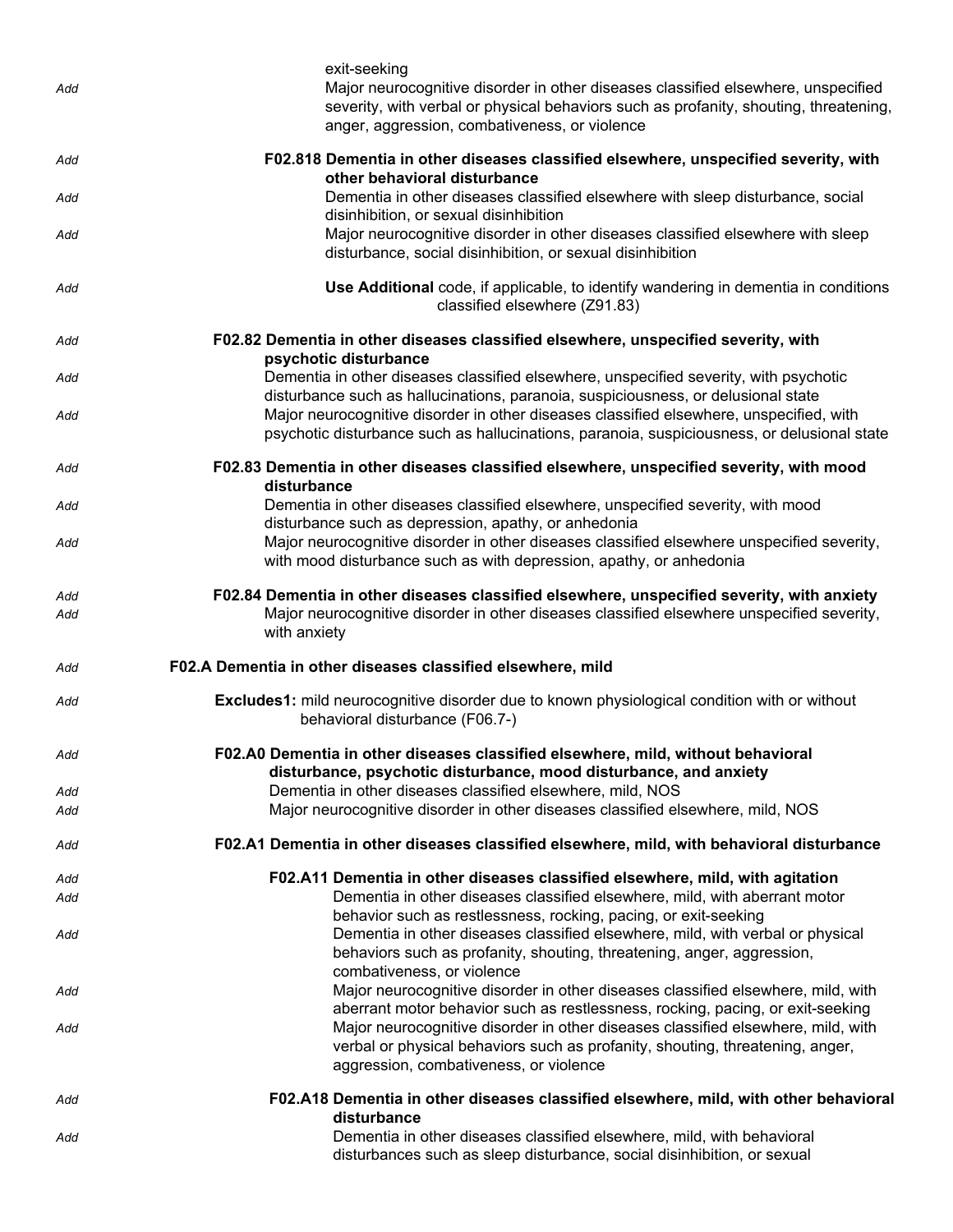| Add | disinhibition<br>Major neurocognitive disorder in other diseases classified elsewhere, mild, with<br>behavioral disturbances such as sleep disturbance, social disinhibition, or sexual<br>disinhibition        |  |  |
|-----|-----------------------------------------------------------------------------------------------------------------------------------------------------------------------------------------------------------------|--|--|
| Add | Use Additional code, if applicable, to identify wandering in dementia in<br>conditions classified elsewhere (Z91.83)                                                                                            |  |  |
| Add | F02.A2 Dementia in other diseases classified elsewhere, mild, with psychotic disturbance                                                                                                                        |  |  |
| Add | Dementia in other diseases classified elsewhere, mild, with psychotic disturbance such as<br>hallucinations, paranoia, suspiciousness, or delusional state                                                      |  |  |
| Add | Major neurocognitive disorder in other diseases classified elsewhere, mild, with psychotic<br>disturbance such as hallucinations, paranoia, suspiciousness, or delusional state                                 |  |  |
| Add | F02.A3 Dementia in other diseases classified elsewhere, mild, with mood disturbance                                                                                                                             |  |  |
| Add | Dementia in other diseases classified elsewhere, mild, with mood disturbance such as<br>depression, apathy, or anhedonia                                                                                        |  |  |
| Add | Major neurocognitive disorder in other diseases classified elsewhere, mild, with mood<br>disturbance such as depression, apathy, or anhedonia                                                                   |  |  |
| Add | F02.A4 Dementia in other diseases classified elsewhere, mild, with anxiety                                                                                                                                      |  |  |
| Add | Major neurocognitive disorder in other diseases classified elsewhere, mild, with anxiety                                                                                                                        |  |  |
| Add | F02.B Dementia in other diseases classified elsewhere, moderate                                                                                                                                                 |  |  |
| Add | F02.B0 Dementia in other diseases classified elsewhere, moderate, without behavioral<br>disturbance, psychotic disturbance, mood disturbance, and anxiety                                                       |  |  |
| Add | Dementia in other diseases classified elsewhere, moderate, NOS                                                                                                                                                  |  |  |
| Add | Major neurocognitive disorder in other diseases classified elsewhere, moderate, NOS                                                                                                                             |  |  |
| Add | F02.B1 Dementia in other diseases classified elsewhere, moderate, with behavioral<br>disturbance                                                                                                                |  |  |
| Add | F02.B11 Dementia in other diseases classified elsewhere, moderate, with agitation                                                                                                                               |  |  |
| Add | Dementia in other diseases classified elsewhere, moderate, with aberrant motor<br>behavior such as restlessness, rocking, pacing, or exit-seeking                                                               |  |  |
| Add | Dementia in other diseases classified elsewhere, moderate, with verbal or<br>physical behaviors such as profanity, shouting, threatening, anger, aggression,<br>combativeness, or violence                      |  |  |
| Add | Major neurocognitive disorder in other diseases classified elsewhere, moderate,<br>with aberrant motor behavior such as restlessness, rocking, pacing, or exit-<br>seeking                                      |  |  |
| Add | Major neurocognitive disorder in other diseases classified elsewhere, moderate,<br>with verbal or physical behaviors such as profanity, shouting, threatening, anger,<br>aggression, combativeness, or violence |  |  |
| Add | F02.B18 Dementia in other diseases classified elsewhere, moderate, with other<br>behavioral disturbance                                                                                                         |  |  |
| Add | Dementia in other diseases classified elsewhere, moderate, with behavioral<br>disturbances such as sleep disturbance, social disinhibition, or sexual<br>disinhibition                                          |  |  |
| Add | Major neurocognitive disorder in other diseases classified elsewhere, moderate,<br>with behavioral disturbance such as sleep disturbance, social disinhibition, or<br>sexual disinhibition                      |  |  |
| Add | Use Additional code, if applicable, to identify wandering in dementia in<br>conditions classified elsewhere (Z91.83)                                                                                            |  |  |
| Add | F02.B2 Dementia in other diseases classified elsewhere, moderate, with psychotic<br>disturbance                                                                                                                 |  |  |
| Add | Dementia in other diseases classified elsewhere, moderate, with psychotic disturbance                                                                                                                           |  |  |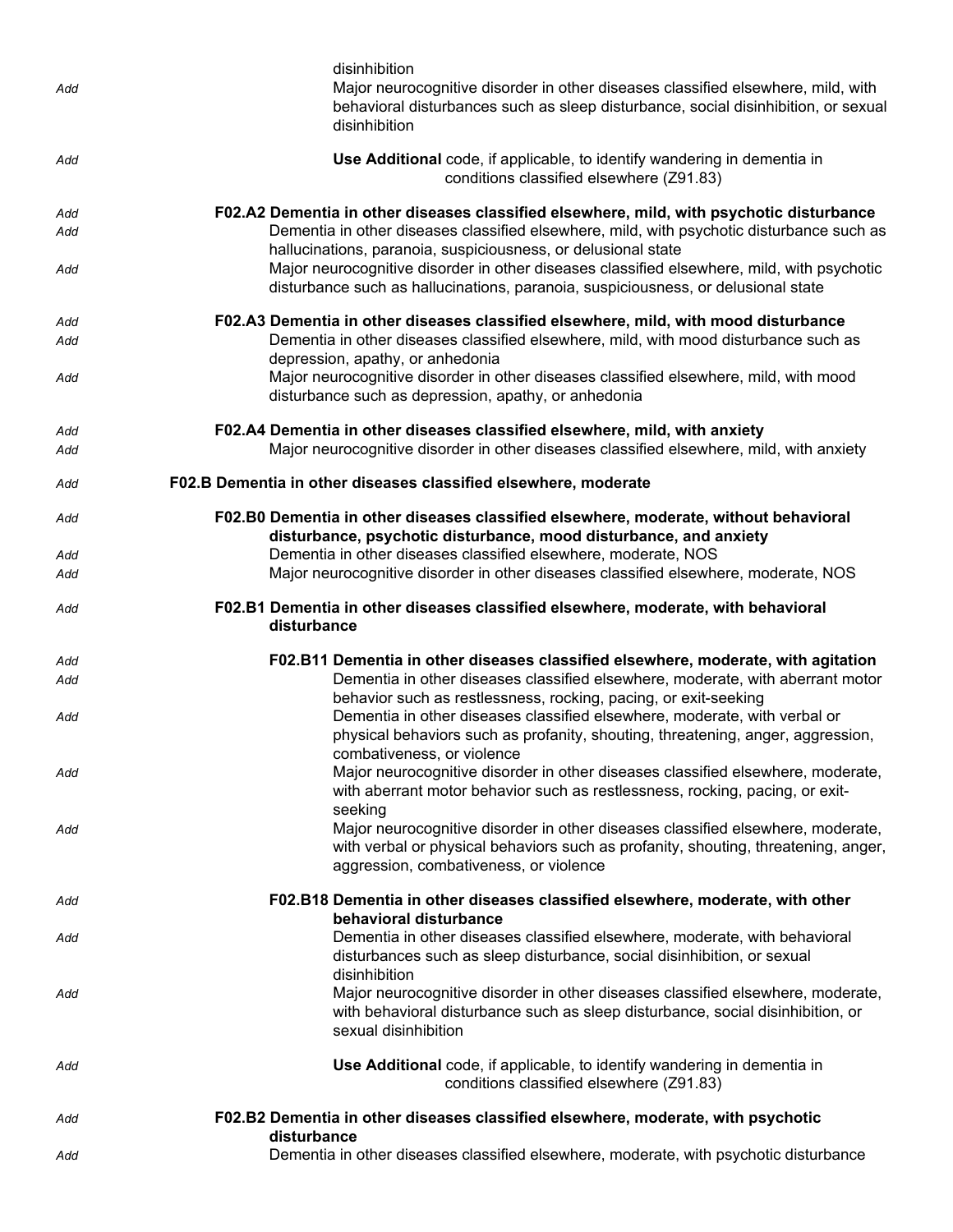| Add | such as hallucinations, paranoia, suspiciousness, or delusional state<br>Major neurocognitive disorder in other diseases classified elsewhere, moderate, with<br>psychotic disturbance such as hallucinations, paranoia, suspiciousness, or delusional state |  |
|-----|--------------------------------------------------------------------------------------------------------------------------------------------------------------------------------------------------------------------------------------------------------------|--|
| Add | F02.B3 Dementia in other diseases classified elsewhere, moderate, with mood disturbance                                                                                                                                                                      |  |
| Add | Dementia in other diseases classified elsewhere, moderate, with mood disturbance such                                                                                                                                                                        |  |
| Add | as depression, apathy, or anhedonia<br>Major neurocognitive disorder in other diseases classified elsewhere, moderate, with mood<br>disturbance such as depression, apathy, or anhedonia                                                                     |  |
| Add | F02.B4 Dementia in other diseases classified elsewhere, moderate, with anxiety                                                                                                                                                                               |  |
| Add | Major neurocognitive disorder in other diseases classified elsewhere, moderate, with<br>anxiety                                                                                                                                                              |  |
| Add | F02.C Dementia in other diseases classified elsewhere, severe                                                                                                                                                                                                |  |
| Add | F02.C0 Dementia in other diseases classified elsewhere, severe, without behavioral<br>disturbance, psychotic disturbance, mood disturbance, and anxiety                                                                                                      |  |
| Add | Dementia in other diseases classified elsewhere, severe, NOS<br>Major neurocognitive disorder in other diseases classified elsewhere, severe, NOS                                                                                                            |  |
| Add |                                                                                                                                                                                                                                                              |  |
| Add | F02.C1 Dementia in other diseases classified elsewhere, severe, with behavioral<br>disturbance                                                                                                                                                               |  |
| Add | F02.C11 Dementia in other diseases classified elsewhere, severe, with agitation                                                                                                                                                                              |  |
| Add | Dementia in other diseases classified elsewhere, severe, with aberrant motor<br>behavior such as restlessness, rocking, pacing, or exit-seeking                                                                                                              |  |
| Add | Dementia in other diseases classified elsewhere, severe, with verbal or physical<br>behaviors such as profanity, shouting, threatening, anger, aggression,<br>combativeness, or violence                                                                     |  |
| Add | Major neurocognitive disorder in other diseases classified elsewhere, severe, with<br>aberrant motor behavior such as restlessness, rocking, pacing, or exit-seeking                                                                                         |  |
| Add | Major neurocognitive disorder in other diseases classified elsewhere, severe, with<br>verbal or physical behaviors such as profanity, shouting, threatening, anger,<br>aggression, combativeness, or violence                                                |  |
| Add | F02.C18 Dementia in other diseases classified elsewhere, severe, with other<br>behavioral disturbance                                                                                                                                                        |  |
| Add | Dementia in other diseases classified elsewhere, severe, with behavioral<br>disturbances such as sleep disturbance, social disinhibition, or sexual                                                                                                          |  |
| Add | disinhibition<br>Major neurocognitive disorder in other diseases classified elsewhere, severe, with<br>behavioral disturbances such as sleep disturbance, social disinhibition, or sexual<br>disinhibition                                                   |  |
| Add | Use Additional code, if applicable, to identify wandering in dementia in<br>conditions classified elsewhere (Z91.83)                                                                                                                                         |  |
| Add | F02.C2 Dementia in other diseases classified elsewhere, severe, with psychotic disturbance                                                                                                                                                                   |  |
| Add | Dementia in other diseases classified elsewhere, severe, with psychotic disturbance such<br>as hallucinations, paranoia, suspiciousness, or delusional state                                                                                                 |  |
| Add | Major neurocognitive disorder in other diseases classified elsewhere, severe, with<br>psychotic disturbance such as hallucinations, paranoia, suspiciousness, or delusional state                                                                            |  |
| Add | F02.C3 Dementia in other diseases classified elsewhere, severe, with mood disturbance                                                                                                                                                                        |  |
| Add | Dementia in other diseases classified elsewhere, severe, with mood disturbance such as<br>depression, apathy, or anhedonia                                                                                                                                   |  |
| Add | Major neurocognitive disorder in other diseases classified elsewhere, severe, with mood<br>disturbance such as depression, apathy, or anhedonia                                                                                                              |  |
| Add | F02.C4 Dementia in other diseases classified elsewhere, severe, with anxiety                                                                                                                                                                                 |  |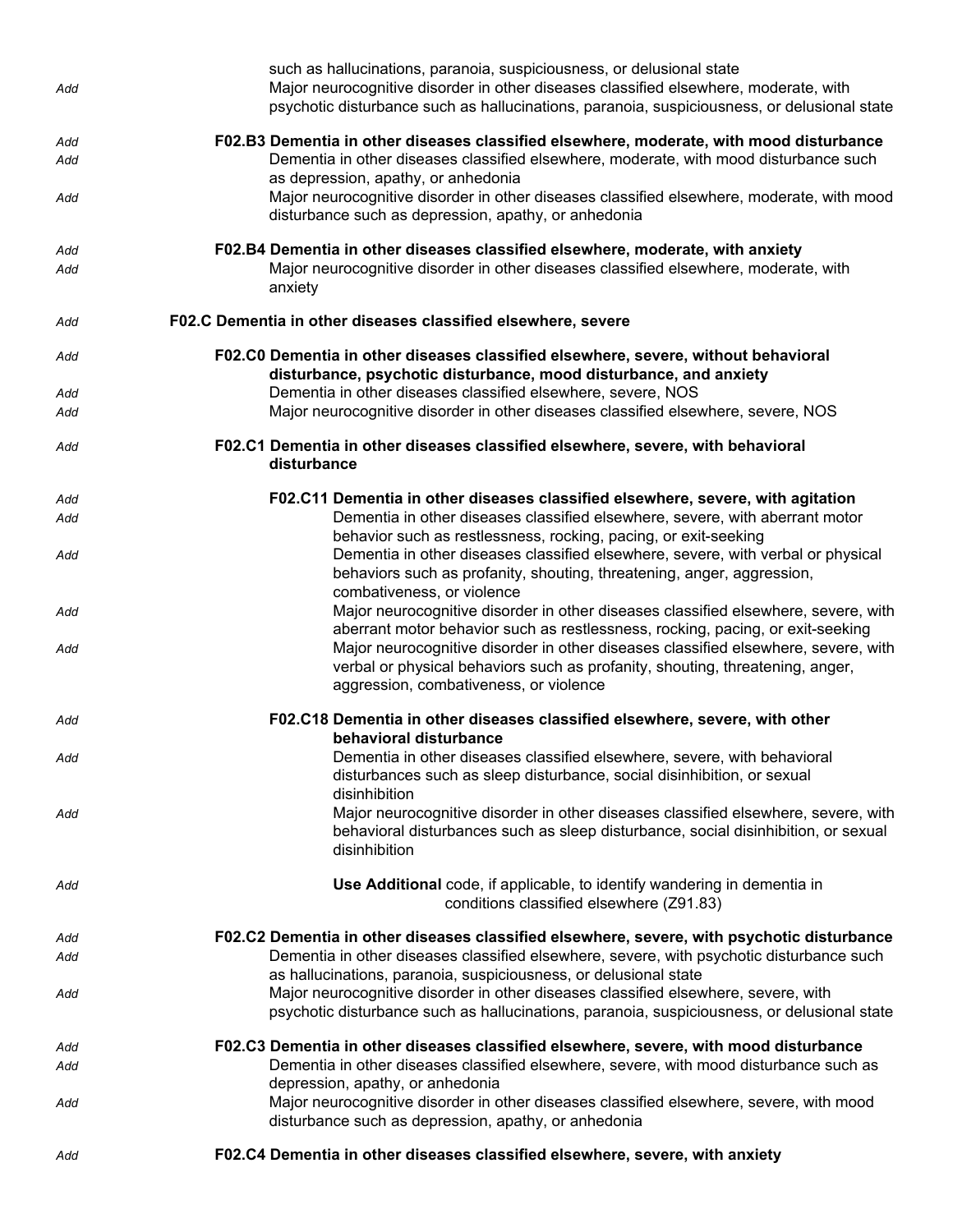| Add                                                    | Major neurocognitive disorder in other diseases classified elsewhere, severe, with anxiety                                                                                                                                                                                               |  |  |
|--------------------------------------------------------|------------------------------------------------------------------------------------------------------------------------------------------------------------------------------------------------------------------------------------------------------------------------------------------|--|--|
| No Change<br>Add                                       | <b>F03 Unspecified dementia</b><br>Major neurocognitive disorder NOS                                                                                                                                                                                                                     |  |  |
| Revise from<br>Revise to                               | F03.9 Unspecified dementia<br>F03.9 Unspecified dementia, unspecified severity                                                                                                                                                                                                           |  |  |
| Revise from<br>Revise to                               | F03.90 Unspecified dementia without behavioral disturbance<br>F03.90 Unspecified dementia, unspecified severity, without behavioral disturbance,<br>psychotic disturbance, mood disturbance, and anxiety                                                                                 |  |  |
| Revise from<br>Revise to<br>Delete<br>Delete<br>Delete | F03.91 Unspecified dementia with behavioral disturbance<br>F03.91 Unspecified dementia, unspecified severity, with behavioral disturbance<br>Unspecified dementia with aggressive behavior<br>Unspecified dementia with combative behavior<br>Unspecified dementia with violent behavior |  |  |
| Delete                                                 | Use Additional code, if applicable, to identify wandering in unspecified dementia (Z91.83)                                                                                                                                                                                               |  |  |
| Add<br>Add                                             | F03.911 Unspecified dementia, unspecified severity, with agitation<br>Unspecified dementia, unspecified severity, with aberrant motor behavior such as<br>restlessness, rocking, pacing, or exit-seeking                                                                                 |  |  |
| Add                                                    | Unspecified dementia, unspecified severity, with verbal or physical behaviors such<br>as profanity, shouting, threatening, anger, aggression, combativeness, or violence                                                                                                                 |  |  |
| Add                                                    | F03.918 Unspecified dementia, unspecified severity, with other behavioral<br>disturbance                                                                                                                                                                                                 |  |  |
| Add                                                    | Unspecified dementia, unspecified severity, with behavioral disturbances such as<br>sleep disturbance, social disinhibition, or sexual disinhibition                                                                                                                                     |  |  |
| Add                                                    | <b>Use Additional</b> code, if applicable, to identify wandering in unspecified dementia<br>(Z91.83)                                                                                                                                                                                     |  |  |
| Add<br>Add                                             | F03.92 Unspecified dementia, unspecified severity, with psychotic disturbance<br>Unspecified dementia, unspecified severity, with psychotic disturbance such as<br>hallucinations, paranoia, suspiciousness, or delusional state                                                         |  |  |
| Add<br>Add                                             | F03.93 Unspecified dementia, unspecified severity, with mood disturbance<br>Unspecified dementia, unspecified severity, with mood disturbance such as depression,<br>apathy, or anhedonia                                                                                                |  |  |
| Add                                                    | F03.94 Unspecified dementia, unspecified severity, with anxiety                                                                                                                                                                                                                          |  |  |
| Add                                                    | F03.A Unspecified dementia, mild                                                                                                                                                                                                                                                         |  |  |
| Add                                                    | <b>Excludes1:</b> mild neurocognitive disorder due to known physiological condition with or without<br>behavioral disturbance (F06.7-)                                                                                                                                                   |  |  |
| Add                                                    | F03.A0 Unspecified dementia, mild, without behavioral disturbance, psychotic disturbance,<br>mood disturbance, and anxiety                                                                                                                                                               |  |  |
| Add                                                    | Dementia, mild, NOS                                                                                                                                                                                                                                                                      |  |  |
| Add                                                    | F03.A1 Unspecified dementia, mild, with behavioral disturbance                                                                                                                                                                                                                           |  |  |
| Add                                                    | F03.A11 Unspecified dementia, mild, with agitation                                                                                                                                                                                                                                       |  |  |
| Add                                                    | Unspecified dementia, mild, with aberrant motor behavior such as restlessness,<br>rocking, pacing, or exit-seeking                                                                                                                                                                       |  |  |
| Add                                                    | Unspecified dementia, mild, with verbal or physical behaviors such as profanity,<br>shouting, threatening, anger, aggression, combativeness, or violence                                                                                                                                 |  |  |
| Add                                                    | F03.A18 Unspecified dementia, mild, with other behavioral disturbance                                                                                                                                                                                                                    |  |  |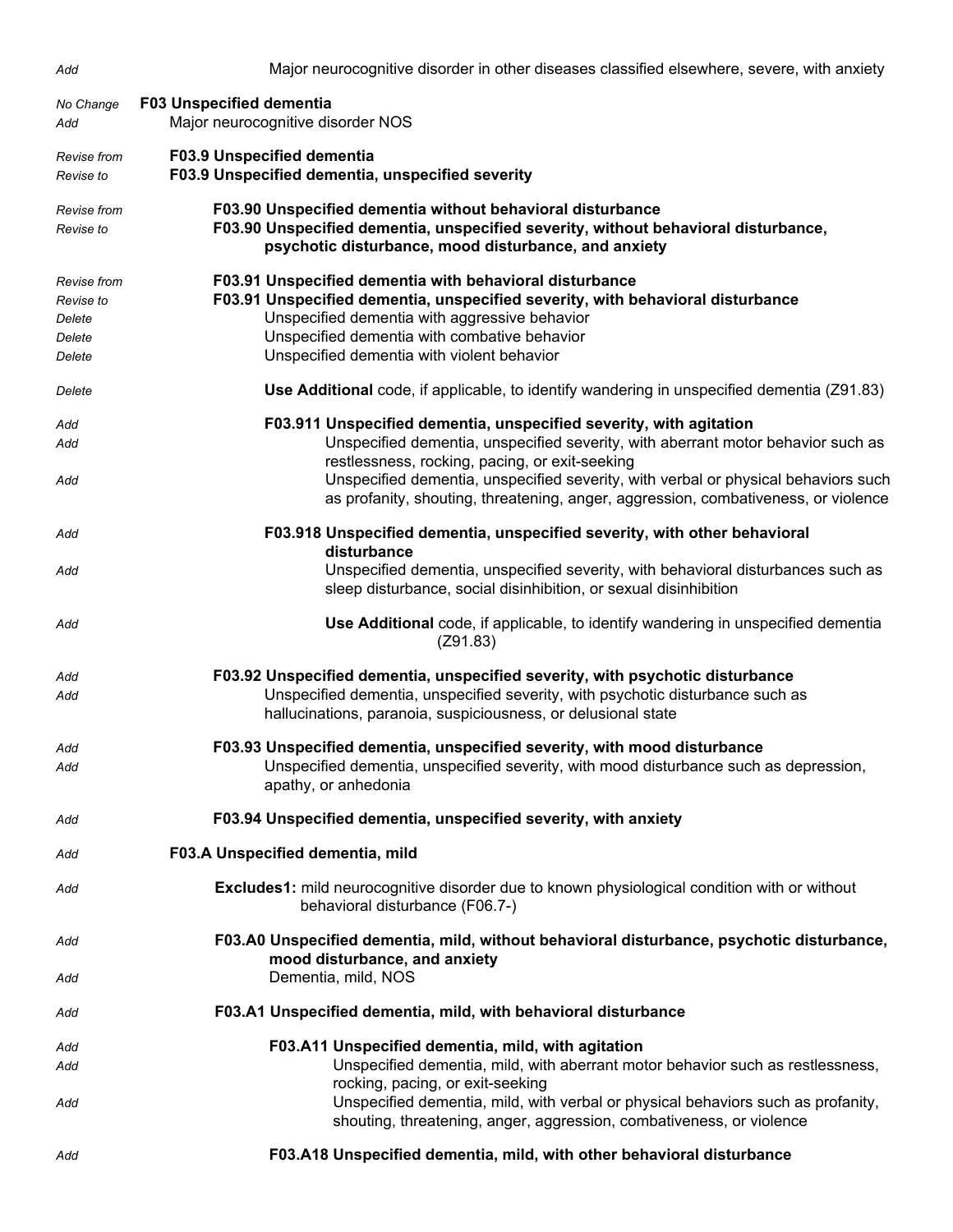| Add        | Unspecified dementia, mild, with behavioral disturbances such as sleep<br>disturbance, social disinhibition, or sexual disinhibition                                                                                                                                               |  |  |
|------------|------------------------------------------------------------------------------------------------------------------------------------------------------------------------------------------------------------------------------------------------------------------------------------|--|--|
| Add        | Use Additional code, if applicable, to identify wandering in unspecified dementia<br>(Z91.83)                                                                                                                                                                                      |  |  |
| Add<br>Add | F03.A2 Unspecified dementia, mild, with psychotic disturbance<br>Unspecified dementia, mild, with psychotic disturbance such as hallucinations, paranoia,<br>suspiciousness, or delusional state                                                                                   |  |  |
| Add<br>Add | F03.A3 Unspecified dementia, mild, with mood disturbance<br>Unspecified dementia, mild, with mood disturbance such as depression, apathy, or<br>anhedonia                                                                                                                          |  |  |
| Add        | F03.A4 Unspecified dementia, mild, with anxiety                                                                                                                                                                                                                                    |  |  |
| Add        | F03.B Unspecified dementia, moderate                                                                                                                                                                                                                                               |  |  |
| Add<br>Add | F03.B0 Unspecified dementia, moderate, without behavioral disturbance, psychotic<br>disturbance, mood disturbance, and anxiety<br>Dementia, moderate, NOS                                                                                                                          |  |  |
| Add        | F03.B1 Unspecified dementia, moderate, with behavioral disturbance                                                                                                                                                                                                                 |  |  |
|            |                                                                                                                                                                                                                                                                                    |  |  |
| Add<br>Add | F03.B11 Unspecified dementia, moderate, with agitation<br>Unspecified dementia, moderate, with aberrant motor behavior such as                                                                                                                                                     |  |  |
| Add        | restlessness, rocking, pacing, or exit-seeking<br>Unspecified dementia, moderate, with verbal or physical behaviors such as<br>profanity, shouting, threatening, anger, aggression, combativeness, or violence                                                                     |  |  |
| Add        | F03.B18 Unspecified dementia, moderate, with other behavioral disturbance                                                                                                                                                                                                          |  |  |
| Add        | Unspecified dementia, moderate, with behavioral disturbances such as sleep<br>disturbance, social disinhibition, or sexual disinhibition                                                                                                                                           |  |  |
| Add        | Use Additional code, if applicable, to identify wandering in unspecified dementia<br>(Z91.83)                                                                                                                                                                                      |  |  |
| Add<br>Add | F03.B2 Unspecified dementia, moderate, with psychotic disturbance<br>Unspecified dementia, moderate, with psychotic disturbance such as hallucinations,<br>paranoia, suspiciousness, or delusional state                                                                           |  |  |
| Add<br>Add | F03.B3 Unspecified dementia, moderate, with mood disturbance<br>Unspecified dementia, moderate, with mood disturbance such as depression, apathy, or<br>anhedonia                                                                                                                  |  |  |
| Add        | F03.B4 Unspecified dementia, moderate, with anxiety                                                                                                                                                                                                                                |  |  |
| Add        | F03.C Unspecified dementia, severe                                                                                                                                                                                                                                                 |  |  |
| Add        | F03.C0 Unspecified dementia, severe, without behavioral disturbance, psychotic<br>disturbance, mood disturbance, and anxiety                                                                                                                                                       |  |  |
| Add        | Dementia, severe, NOS                                                                                                                                                                                                                                                              |  |  |
| Add        | F03.C1 Unspecified dementia, severe, with behavioral disturbance                                                                                                                                                                                                                   |  |  |
| Add        | F03.C11 Unspecified dementia, severe, with agitation                                                                                                                                                                                                                               |  |  |
| Add<br>Add | Unspecified dementia, severe, with aberrant motor behavior such as<br>restlessness, rocking, pacing, or exit-seeking<br>Unspecified dementia, severe, with verbal or physical behaviors such as<br>profanity, shouting, threatening, anger, aggression, combativeness, or violence |  |  |
| Add        | F03.C18 Unspecified dementia, severe, with other behavioral disturbance                                                                                                                                                                                                            |  |  |
| Add        | Unspecified dementia, severe, with behavioral disturbances such as sleep                                                                                                                                                                                                           |  |  |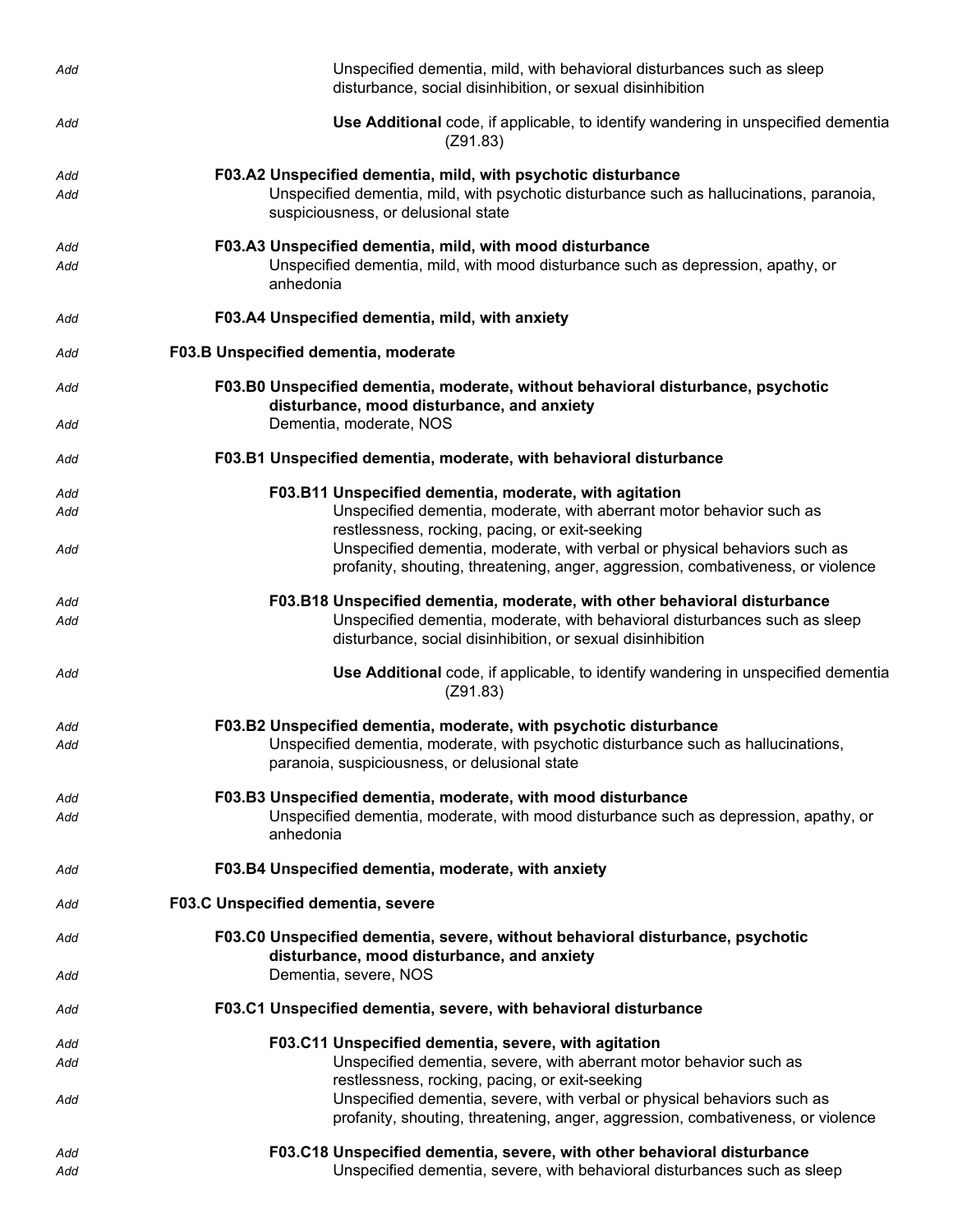|           | disturbance, social disinhibition, or sexual disinhibition                                                                        |  |
|-----------|-----------------------------------------------------------------------------------------------------------------------------------|--|
| Add       | Use Additional code, if applicable, to identify wandering in unspecified dementia<br>(Z91.83)                                     |  |
| Add       | F03.C2 Unspecified dementia, severe, with psychotic disturbance                                                                   |  |
| Add       | Unspecified dementia, severe, with psychotic disturbance such as hallucinations, paranoia,<br>suspiciousness, or delusional state |  |
| Add       | F03.C3 Unspecified dementia, severe, with mood disturbance                                                                        |  |
| Add       | Unspecified dementia, severe, with mood disturbance such as depression, apathy, or<br>anhedonia                                   |  |
| Add       | F03.C4 Unspecified dementia, severe, with anxiety                                                                                 |  |
| No Change | F06 Other mental disorders due to known physiological condition                                                                   |  |
| Add       | F06.7 Mild neurocognitive disorder due to known physiological condition                                                           |  |
| Add       | Mild neurocognitive impairment due to a known physiological condition                                                             |  |
| Add       | Code first the underlying physiological condition, such as:                                                                       |  |
| Add       | Alzheimer's disease (G30.-)                                                                                                       |  |
| Add       | frontotemporal neurocognitive disorder (G31.09)                                                                                   |  |
| Add       | human immunodeficiency virus [HIV] disease (B20)                                                                                  |  |
| Add       | Huntington's disease (G10)                                                                                                        |  |
| Add       | Neurocognitive disorder with Lewy bodies (G31.83)                                                                                 |  |
| Add       | Parkinson's disease (G20)                                                                                                         |  |
| Add       | systemic lupus erythematosus (M32.-)                                                                                              |  |
| Add       | traumatic brain injury (S06.-)                                                                                                    |  |
| Add       | vitamin B deficiency (E53-)                                                                                                       |  |
| Add       | <b>Excludes1:</b> age related cognitive decline (R41.81)                                                                          |  |
| Add       | altered mental status (R41.82)                                                                                                    |  |
| Add       | cerebral degeneration (G31.9)                                                                                                     |  |
| Add       | change in mental status (R41.82)                                                                                                  |  |
| Add       | cognitive deficits following (sequelae of) cerebral hemorrhage or infarction (I69.01-<br>169.11-, 169.21-169.31-, 169.81-169.91-) |  |
| Add       | dementia (F01.-, F02.-, F03)                                                                                                      |  |
| Add       | mild cognitive impairment due to unknown or unspecified etiology (G31.84)                                                         |  |
| Add       | neurologic neglect syndrome (R41.4)                                                                                               |  |
| Add       | personality change, nonpsychotic (F68.8)                                                                                          |  |
| Add       | F06.70 Mild neurocognitive disorder due to known physiological condition without<br>behavioral disturbance                        |  |
| Add       | Mild neurocognitive disorder due to known physiological condition, NOS                                                            |  |
| Add       | F06.71 Mild neurocognitive disorder due to known physiological condition with behavioral<br>disturbance                           |  |
| No Change | F07 Personality and behavioral disorders due to known physiological condition                                                     |  |
| No Change | F07.0 Personality change due to known physiological condition                                                                     |  |
| Delete    | Code first underlying physiological condition                                                                                     |  |
| No Change | F09 Unspecified mental disorder due to known physiological condition                                                              |  |
| Add       | <b>Excludes1:</b> mild neurocognitive disorder due to known physiological condition (F06.7-)                                      |  |
| No Change | Mental and behavioral disorders due to psychoactive substance use (F10-F19)                                                       |  |
| No Change | F10 Alcohol related disorders                                                                                                     |  |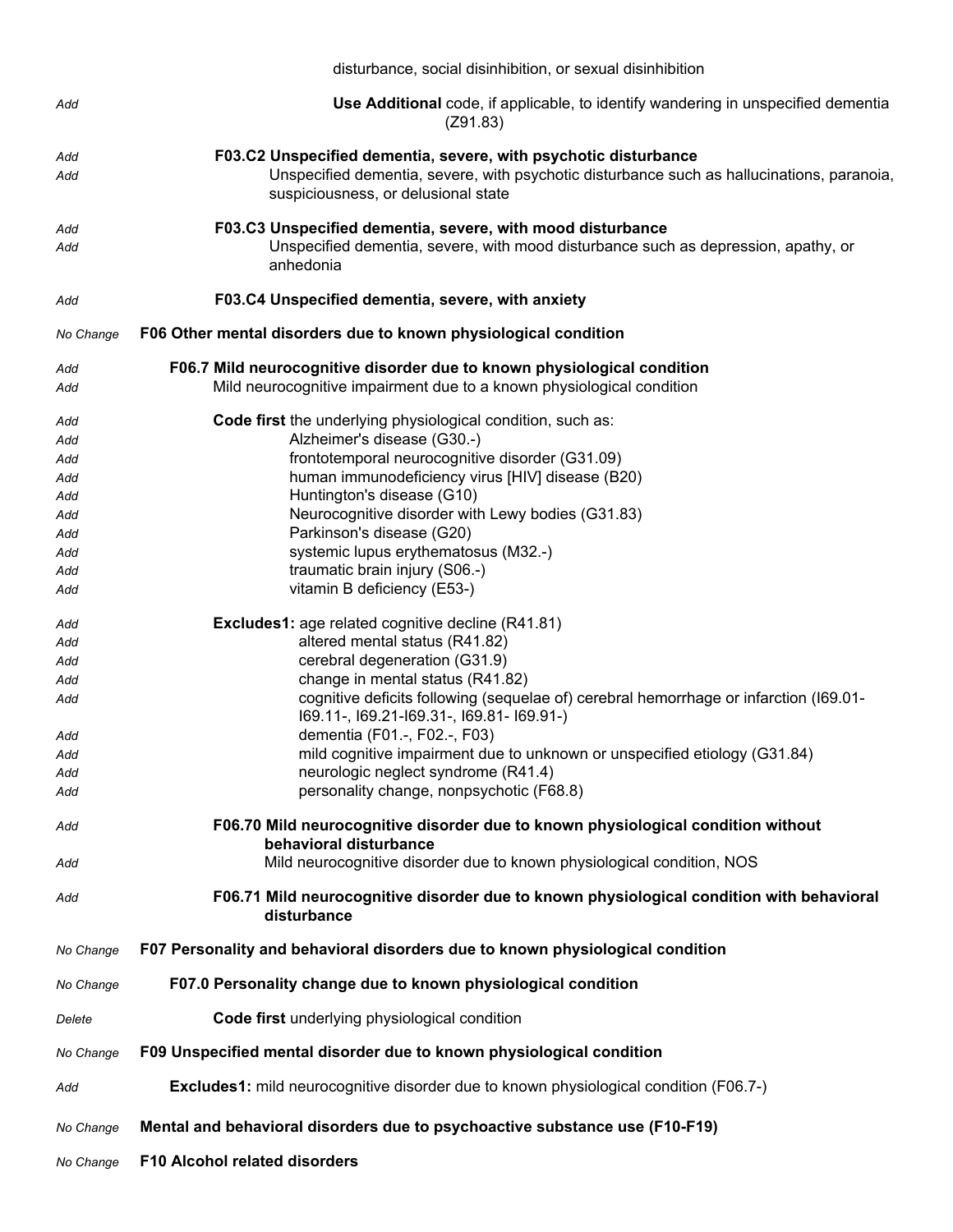| No Change | F10.9 Alcohol use, unspecified                                         |  |
|-----------|------------------------------------------------------------------------|--|
| Add       | F10.90 Alcohol use, unspecified, uncomplicated                         |  |
| Add       | F10.91 Alcohol use, unspecified, in remission                          |  |
| No Change | <b>F11 Opioid related disorders</b>                                    |  |
| No Change | F11.9 Opioid use, unspecified                                          |  |
| Add       | F11.91 Opioid use, unspecified, in remission                           |  |
| No Change | <b>F12 Cannabis related disorders</b>                                  |  |
| No Change | F12.9 Cannabis use, unspecified                                        |  |
| Add       | F12.91 Cannabis use, unspecified, in remission                         |  |
| No Change | F13 Sedative, hypnotic, or anxiolytic related disorders                |  |
| No Change | F13.9 Sedative, hypnotic or anxiolytic-related use, unspecified        |  |
| Add       | F13.91 Sedative, hypnotic or anxiolytic use, unspecified, in remission |  |
| No Change | <b>F14 Cocaine related disorders</b>                                   |  |
| No Change | F14.9 Cocaine use, unspecified                                         |  |
| Add       | F14.91 Cocaine use, unspecified, in remission                          |  |
| No Change | F15 Other stimulant related disorders                                  |  |
| No Change | F15.9 Other stimulant use, unspecified                                 |  |
| Add       | F15.91 Other stimulant use, unspecified, in remission                  |  |
| No Change | F16 Hallucinogen related disorders                                     |  |
| No Change | F16.9 Hallucinogen use, unspecified                                    |  |
| Add       | F16.91 Hallucinogen use, unspecified, in remission                     |  |
| No Change | F18 Inhalant related disorders                                         |  |
| No Change | F18.9 Inhalant use, unspecified                                        |  |
| Add       | F18.91 Inhalant use, unspecified, in remission                         |  |
| No Change | F19 Other psychoactive substance related disorders                     |  |
| No Change | F19.9 Other psychoactive substance use, unspecified                    |  |
| Add       | F19.91 Other psychoactive substance use, unspecified, in remission     |  |
| No Change | Mood [affective] disorders (F30-F39)                                   |  |
| No Change | F31 Bipolar disorder                                                   |  |
| Add       | Includes: seasonal bipolar disorder                                    |  |
| No Change | F33 Major depressive disorder, recurrent                               |  |
| Add       | Includes: recurrent episodes of seasonal affective disorder            |  |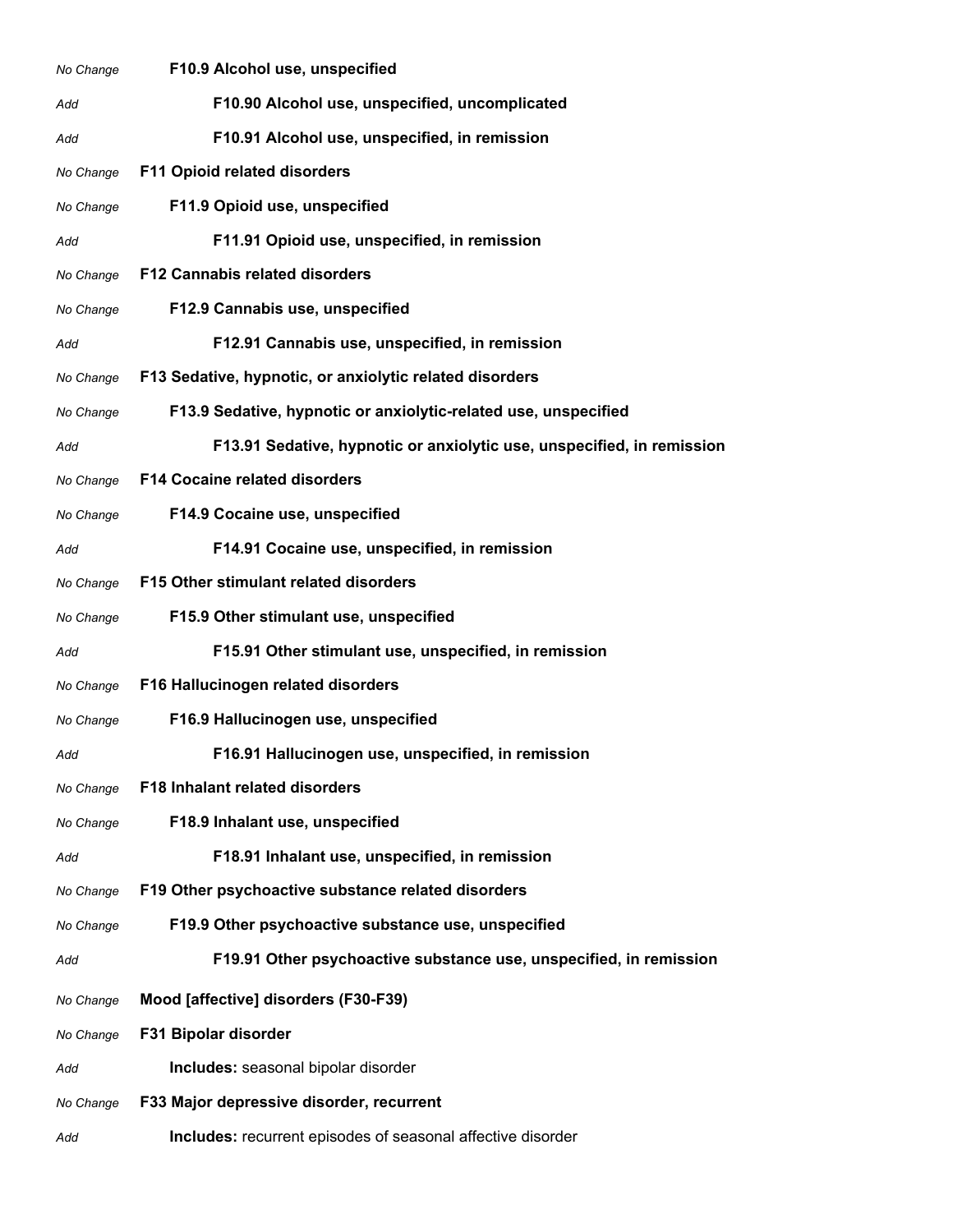*No Change* **Anxiety, dissociative, stress-related, somatoform and other nonpsychotic mental disorders (F40-F48)**

#### *No Change* **F43 Reaction to severe stress, and adjustment disorders**

| No Change        | F43.8 Other reactions to severe stress                                                           |
|------------------|--------------------------------------------------------------------------------------------------|
| Add              | F43.81 Prolonged grief disorder                                                                  |
| Add              | Complicated grief                                                                                |
| Add              | Complicated grief disorder                                                                       |
| Add              | Persistent complex bereavement disorder                                                          |
| Add              | F43.89 Other reactions to severe stress                                                          |
| No Change<br>Add | F43.9 Reaction to severe stress, unspecified<br>Unspecified trauma and stressor-related disorder |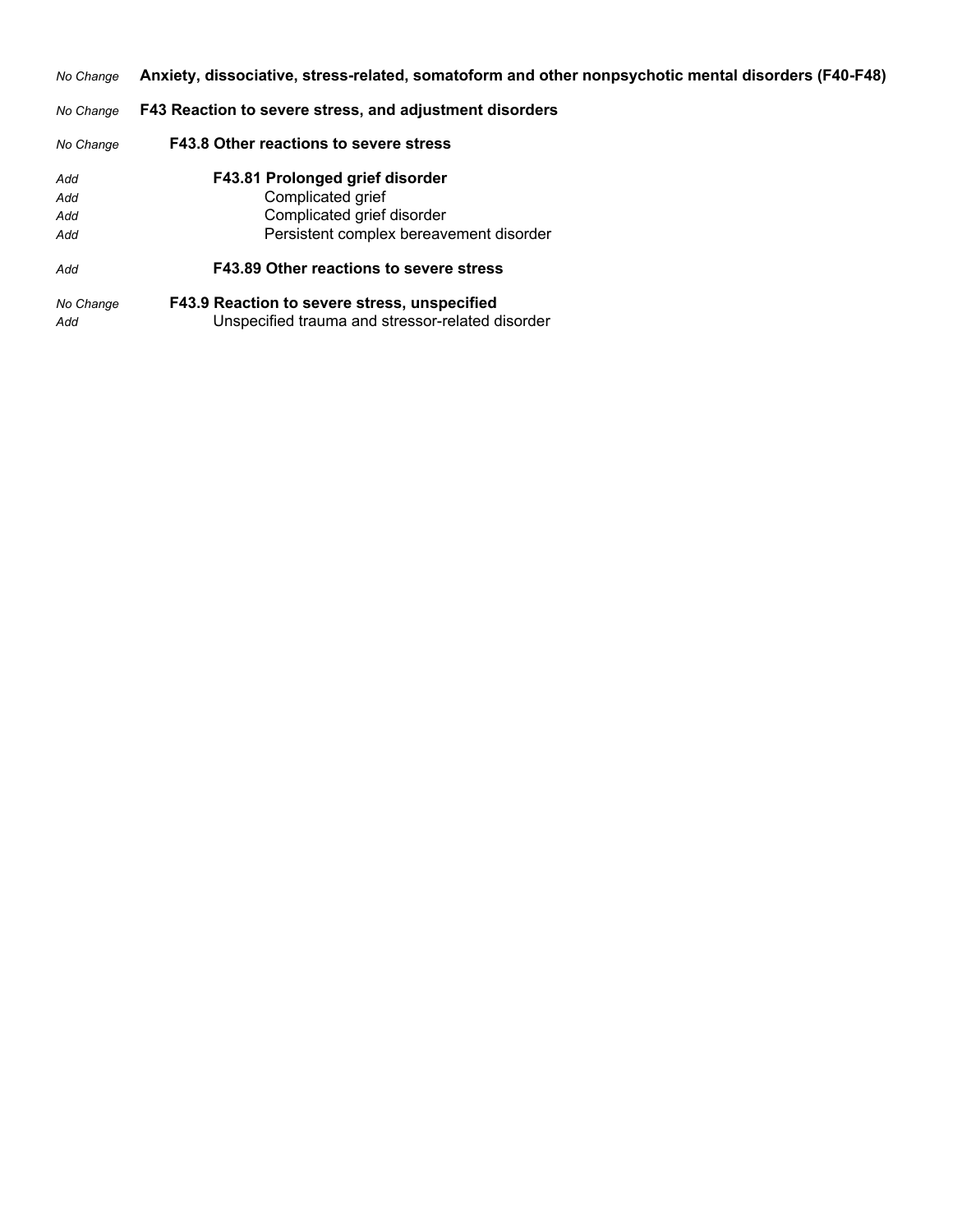| No Change                                                                                                      | <b>Chapter 6</b>                                                                                                                                                                                                                                                                                                                                                                                                                                                                                                                                                                                                                 |  |  |
|----------------------------------------------------------------------------------------------------------------|----------------------------------------------------------------------------------------------------------------------------------------------------------------------------------------------------------------------------------------------------------------------------------------------------------------------------------------------------------------------------------------------------------------------------------------------------------------------------------------------------------------------------------------------------------------------------------------------------------------------------------|--|--|
| No Change                                                                                                      | Diseases of the nervous system (G00-G99)                                                                                                                                                                                                                                                                                                                                                                                                                                                                                                                                                                                         |  |  |
| No Change                                                                                                      | Inflammatory diseases of the central nervous system (G00-G09)                                                                                                                                                                                                                                                                                                                                                                                                                                                                                                                                                                    |  |  |
| No Change                                                                                                      | G04 Encephalitis, myelitis and encephalomyelitis                                                                                                                                                                                                                                                                                                                                                                                                                                                                                                                                                                                 |  |  |
| No Change<br>Delete<br>Add                                                                                     | Excludes2:<br>benign myalgic encephalomyelitis (G93.3)<br>myalgic encephalomyelitis (G93.32)                                                                                                                                                                                                                                                                                                                                                                                                                                                                                                                                     |  |  |
| No Change                                                                                                      | Systemic atrophies primarily affecting the central nervous system (G10-G14)                                                                                                                                                                                                                                                                                                                                                                                                                                                                                                                                                      |  |  |
| No Change                                                                                                      | <b>G10 Huntington's disease</b>                                                                                                                                                                                                                                                                                                                                                                                                                                                                                                                                                                                                  |  |  |
| Delete                                                                                                         | Code also dementia in other diseases classified elsewhere without behavioral disturbance (F02.80)                                                                                                                                                                                                                                                                                                                                                                                                                                                                                                                                |  |  |
| Add<br>Add<br>Add<br>Add<br>Add<br>Add<br>Add                                                                  | Use Additional code, if applicable, to identify:<br>dementia with anxiety (F02.84, F02.A4, F02.B4, F02.C4)<br>dementia with behavioral disturbance (F02.81-, F02.A1-, F02.B1-, F02.C1-)<br>dementia with mood disturbance (F02.83, F02.A3, F02.B3, F02.C3)<br>dementia with psychotic disturbance (F02.82, F02.A2, F02.B2, F02.C2)<br>dementia without behavioral disturbance (F02.80, F02.A0, F02.B0, F02.C0)<br>mild neurocognitive disorder due to known physiological condition (F06.7-)                                                                                                                                     |  |  |
| No Change                                                                                                      | <b>Extrapyramidal and movement disorders (G20-G26)</b>                                                                                                                                                                                                                                                                                                                                                                                                                                                                                                                                                                           |  |  |
| No Change                                                                                                      | <b>G20 Parkinson's disease</b>                                                                                                                                                                                                                                                                                                                                                                                                                                                                                                                                                                                                   |  |  |
| No Change<br>Revise from<br>Revise to<br>Revise from<br>Revise to<br>Delete<br>Add<br>Add<br>Add<br>Add<br>Add | <b>Use Additional</b><br>code to identify:<br>code, if applicable, to identify:<br>dementia with behavioral disturbance (F02.81)<br>dementia with anxiety (F02.84, F02.A4, F02.B4, F02.C4)<br>dementia without behavioral disturbance (F02.80)<br>dementia with behavioral disturbance (F02.81-, F02.A1-, F02.B1-, F02.C1-)<br>dementia with mood disturbance (F02.83, F02.A3, F02.B3, F02.C3)<br>dementia with psychotic disturbance (F02.82, F02.A2, F02.B2, F02.C2)<br>dementia without behavioral disturbance (F02.80, F02.A0, F02.B0, F02.C0)<br>mild neurocognitive disorder due to known physiological condition (F06.7-) |  |  |
| Delete                                                                                                         | <b>Excludes1:</b> dementia with Parkinsonism (G31.83)                                                                                                                                                                                                                                                                                                                                                                                                                                                                                                                                                                            |  |  |
| No Change                                                                                                      | Other degenerative diseases of the nervous system (G30-G32)                                                                                                                                                                                                                                                                                                                                                                                                                                                                                                                                                                      |  |  |
| No Change                                                                                                      | <b>G30 Alzheimer's disease</b>                                                                                                                                                                                                                                                                                                                                                                                                                                                                                                                                                                                                   |  |  |
| No Change<br>Revise from<br>Revise to<br>Revise from<br>Revise to<br>Delete<br>Add<br>Add<br>Add<br>Add<br>Add | <b>Use Additional</b><br>code to identify:<br>code, if applicable, to identify:<br>dementia with behavioral disturbance (F02.81)<br>dementia with anxiety (F02.84, F02.A4, F02.B4, F02.C4)<br>dementia without behavioral disturbance (F02.80)<br>dementia with behavioral disturbance (F02.81-, F02.A1-, F02.B1-, F02.C1-)<br>dementia with mood disturbance (F02.83, F02.A3, F02.B3, F02.C3)<br>dementia with psychotic disturbance (F02.82, F02.A2, F02.B2, F02.C2)<br>dementia without behavioral disturbance (F02.80, F02.A0, F02.B0, F02.C0)<br>mild neurocognitive disorder due to known physiological condition (F06.7-) |  |  |

*No Change* **G31 Other degenerative diseases of nervous system, not elsewhere classified**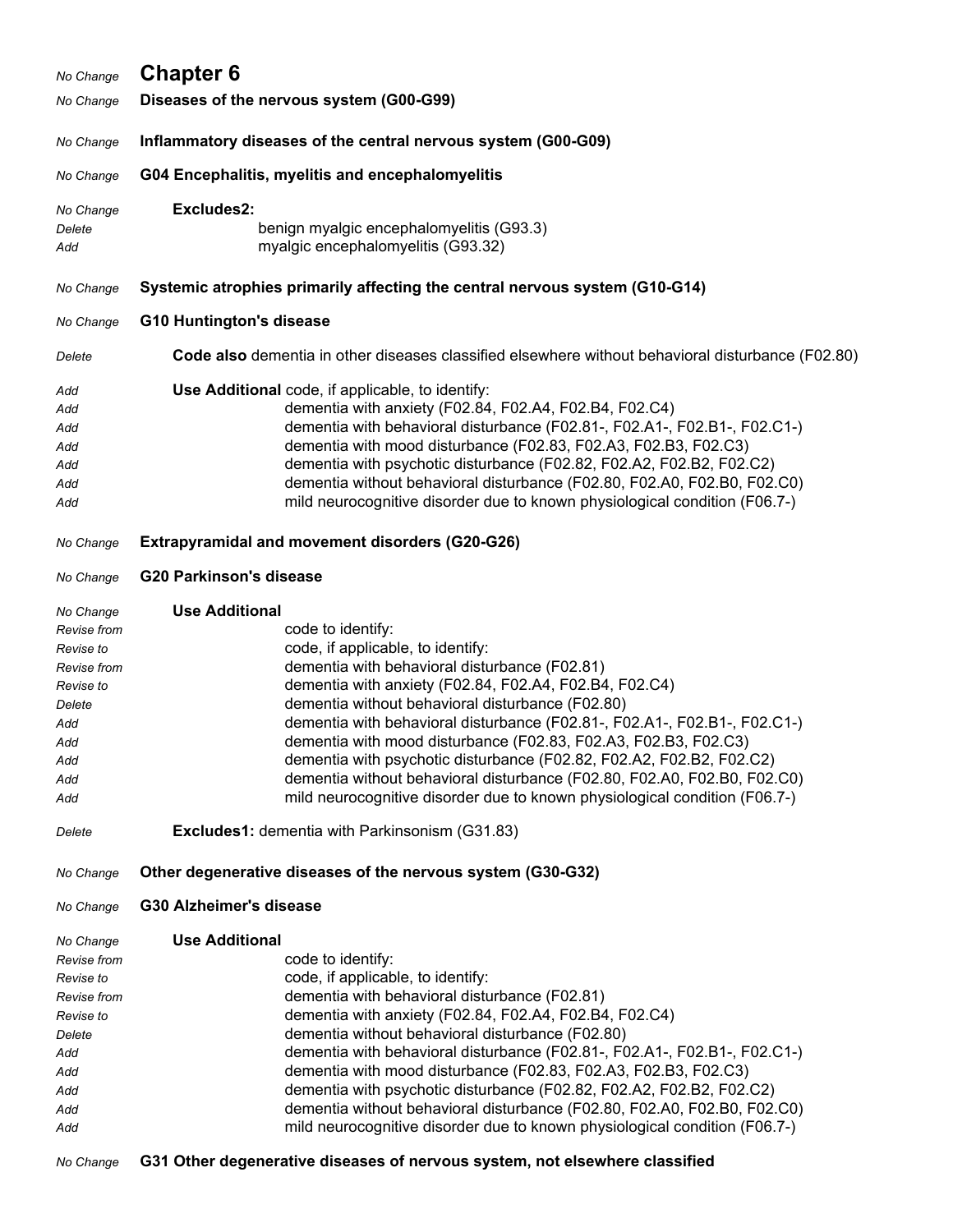| No Change   | <b>Use Additional</b>                                                                                                          |  |  |
|-------------|--------------------------------------------------------------------------------------------------------------------------------|--|--|
| Delete      | For codes G31.0-G31.83, G31.85-G31.9, use additional code to identify:                                                         |  |  |
| Delete      | dementia with behavioral disturbance (F02.81)                                                                                  |  |  |
| Delete      | dementia without behavioral disturbance (F02.80)                                                                               |  |  |
| Add         | dementia with behavioral disturbance (F02.81-, F02.A1-, F02.B1-, F02.C1-)                                                      |  |  |
| Add         | dementia with mood disturbance (F02.83, F02.A3, F02.B3, F02.C3)                                                                |  |  |
| Add         | dementia with psychotic disturbance (F02.82, F02.A2, F02.B2, F02.C2)                                                           |  |  |
| Add         | dementia without behavioral disturbance (F02.80, F02.A0, F02.B0, F02.C0)                                                       |  |  |
| Add         | mild neurocognitive disorder due to known physiological condition (F06.7-)                                                     |  |  |
| No Change   | G31.0 Frontotemporal dementia                                                                                                  |  |  |
| Revise from | G31.09 Other frontotemporal dementia                                                                                           |  |  |
| Revise to   | G31.09 Other frontotemporal neurocognitive disorder                                                                            |  |  |
| Add         | Use Additional code, if applicable, to identify mild neurocognitive disorders due to known<br>physiological condition (F06.7-) |  |  |
| No Change   | G31.8 Other specified degenerative diseases of nervous system                                                                  |  |  |
| Revise from | G31.83 Dementia with Lewy bodies                                                                                               |  |  |
| Revise to   | G31.83 Neurocognitive disorder with Lewy bodies                                                                                |  |  |
| Delete      | Dementia with Parkinsonism                                                                                                     |  |  |
| Add         | Use Additional code, if applicable, to identify mild neurocognitive disorders due to known<br>physiological condition (F06.7-) |  |  |
| Revise from | G31.84 Mild cognitive impairment, so stated                                                                                    |  |  |
| Revise to   | G31.84 Mild cognitive impairment of uncertain or unknown etiology                                                              |  |  |
| Delete      | Mild neurocognitive disorder                                                                                                   |  |  |
| Add         | Mild cognitive disorder NOS                                                                                                    |  |  |
| Add         | Mild neurocognitive disorder of uncertain or unknown etiology                                                                  |  |  |
|             |                                                                                                                                |  |  |
| Add         | Use Additional code to identify presence of:                                                                                   |  |  |
| Add         | alcohol abuse and dependence (F10.-)                                                                                           |  |  |
| Add         | exposure to environmental tobacco smoke (Z77.22)                                                                               |  |  |
| Add         | history of tobacco dependence (Z87.891)                                                                                        |  |  |
| Add         | hypertension (I10-I16)                                                                                                         |  |  |
| Add         | occupational exposure to environmental tobacco smoke (Z57.31)                                                                  |  |  |
| Add         | tobacco dependence (F17.-)                                                                                                     |  |  |
| Add         | tobacco use (Z72.0)                                                                                                            |  |  |
| No Change   | Excludes1:                                                                                                                     |  |  |
| Add         | cerebrovascular diseases (I60-I69)                                                                                             |  |  |
| Delete      | mild memory disturbance (F06.8)                                                                                                |  |  |
| Add         | mild neurocognitive disorder due to a known physiological condition (F06.7-)                                                   |  |  |
| No Change   | Episodic and paroxysmal disorders (G40-G47)                                                                                    |  |  |
| No Change   | <b>G47 Sleep disorders</b>                                                                                                     |  |  |
| No Change   | G47.3 Sleep apnea                                                                                                              |  |  |
| No Change   | Excludes1:                                                                                                                     |  |  |
| Revise from | sleep apnea of newborn (P28.3)                                                                                                 |  |  |
| Revise to   | sleep apnea of newborn (P28.3-)                                                                                                |  |  |
| No Change   | G47.33 Obstructive sleep apnea (adult) (pediatric)                                                                             |  |  |
| No Change   | Excludes1:                                                                                                                     |  |  |
| Revise from | obstructive sleep apnea of newborn (P28.3)                                                                                     |  |  |
| Revise to   | obstructive sleep apnea of newborn (P28.3-)                                                                                    |  |  |
|             |                                                                                                                                |  |  |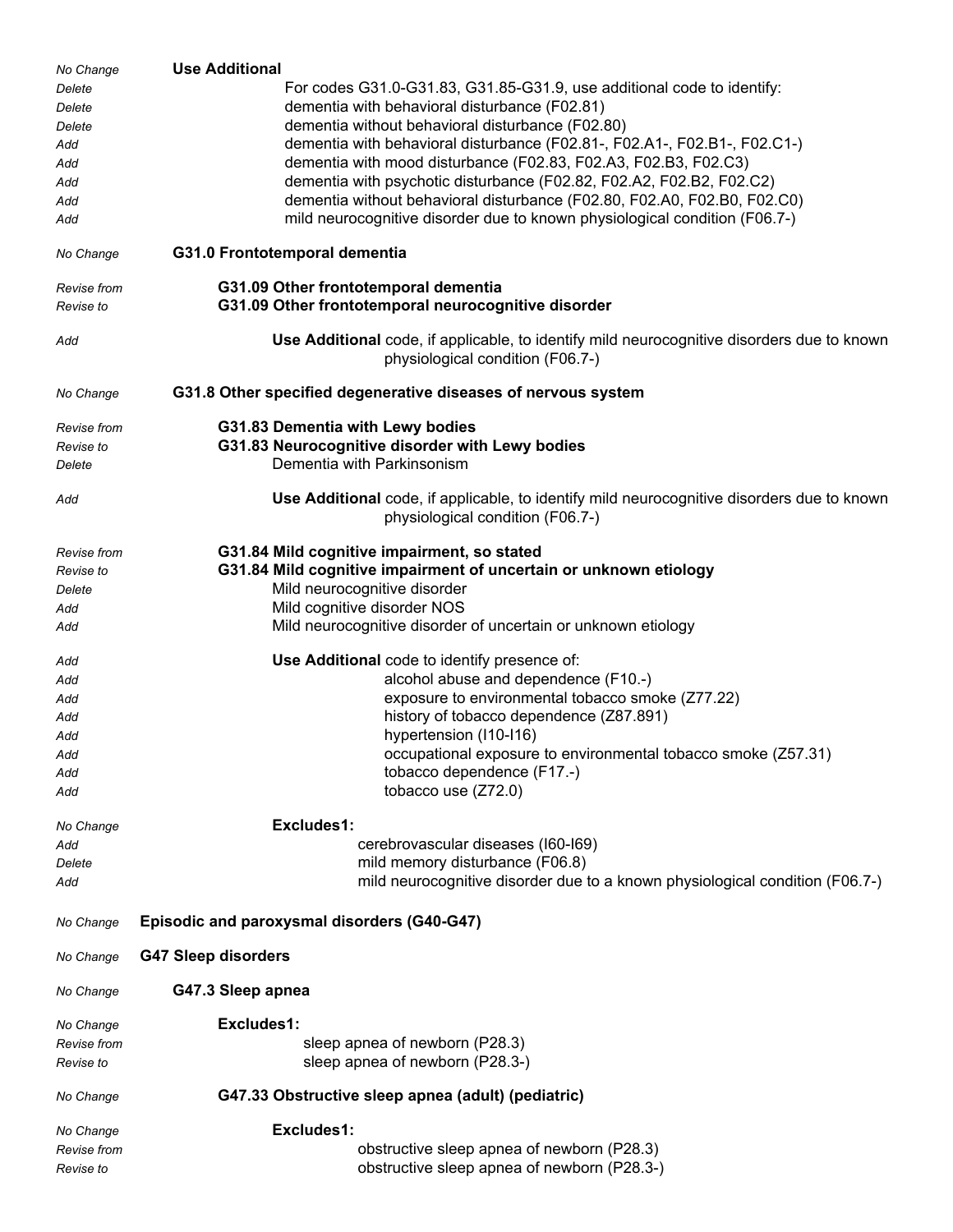| No Change  | Diseases of myoneural junction and muscle (G70-G73) |                                                                                            |
|------------|-----------------------------------------------------|--------------------------------------------------------------------------------------------|
| No Change  | <b>G71 Primary disorders of muscles</b>             |                                                                                            |
| No Change  | <b>G71.0 Muscular dystrophy</b>                     |                                                                                            |
| Add        | G71.03 Limb girdle muscular dystrophies             |                                                                                            |
| Add        |                                                     | G71.031 Autosomal dominant limb girdle muscular dystrophy                                  |
| Add        |                                                     | LGMD D4 calpain-3-related                                                                  |
| Add        |                                                     | LGMD D5 collagen 6-related                                                                 |
| Add        |                                                     | Limb girdle muscular dystrophy type 1                                                      |
| Add        |                                                     | G71.032 Autosomal recessive limb girdle muscular dystrophy due to calpain-3<br>dysfunction |
| Add        |                                                     | Limb girdle muscular dystrophy type 2A                                                     |
| Add        |                                                     | LGMD R1 calpain-3-related                                                                  |
| Add        |                                                     | Primary calpainopathy                                                                      |
| Add<br>Add |                                                     | G71.033 Limb girdle muscular dystrophy due to dysferlin dysfunction<br>Dysferlinopathy     |
| Add        |                                                     | LGMD R2 dysferlin-related                                                                  |
| Add        |                                                     | Limb girdle muscular dystrophy type 2B                                                     |
| Add        |                                                     | Miyoshi Myopathy type 1                                                                    |
| Add        |                                                     | G71.034 Limb girdle muscular dystrophy due to sarcoglycan dysfunction                      |
| Add        |                                                     | G71.0340 Limb girdle muscular dystrophy due to sarcoglycan dysfunction,<br>unspecified     |
| Add        |                                                     | Sarcoglycanopathy, NOS                                                                     |
| Add        |                                                     | G71.0341 Limb girdle muscular dystrophy due to alpha sarcoglycan<br>dysfunction            |
| Add        |                                                     | Alpha sarcoglycanopathy                                                                    |
| Add        |                                                     | Limb-girdle muscular dystrophy due to alpha-sarcoglycan deficiency                         |
| Add        |                                                     | Limb girdle muscular dystrophy type 2D                                                     |
| Add        |                                                     | G71.0342 Limb girdle muscular dystrophy due to beta sarcoglycan<br>dysfunction             |
| Add        |                                                     | Beta sarcoglycanopathy                                                                     |
| Add        |                                                     | Limb girdle muscular dystrophy due to beta-sarcoglycan deficiency                          |
| Add        |                                                     | Limb girdle muscular dystrophy type 2E                                                     |
| Add        |                                                     | G71.0349 Limb girdle muscular dystrophy due to other sarcoglycan<br>dysfunction            |
| Add        |                                                     | Delta sarcoglycanopathy                                                                    |
| Add        |                                                     | Delta-sarcoglycan-related LGMD R6                                                          |
| Add        |                                                     | Gamma sarcoglycanopathy                                                                    |
| Add        |                                                     | Gamma-sarcoglycan-related LGMD R5                                                          |
| Add        |                                                     | Limb girdle muscular dystrophy type 2C                                                     |
| Add        |                                                     | Limb girdle muscular dystrophy type 2F                                                     |
| Add        |                                                     | G71.035 Limb girdle muscular dystrophy due to anoctamin-5 dysfunction                      |
| Add        |                                                     | Anoctamin-5-related LGMD R12                                                               |
| Add        |                                                     | Anoctaminopathy                                                                            |
| Add        |                                                     | Autosomal recessive limb girdle muscular dystrophy type 2L                                 |
| Add        |                                                     | Miyoshi myopathy type 3                                                                    |
| Add        |                                                     | G71.038 Other limb girdle muscular dystrophy                                               |
| Add        |                                                     | <b>LGMD R9 FKRP-related</b>                                                                |
| Add        |                                                     | LGMD R22 collagen 6-related                                                                |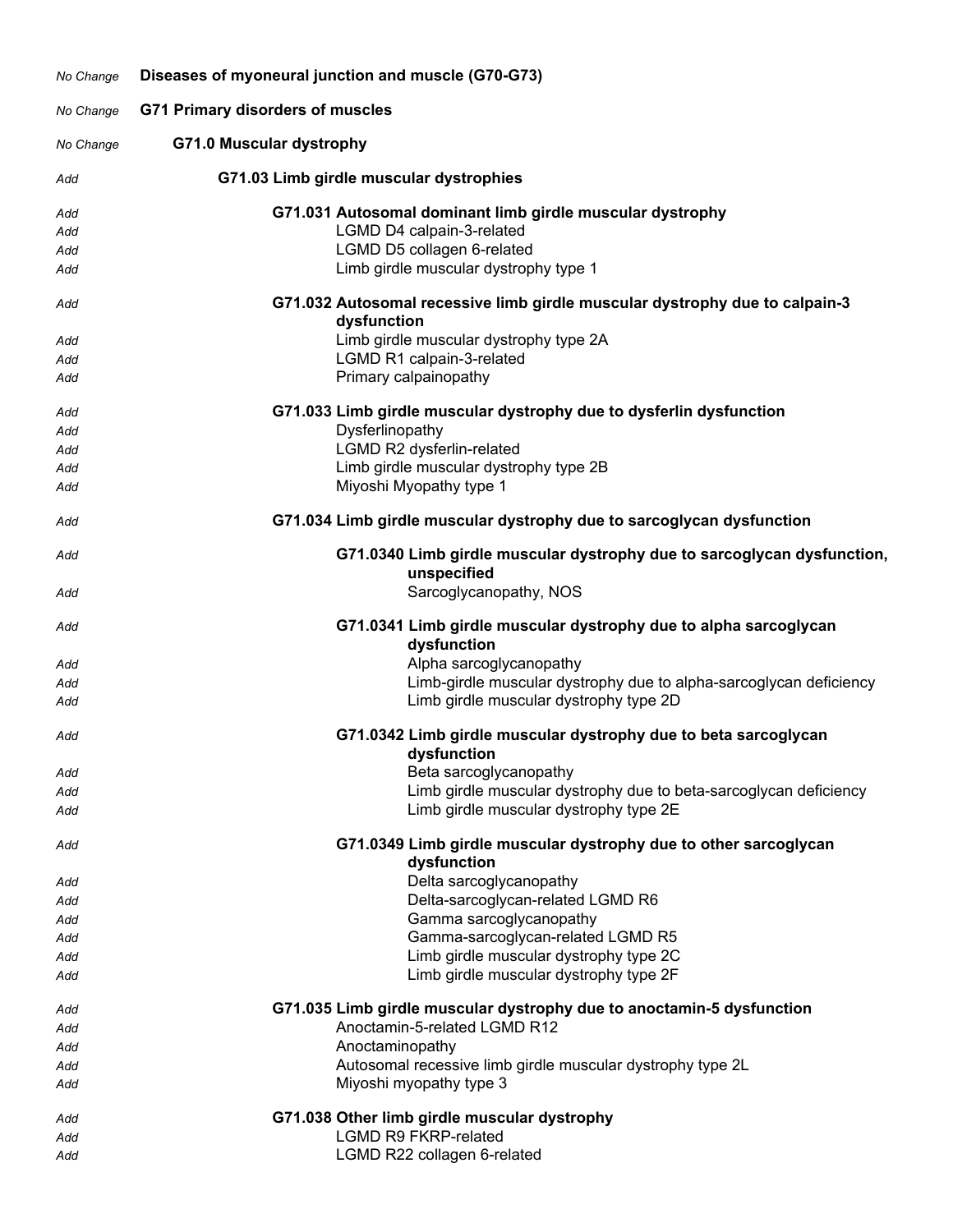| Add         | Limb girdle muscular dystrophy due to fukutin related protein dysfunction            |
|-------------|--------------------------------------------------------------------------------------|
| Add         | Limb girdle muscular dystrophy type 2I                                               |
| Add         | Other autosomal recessive limb girdle muscular dystrophy                             |
| Add         | G71.039 Limb girdle muscular dystrophy, unspecified                                  |
| No Change   | G71.09 Other specified muscular dystrophies                                          |
| Delete      | Limb-girdle muscular dystrophy                                                       |
| No Change   | Other disorders of the nervous system (G89-G99)                                      |
| No Change   | G90 Disorders of autonomic nervous system                                            |
| Add         | G90.A Postural orthostatic tachycardia syndrome [POTS]                               |
| Add         | Chronic orthostatic intolerance                                                      |
| Add         | Postural tachycardia syndrome                                                        |
| No Change   | G93 Other disorders of brain                                                         |
| Revise from | G93.3 Postviral fatigue syndrome                                                     |
| Revise to   | G93.3 Postviral and related fatigue syndromes                                        |
| Delete      | Benign myalgic encephalomyelitis                                                     |
| Add         | Use Additional code, if applicable, for post COVID-19 condition, unspecified (U09.9) |
| Add         | Excludes1: neurasthenia (F48.8)                                                      |
| Add         | G93.31 Postviral fatigue syndrome                                                    |
| Add         | G93.32 Myalgic encephalomyelitis/chronic fatigue syndrome                            |
| Add         | Chronic fatigue syndrome                                                             |
| Add         | <b>ME/CFS</b>                                                                        |
| Add         | Myalgic encephalomyelitis                                                            |
| Add         | G93.39 Other post infection and related fatigue syndromes                            |
| No Change   | G96 Other disorders of central nervous system                                        |
| No Change   | G96.0 Cerebrospinal fluid leak                                                       |
| No Change   | G96.00 Cerebrospinal fluid leak, unspecified                                         |
| No Change   | Code also                                                                            |
| Revise from | head injury (S00.- to S09.-)                                                         |
| Revise to   | head injury (S00-S09)                                                                |
|             |                                                                                      |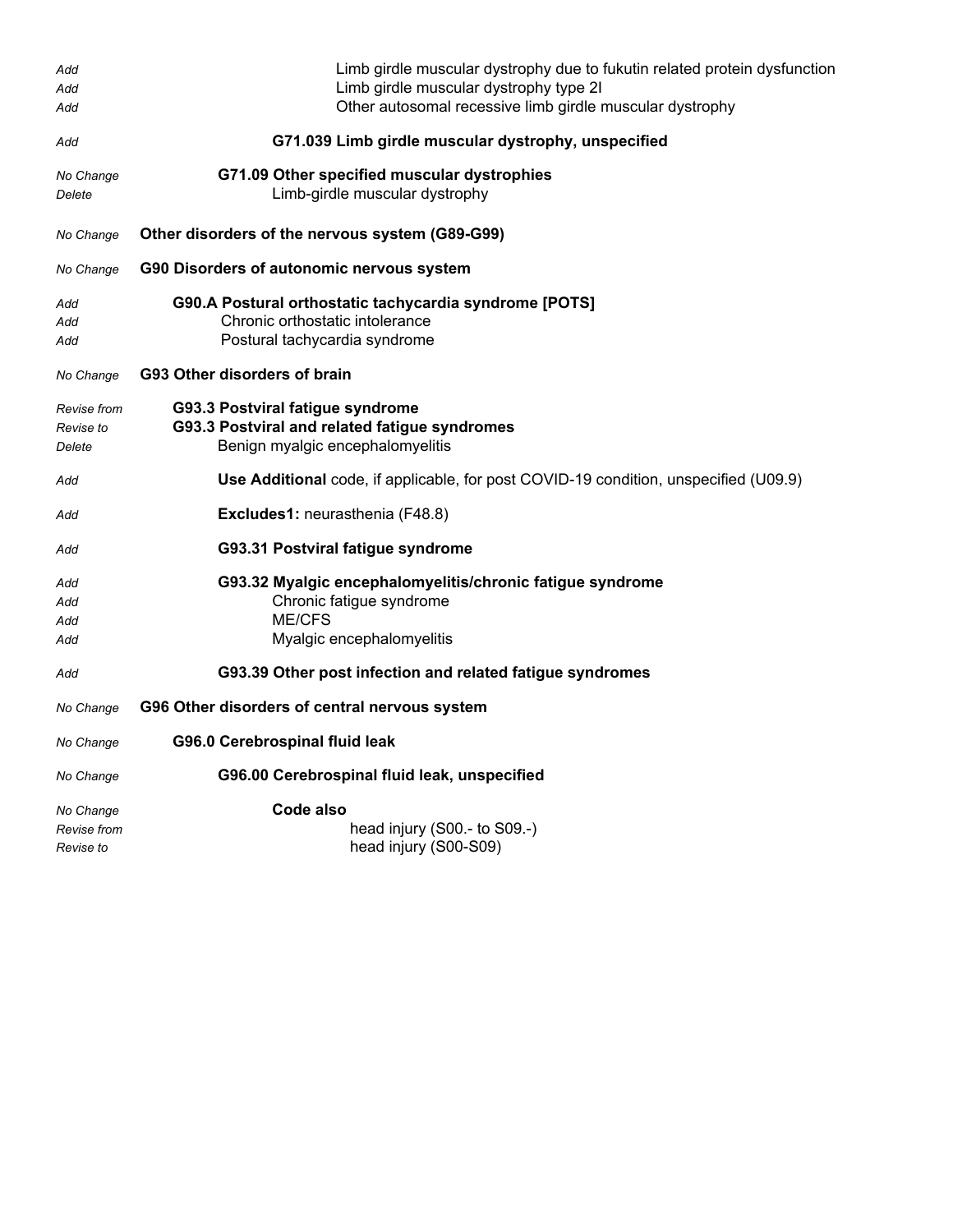| No Change | <b>Chapter 9</b>                                                                                                           |
|-----------|----------------------------------------------------------------------------------------------------------------------------|
| No Change | Diseases of the circulatory system (I00-I99)                                                                               |
| No Change | Ischemic heart diseases (I20-I25)                                                                                          |
| No Change | <b>120 Angina pectoris</b>                                                                                                 |
| Add       | 120.2 Refractory angina pectoris                                                                                           |
| No Change | 125 Chronic ischemic heart disease                                                                                         |
| No Change | 125.1 Atherosclerotic heart disease of native coronary artery                                                              |
| No Change | 125.11 Atherosclerotic heart disease of native coronary artery with angina pectoris                                        |
| Add       | 125.112 Atherosclerosic heart disease of native coronary artery with refractory angina<br>pectoris                         |
| No Change | 125.7 Atherosclerosis of coronary artery bypass graft(s) and coronary artery of transplanted heart<br>with angina pectoris |
| No Change | 125.70 Atherosclerosis of coronary artery bypass graft(s), unspecified, with angina pectoris                               |
| Add       | 125.702 Atherosclerosis of coronary artery bypass graft(s), unspecified, with refractory<br>angina pectoris                |
| No Change | 125.71 Atherosclerosis of autologous vein coronary artery bypass graft(s) with angina<br>pectoris                          |
| Add       | 125.712 Atherosclerosis of autologous vein coronary artery bypass graft(s) with<br>refractory angina pectoris              |
| No Change | 125.72 Atherosclerosis of autologous artery coronary artery bypass graft(s) with angina<br>pectoris                        |
| Add       | 125.722 Atherosclerosis of autologous artery coronary artery bypass graft(s) with<br>refractory angina pectoris            |
| No Change | 125.73 Atherosclerosis of nonautologous biological coronary artery bypass graft(s) with<br>angina pectoris                 |
| Add       | 125.732 Atherosclerosis of nonautologous biological coronary artery bypass graft(s)<br>with refractory angina pectoris     |
| No Change | 125.75 Atherosclerosis of native coronary artery of transplanted heart with angina pectoris                                |
| Add       | 125.752 Atherosclerosis of native coronary artery of transplanted heart with refractory<br>angina pectoris                 |
| No Change | 125.76 Atherosclerosis of bypass graft of coronary artery of transplanted heart with angina<br>pectoris                    |
| Add       | 125.762 Atherosclerosis of bypass graft of coronary artery of transplanted heart with<br>refractory angina pectoris        |
| No Change | 125.79 Atherosclerosis of other coronary artery bypass graft(s) with angina pectoris                                       |
| Add       | 125.792 Atherosclerosis of other coronary artery bypass graft(s) with refractory angina<br>pectoris                        |
| No Change | Pulmonary heart disease and diseases of pulmonary circulation (I26-I28)                                                    |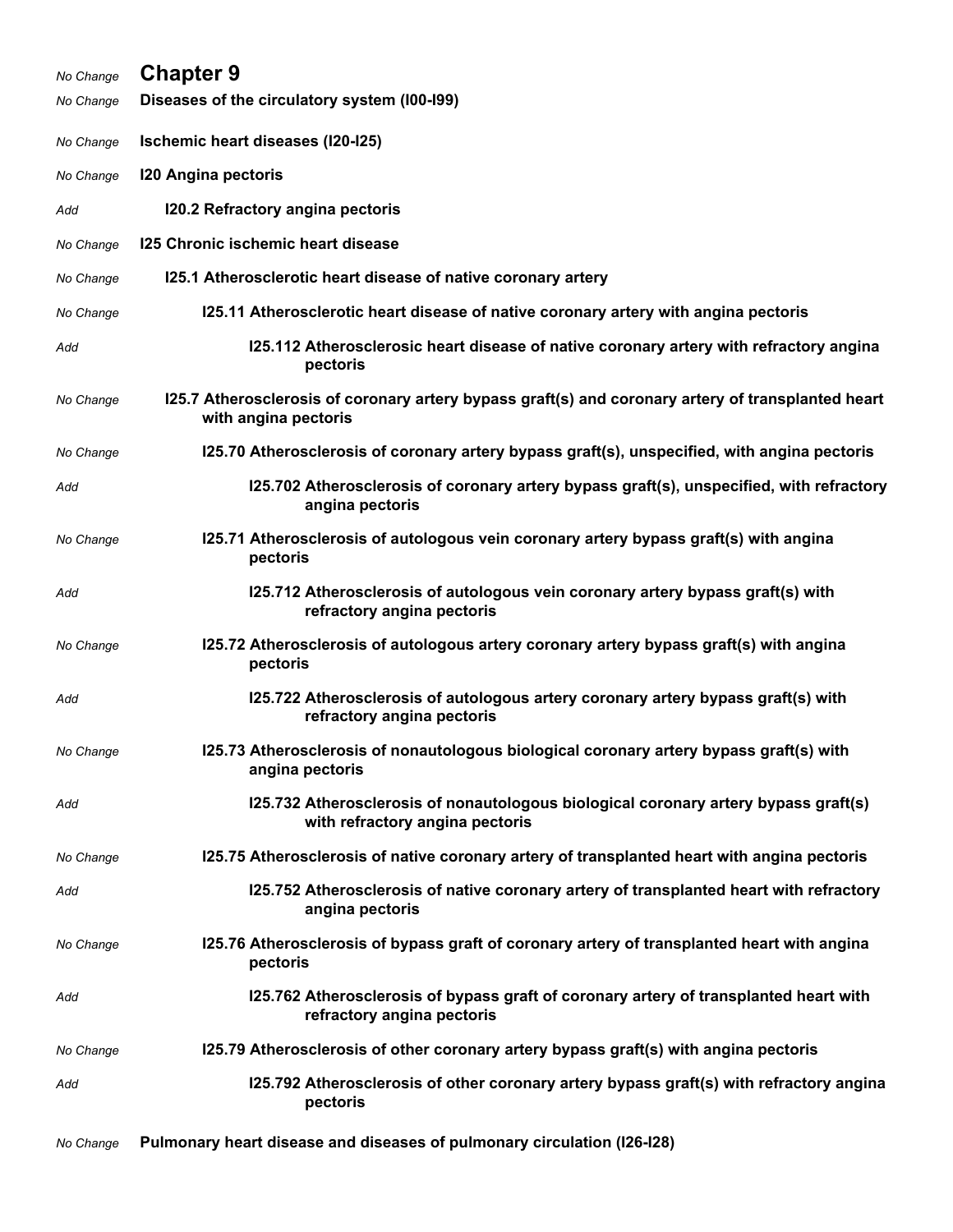| No Change                             | 127 Other pulmonary heart diseases                                                                                                                        |
|---------------------------------------|-----------------------------------------------------------------------------------------------------------------------------------------------------------|
| No Change                             | I27.8 Other specified pulmonary heart diseases                                                                                                            |
| No Change                             | 127.83 Eisenmenger's syndrome                                                                                                                             |
| No Change<br>Revise from<br>Revise to | Code also<br>atrial septal defect (Q21.1)<br>atrial septal defect (Q21.1-)                                                                                |
| No Change                             | Other forms of heart disease (I30-I5A)                                                                                                                    |
| No Change                             | 131 Other diseases of pericardium                                                                                                                         |
| No Change                             | 131.2 Hemopericardium, not elsewhere classified                                                                                                           |
| Add                                   | Excludes1: malignant pericardial effusion (I31.31)                                                                                                        |
| No Change<br>Delete                   | 131.3 Pericardial effusion (noninflammatory)<br>Chylopericardium                                                                                          |
| Add                                   | 131.31 Malignant pericardial effusion in diseases classified elsewhere                                                                                    |
| Add                                   | Code first underlying neoplasm (C00-D49)                                                                                                                  |
| Add<br>Add                            | 131.39 Other pericardial effusion (noninflammatory)<br>Chylopericardium                                                                                   |
| No Change                             | 134 Nonrheumatic mitral valve disorders                                                                                                                   |
| No Change                             | 134.0 Nonrheumatic mitral (valve) insufficiency                                                                                                           |
| Add<br>Add                            | Code also, if applicable:<br>nonrheumatic mitral (valve) annulus calcification (134.81)                                                                   |
| No Change                             | 134.2 Nonrheumatic mitral (valve) stenosis                                                                                                                |
| Add<br>Add                            | Code also, if applicable:<br>nonrheumatic mitral (valve) annulus calcification (I34.81)                                                                   |
| No Change                             | 134.8 Other nonrheumatic mitral valve disorders                                                                                                           |
| Add<br>Add<br>Add                     | 134.81 Nonrheumatic mitral (valve) annulus calcification<br>Nonrheumatic mitral (valve) annular calcification<br>Mitral (valve) annulus calcification NOS |
| Add<br>Add<br>Add                     | Code also, if applicable:<br>nonrheumatic mitral (valve) insufficiency (I34.0)<br>nonrheumatic mitral (valve) stenosis (I34.2)                            |
| Add                                   | 134.89 Other nonrheumatic mitral valve disorders                                                                                                          |
| No Change                             | 147 Paroxysmal tachycardia                                                                                                                                |
| No Change                             | 147.2 Ventricular tachycardia                                                                                                                             |
| Add                                   | 147.20 Ventricular tachycardia, unspecified                                                                                                               |
| Add                                   | 147.21 Torsades de pointes                                                                                                                                |
| Add                                   | Code also, if applicable, long QT syndrome (I45.81)                                                                                                       |
| Add                                   | Use Additional code for adverse effect, if applicable, to identify drug (T36-T50 with fifth or<br>sixth character 5)                                      |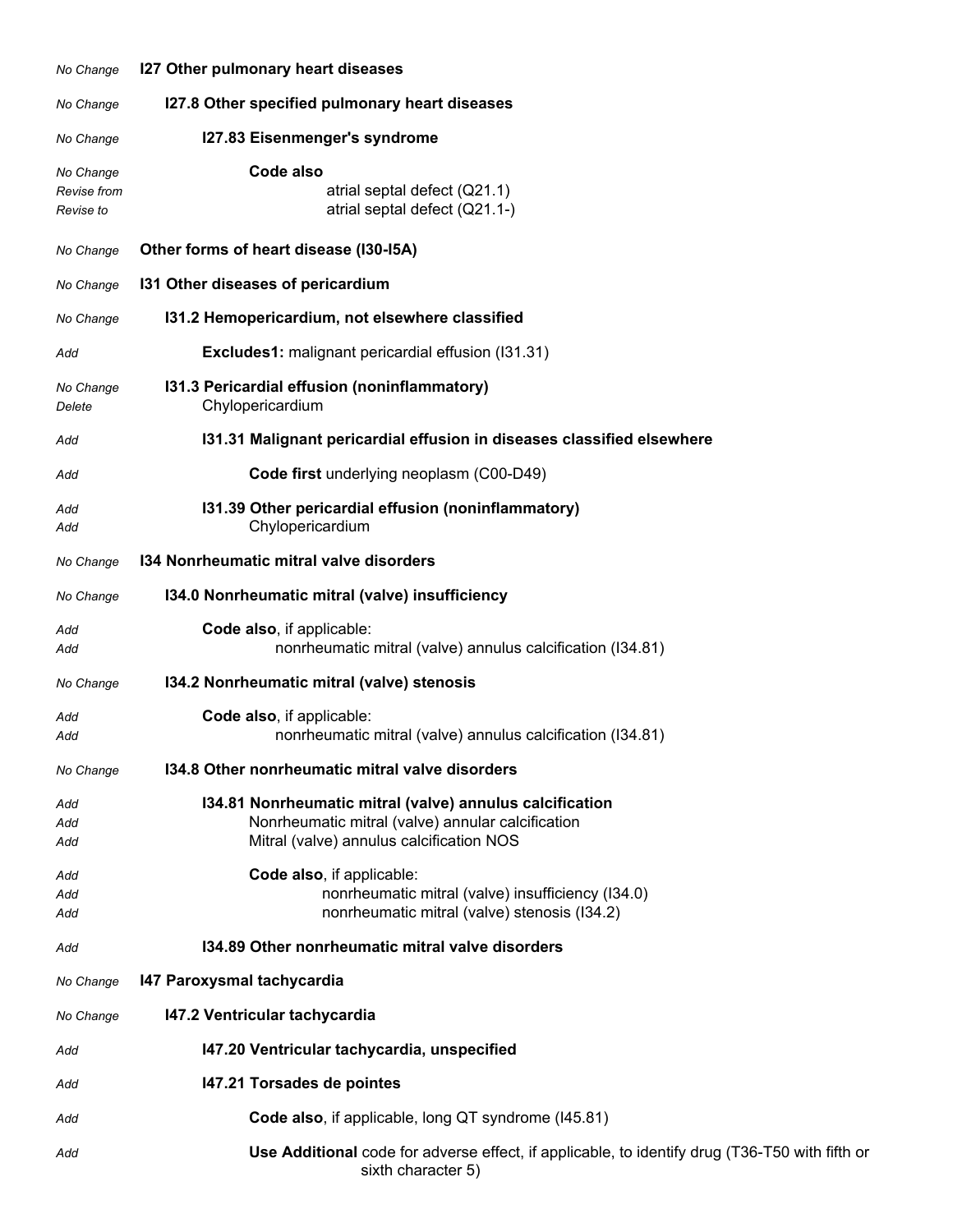| Add                                   | 147.29 Other ventricular tachycardia                                                                                                                   |
|---------------------------------------|--------------------------------------------------------------------------------------------------------------------------------------------------------|
| No Change                             | Cerebrovascular diseases (I60-I69)                                                                                                                     |
| No Change                             | 169 Sequelae of cerebrovascular disease                                                                                                                |
| No Change                             | 169.0 Sequelae of nontraumatic subarachnoid hemorrhage                                                                                                 |
| No Change                             | 169.09 Other sequelae of nontraumatic subarachnoid hemorrhage                                                                                          |
| No Change                             | 169.091 Dysphagia following nontraumatic subarachnoid hemorrhage                                                                                       |
| No Change<br>Revise from<br>Revise to | <b>Use Additional</b><br>code to identify the type of dysphagia, if known (R13.1-)<br>code to identify the type of dysphagia, if known (R13.11-R13.19) |
| No Change                             | 169.1 Sequelae of nontraumatic intracerebral hemorrhage                                                                                                |
| No Change                             | 169.19 Other sequelae of nontraumatic intracerebral hemorrhage                                                                                         |
| No Change                             | 169.191 Dysphagia following nontraumatic intracerebral hemorrhage                                                                                      |
| No Change                             | <b>Use Additional</b>                                                                                                                                  |
| Revise from<br>Revise to              | code to identify the type of dysphagia, if known (R13.1-)<br>code to identify the type of dysphagia, if known (R13.11-R13.19)                          |
| No Change                             | 169.2 Sequelae of other nontraumatic intracranial hemorrhage                                                                                           |
| No Change                             | 169.29 Other sequelae of other nontraumatic intracranial hemorrhage                                                                                    |
| No Change                             | 169.291 Dysphagia following other nontraumatic intracranial hemorrhage                                                                                 |
| No Change<br>Revise from<br>Revise to | <b>Use Additional</b><br>code to identify the type of dysphagia, if known (R13.1-)<br>code to identify the type of dysphagia, if known (R13.11-R13.19) |
| No Change                             | 169.3 Sequelae of cerebral infarction                                                                                                                  |
| No Change                             | 169.39 Other sequelae of cerebral infarction                                                                                                           |
| No Change                             | 169.391 Dysphagia following cerebral infarction                                                                                                        |
| No Change<br>Revise from<br>Revise to | <b>Use Additional</b><br>code to identify the type of dysphagia, if known (R13.1-)<br>code to identify the type of dysphagia, if known (R13.11-R13.19) |
| No Change                             | 169.8 Sequelae of other cerebrovascular diseases                                                                                                       |
| No Change                             | 169.89 Other sequelae of other cerebrovascular disease                                                                                                 |
| No Change                             | 169.891 Dysphagia following other cerebrovascular disease                                                                                              |
| No Change<br>Revise from<br>Revise to | <b>Use Additional</b><br>code to identify the type of dysphagia, if known (R13.1-)<br>code to identify the type of dysphagia, if known (R13.11-R13.19) |
| No Change                             | 169.9 Sequelae of unspecified cerebrovascular diseases                                                                                                 |
| No Change                             | 169.99 Other sequelae of unspecified cerebrovascular disease                                                                                           |
| No Change                             | 169.991 Dysphagia following unspecified cerebrovascular disease                                                                                        |
| No Change<br>Revise from              | <b>Use Additional</b><br>code to identify the type of dysphagia, if known (R13.1-)                                                                     |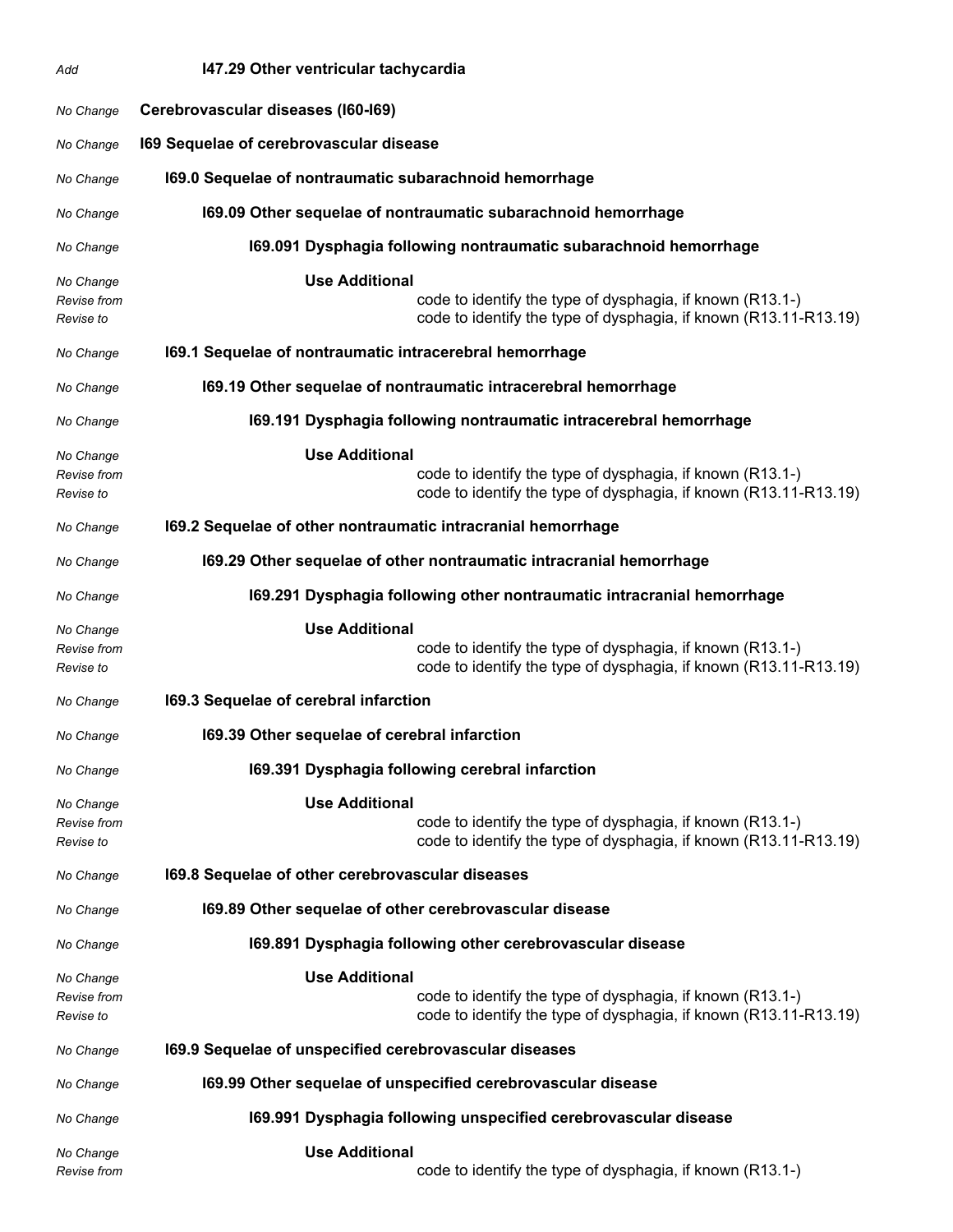| No Change                  | Diseases of arteries, arterioles and capillaries (I70-I79)                                                                      |
|----------------------------|---------------------------------------------------------------------------------------------------------------------------------|
| No Change                  | 171 Aortic aneurysm and dissection                                                                                              |
| Delete<br>Delete<br>Delete | <b>Excludes1:</b> aortic ectasia (177.81-)<br>syphilitic aortic aneurysm (A52.01)<br>traumatic aortic aneurysm (S25.09, S35.09) |
| Add<br>Add<br>Add          | Code first, if applicable:<br>syphilitic aortic aneurysm (A52.01)<br>traumatic aortic aneurysm (S25.09, S35.09)                 |
| No Change                  | 171.0 Dissection of aorta                                                                                                       |
| No Change                  | 171.01 Dissection of thoracic aorta                                                                                             |
| Add                        | I71.010 Dissection of ascending aorta                                                                                           |
| Add                        | 171.011 Dissection of aortic arch                                                                                               |
| Add                        | 171.012 Dissection of descending thoracic aorta                                                                                 |
| Add                        | 171.019 Dissection of thoracic aorta, unspecified                                                                               |
| No Change                  | 171.1 Thoracic aortic aneurysm, ruptured                                                                                        |
| Add                        | 171.10 Thoracic aortic aneurysm, ruptured, unspecified                                                                          |
| Add                        | 171.11 Aneurysm of the ascending aorta, ruptured                                                                                |
| Add                        | 171.12 Aneurysm of the aortic arch, ruptured                                                                                    |
| Add                        | 171.13 Aneurysm of the descending thoracic aorta, ruptured                                                                      |
| No Change                  | 171.2 Thoracic aortic aneurysm, without rupture                                                                                 |
| Add                        | 171.20 Thoracic aortic aneurysm, without rupture, unspecified                                                                   |
| Add                        | 171.21 Aneurysm of the ascending aorta, without rupture                                                                         |
| Add                        | 171.22 Aneurysm of the aortic arch, without rupture                                                                             |
| Add                        | 171.23 Aneurysm of the descending thoracic aorta, without rupture                                                               |
| No Change                  | 171.3 Abdominal aortic aneurysm, ruptured                                                                                       |
| Add                        | 171.30 Abdominal aortic aneurysm, ruptured, unspecified                                                                         |
| Add                        | 171.31 Pararenal abdominal aortic aneurysm, ruptured                                                                            |
| Add                        | 171.32 Juxtarenal abdominal aortic aneurysm, ruptured                                                                           |
| Add                        | 171.33 Infrarenal abdominal aortic aneurysm, ruptured                                                                           |
| No Change                  | 171.4 Abdominal aortic aneurysm, without rupture                                                                                |
| Add                        | 171.40 Abdominal aortic aneurysm, without rupture, unspecified                                                                  |
| Add                        | 171.41 Pararenal abdominal aortic aneurysm, without rupture                                                                     |
| Add                        | 171.42 Juxtarenal abdominal aortic aneurysm, without rupture                                                                    |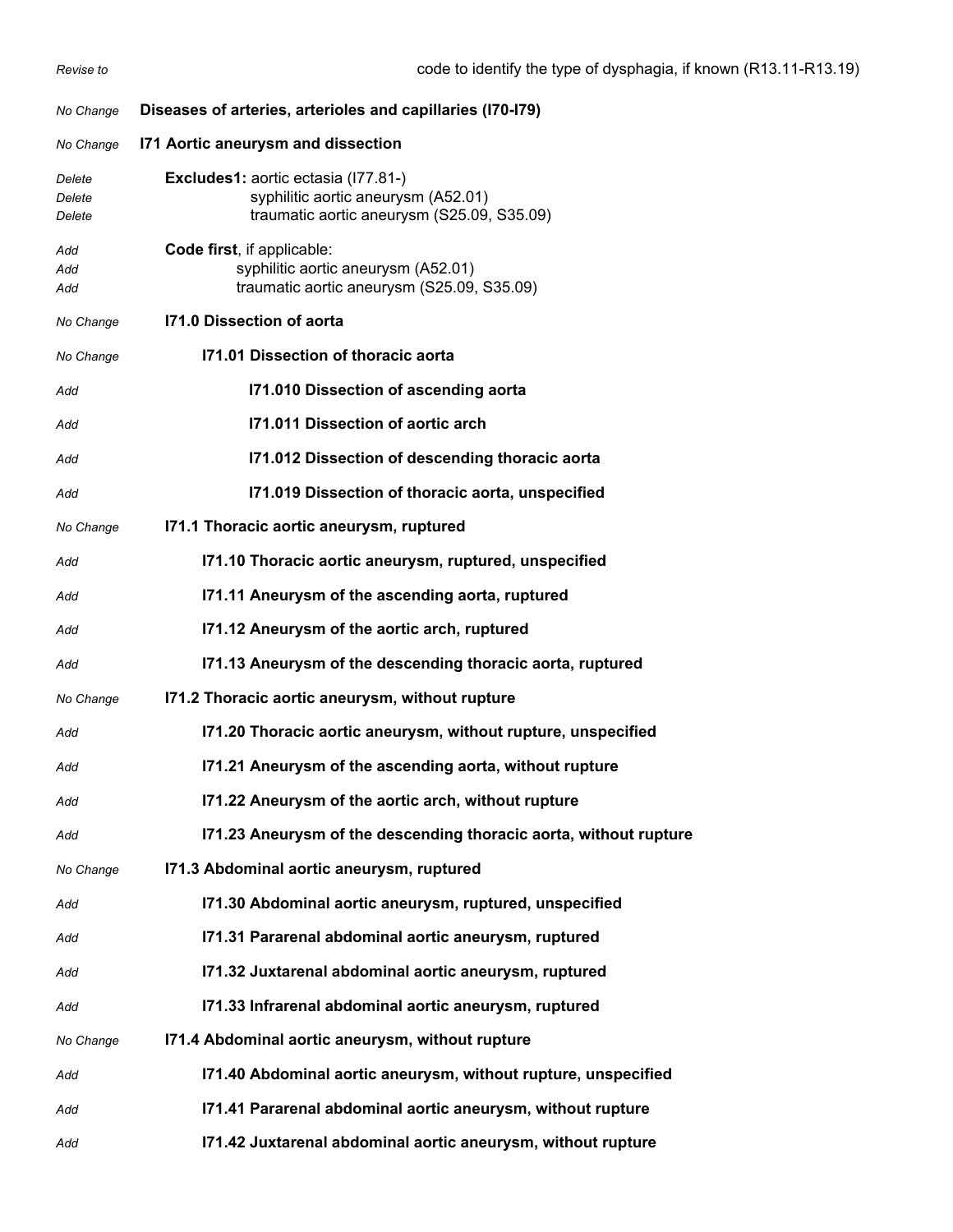| Add                                   | 171.43 Infrarenal abdominal aortic aneurysm, without rupture                                                                                             |
|---------------------------------------|----------------------------------------------------------------------------------------------------------------------------------------------------------|
| No Change                             | 171.5 Thoracoabdominal aortic aneurysm, ruptured                                                                                                         |
| Add                                   | 171.50 Thoracoabdominal aortic aneurysm, ruptured, unspecified                                                                                           |
| Add                                   | 171.51 Supraceliac aneurysm of the abdominal aorta, ruptured                                                                                             |
| Add                                   | 171.52 Paravisceral aneurysm of the abdominal aorta, ruptured                                                                                            |
| No Change                             | 171.6 Thoracoabdominal aortic aneurysm, without rupture                                                                                                  |
| Add                                   | 171.60 Thoracoabdominal aortic aneurysm, without rupture, unspecified                                                                                    |
| Add                                   | 171.61 Supraceliac aneurysm of the abdominal aorta, without rupture                                                                                      |
| Add                                   | 171.62 Paravisceral aneurysm of the abdominal aorta, without rupture                                                                                     |
| No Change                             | 177 Other disorders of arteries and arterioles                                                                                                           |
| No Change                             | 177.8 Other specified disorders of arteries and arterioles                                                                                               |
| No Change                             | 177.81 Aortic ectasia                                                                                                                                    |
| No Change<br>Revise from<br>Revise to | Excludes1:<br>aortic aneurysm and dissection (I71.0-)<br>aortic aneurysm and dissection (I71.-)                                                          |
| Add<br>Add<br>Add                     | 177.82 Antineutrophilic cytoplasmic antibody [ANCA] vasculitis<br>ANCA associated vasculitis<br>ANCA positive vasculitis                                 |
| Add<br>Add<br>Add                     | <b>Excludes2:</b> eosinophilic granulomatosis with polyangiitis (M30.1)<br>granulomatosis with polyangiitis (M31.3-)<br>microscopic polyangiitis (M31.7) |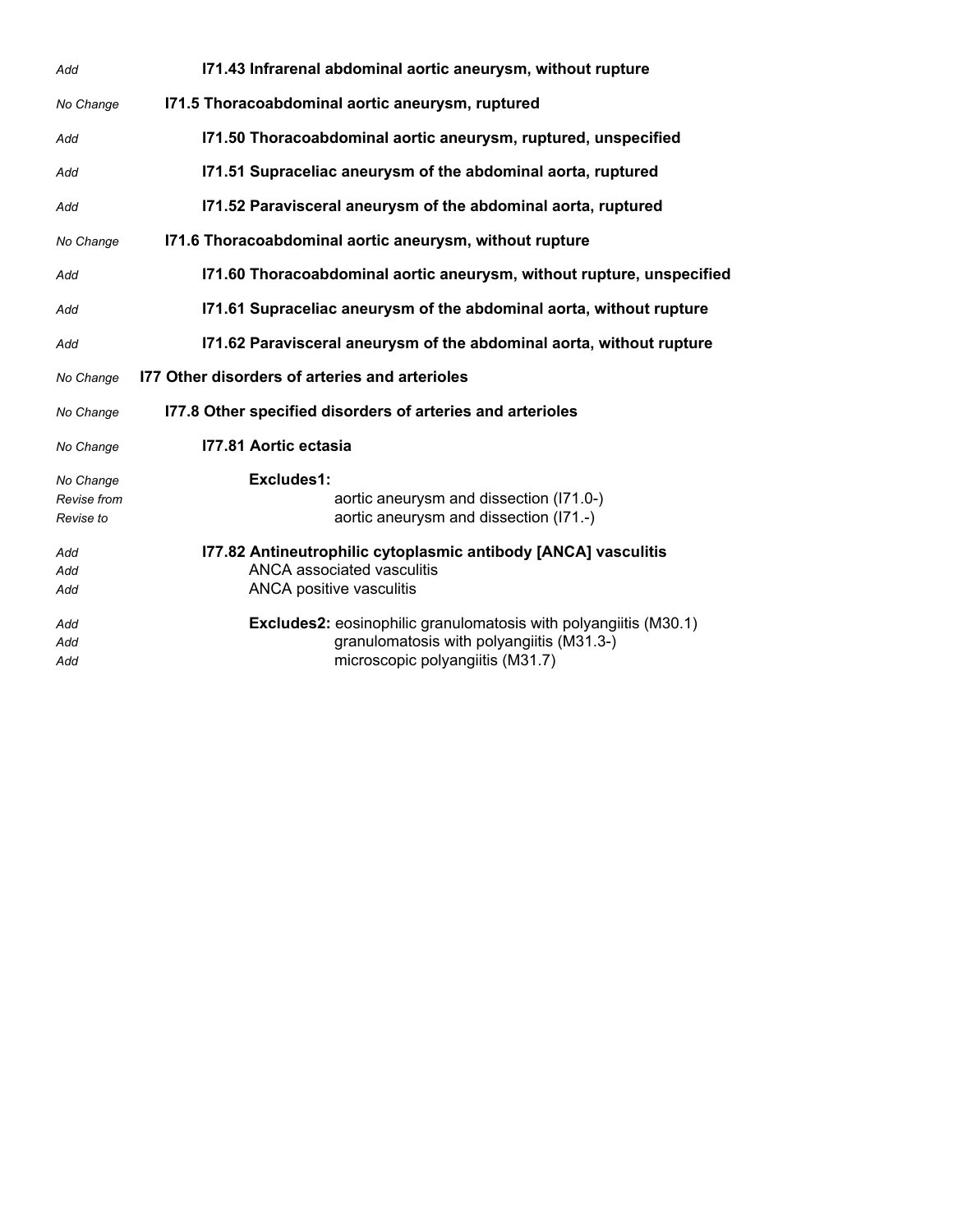| No Change                                                         | <b>Chapter 10</b>                                                                                                                       |
|-------------------------------------------------------------------|-----------------------------------------------------------------------------------------------------------------------------------------|
| No Change                                                         | Diseases of the respiratory system (J00-J99)                                                                                            |
| No Change                                                         | Other diseases of the pleura (J90-J94)                                                                                                  |
| No Change                                                         | J91 Pleural effusion in conditions classified elsewhere                                                                                 |
| No Change                                                         | <b>J91.0 Malignant pleural effusion</b>                                                                                                 |
| No Change<br>Revise from<br>Revise to                             | <b>Code first</b><br>underlying neoplasm<br>underlying neoplasm (C00-D49)                                                               |
| No Change                                                         | <b>J93 Pneumothorax and air leak</b>                                                                                                    |
| No Change                                                         | J93.1 Other spontaneous pneumothorax                                                                                                    |
| No Change                                                         | J93.12 Secondary spontaneous pneumothorax                                                                                               |
| No Change<br>Revise from<br>Revise to                             | <b>Code first</b><br>catamenial pneumothorax due to endometriosis (N80.8)<br>catamenial pneumothorax due to endometriosis (N80.B-)      |
| No Change                                                         | Intraoperative and postprocedural complications and disorders of respiratory system, not elsewhere<br>classified (J95)                  |
| No Change                                                         | J95 Intraoperative and postprocedural complications and disorders of respiratory system, not<br>elsewhere classified                    |
| No Change                                                         | J95.8 Other intraoperative and postprocedural complications and disorders of respiratory system,<br>not elsewhere classified            |
| Add                                                               | J95.87 Transfusion-associated dyspnea (TAD)                                                                                             |
| Add<br>Add                                                        | <b>Excludes1:</b> transfusion associated circulatory overload (TACO) (E87.71)<br>transfusion-related acute lung injury (TRALI) (J95.84) |
| No Change                                                         | Other diseases of the respiratory system (J96-J99)                                                                                      |
| No Change                                                         | J96 Respiratory failure, not elsewhere classified                                                                                       |
| No Change                                                         | <b>J96.0 Acute respiratory failure</b>                                                                                                  |
| No Change<br>Add                                                  | J96.02 Acute respiratory failure with hypercapnia<br>Acute respiratory acidosis                                                         |
| No Change                                                         | <b>J96.1 Chronic respiratory failure</b>                                                                                                |
| No Change<br>Add                                                  | J96.12 Chronic respiratory failure with hypercapnia<br>Chronic respiratory acidosis                                                     |
| No Change                                                         | <b>J98 Other respiratory disorders</b>                                                                                                  |
| No Change<br>Revise from<br>Revise to<br>Revise from<br>Revise to | Excludes1:<br>newborn apnea (P28.4)<br>newborn apnea (P28.4-)<br>newborn sleep apnea (P28.3)<br>newborn sleep apnea (P28.3-)            |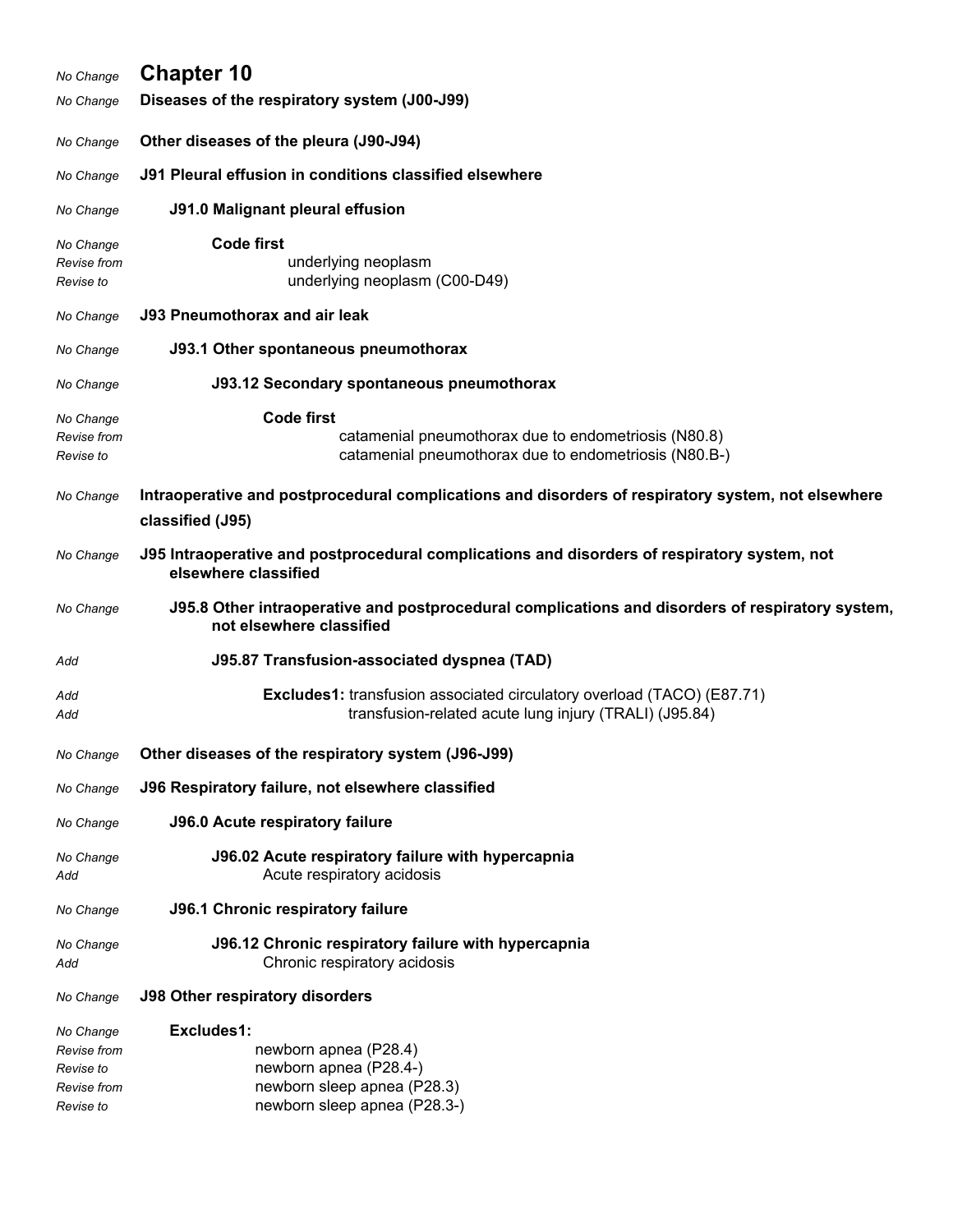| No Change                                                                                                    | <b>Chapter 11</b>                                                                                                                                                                                                                                                                                                                                                                                                                                                                                                                                                                                                                                                                                                                                                                                     |
|--------------------------------------------------------------------------------------------------------------|-------------------------------------------------------------------------------------------------------------------------------------------------------------------------------------------------------------------------------------------------------------------------------------------------------------------------------------------------------------------------------------------------------------------------------------------------------------------------------------------------------------------------------------------------------------------------------------------------------------------------------------------------------------------------------------------------------------------------------------------------------------------------------------------------------|
| No Change                                                                                                    | Diseases of the digestive system (K00-K95)                                                                                                                                                                                                                                                                                                                                                                                                                                                                                                                                                                                                                                                                                                                                                            |
| No Change                                                                                                    | Diseases of appendix (K35-K38)                                                                                                                                                                                                                                                                                                                                                                                                                                                                                                                                                                                                                                                                                                                                                                        |
| No Change                                                                                                    | K35 Acute appendicitis                                                                                                                                                                                                                                                                                                                                                                                                                                                                                                                                                                                                                                                                                                                                                                                |
| No Change                                                                                                    | K35.3 Acute appendicitis with localized peritonitis                                                                                                                                                                                                                                                                                                                                                                                                                                                                                                                                                                                                                                                                                                                                                   |
| Revise from<br>Revise to                                                                                     | K35.32 Acute appendicitis with perforation and localized peritonitis, without abscess<br>K35.32 Acute appendicitis with perforation, localized peritonitis, and gangrene, without<br>abscess                                                                                                                                                                                                                                                                                                                                                                                                                                                                                                                                                                                                          |
| Revise from<br>Revise to                                                                                     | K35.33 Acute appendicitis with perforation and localized peritonitis, with abscess<br>K35.33 Acute appendicitis with perforation, localized peritonitis, and gangrene, with<br>abscess                                                                                                                                                                                                                                                                                                                                                                                                                                                                                                                                                                                                                |
| No Change                                                                                                    | Diseases of liver (K70-K77)                                                                                                                                                                                                                                                                                                                                                                                                                                                                                                                                                                                                                                                                                                                                                                           |
| No Change                                                                                                    | K72 Hepatic failure, not elsewhere classified                                                                                                                                                                                                                                                                                                                                                                                                                                                                                                                                                                                                                                                                                                                                                         |
| Delete                                                                                                       | <b>Includes:</b> hepatic encephalopathy NOS                                                                                                                                                                                                                                                                                                                                                                                                                                                                                                                                                                                                                                                                                                                                                           |
| No Change                                                                                                    | K76 Other diseases of liver                                                                                                                                                                                                                                                                                                                                                                                                                                                                                                                                                                                                                                                                                                                                                                           |
| No Change                                                                                                    | K76.8 Other specified diseases of liver                                                                                                                                                                                                                                                                                                                                                                                                                                                                                                                                                                                                                                                                                                                                                               |
| Add<br>Add<br>Add<br>Add<br>Add<br>Add<br>Add<br>Add<br>Add<br>Add<br>Add<br>Add<br>Add<br>Add<br>Add<br>Add | K76.82 Hepatic encephalopathy<br>Hepatic encephalopathy, NOS<br>Hepatic encephalopathy without coma<br>Hepatocerebral intoxication<br>Portal-systemic encephalopathy<br>Code also underlying liver disease, such as:<br>acute and subacute hepatic failure without coma (K72.00)<br>alcoholic hepatic failure without coma (K70.40)<br>chronic hepatic failure without coma (K72.10)<br>hepatic failure with toxic liver disease without coma (K71.10)<br>hepatic failure without coma (K72.90)<br>icterus of newborn (P55-P59)<br>postprocedural hepatic failure (K91.82)<br>viral hepatitis without hepatic coma (B15.9, B16.1, B16.9, B17.10, B19.10,<br>B19.20, B19.9)<br><b>Excludes1:</b> acute and subacute hepatic failure with coma (K72.01)<br>alcoholic hepatic failure with coma (K70.41) |
| Add<br>Add                                                                                                   | chronic hepatic failure with coma (K72.11)<br>hepatic failure with coma (K72.91)                                                                                                                                                                                                                                                                                                                                                                                                                                                                                                                                                                                                                                                                                                                      |
| No Change                                                                                                    | K77 Liver disorders in diseases classified elsewhere                                                                                                                                                                                                                                                                                                                                                                                                                                                                                                                                                                                                                                                                                                                                                  |
| No Change<br>Revise from<br>Revise to                                                                        | <b>Code first</b><br>infectious mononucleosis with liver disease (B27.0-B27.9 with .9)<br>infectious mononucleosis with liver disease (B27.0-B27.9 with fifth character 9)                                                                                                                                                                                                                                                                                                                                                                                                                                                                                                                                                                                                                            |
| No Change                                                                                                    | Disorders of gallbladder, biliary tract and pancreas (K80-K87)                                                                                                                                                                                                                                                                                                                                                                                                                                                                                                                                                                                                                                                                                                                                        |
| No Change                                                                                                    | <b>K80 Cholelithiasis</b>                                                                                                                                                                                                                                                                                                                                                                                                                                                                                                                                                                                                                                                                                                                                                                             |
| No Change<br>Delete                                                                                          | K80.4 Calculus of bile duct with cholecystitis<br>Codes also fistula of bile duct (K83.3)                                                                                                                                                                                                                                                                                                                                                                                                                                                                                                                                                                                                                                                                                                             |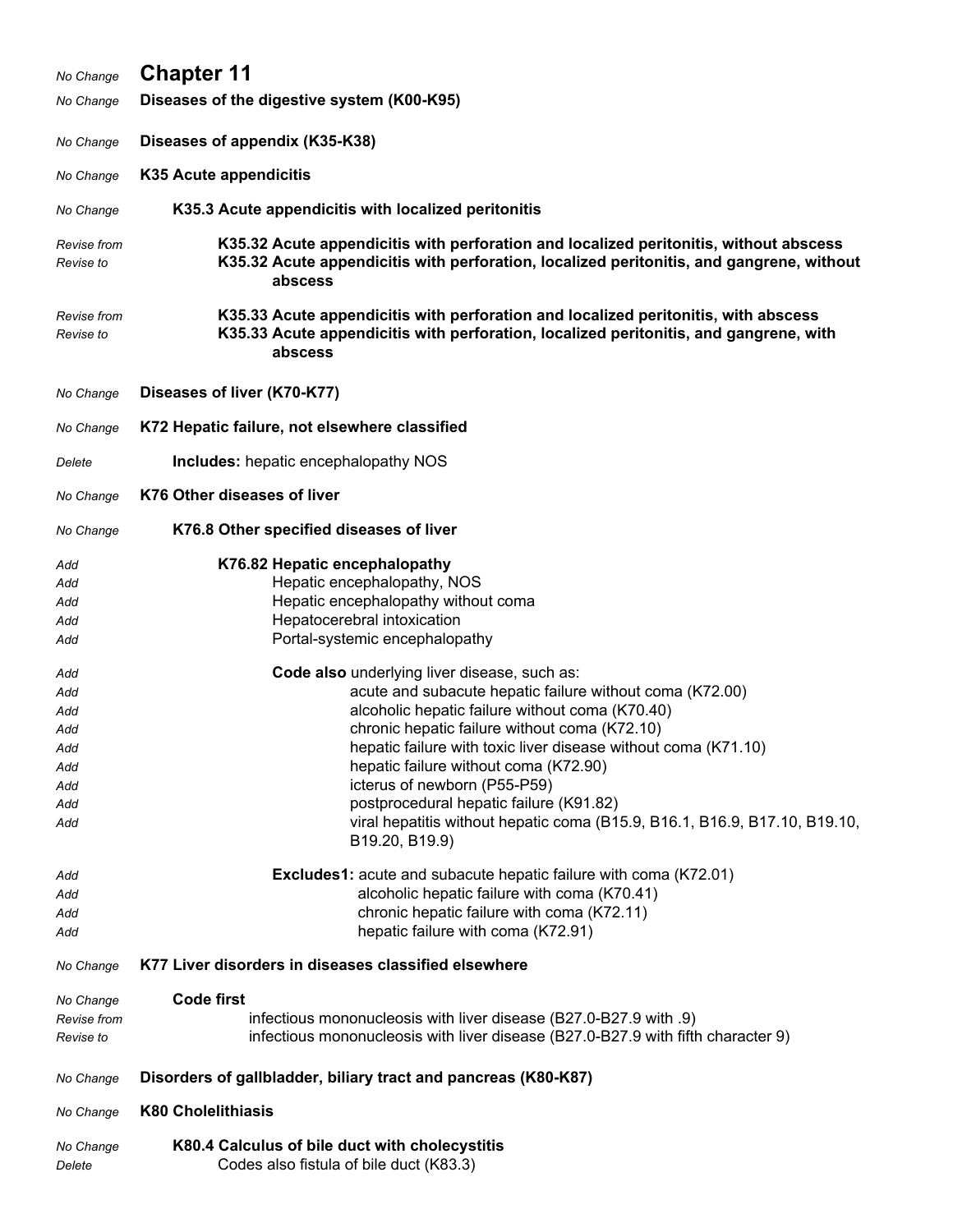*Add* **Code also** fistula of bile duct (K83.3)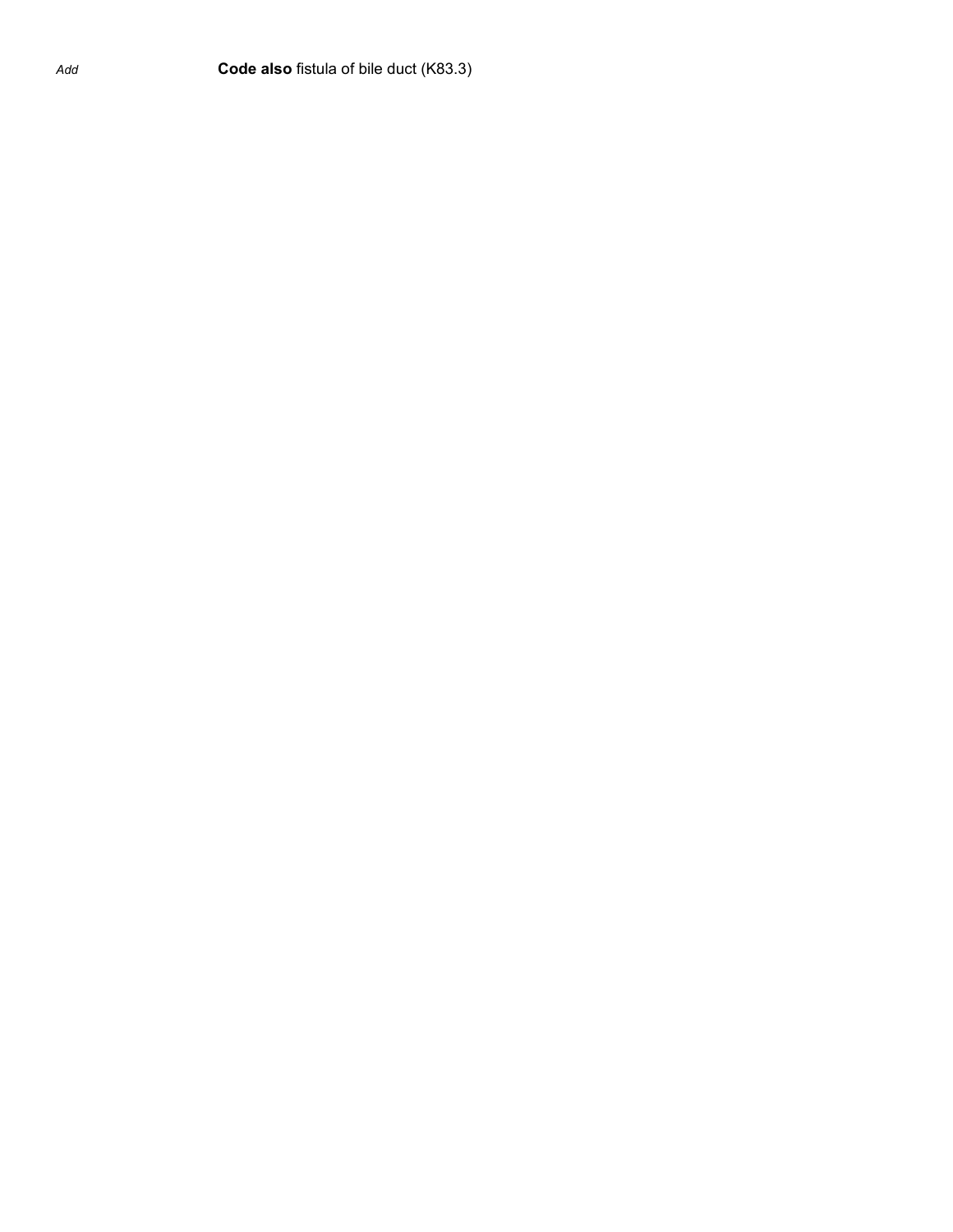## *No Change* **Chapter 12**

*No Change* **Diseases of the skin and subcutaneous tissue (L00-L99)**

*No Change* **Other disorders of the skin and subcutaneous tissue (L80-L99)**

#### *No Change* **L81 Other disorders of pigmentation**

| No Change   | Excludes1:                      |
|-------------|---------------------------------|
| Revise from | Peutz-Jeghers syndrome (Q85.8)  |
| Revise to   | Peutz-Jeghers syndrome (Q85.89) |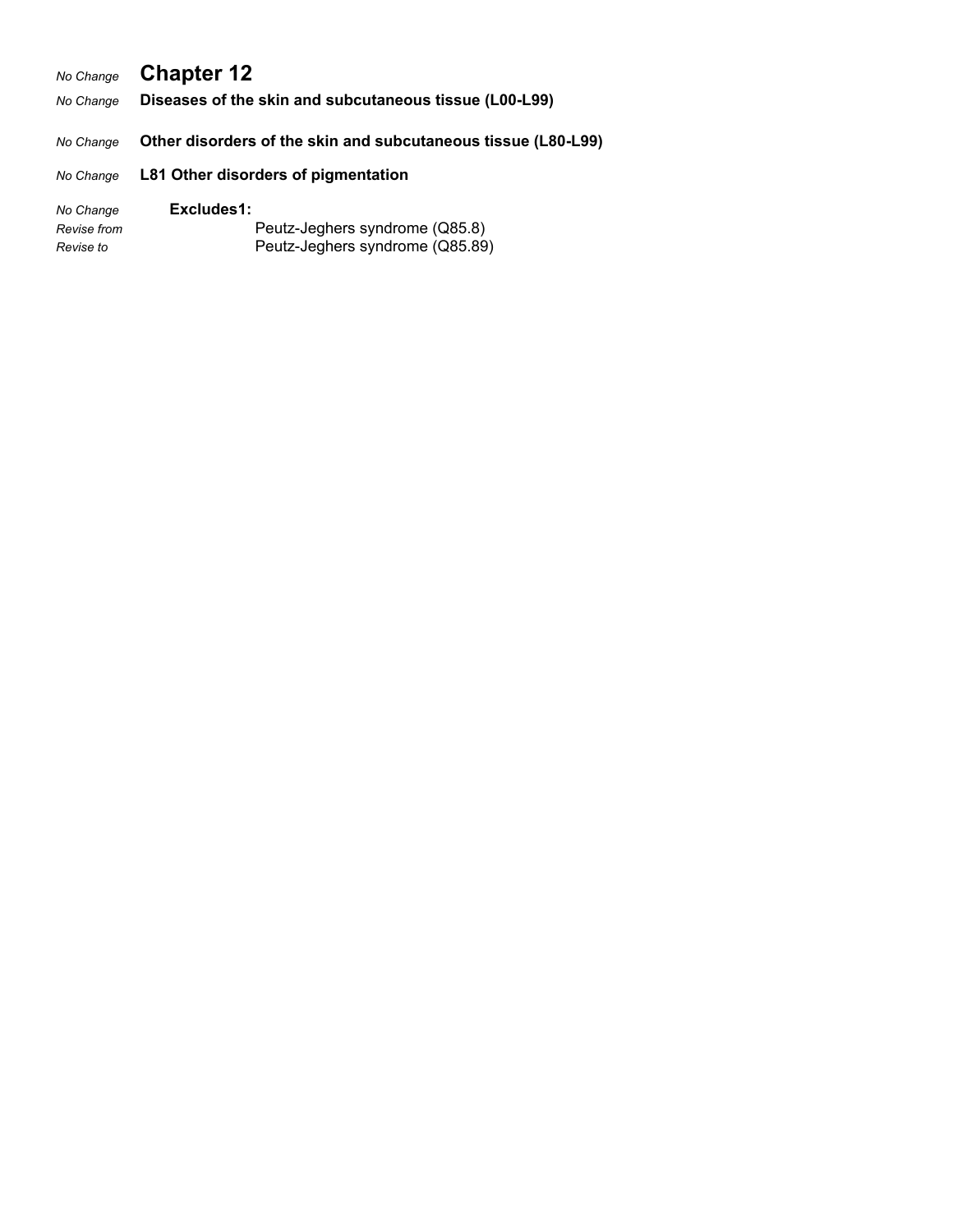| No Change                             | <b>Chapter 13</b>                                                                                  |
|---------------------------------------|----------------------------------------------------------------------------------------------------|
| No Change                             | Diseases of the musculoskeletal system and connective tissue (M00-M99)                             |
| No Change                             | Systemic connective tissue disorders (M30-M36)                                                     |
| No Change                             | M31 Other necrotizing vasculopathies                                                               |
| No Change                             | M31.1 Thrombotic microangiopathy                                                                   |
| No Change                             | M31.11 Hematopoietic stem cell transplantation-associated thrombotic microangiopathy<br>[HSCT-TMA] |
| No Change<br>Revise from<br>Revise to | <b>Use Additional</b><br>hemolytic uremic syndrome (D59.3)<br>hemolytic uremic syndrome (D59.3-)   |
| No Change                             | M36 Systemic disorders of connective tissue in diseases classified elsewhere                       |
| No Change                             | M36.2 Hemophilic arthropathy                                                                       |
| No Change<br>Revise from<br>Revise to | <b>Code first</b><br>with vascular defect (D68.0)<br>with vascular defect (D68.0-)                 |
| No Change                             | Other dorsopathies (M50-M54)                                                                       |
| No Change                             | <b>M50 Cervical disc disorders</b>                                                                 |
| Delete                                | Note: code to the most superior level of disorder                                                  |
| No Change                             | M51 Thoracic, thoracolumbar, and lumbosacral intervertebral disc disorders                         |
| Add                                   | M51.A Other lumbar and lumbosacral annulus fibrosus disc defects                                   |
| Add                                   | M51.A0 Intervertebral annulus fibrosus defect, lumbar region, unspecified size                     |
| Add                                   | Code first, if applicable, lumbar disc herniation (M51.06, M51.16, M51.26)                         |
| Add                                   | M51.A1 Intervertebral annulus fibrosus defect, small, lumbar region                                |
| Add                                   | Code first, if applicable, lumbar disc herniation (M51.06, M51.16, M51.26)                         |
| Add                                   | M51.A2 Intervertebral annulus fibrosus defect, large, lumbar region                                |
| Add                                   | Code first, if applicable, lumbar disc herniation (M51.06, M51.16, M51.26)                         |
| Add                                   | M51.A3 Intervertebral annulus fibrosus defect, lumbosacral region, unspecified size                |
| Add                                   | Code first, if applicable, lumbosacral disc herniation (M51.17, M51.27)                            |
| Add                                   | M51.A4 Intervertebral annulus fibrosus defect, small, lumbosacral region                           |
| Add                                   | Code first, if applicable, lumbosacral disc herniation (M51.17, M51.27)                            |
| Add                                   | M51.A5 Intervertebral annulus fibrosus defect, large, lumbosacral region                           |
| Add                                   | Code first, if applicable, lumbosacral disc herniation (M51.17, M51.27)                            |
| No Change                             | Disorders of muscles (M60-M63)                                                                     |
| No Change                             | M62 Other disorders of muscle                                                                      |
| No Change                             | M62.5 Muscle wasting and atrophy, not elsewhere classified                                         |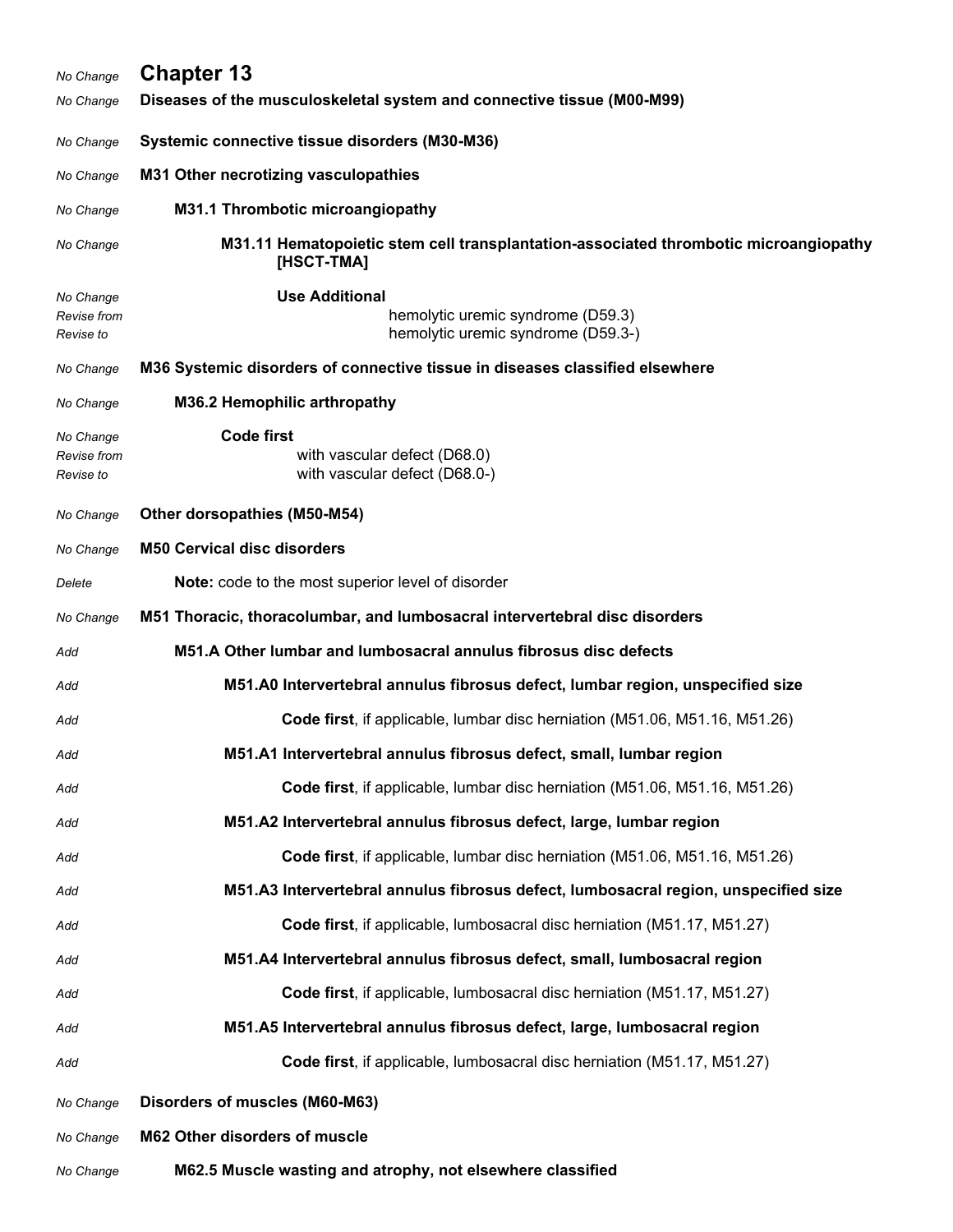| Add                                   | M62.5A Muscle wasting and atrophy, not elsewhere classified, back                                                                                                             |
|---------------------------------------|-------------------------------------------------------------------------------------------------------------------------------------------------------------------------------|
| Add                                   | M62.5A0 Muscle wasting and atrophy, not elsewhere classified, back, cervical                                                                                                  |
| Add                                   | M62.5A1 Muscle wasting and atrophy, not elsewhere classified, back, thoracic                                                                                                  |
| Add                                   | M62.5A2 Muscle wasting and atrophy, not elsewhere classified, back, lumbosacral                                                                                               |
| Add                                   | M62.5A9 Muscle wasting and atrophy, not elsewhere classified, back, unspecified<br>level                                                                                      |
| No Change                             | <b>Chondropathies (M91-M94)</b>                                                                                                                                               |
| No Change                             | M91 Juvenile osteochondrosis of hip and pelvis                                                                                                                                |
| No Change<br>Revise from<br>Revise to | Excludes1:<br>slipped upper femoral epiphysis (nontraumatic) (M93.0)<br>slipped upper femoral epiphysis (nontraumatic) (M93.0-)                                               |
| No Change                             | M93 Other osteochondropathies                                                                                                                                                 |
| No Change<br>Add<br>Add               | M93.0 Slipped upper femoral epiphysis (nontraumatic)<br>Slipped capital femoral epiphysis (SCFE)<br>Slipped upper femoral epiphysis (SUFE)                                    |
| No Change                             | M93.00 Unspecified slipped upper femoral epiphysis (nontraumatic)                                                                                                             |
| Add                                   | M93.004 Unspecified slipped upper femoral epiphysis (nontraumatic), bilateral hips                                                                                            |
| Revise from<br>Revise to              | M93.01 Acute slipped upper femoral epiphysis (nontraumatic)<br>M93.01 Acute slipped upper femoral epiphysis, stable (nontraumatic)                                            |
| Revise from<br>Revise to              | M93.011 Acute slipped upper femoral epiphysis (nontraumatic), right hip<br>M93.011 Acute slipped upper femoral epiphysis, stable (nontraumatic), right hip                    |
| Revise from<br>Revise to              | M93.012 Acute slipped upper femoral epiphysis (nontraumatic), left hip<br>M93.012 Acute slipped upper femoral epiphysis, stable (nontraumatic), left hip                      |
| Revise from<br>Revise to              | M93.013 Acute slipped upper femoral epiphysis (nontraumatic), unspecified hip<br>M93.013 Acute slipped upper femoral epiphysis, stable (nontraumatic), unspecified<br>hip     |
| Add                                   | M93.014 Acute slipped upper femoral epiphysis, stable (nontraumatic), bilateral<br>hips                                                                                       |
| Revise from<br>Revise to              | M93.02 Chronic slipped upper femoral epiphysis (nontraumatic)<br>M93.02 Chronic slipped upper femoral epiphysis, stable (nontraumatic)                                        |
| Revise from<br>Revise to              | M93.021 Chronic slipped upper femoral epiphysis (nontraumatic), right hip<br>M93.021 Chronic slipped upper femoral epiphysis, stable (nontraumatic), right hip                |
| Revise from<br>Revise to              | M93.022 Chronic slipped upper femoral epiphysis (nontraumatic), left hip<br>M93.022 Chronic slipped upper femoral epiphysis, stable (nontraumatic), left hip                  |
| Revise from<br>Revise to              | M93.023 Chronic slipped upper femoral epiphysis (nontraumatic), unspecified hip<br>M93.023 Chronic slipped upper femoral epiphysis, stable (nontraumatic),<br>unspecified hip |
| Add                                   | M93.024 Chronic slipped upper femoral epiphysis, stable (nontraumatic), bilateral<br>hips                                                                                     |
| Revise from<br>Revise to              | M93.03 Acute on chronic slipped upper femoral epiphysis (nontraumatic)<br>M93.03 Acute on chronic slipped upper femoral epiphysis, stable (nontraumatic)                      |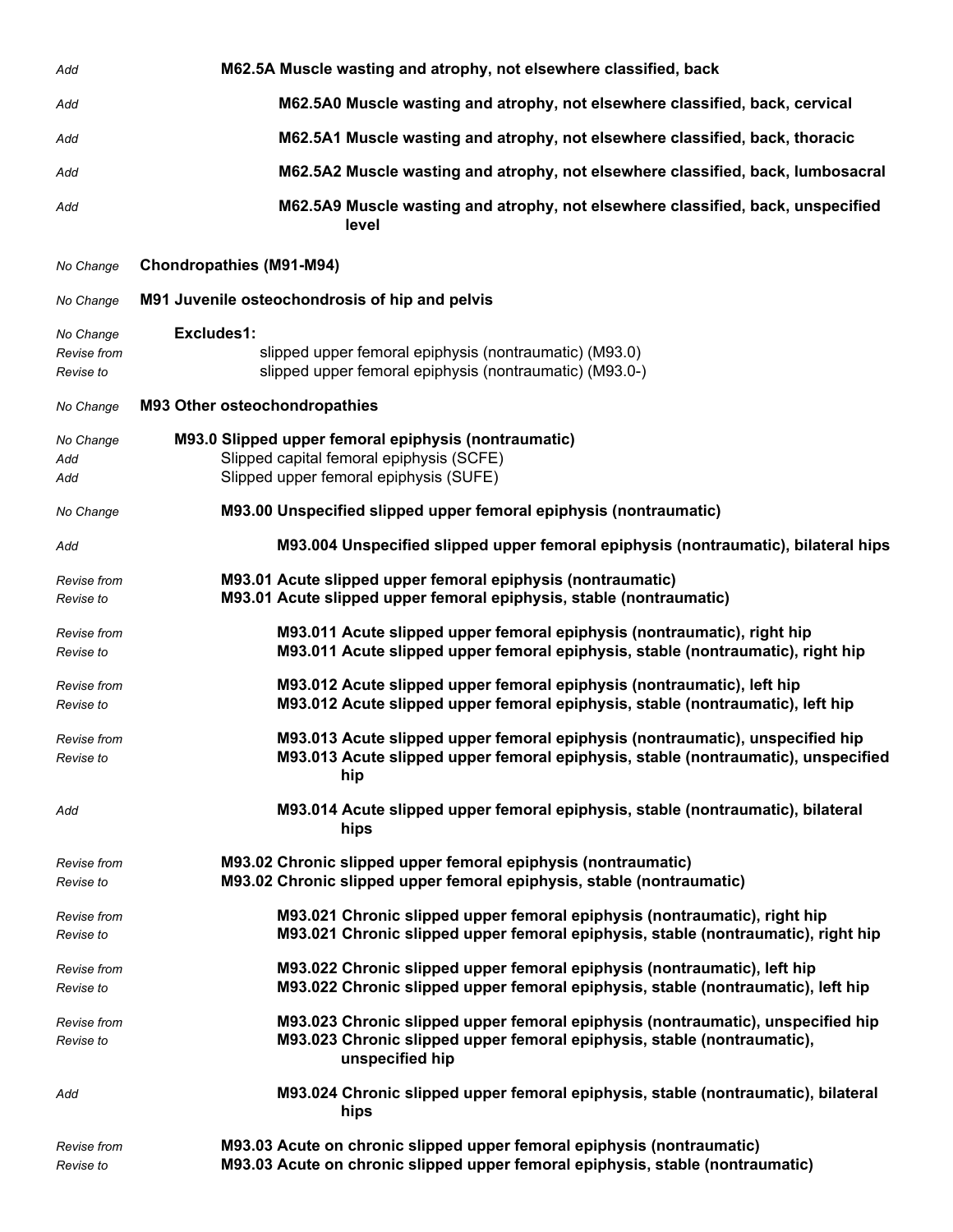| <b>Revise from</b> | M93.031 Acute on chronic slipped upper femoral epiphysis (nontraumatic), right hip                           |
|--------------------|--------------------------------------------------------------------------------------------------------------|
| Revise to          | M93.031 Acute on chronic slipped upper femoral epiphysis, stable (nontraumatic),<br>right hip                |
| <b>Revise from</b> | M93.032 Acute on chronic slipped upper femoral epiphysis (nontraumatic), left hip                            |
| Revise to          | M93.032 Acute on chronic slipped upper femoral epiphysis, stable (nontraumatic),<br>left hip                 |
| <b>Revise from</b> | M93.033 Acute on chronic slipped upper femoral epiphysis (nontraumatic),<br>unspecified hip                  |
| Revise to          | M93.033 Acute on chronic slipped upper femoral epiphysis, stable (nontraumatic),<br>unspecified hip          |
| Add                | M93.034 Acute on chronic slipped upper femoral epiphysis, stable (nontraumatic),<br>bilateral hips           |
| Add                | M93.04 Acute slipped upper femoral epiphysis, unstable (nontraumatic)                                        |
| Add                | M93.041 Acute slipped upper femoral epiphysis, unstable (nontraumatic), right hip                            |
| Add                | M93.042 Acute slipped upper femoral epiphysis, unstable (nontraumatic), left hip                             |
| Add                | M93.043 Acute slipped upper femoral epiphysis, unstable (nontraumatic),<br>unspecified hip                   |
| Add                | M93.044 Acute slipped upper femoral epiphysis, unstable (nontraumatic), bilateral<br>hips                    |
| Add                | M93.05 Acute on chronic slipped upper femoral epiphysis, unstable (nontraumatic)                             |
| Add                | M93.051 Acute on chronic slipped upper femoral epiphysis, unstable<br>(nontraumatic), right hip              |
| Add                | M93.052 Acute on chronic slipped upper femoral epiphysis, unstable<br>(nontraumatic), left hip               |
| Add                | M93.053 Acute on chronic slipped upper femoral epiphysis, unstable<br>(nontraumatic), unspecified hip        |
| Add                | M93.054 Acute on chronic slipped upper femoral epiphysis, unstable<br>(nontraumatic), bilateral hips         |
| Add                | M93.06 Acute slipped upper femoral epiphysis, unspecified stability (nontraumatic)                           |
| Add                | M93.061 Acute slipped upper femoral epiphysis, unspecified stability<br>(nontraumatic), right hip            |
| Add                | M93.062 Acute slipped upper femoral epiphysis, unspecified stability<br>(nontraumatic), left hip             |
| Add                | M93.063 Acute slipped upper femoral epiphysis, unspecified stability<br>(nontraumatic), unspecified hip      |
| Add                | M93.064 Acute slipped upper femoral epiphysis, unspecified stability<br>(nontraumatic), bilateral hips       |
| Add                | M93.07 Acute on chronic slipped upper femoral epiphysis, unspecified stability<br>(nontraumatic)             |
| Add                | M93.071 Acute on chronic slipped upper femoral epiphysis, unspecified stability<br>(nontraumatic), right hip |
| Add                | M93.072 Acute on chronic slipped upper femoral epiphysis, unspecified stability                              |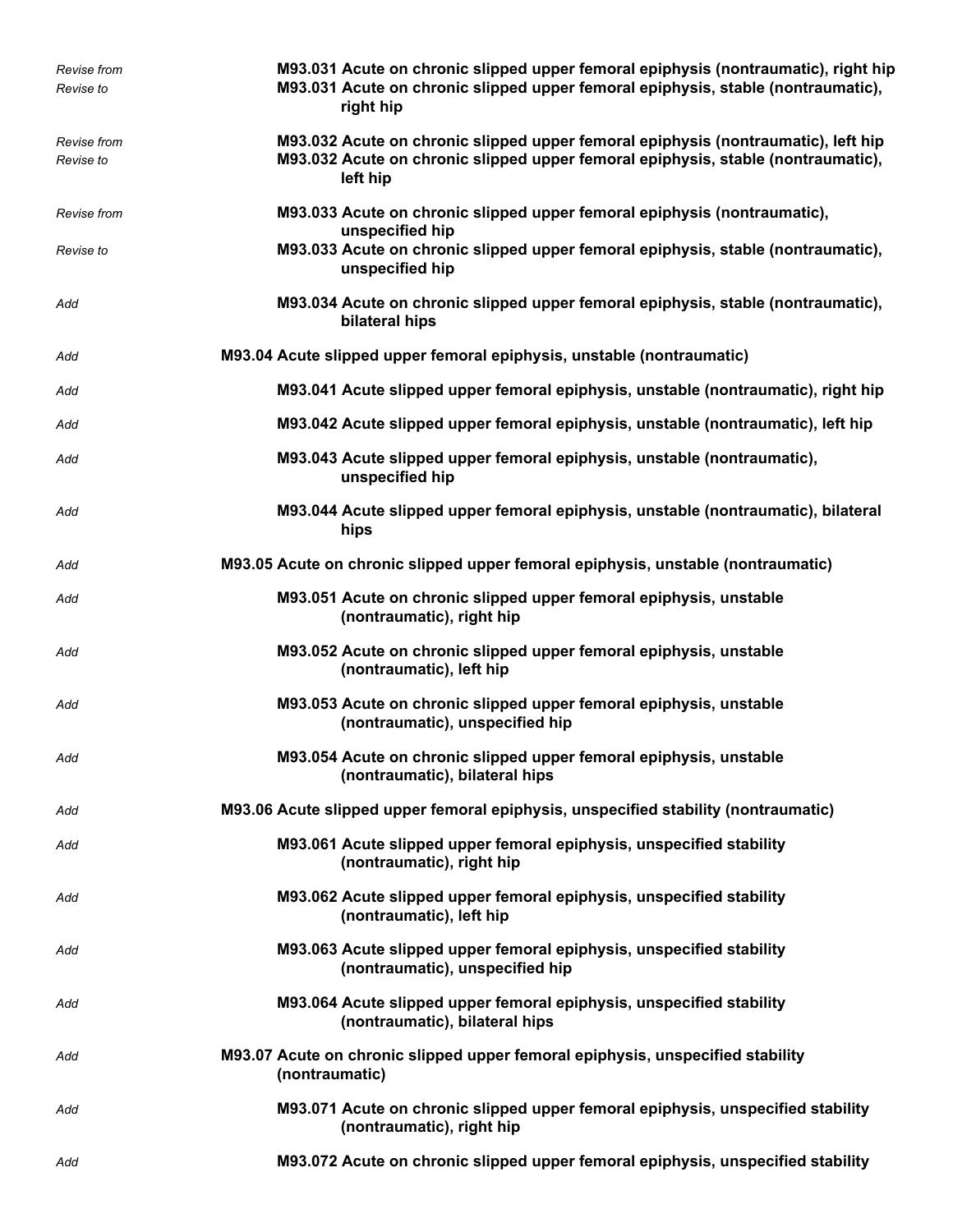|           | (nontraumatic), left hip                                                                                                   |
|-----------|----------------------------------------------------------------------------------------------------------------------------|
| Add       | M93.073 Acute on chronic slipped upper femoral epiphysis, unspecified stability<br>(nontraumatic), unspecified hip         |
| Add       | M93.074 Acute on chronic slipped upper femoral epiphysis, unspecified stability<br>(nontraumatic), bilateral hips          |
| No Change | Intraoperative and postprocedural complications and disorders of musculoskeletal system, not<br>elsewhere classified (M96) |
| No Change | M96 Intraoperative and postprocedural complications and disorders of musculoskeletal system, not<br>elsewhere classified   |
| Add       | M96.A Fracture of ribs, sternum and thorax associated with compression of the chest and<br>cardiopulmonary resuscitation   |
| Add       | M96.A1 Fracture of sternum associated with chest compression and cardiopulmonary<br>resuscitation                          |
| Add       | Fracture of xiphoid process associated with chest compression and cardiopulmonary<br>resuscitation                         |
| Add       | M96.A2 Fracture of one rib associated with chest compression and cardiopulmonary<br>resuscitation                          |
| Add       | M96.A3 Multiple fractures of ribs associated with chest compression and cardiopulmonary<br>resuscitation                   |
| Add       | M96.A4 Flail chest associated with chest compression and cardiopulmonary resuscitation                                     |
| Add       | M96.A9 Other fracture associated with chest compression and cardiopulmonary<br>resuscitation                               |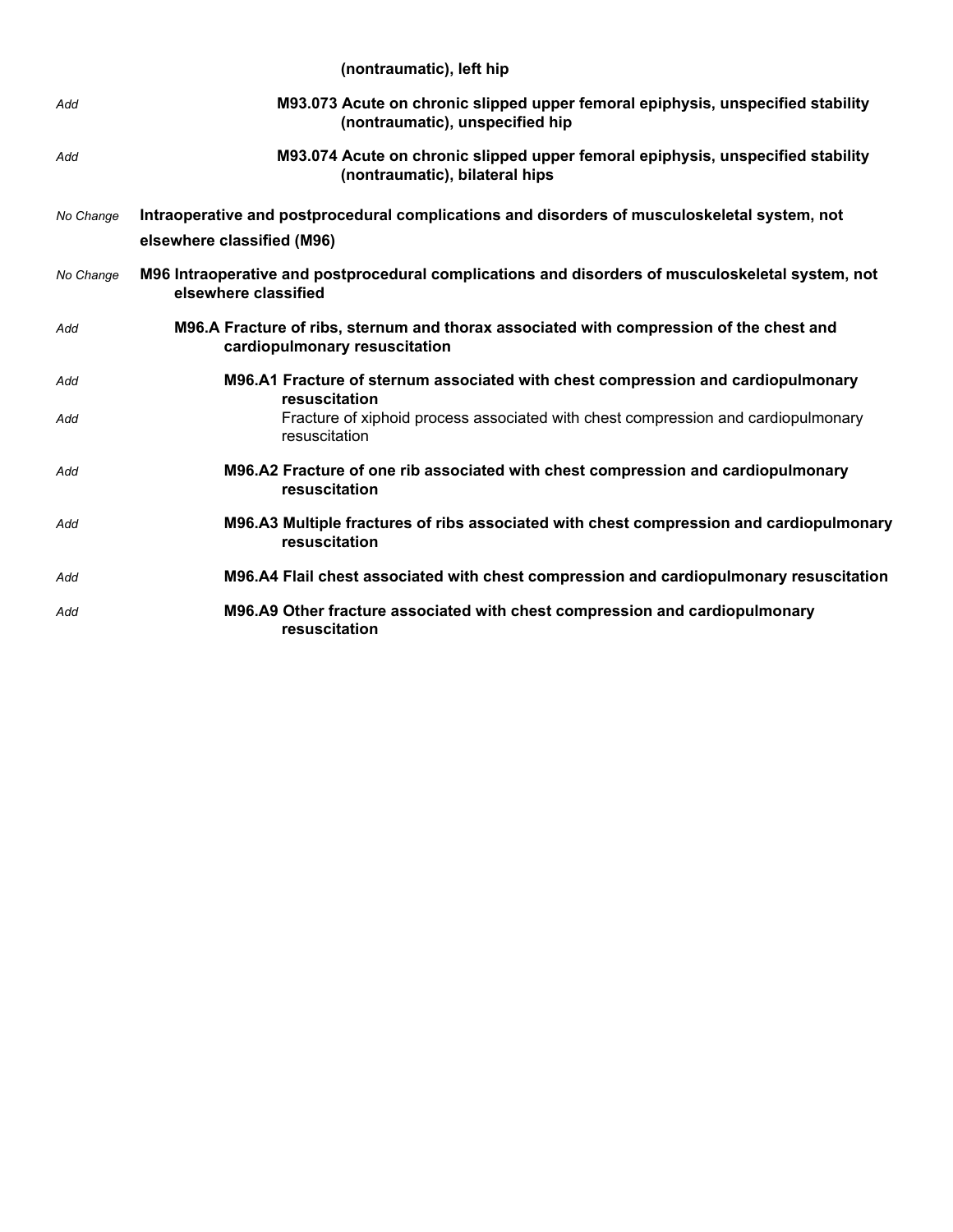| No Change                             | <b>Chapter 14</b>                                                                     |
|---------------------------------------|---------------------------------------------------------------------------------------|
| No Change                             | Diseases of the genitourinary system (N00-N99)                                        |
| No Change                             | Glomerular diseases (N00-N08)                                                         |
| No Change                             | N08 Glomerular disorders in diseases classified elsewhere                             |
| No Change<br>Revise from<br>Revise to | Excludes1:<br>hemolytic-uremic syndrome (D59.3)<br>hemolytic-uremic syndrome (D59.3-) |
| No Change                             | Renal tubulo-interstitial diseases (N10-N16)                                          |
| No Change                             | N14 Drug- and heavy-metal-induced tubulo-interstitial and tubular conditions          |
| No Change                             | N14.1 Nephropathy induced by other drugs, medicaments and biological substances       |
| Add<br>Add                            | N14.11 Contrast-induced nephropathy<br>Contrast medium, radiography nephropathy       |
| Add                                   | <b>Excludes2: acute kidney failure (N17.-)</b>                                        |
| Add                                   | N14.19 Nephropathy induced by other drugs, medicaments and biological substances      |
| No Change                             | Acute kidney failure and chronic kidney disease (N17-N19)                             |
| No Change<br>Revise from<br>Revise to | Excludes2:<br>hemolytic-uremic syndrome (D59.3)<br>hemolytic-uremic syndrome (D59.3-) |
| No Change                             | Inflammatory diseases of female pelvic organs (N70-N77)                               |
| No Change                             | N76 Other inflammation of vagina and vulva                                            |
| No Change                             | N76.8 Other specified inflammation of vagina and vulva                                |
| Add<br>Add                            | N76.82 Fournier disease of vagina and vulva<br>Fournier gangrene of vagina and vulva  |
| Add                                   | Code also, if applicable, diabetes mellitus (E08-E13 with .9)                         |
| Add                                   | <b>Excludes1:</b> gangrene in diabetes mellitus (E08-E13 with .52)                    |
| No Change                             | N77 Vulvovaginal ulceration and inflammation in diseases classified elsewhere         |
| No Change                             | N77.1 Vaginitis, vulvitis and vulvovaginitis in diseases classified elsewhere         |
| No Change<br>Revise from<br>Revise to | Excludes1:<br>candidal vulvovaginitis (B37.3)<br>candidal vulvovaginitis (B37.3-)     |
| No Change                             | Noninflammatory disorders of female genital tract (N80-N98)                           |
| No Change                             | <b>N80 Endometriosis</b>                                                              |
| No Change<br>Delete<br>Add            | N80.0 Endometriosis of uterus<br>Adenomyosis<br>Endometriosis of the cervix           |
| Add                                   | N80.00 Endometriosis of the uterus, unspecified                                       |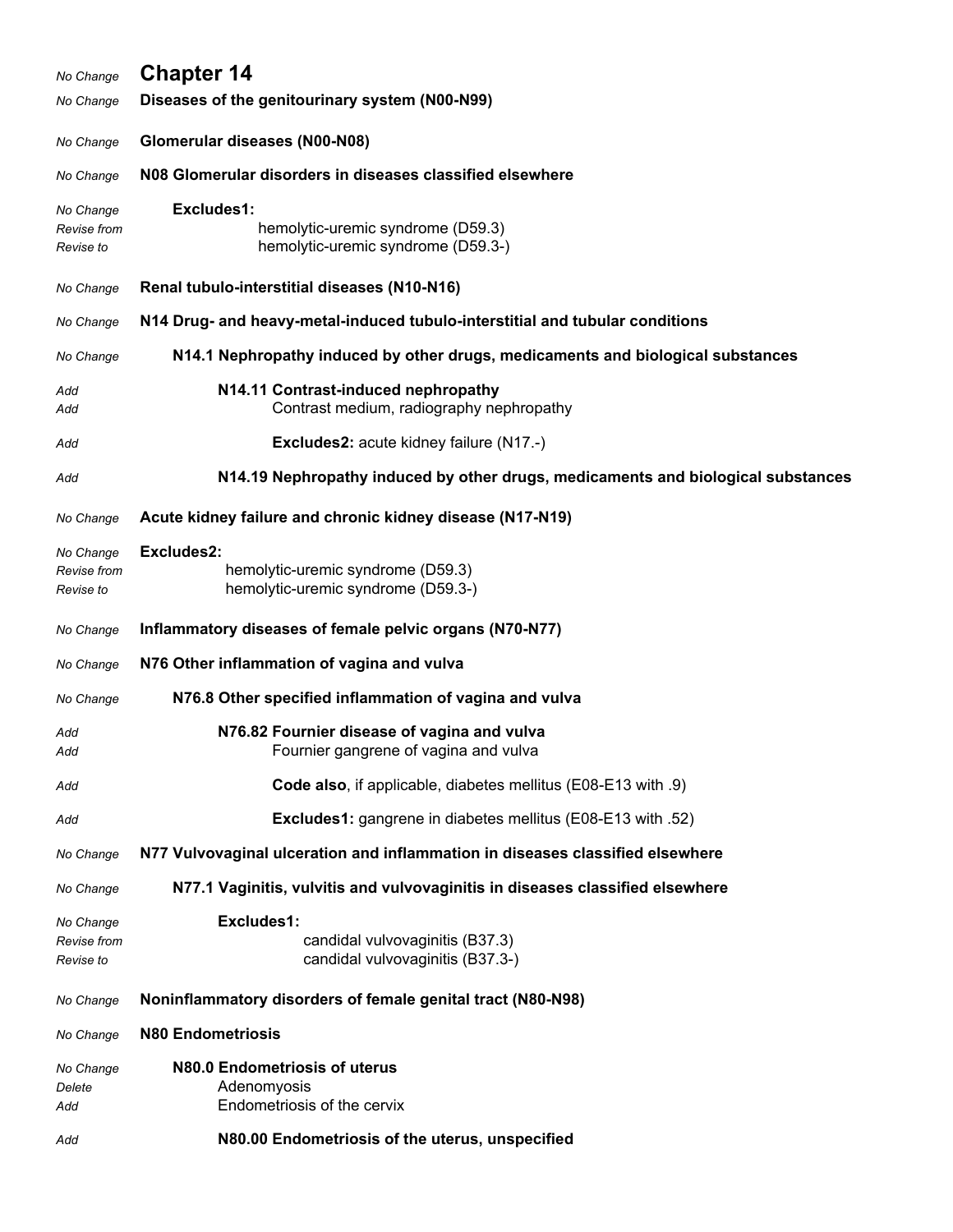| Add        | N80.01 Superficial endometriosis of the uterus                         |
|------------|------------------------------------------------------------------------|
| Add        | N80.02 Deep endometriosis of the uterus                                |
| Add        | Deep retrocervical endometriosis                                       |
| Add        | N80.03 Adenomyosis of the uterus                                       |
| Add        | Adenomyosis NOS                                                        |
| No Change  | N80.1 Endometriosis of ovary                                           |
| Add        | N80.10 Endometriosis of ovary, unspecified depth                       |
| Add        | N80.101 Endometriosis of right ovary, unspecified depth                |
| Add        | N80.102 Endometriosis of left ovary, unspecified depth                 |
| Add        | N80.103 Endometriosis of bilateral ovaries, unspecified depth          |
| Add        | N80.109 Endometriosis of ovary, unspecified side, unspecified depth    |
| Add        | <b>Endometriosis of ovary NOS</b>                                      |
| Add        | N80.11 Superficial endometriosis of the ovary                          |
| Add        | N80.111 Superficial endometriosis of right ovary                       |
| Add        | N80.112 Superficial endometriosis of left ovary                        |
| Add        | N80.113 Superficial endometriosis of bilateral ovaries                 |
| Add        | N80.119 Superficial endometriosis of ovary, unspecified ovary          |
| Add        | N80.12 Deep endometriosis of ovary                                     |
| Add<br>Add | Deep ovarian endometriosis<br>Endometrioma                             |
| Add        | N80.121 Deep endometriosis of right ovary                              |
| Add        | N80.122 Deep endometriosis of left ovary                               |
| Add        | N80.123 Deep endometriosis of bilateral ovaries                        |
| Add        | N80.129 Deep endometriosis of ovary, unspecified ovary                 |
| No Change  | N80.2 Endometriosis of fallopian tube                                  |
| Add        | N80.20 Endometriosis of fallopian tube, unspecified depth              |
| Add        | N80.201 Endometriosis of right fallopian tube, unspecified depth       |
| Add        | N80.202 Endometriosis of left fallopian tube, unspecified depth        |
| Add        | N80.203 Endometriosis of bilateral fallopian tubes, unspecified depth  |
| Add        | N80.209 Endometriosis of unspecified fallopian tube, unspecified depth |
| Add        | Endometriosis fallopian tube NOS                                       |
| Add        | N80.21 Superficial endometriosis of fallopian tube                     |
| Add        | N80.211 Superficial endometriosis of right fallopian tube              |
| Add        | N80.212 Superficial endometriosis of left fallopian tube               |
| Add        | N80.213 Superficial endometriosis of bilateral fallopian tubes         |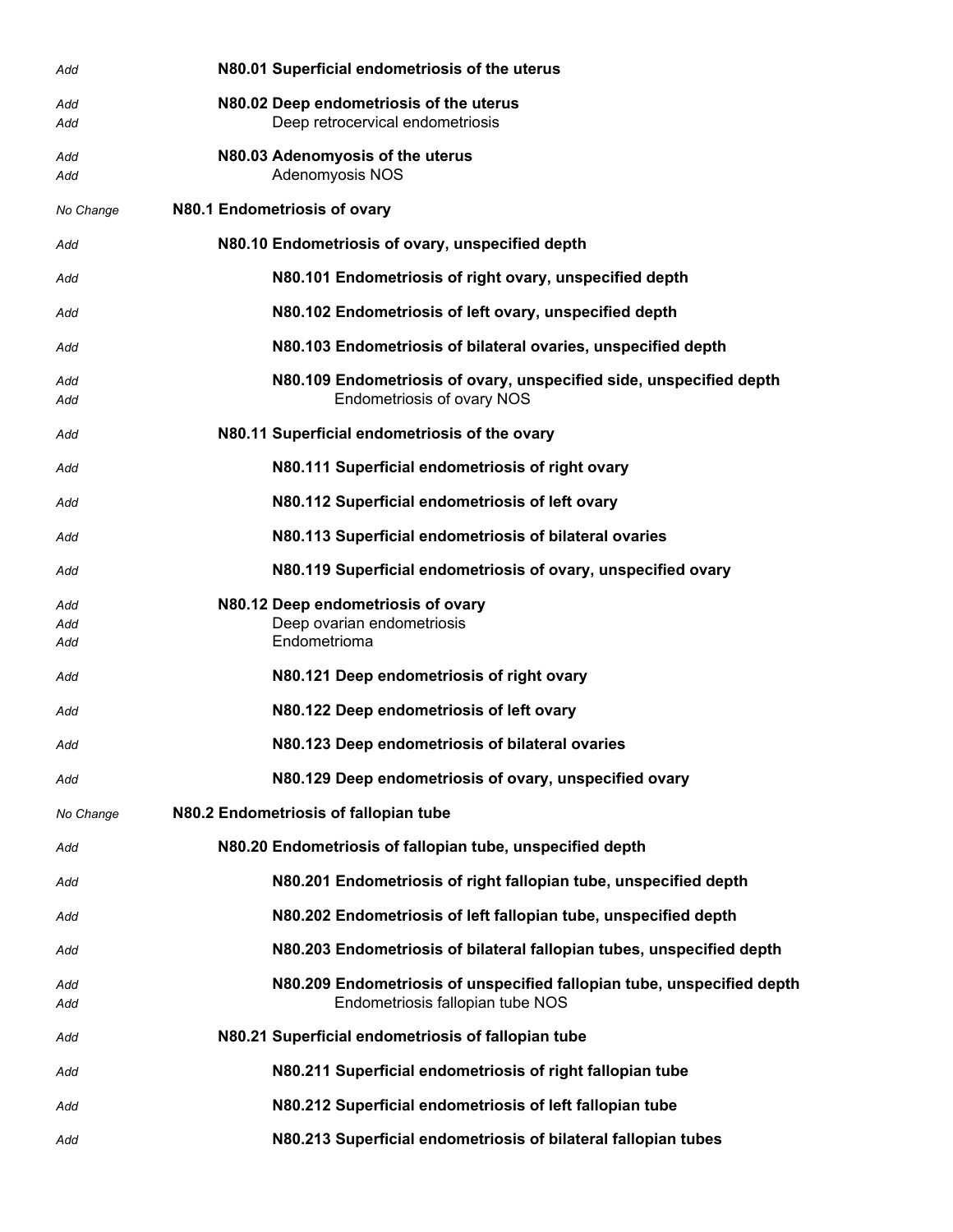| Add        | N80.219 Superficial endometriosis of unspecified fallopian tube                                                       |
|------------|-----------------------------------------------------------------------------------------------------------------------|
| Add<br>Add | N80.22 Deep endometriosis of the fallopian tube<br>Deep endometriosis involving muscular wall of fallopian tube       |
| Add        | N80.221 Deep endometriosis of right fallopian tube                                                                    |
| Add        | N80.222 Deep endometriosis of left fallopian tube                                                                     |
| Add        | N80.223 Deep endometriosis of bilateral fallopian tubes                                                               |
| Add        | N80.229 Deep endometriosis of unspecified fallopian tube                                                              |
| No Change  | N80.3 Endometriosis of pelvic peritoneum                                                                              |
| Add<br>Add | N80.30 Endometriosis of pelvic peritoneum, unspecified<br>Endometriosis of the retroperitoneum NOS                    |
| Add        | N80.31 Endometriosis of the anterior cul-de-sac                                                                       |
| Add        | N80.311 Superficial endometriosis of the anterior cul-de-sac                                                          |
| Add        | N80.312 Deep endometriosis of the anterior cul-de-sac                                                                 |
| Add<br>Add | N80.319 Endometriosis of the anterior cul-de-sac, unspecified depth<br>Endometriosis of the anterior cul-de-sac NOS   |
| Add        | N80.32 Endometriosis of the posterior cul-de-sac                                                                      |
| Add        | N80.321 Superficial endometriosis of the posterior cul-de-sac                                                         |
| Add        | N80.322 Deep endometriosis of the posterior cul-de-sac                                                                |
| Add<br>Add | N80.329 Endometriosis of the posterior cul-de-sac, unspecified depth<br>Endometriosis of the posterior cul-de-sac NOS |
| Add        | N80.33 Superficial endometriosis of the pelvic sidewall                                                               |
| Add        | N80.331 Superficial endometriosis of the right pelvic sidewall                                                        |
| Add        | N80.332 Superficial endometriosis of the left pelvic sidewall                                                         |
| Add        | N80.333 Superficial endometriosis of bilateral pelvic sidewall                                                        |
| Add        | N80.339 Superficial endometriosis of pelvic sidewall, unspecified side                                                |
| Add        | N80.34 Deep endometriosis of the pelvic sidewall                                                                      |
| Add        | N80.341 Deep endometriosis of the right pelvic sidewall                                                               |
| Add        | N80.342 Deep endometriosis of the left pelvic sidewall                                                                |
| Add        | N80.343 Deep endometriosis of the bilateral pelvic sidewall                                                           |
| Add        | N80.349 Deep endometriosis of the pelvic sidewall, unspecified side                                                   |
| Add        | N80.35 Endometriosis of the pelvic sidewall, unspecified depth                                                        |
| Add        | N80.351 Endometriosis of the right pelvic sidewall, unspecified depth                                                 |
| Add        | N80.352 Endometriosis of the left pelvic sidewall, unspecified depth                                                  |
| Add        | N80.353 Endometriosis of bilateral pelvic sidewall, unspecified depth                                                 |
| Add        | N80.359 Endometriosis of pelvic sidewall, unspecified side, unspecified depth                                         |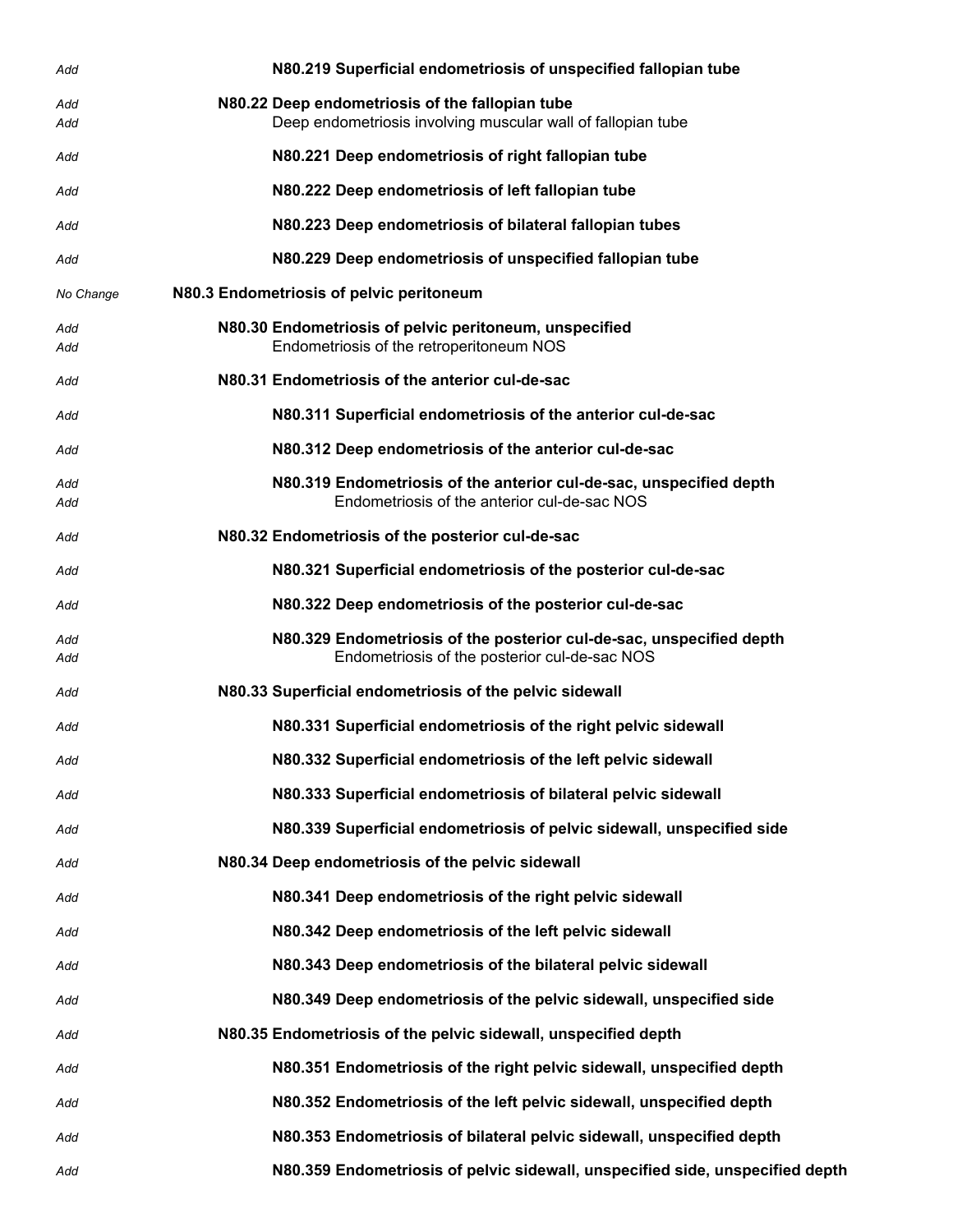| Add        | Endometriosis of the pelvic sidewall NOS                                                                              |
|------------|-----------------------------------------------------------------------------------------------------------------------|
| Add        | N80.36 Superficial endometriosis of the pelvic brim                                                                   |
| Add        | N80.361 Superficial endometriosis of the right pelvic brim                                                            |
| Add        | N80.362 Superficial endometriosis of the left pelvic brim                                                             |
| Add        | N80.363 Superficial endometriosis of bilateral pelvic brim                                                            |
| Add        | N80.369 Superficial endometriosis of the pelvic brim, unspecified side                                                |
| Add        | N80.37 Deep endometriosis of the pelvic brim                                                                          |
| Add        | N80.371 Deep endometriosis of the right pelvic brim                                                                   |
| Add        | N80.372 Deep endometriosis of the left pelvic brim                                                                    |
| Add        | N80.373 Deep endometriosis of bilateral pelvic brim                                                                   |
| Add        | N80.379 Deep endometriosis of the pelvic brim, unspecified side                                                       |
| Add        | N80.38 Endometriosis of the pelvic brim, unspecified depth                                                            |
| Add        | N80.381 Endometriosis of the right pelvic brim, unspecified depth                                                     |
| Add        | N80.382 Endometriosis of the left pelvic brim, unspecified depth                                                      |
| Add        | N80.383 Endometriosis of bilateral pelvic brim, unspecified depth                                                     |
| Add<br>Add | N80.389 Endometriosis of the pelvic brim, unspecified side, unspecified depth<br>Endometriosis of the pelvic brim NOS |
| Add        | N80.3A Superficial endometriosis of the uterosacral ligament(s)                                                       |
| Add        | N80.3A1 Superficial endometriosis of the right uterosacral ligament                                                   |
| Add        | N80.3A2 Superficial endometriosis of the left uterosacral ligament                                                    |
| Add        | N80.3A3 Superficial endometriosis of the bilateral uterosacral ligament(s)                                            |
| Add        | N80.3A9 Superficial endometriosis of the uterosacral ligament(s), unspecified side                                    |
| Add        | N80.3B Deep endometriosis of the uterosacral ligament(s)                                                              |
| Add        | N80.3B1 Deep endometriosis of the right uterosacral ligament                                                          |
| Add        | N80.3B2 Deep endometriosis of the left uterosacral ligament                                                           |
| Add        | N80.3B3 Deep endometriosis of bilateral uterosacral ligament(s)                                                       |
| Add        | N80.3B9 Deep endometriosis of the uterosacral ligament(s), unspecified side                                           |
| Add        | N80.3C Endometriosis of the uterosacral ligament(s), unspecified depth                                                |
| Add        | N80.3C1 Endometriosis of the right uterosacral ligament, unspecified depth                                            |
| Add        | N80.3C2 Endometriosis of the left uterosacral ligament, unspecified depth                                             |
| Add        | N80.3C3 Endometriosis of bilateral uterosacral ligament(s), unspecified depth                                         |
| Add        | N80.3C9 Endometriosis of the uterosacral ligament(s), unspecified side, unspecified                                   |
| Add        | depth<br>Endometriosis of the uterosacral ligament(s) NOS                                                             |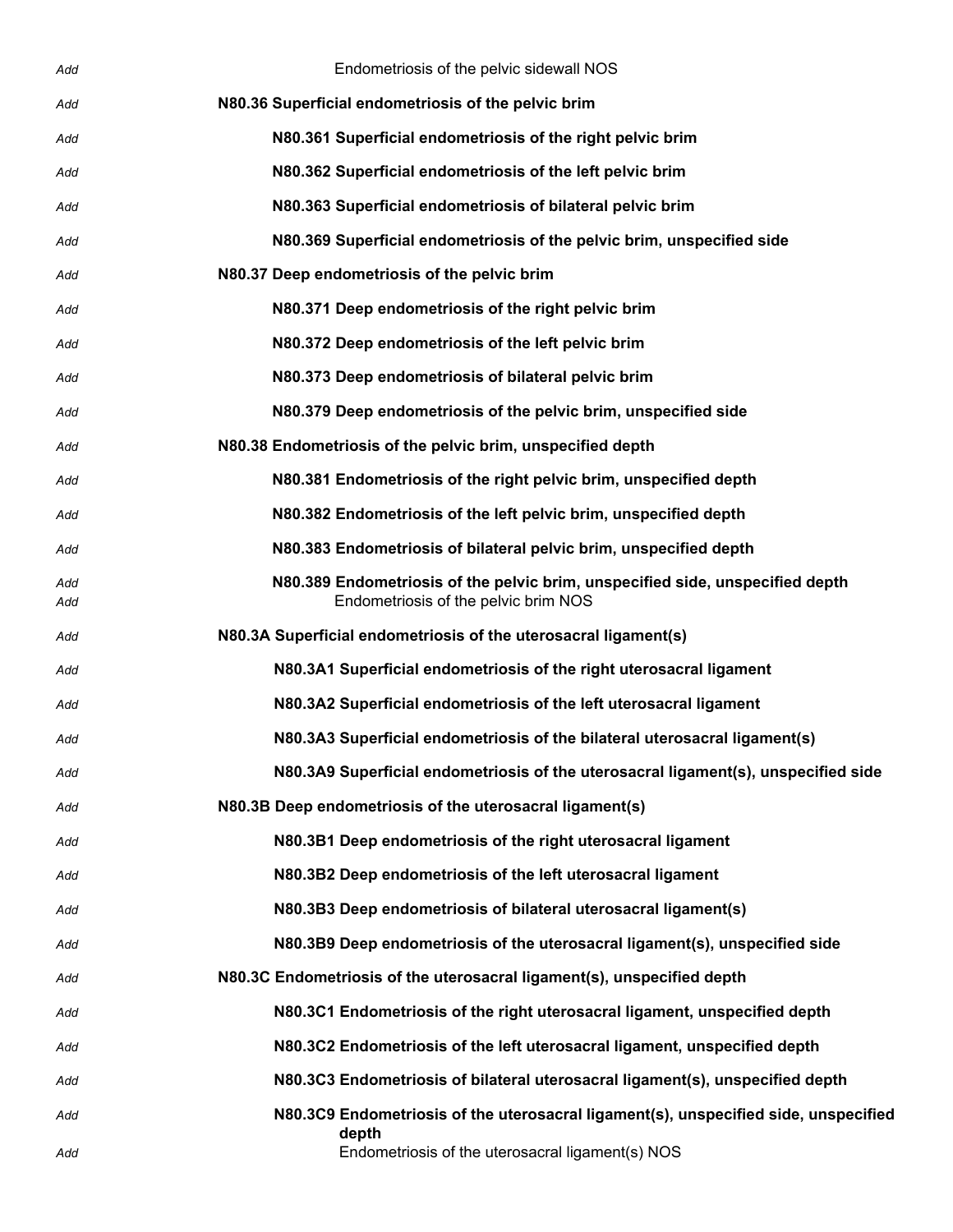| Add               | N80.39 Endometriosis of other pelvic peritoneum                                                                                 |
|-------------------|---------------------------------------------------------------------------------------------------------------------------------|
| Add               | N80.391 Superficial endometriosis of the pelvic peritoneum, other specified sites                                               |
| Add               | N80.392 Deep endometriosis of the pelvic peritoneum, other specified sites                                                      |
| Add               | N80.399 Endometriosis of the pelvic peritoneum, other specified sites, unspecified<br>depth                                     |
| No Change         | N80.4 Endometriosis of rectovaginal septum and vagina                                                                           |
| Add<br>Add        | N80.40 Endometriosis of rectovaginal septum, unspecified involvement of vagina<br>Endometriosis of the rectovaginal septum, NOS |
| Add               | N80.41 Endometriosis of rectovaginal septum without involvement of vagina                                                       |
| Add               | N80.42 Endometriosis of rectovaginal septum with involvement of vagina                                                          |
| No Change         | N80.5 Endometriosis of intestine                                                                                                |
| Add               | N80.50 Endometriosis of intestine, unspecified                                                                                  |
| Add               | N80.51 Endometriosis of the rectum                                                                                              |
| Add               | N80.511 Superficial endometriosis of the rectum                                                                                 |
| Add<br>Add        | N80.512 Deep endometriosis of the rectum<br>Deep endometriosis of the rectum, multifocal                                        |
| Add<br>Add        | N80.519 Endometriosis of the rectum, unspecified depth<br>Endometriosis of the rectum NOS                                       |
| Add               | N80.52 Endometriosis of the sigmoid colon                                                                                       |
| Add               | N80.521 Superficial endometriosis of the sigmoid colon                                                                          |
| Add               | N80.522 Deep endometriosis of the sigmoid colon                                                                                 |
| Add<br>Add        | N80.529 Endometriosis of the sigmoid colon, unspecified depth<br>Endometriosis of the sigmoid colon NOS                         |
| Add               | N80.53 Endometriosis of the cecum                                                                                               |
| Add               | N80.531 Superficial endometriosis of the cecum                                                                                  |
| Add               | N80.532 Deep endometriosis of the cecum                                                                                         |
| Add<br>Add        | N80.539 Endometriosis of the cecum, unspecified depth<br>Endometriosis of the cecum NOS                                         |
| Add               | N80.54 Endometriosis of the appendix                                                                                            |
| Add               | N80.541 Superficial endometriosis of the appendix                                                                               |
| Add               | N80.542 Deep endometriosis of the appendix                                                                                      |
| Add<br>Add        | N80.549 Endometriosis of the appendix, unspecified depth<br>Endometriosis of the appendix NOS                                   |
| Add<br>Add<br>Add | N80.55 Endometriosis of other parts of the colon<br>Endometriosis of descending colon<br>Endometriosis of transverse colon      |
| Add               | N80.551 Superficial endometriosis of other parts of the colon                                                                   |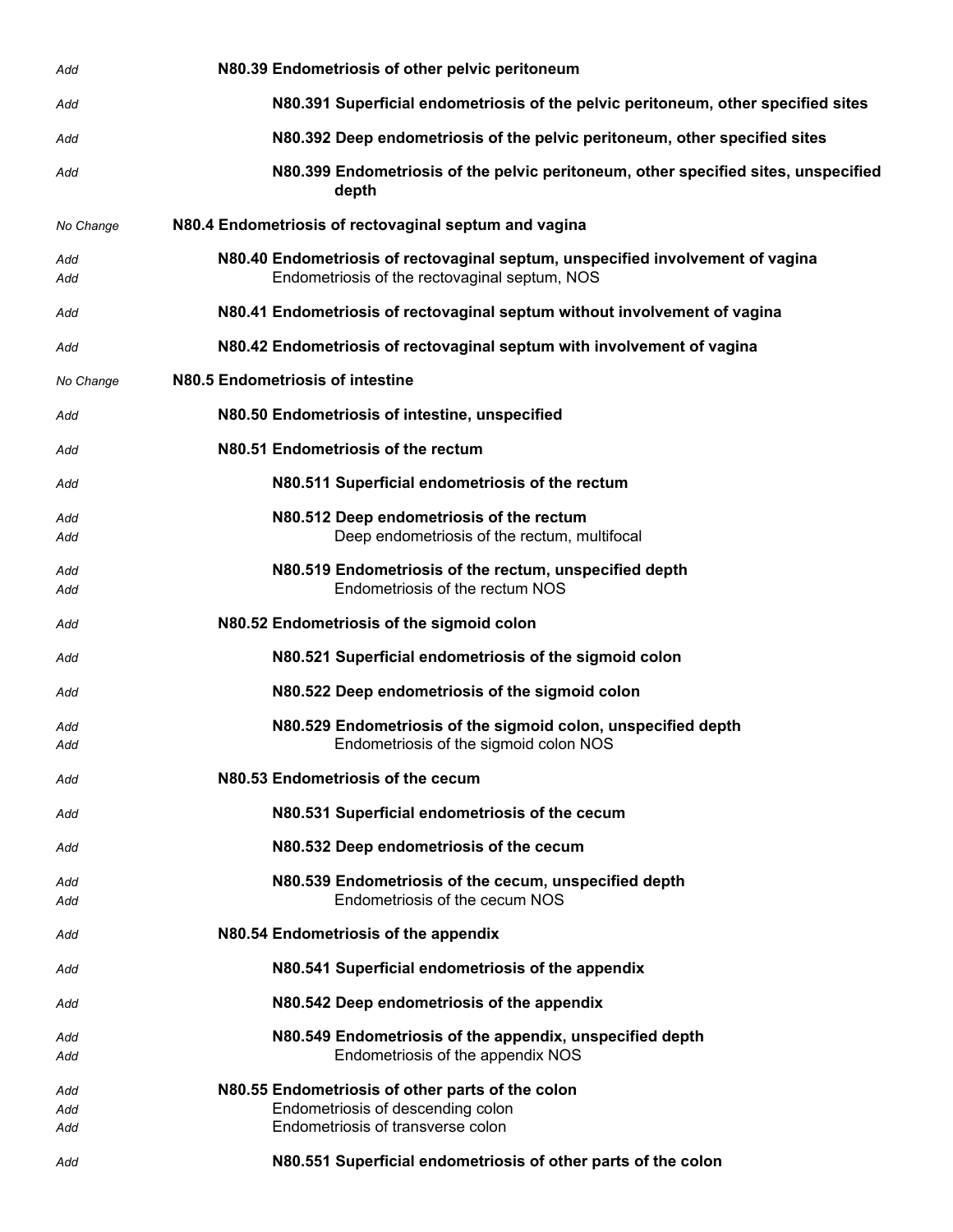| Add        | N80.552 Deep endometriosis of other parts of the colon                                                      |
|------------|-------------------------------------------------------------------------------------------------------------|
| Add<br>Add | N80.559 Endometriosis of other parts of the colon, unspecified depth<br>Endometriosis of colon NOS          |
| Add        | N80.56 Endometriosis of the small intestine                                                                 |
| Add        | N80.561 Superficial endometriosis of the small intestine                                                    |
| Add<br>Add | N80.562 Deep endometriosis of the small intestine<br>Deep endometriosis of the small intestine, multifocal  |
| Add<br>Add | N80.569 Endometriosis of the small intestine, unspecified depth<br>Endometriosis of the small intestine NOS |
| Add        | N80.A Endometriosis of bladder and ureters                                                                  |
| Add<br>Add | N80.A0 Endometriosis of bladder, unspecified depth<br><b>Endometriosis of bladder NOS</b>                   |
| Add        | N80.A1 Superficial endometriosis of bladder                                                                 |
| Add        | N80.A2 Deep endometriosis of bladder                                                                        |
| Add<br>Add | N80.A4 Superficial endometriosis of ureter<br>Extrinsic endometriosis of ureter                             |
| Add        | Code also, if applicable, obstructive and reflux uropathy (N13.-)                                           |
| Add        | N80.A41 Superficial endometriosis of right ureter                                                           |
| Add        | N80.A42 Superficial endometriosis of left ureter                                                            |
| Add        | N80.A43 Superficial endometriosis of bilateral ureters                                                      |
| Add        | N80.A49 Superficial endometriosis of unspecified ureter                                                     |
| Add<br>Add | N80.A5 Deep endometriosis of ureter<br>Intrinsic endometriosis of ureter                                    |
| Add        | Code also, if applicable, obstructive and reflux uropathy (N13.-)                                           |
| Add        | N80.A51 Deep endometriosis of right ureter                                                                  |
| Add        | N80.A52 Deep endometriosis of left ureter                                                                   |
| Add        | N80.A53 Deep endometriosis of bilateral ureters                                                             |
| Add        | N80.A59 Deep endometriosis of unspecified ureter                                                            |
| Add        | N80.A6 Endometriosis of ureter, unspecified depth                                                           |
| Add        | <b>Code also, if applicable, obstructive and reflux uropathy (N13.-)</b>                                    |
| Add        | N80.A61 Endometriosis of right ureter, unspecified depth                                                    |
| Add        | N80.A62 Endometriosis of left ureter, unspecified depth                                                     |
| Add        | N80.A63 Endometriosis of bilateral ureters, unspecified depth                                               |
| Add        | N80.A69 Endometriosis of unspecified ureter, unspecified depth                                              |
| Add        | N80.B Endometriosis of cardiothoracic space                                                                 |
| Add        | Endometriosis of thorax                                                                                     |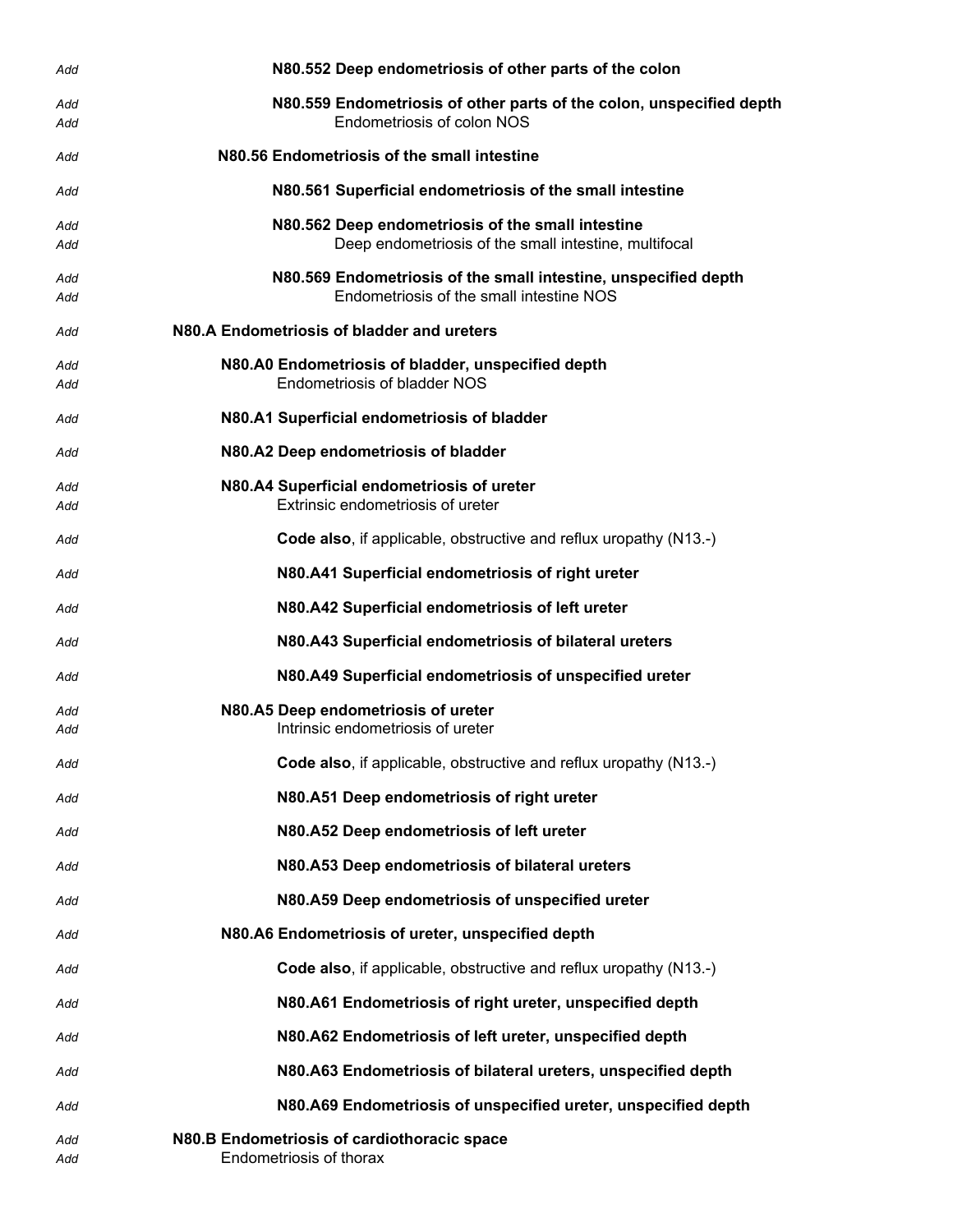| Add        | Code also, if applicable:                                                                                                   |
|------------|-----------------------------------------------------------------------------------------------------------------------------|
| Add        | catamenial hemothorax (J94.2)                                                                                               |
| Add        | catamenial pneumothorax (J93.12)                                                                                            |
| Add        | N80.B1 Endometriosis of pleura                                                                                              |
| Add        | N80.B2 Endometriosis of lung                                                                                                |
| Add        | N80.B3 Endometriosis of diaphragm                                                                                           |
| Add        | N80.B31 Superficial endometriosis of diaphragm                                                                              |
| Add        | N80.B32 Deep endometriosis of diaphragm                                                                                     |
| Add        | N80.B39 Endometriosis of diaphragm, unspecified depth                                                                       |
| Add        | Endometriosis of the diaphragm NOS                                                                                          |
| Add        | N80.B4 Endometriosis of the pericardial space                                                                               |
| Add        | N80.B5 Endometriosis of the mediastinal space                                                                               |
| Add        | N80.B6 Endometriosis of cardiothoracic space                                                                                |
| Add        | N80.C Endometriosis of the abdomen                                                                                          |
| Add<br>Add | N80.C0 Endometriosis of the abdomen, unspecified<br>Endometriosis of the abdomen NOS                                        |
| Add        | N80.C1 Endometriosis of the anterior abdominal wall                                                                         |
| Add        | N80.C10 Endometriosis of the anterior abdominal wall, subcutaneous tissue                                                   |
| Add        | N80.C11 Endometriosis of the anterior abdominal wall, fascia and muscular layers                                            |
|            |                                                                                                                             |
| Add<br>Add | N80.C19 Endometriosis of the anterior abdominal wall, unspecified depth<br>Endometriosis of the anterior abdominal wall NOS |
| Add        | N80.C2 Endometriosis of the umbilicus                                                                                       |
| Add        | N80.C3 Endometriosis of the inguinal canal                                                                                  |
| Add        | N80.C4 Endometriosis of extra-pelvic abdominal peritoneum                                                                   |
| Add        | N80.C9 Endometriosis of other site of abdomen                                                                               |
| Add        | N80.D Endometriosis of the pelvic nerves                                                                                    |
| Add        | Endometriosis of the nerves of the retroperitoneum                                                                          |
|            | N80.D0 Endometriosis of the pelvic nerves, unspecified                                                                      |
| Add<br>Add | Endometriosis of nerve of the retroperitoneum, NOS                                                                          |
|            |                                                                                                                             |
| Add        | N80.D1 Endometriosis of the sacral splanchnic nerves                                                                        |
| Add        | Endometriosis of the pelvic splanchnic nerves                                                                               |
| Add        | N80.D2 Endometriosis of the sacral nerve roots                                                                              |
| Add        | N80.D3 Endometriosis of the obturator nerve                                                                                 |
| Add        | N80.D4 Endometriosis of the sciatic nerve                                                                                   |
| Add        | N80.D5 Endometriosis of the pudendal nerve                                                                                  |
| Add        | N80.D6 Endometriosis of the femoral nerve                                                                                   |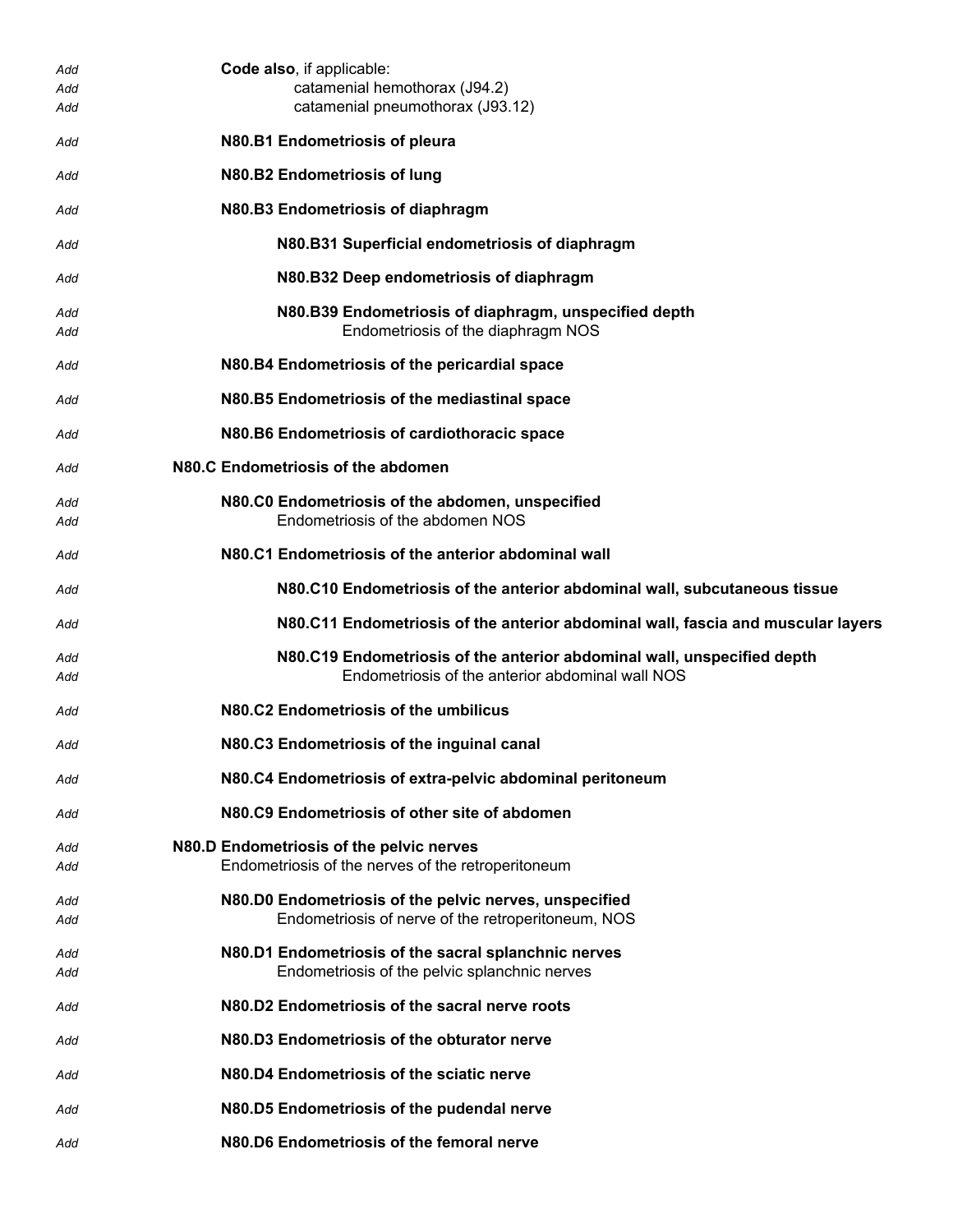| Add         | N80.D9 Endometriosis of other pelvic nerve                                     |
|-------------|--------------------------------------------------------------------------------|
| Add         | Endometriosis of the other nerves of the retroperitoneum                       |
| No Change   | N80.8 Other endometriosis                                                      |
| Revise from | Endometriosis of thorax                                                        |
| Revise to   | Endometriosis of other site                                                    |
| No Change   | N85 Other noninflammatory disorders of uterus, except cervix                   |
| Add         | N85.A Isthmocele                                                               |
| Add         | Isthmocele (non-pregnant state)                                                |
| Add         | Code also any associated conditions such as:                                   |
| Add         | abnormal uterine and vaginal bleeding, unspecified (N93.9)                     |
| Add         | female infertility of uterine origin (N97.2)                                   |
| Add         | pelvic and perineal pain (R10.2)                                               |
| Add         | <b>Excludes1:</b> maternal care for cesarean scar defect (isthmocele) (O34.22) |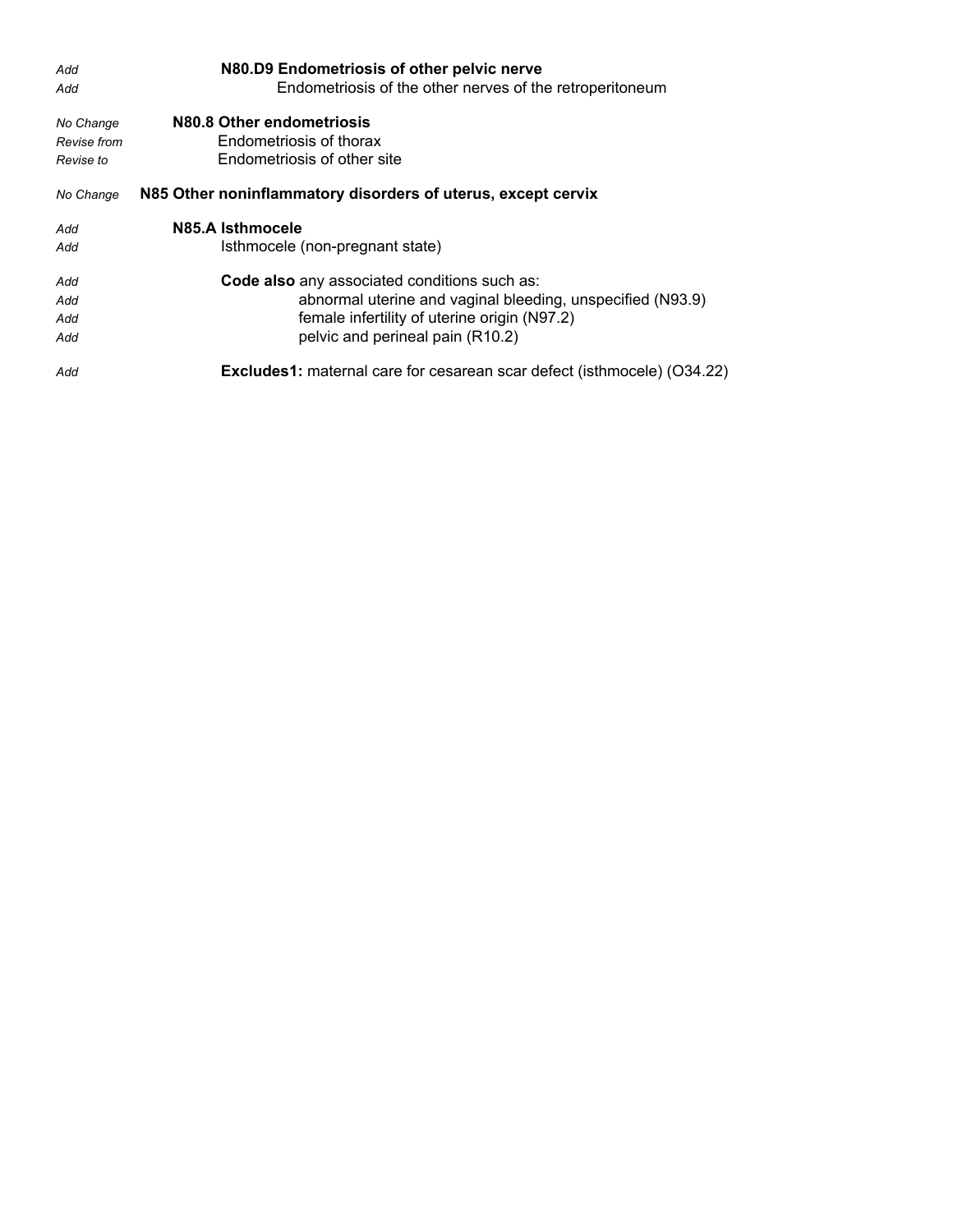## *No Change* **Chapter 15** *No Change* **Pregnancy, childbirth and the puerperium (O00-O9A)** *No Change* **Maternal care related to the fetus and amniotic cavity and possible delivery problems (O30-O48)** *No Change* **O35 Maternal care for known or suspected fetal abnormality and damage** *No Change* **O35.0 Maternal care for (suspected) central nervous system malformation in fetus** *Delete* Maternal care for fetal anencephaly *Delete* Maternal care for fetal hydrocephalus *Delete* Maternal care for fetal spina bifida *No Change* **Excludes2:**  *Revise from* chromosomal abnormality in fetus (O35.1) *Revise to* chromosomal abnormality in fetus (O35.1-)

- *Add* **O35.00 Maternal care for (suspected) central nervous system malformation or damage in fetus, unspecified**
- *Add* **O35.01 Maternal care for (suspected) central nervous system malformation or damage in fetus, agenesis of the corpus callosum**
- *Add* **O35.02 Maternal care for (suspected) central nervous system malformation or damage in fetus, anencephaly**
- *Add* **O35.03 Maternal care for (suspected) central nervous system malformation or damage in fetus, choroid plexus cysts**
- *Add* **O35.04 Maternal care for (suspected) central nervous system malformation or damage in fetus, encephalocele**
- *Add* **O35.05 Maternal care for (suspected) central nervous system malformation or damage in fetus, holoprosencephaly**
- *Add* **O35.06 Maternal care for (suspected) central nervous system malformation or damage in fetus, hydrocephaly** Add Maternal care for fetal hydrocephalus
- *Add* **O35.07 Maternal care for (suspected) central nervous system malformation or damage in fetus, microcephaly**
- *Add* **O35.08 Maternal care for (suspected) central nervous system malformation or damage in fetus, spina bifida**
- *Add* **O35.09 Maternal care for (suspected) other central nervous system malformation or damage in fetus**
- *No Change* **O35.1 Maternal care for (suspected) chromosomal abnormality in fetus**
- *Add* **O35.10 Maternal care for (suspected) chromosomal abnormality in fetus, unspecified**
- *Add* **O35.11 Maternal care for (suspected) chromosomal abnormality in fetus, Trisomy 13**
- *Add* **O35.12 Maternal care for (suspected) chromosomal abnormality in fetus, Trisomy 18**
- *Add* **O35.13 Maternal care for (suspected) chromosomal abnormality in fetus, Trisomy 21**
- *Add* **O35.14 Maternal care for (suspected) chromosomal abnormality in fetus, Turner Syndrome**
- *Add* **O35.15 Maternal care for (suspected) chromosomal abnormality in fetus, sex chromosome abnormality**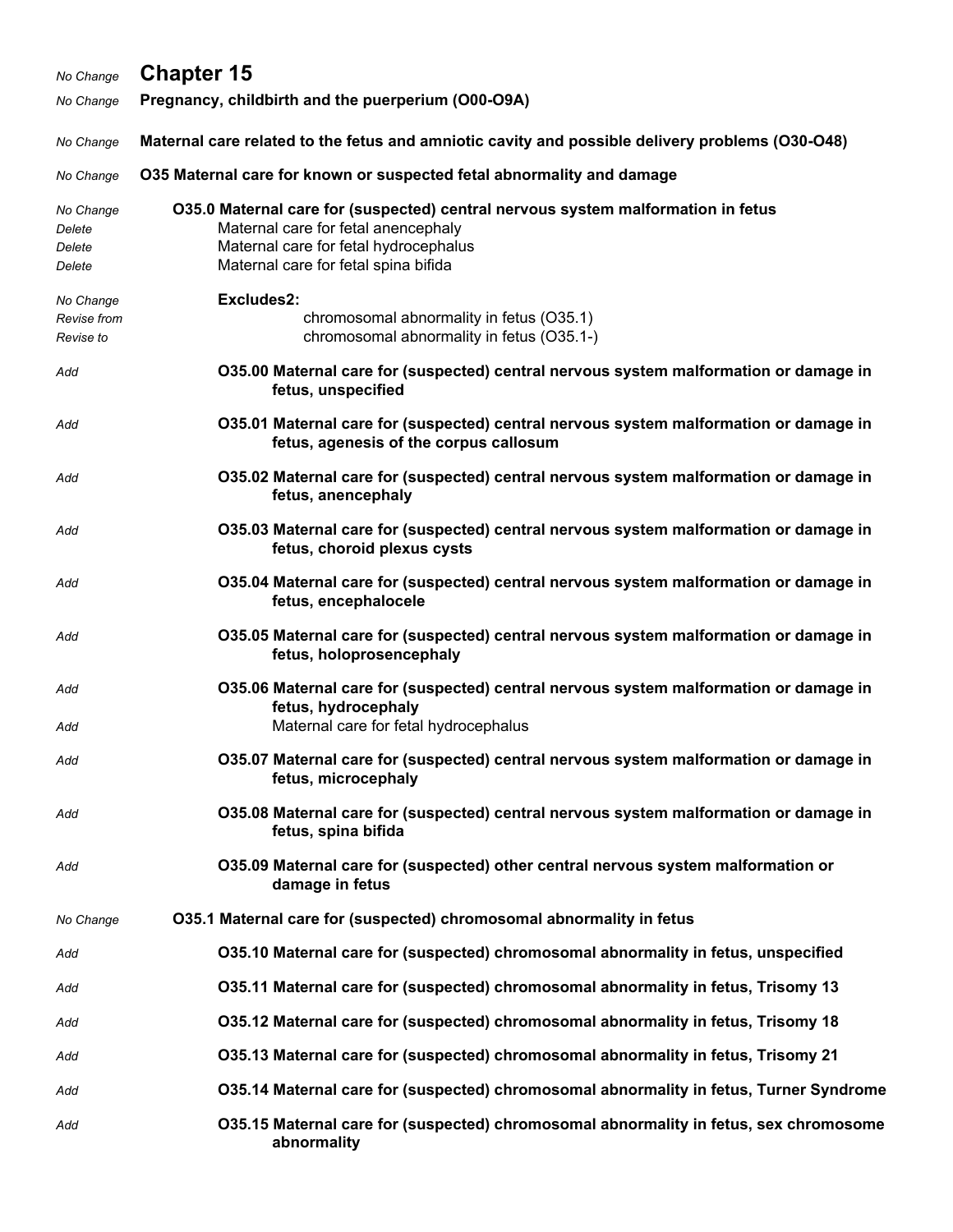| Add                      | O35.19 Maternal care for (suspected) chromosomal abnormality in fetus, other<br>chromosomal abnormality                          |
|--------------------------|----------------------------------------------------------------------------------------------------------------------------------|
| Add                      | O35.A Maternal care for other (suspected) fetal abnormality and damage, fetal facial anomalies                                   |
| Add                      | O35.B Maternal care for other (suspected) fetal abnormality and damage, fetal cardiac anomalies                                  |
| Add                      | O35.C Maternal care for other (suspected) fetal abnormality and damage, fetal pulmonary<br>anomalies                             |
| Add                      | O35.D Maternal care for other (suspected) fetal abnormality and damage, fetal gastrointestinal<br>anomalies                      |
| Add                      | O35.E Maternal care for other (suspected) fetal abnormality and damage, fetal genitourinary<br>anomalies                         |
| Add                      | O35.F Maternal care for other (suspected) fetal abnormality and damage, fetal musculoskeletal<br>anomalies of trunk              |
| Add                      | <b>Excludes2:</b> maternal care for other (suspected) fetal abnormality and damage, fetal lower<br>extremities anomalies (O35.H) |
| Add                      | maternal care for other (suspected) fetal abnormality and damage, fetal upper<br>extremities anomalies (O35.G)                   |
| Add                      | O35.G Maternal care for other (suspected) fetal abnormality and damage, fetal upper extremities<br>anomalies                     |
| Add                      | O35.H Maternal care for other (suspected) fetal abnormality and damage, fetal lower extremities<br>anomalies                     |
| No Change                | 035.2 Maternal care for (suspected) hereditary disease in fetus                                                                  |
| No Change                | Excludes2:                                                                                                                       |
| Revise from<br>Revise to | chromosomal abnormality in fetus (O35.1)<br>chromosomal abnormality in fetus (O35.1-)                                            |
|                          |                                                                                                                                  |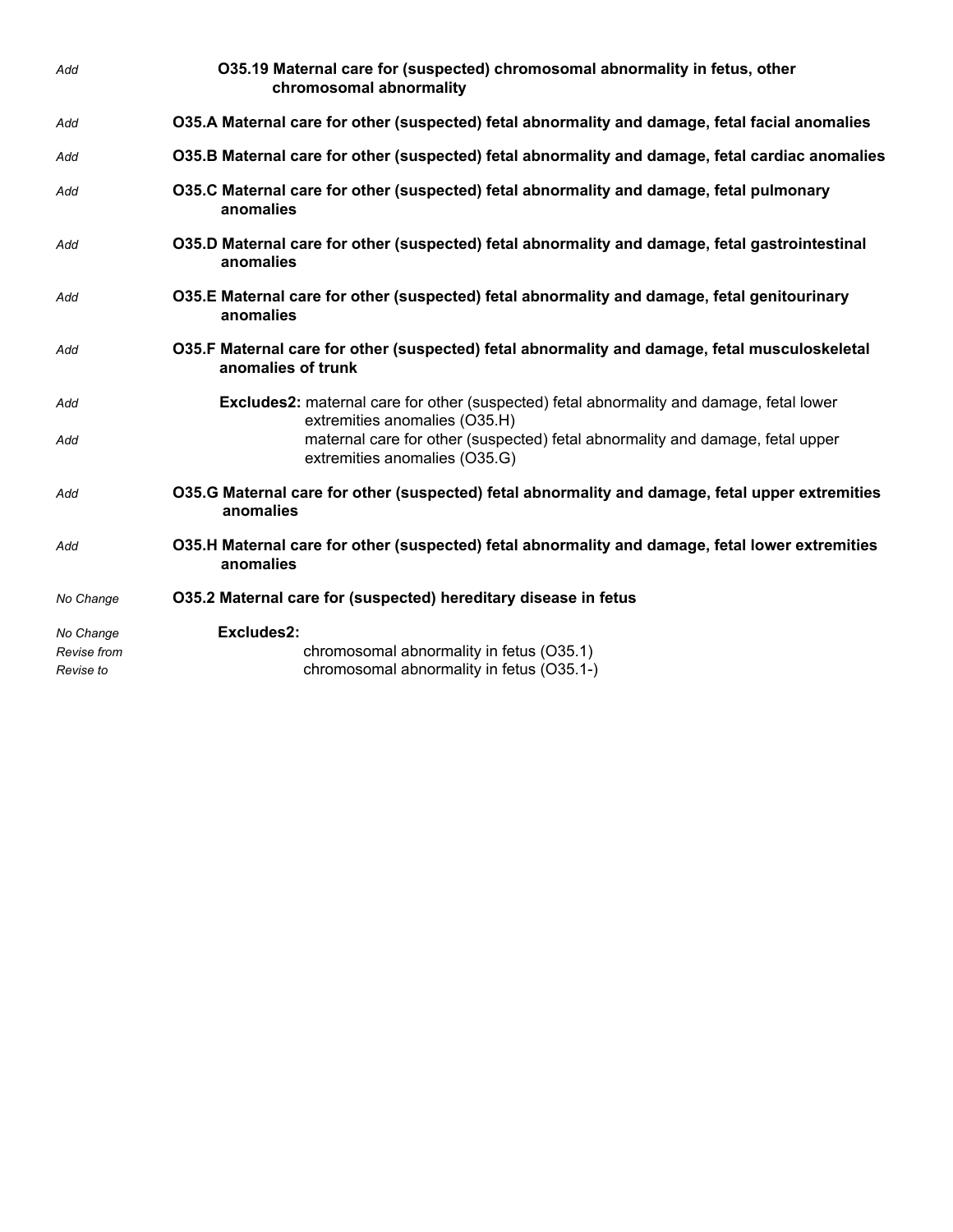| No Change                             | <b>Chapter 16</b>                                                                                                  |
|---------------------------------------|--------------------------------------------------------------------------------------------------------------------|
| No Change                             | Certain conditions originating in the perinatal period (P00-P96)                                                   |
| No Change                             | Respiratory and cardiovascular disorders specific to the perinatal period (P19-P29)                                |
| No Change                             | P28 Other respiratory conditions originating in the perinatal period                                               |
| Delete                                | <b>Excludes1:</b> congenital malformations of the respiratory system (Q30-Q34)                                     |
| Add                                   | Code also, if applicable, congenital malformations of the respiratory system (Q30-Q34)                             |
| No Change                             | P28.2 Cyanotic attacks of newborn                                                                                  |
| No Change<br>Revise from<br>Revise to | Excludes1:<br>apnea of newborn (P28.3-P28.4)<br>apnea of newborn (P28.3- - P28.4-)                                 |
| No Change<br>Delete<br>Delete         | P28.3 Primary sleep apnea of newborn<br>Central sleep apnea of newborn<br>Obstructive sleep apnea of newborn       |
| Add                                   | <b>Excludes2:</b> other apnea of newborn (P28.4-)                                                                  |
| Add<br>Add                            | P28.30 Primary sleep apnea of newborn, unspecified<br>Transient oxygen desaturation spells of newborn during sleep |
| Add                                   | P28.31 Primary central sleep apnea of newborn                                                                      |
| Add                                   | P28.32 Primary obstructive sleep apnea of newborn                                                                  |
| Add                                   | P28.33 Primary mixed sleep apnea of newborn                                                                        |
| Add                                   | P28.39 Other primary sleep apnea of newborn                                                                        |
| No Change<br>Delete<br>Delete         | P28.4 Other apnea of newborn<br>Apnea of prematurity<br>Obstructive apnea of newborn                               |
| Delete                                | <b>Excludes1:</b> obstructive sleep apnea of newborn (P28.3)                                                       |
| Add                                   | <b>Excludes2:</b> primary sleep apnea of newborn (P28.3-)                                                          |
| Add<br>Add<br>Add                     | P28.40 Unspecified apnea of newborn<br>Apnea of newborn, NOS<br>Transient oxygen desaturation spells of newborn    |
| Add                                   | P28.41 Central neonatal apnea of newborn                                                                           |
| Add                                   | P28.42 Obstructive apnea of newborn                                                                                |
| Add                                   | P28.43 Mixed neonatal apnea of newborn                                                                             |
| Add<br>Add                            | P28.49 Other apnea of newborn<br>Apnea of prematurity                                                              |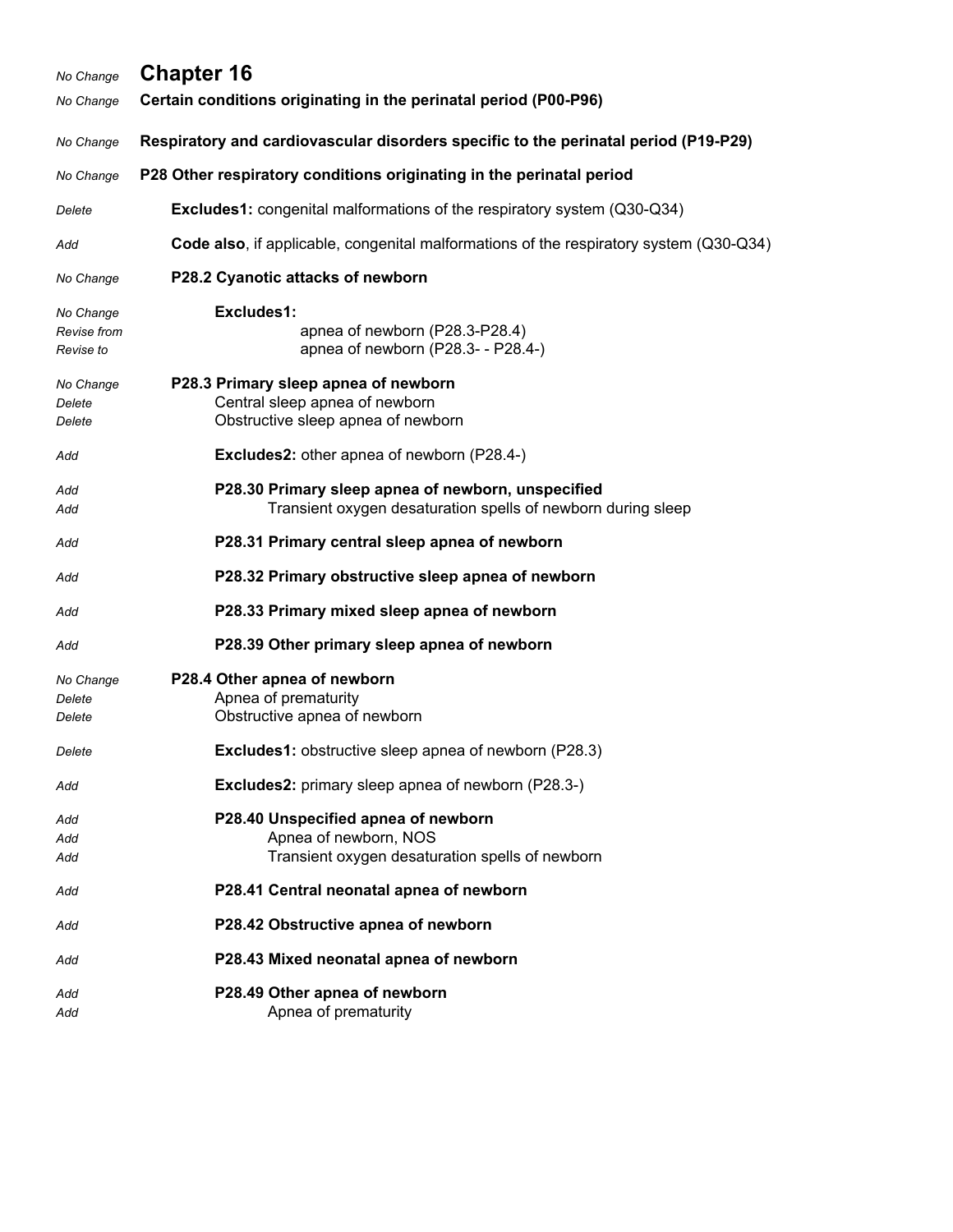| No Change  | <b>Chapter 17</b>                                                                                                          |
|------------|----------------------------------------------------------------------------------------------------------------------------|
| No Change  | Congenital malformations, deformations and chromosomal abnormalities (Q00-Q99)                                             |
|            |                                                                                                                            |
| No Change  | Congenital malformations of the circulatory system (Q20-Q28)                                                               |
| No Change  | Q21 Congenital malformations of cardiac septa                                                                              |
| No Change  | Q21.1 Atrial septal defect                                                                                                 |
| Delete     | Coronary sinus defect                                                                                                      |
| Delete     | Patent or persistent foramen ovale                                                                                         |
| Delete     | Patent or persistent ostium secundum defect (type II)                                                                      |
| Delete     | Patent or persistent sinus venosus defect                                                                                  |
| Add        | Excludes 2: ostium primum atrial septal defect (type I) (Q21.20)                                                           |
| Add        | Q21.10 Atrial septal defect, unspecified                                                                                   |
| Add        | Q21.11 Secundum atrial septal defect                                                                                       |
| Add        | Fenestrated atrial septum                                                                                                  |
| Add        | Patent or persistent ostium secundum defect (type II)                                                                      |
| Add        | Q21.12 Patent foramen ovale                                                                                                |
| Add        | Persistent foramen ovale                                                                                                   |
| Add        | Q21.13 Coronary sinus atrial septal defect                                                                                 |
| Add        | Coronary sinus defect                                                                                                      |
| Add        | Unroofed coronary sinus                                                                                                    |
| Add        | Q21.14 Superior sinus venosus atrial septal defect                                                                         |
| Add        | Superior vena cava type atrial septal defect                                                                               |
| Add        | Q21.15 Inferior sinus venosus atrial septal defect                                                                         |
| Add        | Inferior vena cava type atrial septal defect                                                                               |
| Add        | Q21.16 Sinus venosus atrial septal defect, unspecified                                                                     |
| Add        | Sinus venosus defect, NOS                                                                                                  |
| Add        | Q21.19 Other specified atrial septal defect                                                                                |
| Add        | Common atrium                                                                                                              |
| Add        | Other specified atrial septal abnormality                                                                                  |
| No Change  | Q21.2 Atrioventricular septal defect                                                                                       |
| Delete     | Common atrioventricular canal                                                                                              |
| Add        | Atrioventricular canal defect                                                                                              |
| Add        | Q21.20 Atrioventricular septal defect, unspecified as to partial or complete                                               |
| Add        | Atrioventricular canal, NOS                                                                                                |
| Add        | Endocardial cushion defect NOS                                                                                             |
| Add        | Ostium primum atrial septal defect (type I) NOS                                                                            |
| Add        | Q21.21 Partial atrioventricular septal defect                                                                              |
| Add        | Incomplete atrioventricular canal                                                                                          |
| Add        | Incomplete atrioventricular septal defect                                                                                  |
| Add        | Incomplete endocardial cushion defect<br>Ostium primum atrial septal defect (type I) with separate atrioventricular valves |
| Add<br>Add | Partial atrioventricular canal                                                                                             |
| Add        | Partial endocardial cushion defect                                                                                         |
|            |                                                                                                                            |
| Add        | Q21.22 Transitional atrioventricular septal defect                                                                         |
| Add        | Intermediate atrioventricular canal                                                                                        |
| Add        | Intermediate atrioventricular septal defect                                                                                |

Add **Intermediate endocardial cushion defect**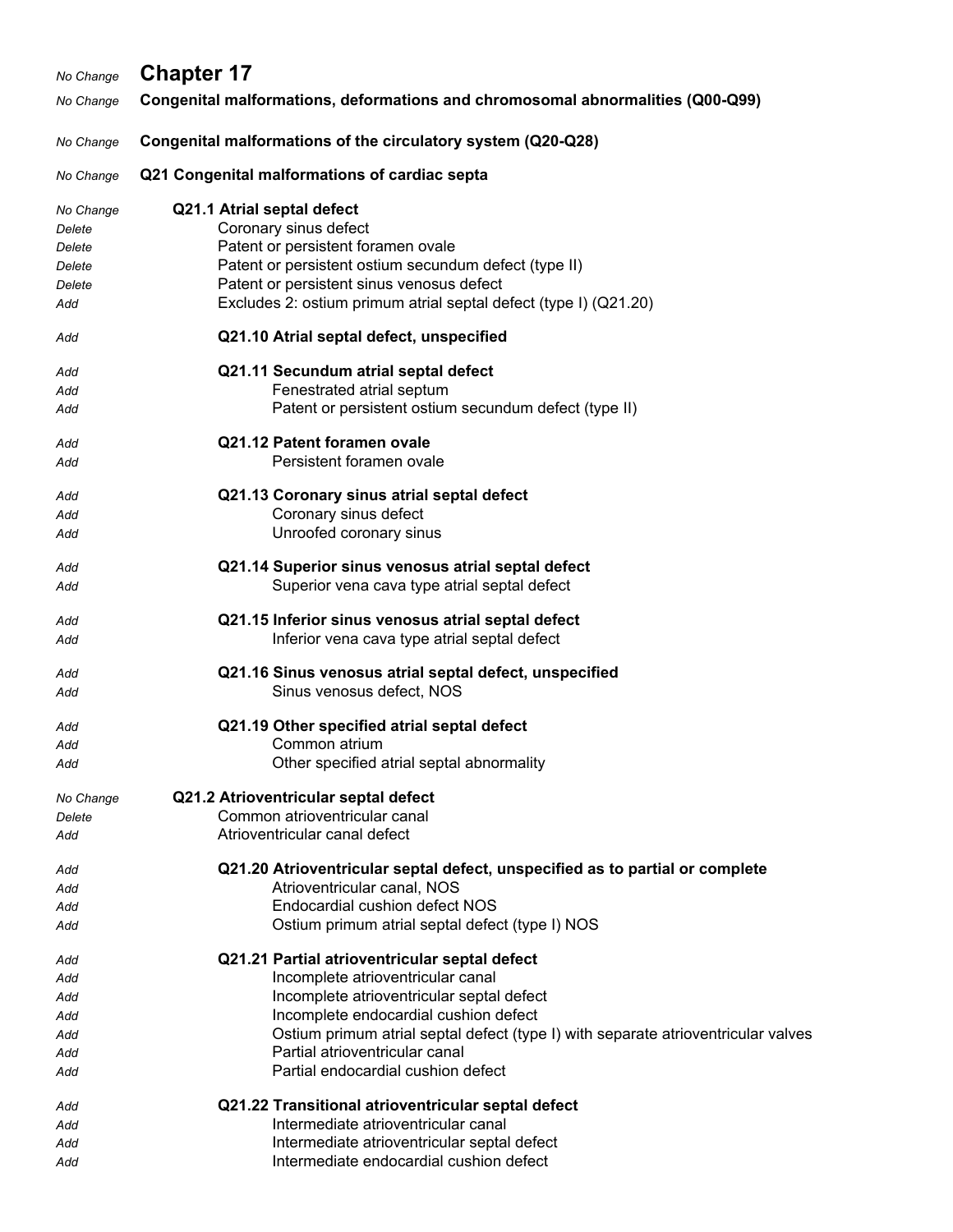| Add         | Ostium primum atrial septal defect (type I) with separate atrioventricular valves and a small<br>or restrictive inlet VSD |
|-------------|---------------------------------------------------------------------------------------------------------------------------|
| Add         | Transitional atrioventricular canal                                                                                       |
| Add         | Transitional endocardial cushion defect                                                                                   |
| Add         | Q21.23 Complete atrioventricular septal defect                                                                            |
| Add         | Common atrioventricular canal                                                                                             |
| Add         | Common atrioventricular septal defect                                                                                     |
| Add         | Common endocardial cushion defect                                                                                         |
| Add         | Ostium primum atrial septal defect (type I) with common atrioventricular valve and a<br>moderate or larger inlet VSD      |
| No Change   | Other congenital malformations (Q80-Q89)                                                                                  |
| No Change   | Q82 Other congenital malformations of skin                                                                                |
| No Change   | Excludes1:                                                                                                                |
| Revise from | Sturge-Weber (-Dimitri) syndrome (Q85.8)                                                                                  |
| Revise to   | Sturge-Weber (-Dimitri) syndrome (Q85.89)                                                                                 |
| No Change   | Q85 Phakomatoses, not elsewhere classified                                                                                |
| No Change   | Q85.8 Other phakomatoses, not elsewhere classified                                                                        |
| Delete      | Peutz-Jeghers Syndrome                                                                                                    |
| Delete      | Sturge-Weber(-Dimitri) syndrome                                                                                           |
| Delete      | von Hippel-Lindau syndrome                                                                                                |
| Add         | Q85.81 PTEN tumor syndrome                                                                                                |
| Add         | <b>PHTS</b>                                                                                                               |
| Add         | PTEN hamartoma tumor syndrome                                                                                             |
| Add         | PTEN related Cowden syndrome                                                                                              |
| Add         | Code also, if applicable, genetic susceptibility to malignant neoplasm (Z15.0-)                                           |
| Add         | Q85.82 Other Cowden syndrome                                                                                              |
| Add         | Q85.83 Von Hippel-Lindau syndrome                                                                                         |
| Add         | <b>Code also manifestations</b>                                                                                           |
| Add         | Q85.89 Other phakomatoses, not elsewhere classified                                                                       |
| Add         | Peutz-Jeghers syndrome                                                                                                    |
| Add         | Sturge-Weber(-Dimitri) syndrome                                                                                           |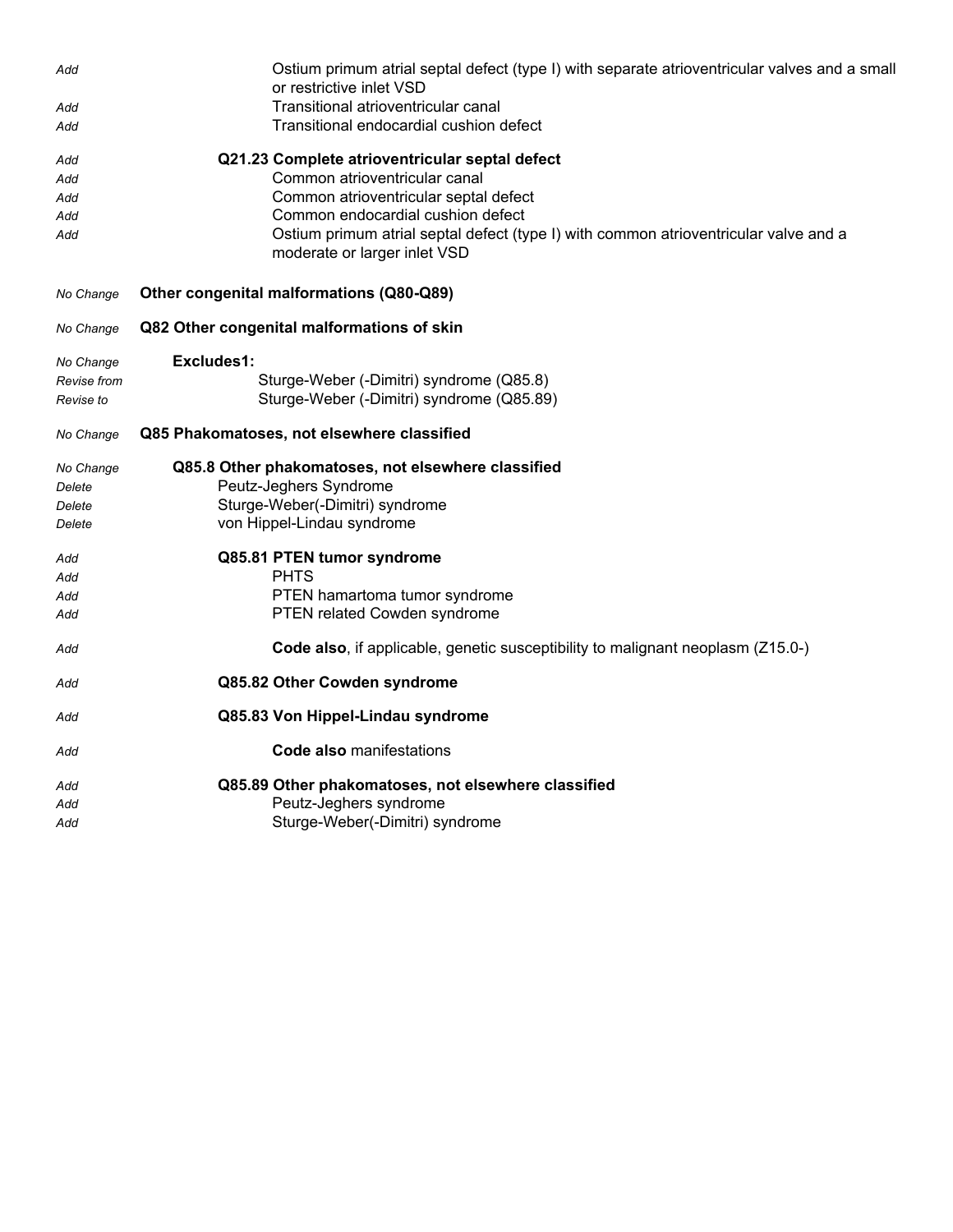| No Change                                                         | <b>Chapter 18</b>                                                                                                                                                                                                           |
|-------------------------------------------------------------------|-----------------------------------------------------------------------------------------------------------------------------------------------------------------------------------------------------------------------------|
| No Change                                                         | Symptoms, signs and abnormal clinical and laboratory findings, not elsewhere classified (R00-R99)                                                                                                                           |
| No Change                                                         | Symptoms and signs involving the circulatory and respiratory systems (R00-R09)                                                                                                                                              |
| No Change                                                         | R04 Hemorrhage from respiratory passages                                                                                                                                                                                    |
| No Change                                                         | R04.8 Hemorrhage from other sites in respiratory passages                                                                                                                                                                   |
| No Change                                                         | R04.81 Acute idiopathic pulmonary hemorrhage in infants                                                                                                                                                                     |
| No Change<br>Revise from<br>Revise to                             | Excludes1:<br>von Willebrand's disease (D68.0)<br>von Willebrand disease (D68.0-)                                                                                                                                           |
| No Change                                                         | <b>R06 Abnormalities of breathing</b>                                                                                                                                                                                       |
| No Change                                                         | R06.8 Other abnormalities of breathing                                                                                                                                                                                      |
| No Change                                                         | R06.81 Apnea, not elsewhere classified                                                                                                                                                                                      |
| No Change<br>Revise from<br>Revise to<br>Revise from<br>Revise to | Excludes1:<br>apnea (of) newborn (P28.4)<br>apnea (of) newborn (P28.4-)<br>sleep apnea of newborn (primary) (P28.3)<br>sleep apnea of newborn (primary) (P28.3-)                                                            |
| No Change                                                         | General symptoms and signs (R50-R69)                                                                                                                                                                                        |
| No Change                                                         | <b>R53 Malaise and fatigue</b>                                                                                                                                                                                              |
| No Change                                                         | R53.8 Other malaise and fatigue                                                                                                                                                                                             |
| No Change<br>Delete                                               | R53.82 Chronic fatigue, unspecified<br>Chronic fatigue syndrome NOS                                                                                                                                                         |
| No Change<br>Delete<br>Add<br>Add<br>Add<br>Add                   | Excludes1:<br>postviral fatigue syndrome (G93.3)<br>chronic fatigue syndrome (G93.32)<br>myalgic encephalomyelitis (G93.32)<br>post infection and related fatigue syndromes (G93.39)<br>postviral fatigue syndrome (G93.31) |
| No Change                                                         | R62 Lack of expected normal physiological development in childhood and adults                                                                                                                                               |
| No Change                                                         | R62.5 Other and unspecified lack of expected normal physiological development in childhood                                                                                                                                  |
| No Change                                                         | R62.52 Short stature (child)                                                                                                                                                                                                |
| No Change<br>Revise from<br>Revise to                             | Excludes1:<br>short stature due to endocrine disorder (E34.3)<br>short stature due to endocrine disorder (E34.3-)                                                                                                           |
| No Change                                                         | Abnormal findings on examination of blood, without diagnosis (R70-R79)                                                                                                                                                      |
| No Change                                                         | R79 Other abnormal findings of blood chemistry                                                                                                                                                                              |
| No Change<br>Add                                                  | R79.1 Abnormal coagulation profile<br>Low von Willebrand factor                                                                                                                                                             |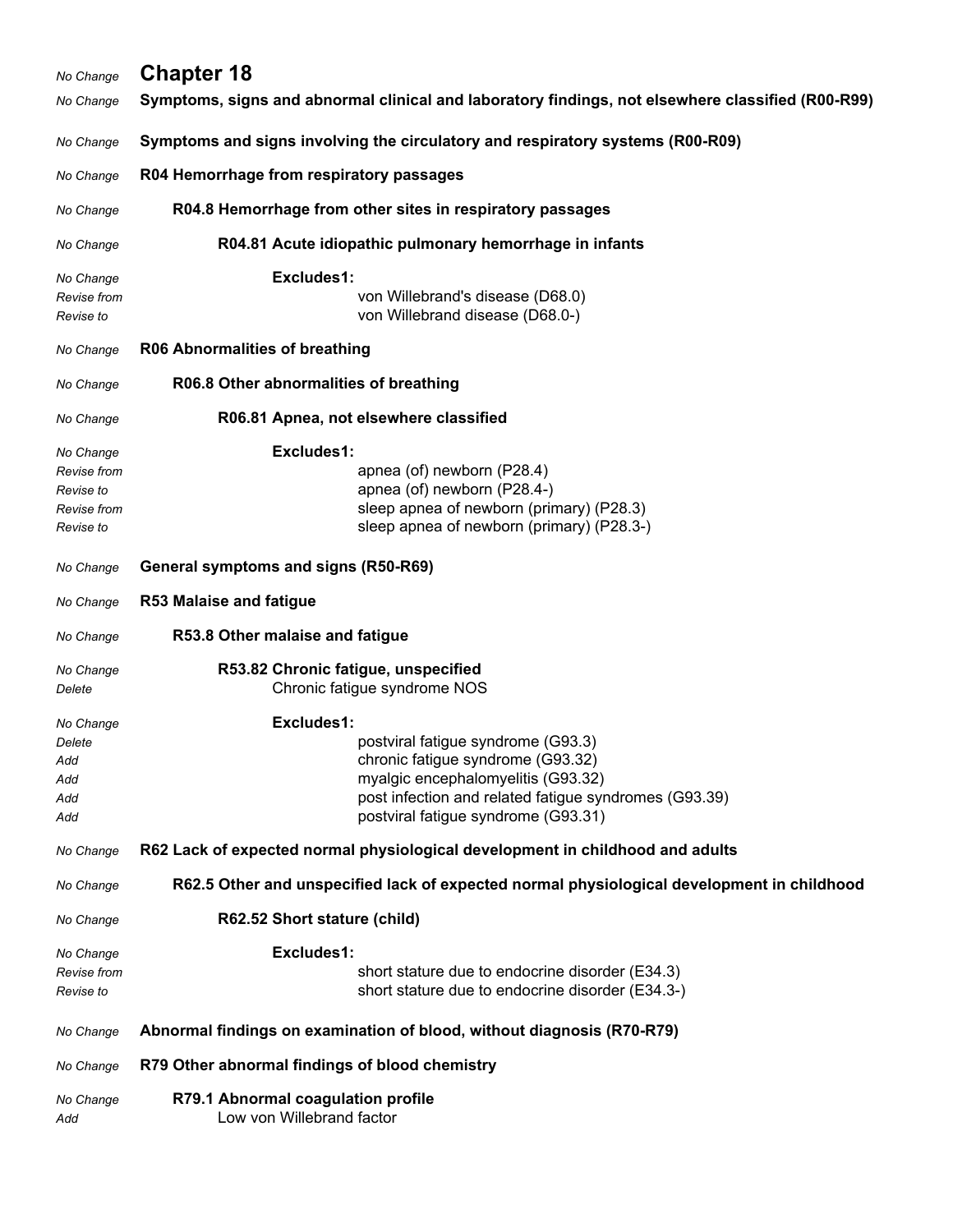| No Change           | <b>Chapter 19</b>                                                                                                                                                                                                       |
|---------------------|-------------------------------------------------------------------------------------------------------------------------------------------------------------------------------------------------------------------------|
| No Change           | Injury, poisoning and certain other consequences of external causes (S00-T88)                                                                                                                                           |
| No Change           | Injuries to the head (S00-S09)                                                                                                                                                                                          |
| No Change           | S06 Intracranial injury                                                                                                                                                                                                 |
| Add                 | Use Additional code, if applicable, to identify mild neurocognitive disorders due to known physiological<br>condition (F06.7-)                                                                                          |
| No Change           | <b>S06.0 Concussion</b>                                                                                                                                                                                                 |
| No Change           | Excludes1:                                                                                                                                                                                                              |
| Revise from         | concussion with other intracranial injuries classified in subcategories S06.1- to S06.6-,                                                                                                                               |
| Revise to           | S06.81- and S06.82- code to specified intracranial injury<br>concussion with other intracranial injuries classified in subcategories S06.1- to S06.6-,<br>and S06.81- to S06.89-, code to specified intracranial injury |
| No Change           | <b>S06.0X Concussion</b>                                                                                                                                                                                                |
| No Change<br>Add    | S06.0X1 Concussion with loss of consciousness of 30 minutes or less<br>Concussion with brief loss of consciousness                                                                                                      |
| Add<br>Add          | S06.0XA Concussion with loss of consciousness status unknown<br><b>Concussion NOS</b>                                                                                                                                   |
| No Change<br>Delete | S06.0X9 Concussion with loss of consciousness of unspecified duration<br><b>Concussion NOS</b>                                                                                                                          |
| No Change           | S06.1 Traumatic cerebral edema                                                                                                                                                                                          |
| No Change           | S06.1X Traumatic cerebral edema                                                                                                                                                                                         |
| No Change<br>Add    | S06.1X1 Traumatic cerebral edema with loss of consciousness of 30 minutes or less<br>Traumatic cerebral edema with brief loss of consciousness                                                                          |
| Add<br>Add          | S06.1XA Traumatic cerebral edema with loss of consciousness status unknown<br>Traumatic cerebral edema NOS                                                                                                              |
| No Change           | S06.1X9 Traumatic cerebral edema with loss of consciousness of unspecified<br>duration                                                                                                                                  |
| Delete              | Traumatic cerebral edema NOS                                                                                                                                                                                            |
| No Change           | S06.2 Diffuse traumatic brain injury                                                                                                                                                                                    |
| No Change           | S06.2X Diffuse traumatic brain injury                                                                                                                                                                                   |
| No Change           | S06.2X1 Diffuse traumatic brain injury with loss of consciousness of 30 minutes or<br>less                                                                                                                              |
| Add                 | Diffuse traumatic brain injury with brief loss of consciousness                                                                                                                                                         |
| Add<br>Add          | S06.2XA Diffuse traumatic brain injury with loss of consciousness status unknown<br>Diffuse traumatic brain injury NOS                                                                                                  |
| No Change           | S06.2X9 Diffuse traumatic brain injury with loss of consciousness of unspecified<br>duration                                                                                                                            |
| Delete              | Diffuse traumatic brain injury NOS                                                                                                                                                                                      |
| No Change           | S06.3 Focal traumatic brain injury                                                                                                                                                                                      |
| No Change           | S06.30 Unspecified focal traumatic brain injury                                                                                                                                                                         |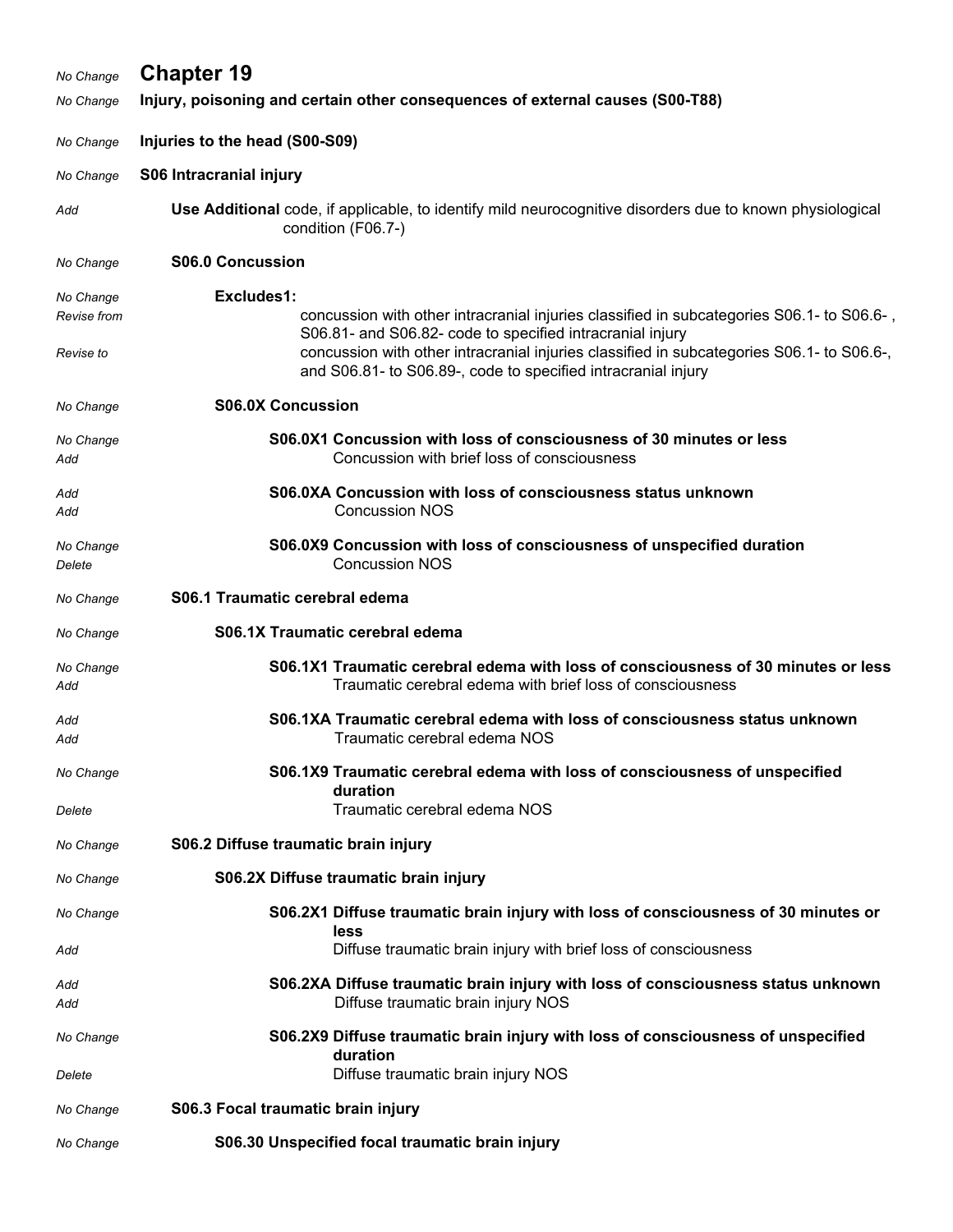| No Change           | S06.301 Unspecified focal traumatic brain injury with loss of consciousness of 30<br>minutes or less                                                     |
|---------------------|----------------------------------------------------------------------------------------------------------------------------------------------------------|
| Add                 | Unspecified focal traumatic brain injury with brief loss of consciousness                                                                                |
| Add                 | S06.30A Unspecified focal traumatic brain injury with loss of consciousness status<br>unknown                                                            |
| Add                 | Unspecified focal traumatic brain injury NOS                                                                                                             |
| No Change           | S06.309 Unspecified focal traumatic brain injury with loss of consciousness of<br>unspecified duration                                                   |
| Delete              | Unspecified focal traumatic brain injury NOS                                                                                                             |
| No Change           | S06.31 Contusion and laceration of right cerebrum                                                                                                        |
| No Change           | S06.311 Contusion and laceration of right cerebrum with loss of consciousness of<br>30 minutes or less                                                   |
| Add                 | Contusion and laceration of right cerebrum with brief loss of consciousness                                                                              |
| Add                 | S06.31A Contusion and laceration of right cerebrum with loss of consciousness<br>status unknown                                                          |
| Add                 | Contusion and laceration of right cerebrum NOS                                                                                                           |
| No Change           | S06.319 Contusion and laceration of right cerebrum with loss of consciousness of<br>unspecified duration                                                 |
| Delete              | Contusion and laceration of right cerebrum NOS                                                                                                           |
| No Change           | S06.32 Contusion and laceration of left cerebrum                                                                                                         |
| No Change           | S06.321 Contusion and laceration of left cerebrum with loss of consciousness of 30<br>minutes or less                                                    |
| Add                 | Contusion and laceration of left cerebrum with brief loss of consciousness                                                                               |
| Add                 | S06.32A Contusion and laceration of left cerebrum with loss of consciousness<br>status unknown                                                           |
| Add                 | Contusion and laceration of left cerebrum NOS                                                                                                            |
| No Change<br>Delete | S06.329 Contusion and laceration of left cerebrum with loss of consciousness of<br>unspecified duration<br>Contusion and laceration of left cerebrum NOS |
|                     |                                                                                                                                                          |
| No Change           | S06.33 Contusion and laceration of cerebrum, unspecified                                                                                                 |
| No Change           | S06.331 Contusion and laceration of cerebrum, unspecified, with loss of<br>consciousness of 30 minutes or less                                           |
| Add                 | Contusion and laceration of cerebrum, unspecified, with brief loss of<br>consciousness                                                                   |
| Add                 | S06.33A Contusion and laceration of cerebrum, unspecified, with loss of<br>consciousness status unknown                                                  |
| Add                 | Contusion and laceration of cerebrum NOS                                                                                                                 |
| No Change           | S06.339 Contusion and laceration of cerebrum, unspecified, with loss of<br>consciousness of unspecified duration                                         |
| Delete              | Contusion and laceration of cerebrum NOS                                                                                                                 |
| No Change           | S06.34 Traumatic hemorrhage of right cerebrum                                                                                                            |
| No Change           | S06.341 Traumatic hemorrhage of right cerebrum with loss of consciousness of 30<br>minutes or less                                                       |
| Add                 | Traumatic hemorrhage of right cerebrum with loss of consciousness                                                                                        |
| Add                 | S06.34A Traumatic hemorrhage of right cerebrum with loss of consciousness status                                                                         |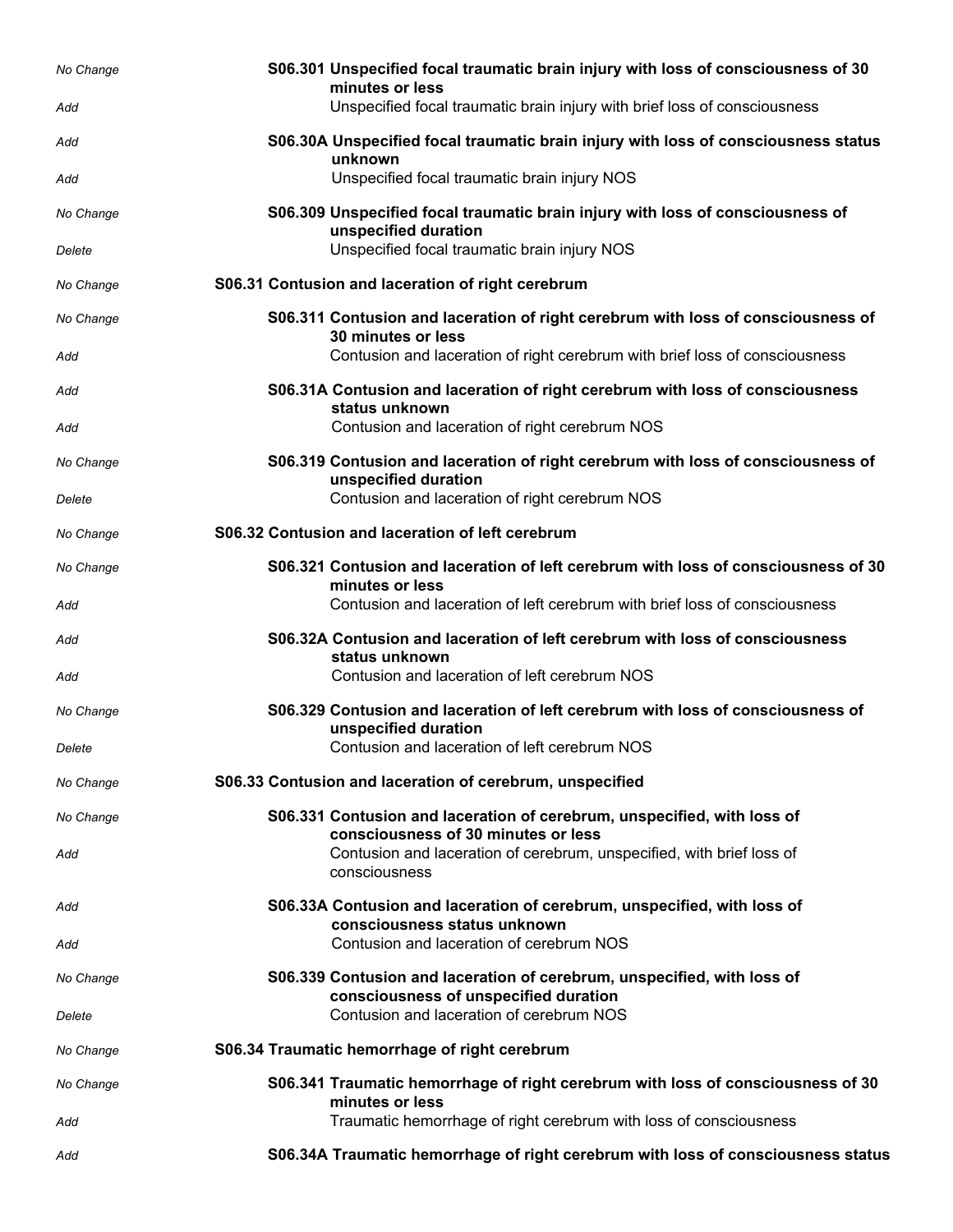| Add       | unknown<br>Traumatic hemorrhage of right cerebrum NOS                                                             |
|-----------|-------------------------------------------------------------------------------------------------------------------|
| No Change | S06.349 Traumatic hemorrhage of right cerebrum with loss of consciousness of<br>unspecified duration              |
| Delete    | Traumatic hemorrhage of right cerebrum NOS                                                                        |
| No Change | S06.35 Traumatic hemorrhage of left cerebrum                                                                      |
| No Change | S06.351 Traumatic hemorrhage of left cerebrum with loss of consciousness of 30<br>minutes or less                 |
| Add       | Traumatic hemorrhage of left cerebrum with brief loss of consciousness                                            |
| Add       | S06.35A Traumatic hemorrhage of left cerebrum with loss of consciousness status<br>unknown                        |
| Add       | Traumatic hemorrhage of left cerebrum NOS                                                                         |
| No Change | S06.359 Traumatic hemorrhage of left cerebrum with loss of consciousness of<br>unspecified duration               |
| Delete    | Traumatic hemorrhage of left cerebrum NOS                                                                         |
| No Change | S06.36 Traumatic hemorrhage of cerebrum, unspecified                                                              |
| No Change | S06.361 Traumatic hemorrhage of cerebrum, unspecified, with loss of<br>consciousness of 30 minutes or less        |
| Add       | Traumatic hemorrhage of cerebrum, unspecified, with brief loss of consciousness                                   |
| Add       | S06.36A Traumatic hemorrhage of cerebrum, unspecified, with loss of                                               |
| Add       | consciousness status unknown<br>Traumatic hemorrhage of cerebrum NOS                                              |
| No Change | S06.369 Traumatic hemorrhage of cerebrum, unspecified, with loss of<br>consciousness of unspecified duration      |
| Delete    | Traumatic hemorrhage of cerebrum NOS                                                                              |
| No Change | S06.37 Contusion, laceration, and hemorrhage of cerebellum                                                        |
| No Change | S06.371 Contusion, laceration, and hemorrhage of cerebellum with loss of<br>consciousness of 30 minutes or less   |
| Add       | Contusion, laceration, and hemorrhage of cerebellum with brief loss of<br>consciousness                           |
| Add       | S06.37A Contusion, laceration, and hemorrhage of cerebellum with loss of<br>consciousness status unknown          |
| Add       | Contusion, laceration, and hemorrhage of cerebellum NOS                                                           |
| No Change | S06.379 Contusion, laceration, and hemorrhage of cerebellum with loss of<br>consciousness of unspecified duration |
| Delete    | Contusion, laceration, and hemorrhage of cerebellum NOS                                                           |
| No Change | S06.38 Contusion, laceration, and hemorrhage of brainstem                                                         |
| No Change | S06.381 Contusion, laceration, and hemorrhage of brainstem with loss of<br>consciousness of 30 minutes or less    |
| Add       | Contusion, laceration, and hemorrhage of brainstem with brief loss of<br>consciousness                            |
| Add       | S06.38A Contusion, laceration, and hemorrhage of brainstem with loss of<br>consciousness status unknown           |
| Add       | Contusion, laceration, and hemorrhage of brainstem NOS                                                            |
| No Change | S06.389 Contusion, laceration, and hemorrhage of brainstem with loss of                                           |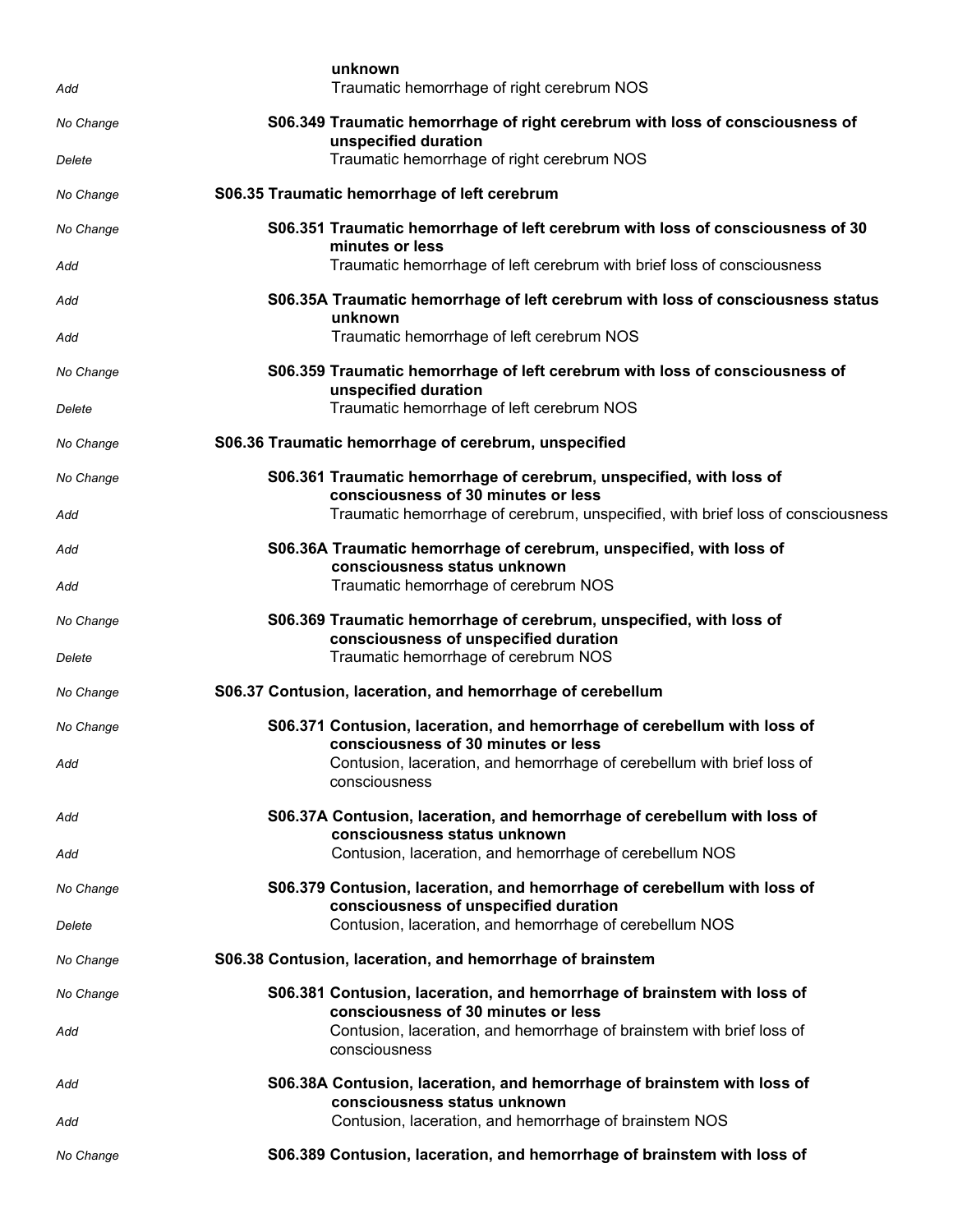| Delete              | consciousness of unspecified duration<br>Contusion, laceration, and hemorrhage of brainstem NOS                                                     |
|---------------------|-----------------------------------------------------------------------------------------------------------------------------------------------------|
| No Change           | S06.4 Epidural hemorrhage                                                                                                                           |
| No Change           | <b>S06.4X Epidural hemorrhage</b>                                                                                                                   |
| No Change<br>Add    | S06.4X1 Epidural hemorrhage with loss of consciousness of 30 minutes or less<br>Epidural hemorrhage with brief loss of consciousness                |
| Add<br>Add          | S06.4XA Epidural hemorrhage with loss of consciousness status unknown<br>Epidural hemorrhage NOS                                                    |
| No Change<br>Delete | S06.4X9 Epidural hemorrhage with loss of consciousness of unspecified duration<br>Epidural hemorrhage NOS                                           |
| No Change           | S06.5 Traumatic subdural hemorrhage                                                                                                                 |
| No Change           | S06.5X Traumatic subdural hemorrhage                                                                                                                |
| No Change           | S06.5X1 Traumatic subdural hemorrhage with loss of consciousness of 30 minutes<br>or less                                                           |
| Add                 | Traumatic subdural hemorrhage with brief loss of consciousness                                                                                      |
| Add                 | S06.5XA Traumatic subdural hemorrhage with loss of consciousness status<br>unknown                                                                  |
| Add                 | Traumatic subdural hemorrhage NOS                                                                                                                   |
| No Change           | S06.5X9 Traumatic subdural hemorrhage with loss of consciousness of unspecified<br>duration                                                         |
| Delete              | Traumatic subdural hemorrhage NOS                                                                                                                   |
| No Change           | S06.6 Traumatic subarachnoid hemorrhage                                                                                                             |
| No Change           | S06.6X Traumatic subarachnoid hemorrhage                                                                                                            |
| No Change           | S06.6X1 Traumatic subarachnoid hemorrhage with loss of consciousness of 30<br>minutes or less                                                       |
| Add                 | Traumatic subarachnoid hemorrhage with brief loss of consciousness                                                                                  |
| Add                 | S06.6XA Traumatic subarachnoid hemorrhage with loss of consciousness status<br>unknown                                                              |
| Add                 | Traumatic subarachnoid hemorrhage NOS                                                                                                               |
| No Change           | S06.6X9 Traumatic subarachnoid hemorrhage with loss of consciousness of<br>unspecified duration                                                     |
| Delete              | Traumatic subarachnoid hemorrhage NOS                                                                                                               |
| No Change           | S06.8 Other specified intracranial injuries                                                                                                         |
| No Change           | S06.81 Injury of right internal carotid artery, intracranial portion, not elsewhere classified                                                      |
| No Change           | S06.811 Injury of right internal carotid artery, intracranial portion, not elsewhere<br>classified with loss of consciousness of 30 minutes or less |
| Add                 | Injury of right internal carotid artery, intracranial portion, not elsewhere classified<br>with brief loss of consciousness                         |
| Add                 | S06.81A Injury of right internal carotid artery, intracranial portion, not elsewhere<br>classified with loss of consciousness status unknown        |
| Add                 | Injury of right internal carotid artery, intracranial portion, not elsewhere classified<br><b>NOS</b>                                               |
| No Change           | S06.819 Injury of right internal carotid artery, intracranial portion, not elsewhere                                                                |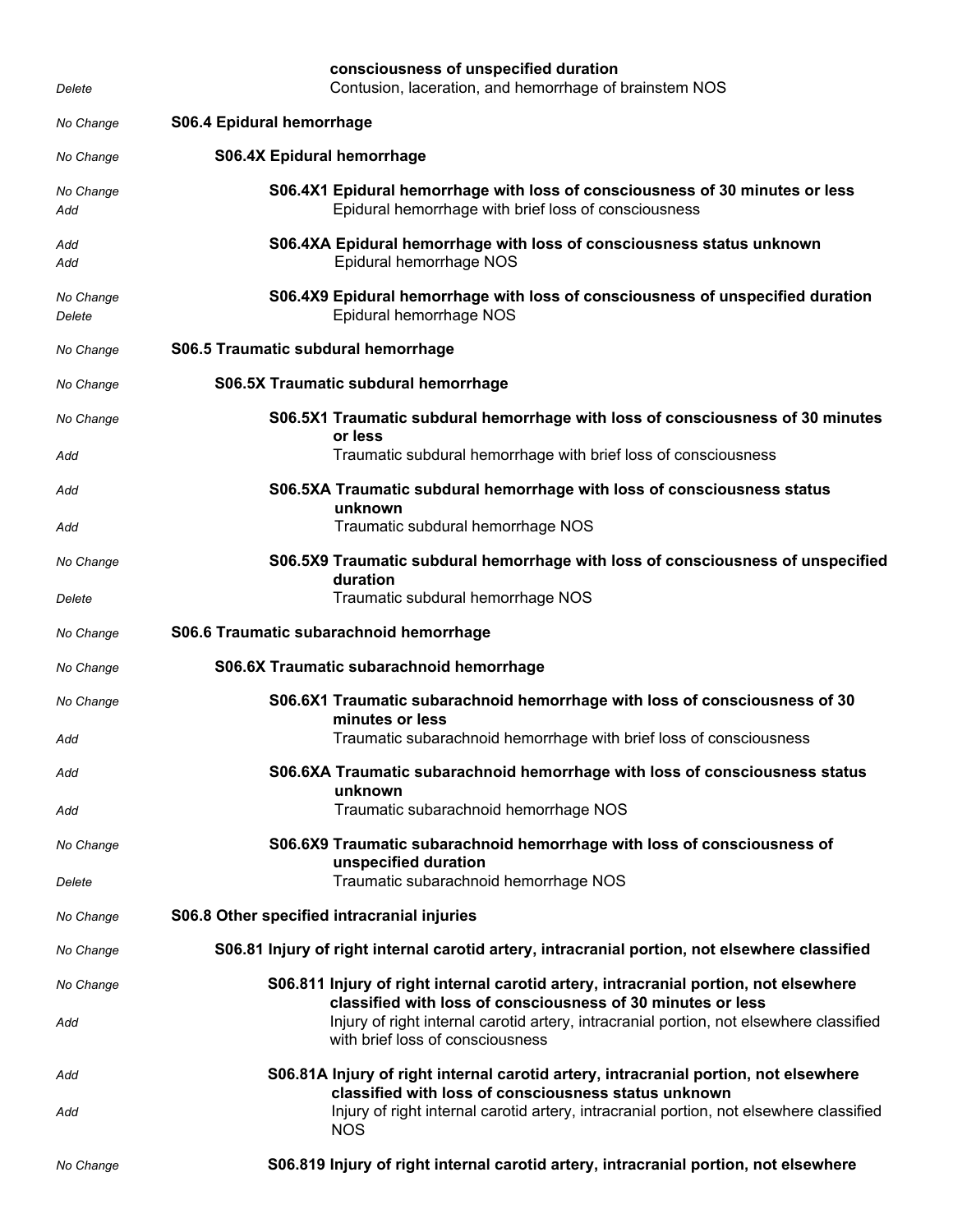| Delete              | classified with loss of consciousness of unspecified duration<br>Injury of right internal carotid artery, intracranial portion, not elsewhere classified<br><b>NOS</b>                                                                                                           |
|---------------------|----------------------------------------------------------------------------------------------------------------------------------------------------------------------------------------------------------------------------------------------------------------------------------|
| No Change           | S06.82 Injury of left internal carotid artery, intracranial portion, not elsewhere classified                                                                                                                                                                                    |
| No Change<br>Add    | S06.821 Injury of left internal carotid artery, intracranial portion, not elsewhere<br>classified with loss of consciousness of 30 minutes or less<br>Injury of left internal carotid artery, intracranial portion, not elsewhere classified<br>with brief loss of consciousness |
| Add<br>Add          | S06.82A Injury of left internal carotid artery, intracranial portion, not elsewhere<br>classified with loss of consciousness status unknown<br>Injury of left internal carotid artery, intracranial portion, not elsewhere classified<br><b>NOS</b>                              |
| No Change<br>Delete | S06.829 Injury of left internal carotid artery, intracranial portion, not elsewhere<br>classified with loss of consciousness of unspecified duration<br>Injury of left internal carotid artery, intracranial portion, not elsewhere classified<br><b>NOS</b>                     |
| Add                 | S06.8A Primary blast injury of brain, not elsewhere classified                                                                                                                                                                                                                   |
| Add                 | Code also, if applicable, focal traumatic brain injury (S06.3-)                                                                                                                                                                                                                  |
| Add                 | <b>Excludes2:</b> traumatic cerebral edema (S06.1)                                                                                                                                                                                                                               |
| Add                 | S06.8A0 Primary blast injury of brain, not elsewhere classified without loss of<br>consciousness                                                                                                                                                                                 |
| Add<br>Add          | S06.8A1 Primary blast injury of brain, not elsewhere classified with loss of<br>consciousness of 30 minutes or less<br>Primary blast injury of brain, not elsewhere classified with brief loss of<br>consciousness                                                               |
| Add                 | S06.8A2 Primary blast injury of brain, not elsewhere classified with loss of<br>consciousness of 31 minutes to 59 minutes                                                                                                                                                        |
| Add                 | S06.8A3 Primary blast injury of brain, not elsewhere classified with loss of<br>consciousness of 1 hour to 5 hours 59 minutes                                                                                                                                                    |
| Add                 | S06.8A4 Primary blast injury of brain, not elsewhere classified with loss of<br>consciousness of 6 hours to 24 hours                                                                                                                                                             |
| Add                 | S06.8A5 Primary blast injury of brain, not elsewhere classified with loss of<br>consciousness greater than 24 hours with return to pre-existing conscious<br>level                                                                                                               |
| Add                 | S06.8A6 Primary blast injury of brain, not elsewhere classified with loss of<br>consciousness greater than 24 hours without return to pre-existing<br>conscious level with patient surviving                                                                                     |
| Add                 | S06.8A7 Primary blast injury of brain, not elsewhere classified with loss of<br>consciousness of any duration with death due to brain injury prior to<br>regaining consciousness                                                                                                 |
| Add                 | S06.8A8 Primary blast injury of brain, not elsewhere classified with loss of<br>consciousness of any duration with death due to other cause prior to<br>regaining consciousness                                                                                                  |
| Add                 | S06.8AA Primary blast injury of brain, not elsewhere classified with loss of<br>consciousness status unknown                                                                                                                                                                     |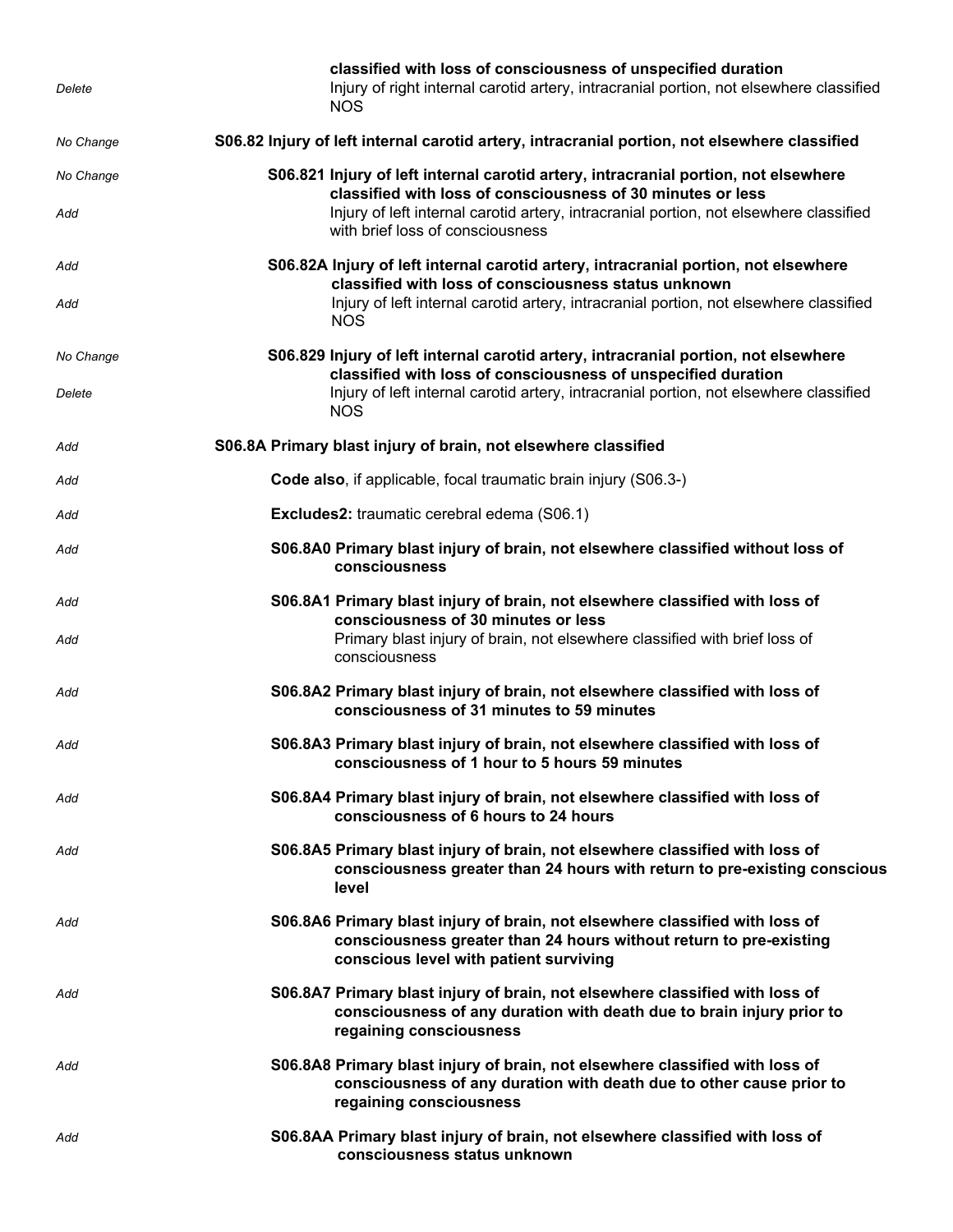| Add                 | Primary blast injury of brain NOS                                                                                                             |
|---------------------|-----------------------------------------------------------------------------------------------------------------------------------------------|
| Add                 | S06.8A9 Primary blast injury of brain, not elsewhere classified with loss of<br>consciousness of unspecified duration                         |
| No Change           | S06.89 Other specified intracranial injury                                                                                                    |
| No Change           | S06.891 Other specified intracranial injury with loss of consciousness of 30 minutes<br>or less                                               |
| Add                 | Other specified intracranial injury with brief loss of consciousness                                                                          |
| Add                 | S06.89A Other specified intracranial injury with loss of consciousness status<br>unknown                                                      |
| No Change           | S06.9 Unspecified intracranial injury                                                                                                         |
| No Change           | S06.9X Unspecified intracranial injury                                                                                                        |
| No Change           | S06.9X1 Unspecified intracranial injury with loss of consciousness of 30 minutes or<br>less                                                   |
| Add                 | Unspecified intracranial injury with brief loss of consciousness                                                                              |
| Add                 | S06.9XA Unspecified intracranial injury with loss of consciousness status unknown                                                             |
| No Change           | Poisoning by, adverse effects of and underdosing of drugs, medicaments and biological substances<br>$(T36-T50)$                               |
| No Change           | T43 Poisoning by, adverse effect of and underdosing of psychotropic drugs, not elsewhere classified                                           |
| No Change           | T43.6 Poisoning by, adverse effect of and underdosing of psychostimulants                                                                     |
| No Change<br>Delete | T43.62 Poisoning by, adverse effect of and underdosing of amphetamines<br>Poisoning by, adverse effect of and underdosing of methamphetamines |
| Add                 | T43.65 Poisoning by, adverse effect of and underdosing of methamphetamines                                                                    |
| Add<br>Add          | T43.651 Poisoning by methamphetamines accidental (unintentional)<br>Poisoning by methamphetamines NOS                                         |
| Add                 | T43.652 Poisoning by methamphetamines intentional self-harm                                                                                   |
| Add                 | T43.653 Poisoning by methamphetamines, assault                                                                                                |
| Add                 | T43.654 Poisoning by methamphetamines, undetermined                                                                                           |
| Add                 | T43.655 Adverse effect of methamphetamines                                                                                                    |
| Add                 | T43.656 Underdosing of methamphetamines                                                                                                       |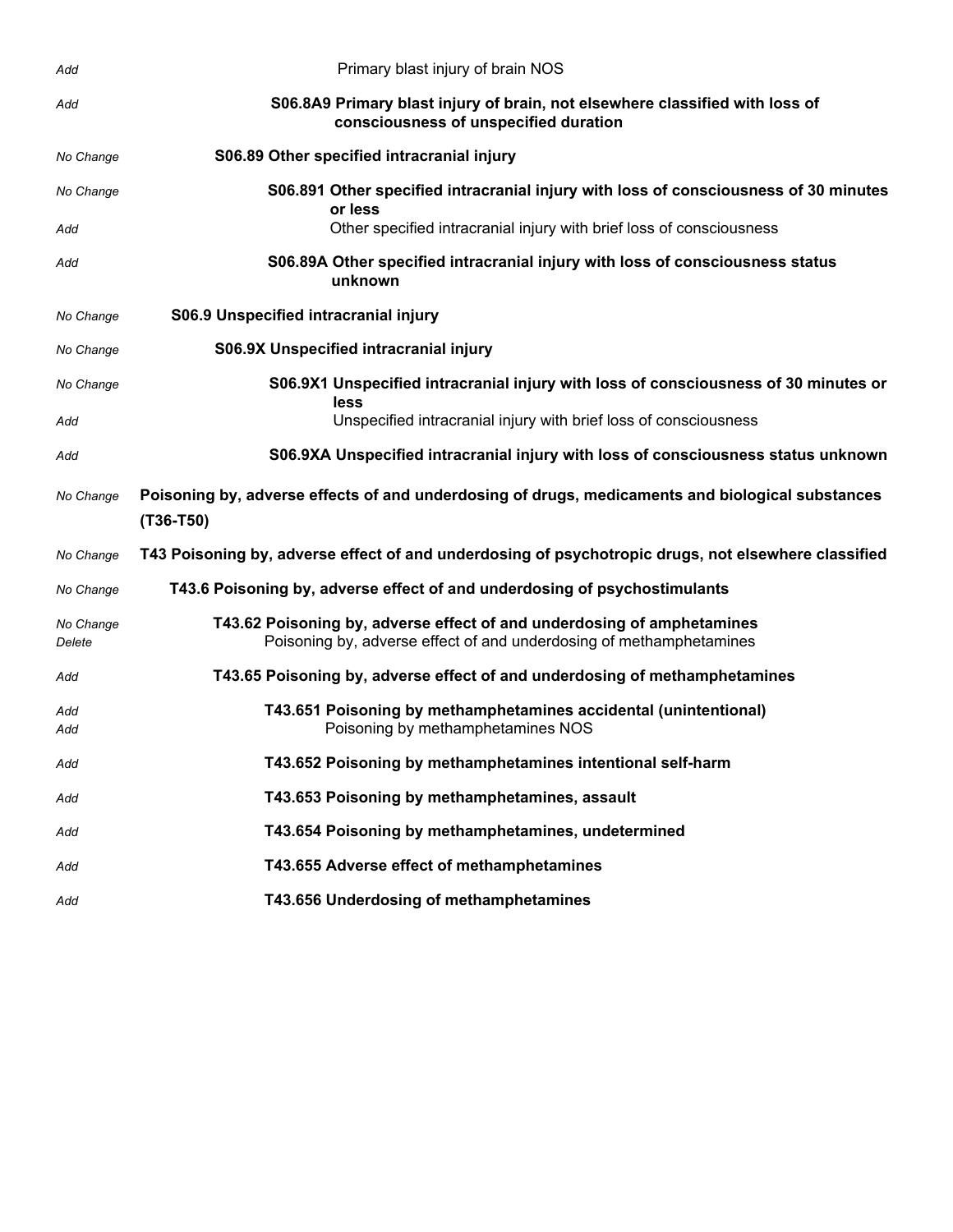| No Change         | <b>Chapter 20</b>                                                                                                             |
|-------------------|-------------------------------------------------------------------------------------------------------------------------------|
| No Change         | <b>External causes of morbidity (V00-Y99)</b>                                                                                 |
| No Change         | Motorcycle rider injured in transport accident (V20-V29)                                                                      |
| Add<br>Add<br>Add | Includes: electric bicycle<br>e-bike<br>e-bicycle                                                                             |
| No Change         | V20 Motorcycle rider injured in collision with pedestrian or animal                                                           |
| No Change         | V20.0 Motorcycle driver injured in collision with pedestrian or animal in nontraffic accident                                 |
| Add               | V20.01 Electric (assisted) bicycle driver injured in collision with pedestrian or animal in<br>nontraffic accident            |
| Add               | V20.09 Other motorcycle driver injured in collision with pedestrian or animal in nontraffic<br>accident                       |
| No Change         | V20.1 Motorcycle passenger injured in collision with pedestrian or animal in nontraffic accident                              |
| Add               | V20.11 Electric (assisted) bicycle passenger injured in collision with pedestrian or animal in<br>nontraffic accident         |
| Add               | V20.19 Other motorcycle passenger injured in collision with pedestrian or animal in<br>nontraffic accident                    |
| No Change         | V20.2 Unspecified motorcycle rider injured in collision with pedestrian or animal in nontraffic<br>accident                   |
| Add               | V20.21 Unspecified electric (assisted) bicycle rider injured in collision with pedestrian or<br>animal in nontraffic accident |
| Add               | V20.29 Unspecified rider of other motorcycle injured in collision with pedestrian or animal in<br>nontraffic accident         |
| No Change         | V20.3 Person boarding or alighting a motorcycle injured in collision with pedestrian or animal                                |
| Add               | V20.31 Person boarding or alighting an electric (assisted) bicycle injured in collision with<br>pedestrian or animal          |
| Add               | V20.39 Person boarding or alighting other motorcycle injured in collision with pedestrian or<br>animal                        |
| No Change         | V20.4 Motorcycle driver injured in collision with pedestrian or animal in traffic accident                                    |
| Add               | V20.41 Electric (assisted) bicycle driver injured in collision with pedestrian or animal in<br>traffic accident               |
| Add               | V20.49 Other motorcycle driver injured in collision with pedestrian or animal in traffic<br>accident                          |
| No Change         | V20.5 Motorcycle passenger injured in collision with pedestrian or animal in traffic accident                                 |
| Add               | V20.51 Electric (assisted) bicycle passenger injured in collision with pedestrian or animal in<br>traffic accident            |
| Add               | V20.59 Other motorcycle passenger injured in collision with pedestrian or animal in traffic<br>accident                       |
| No Change         | V20.9 Unspecified motorcycle rider injured in collision with pedestrian or animal in traffic<br>accident                      |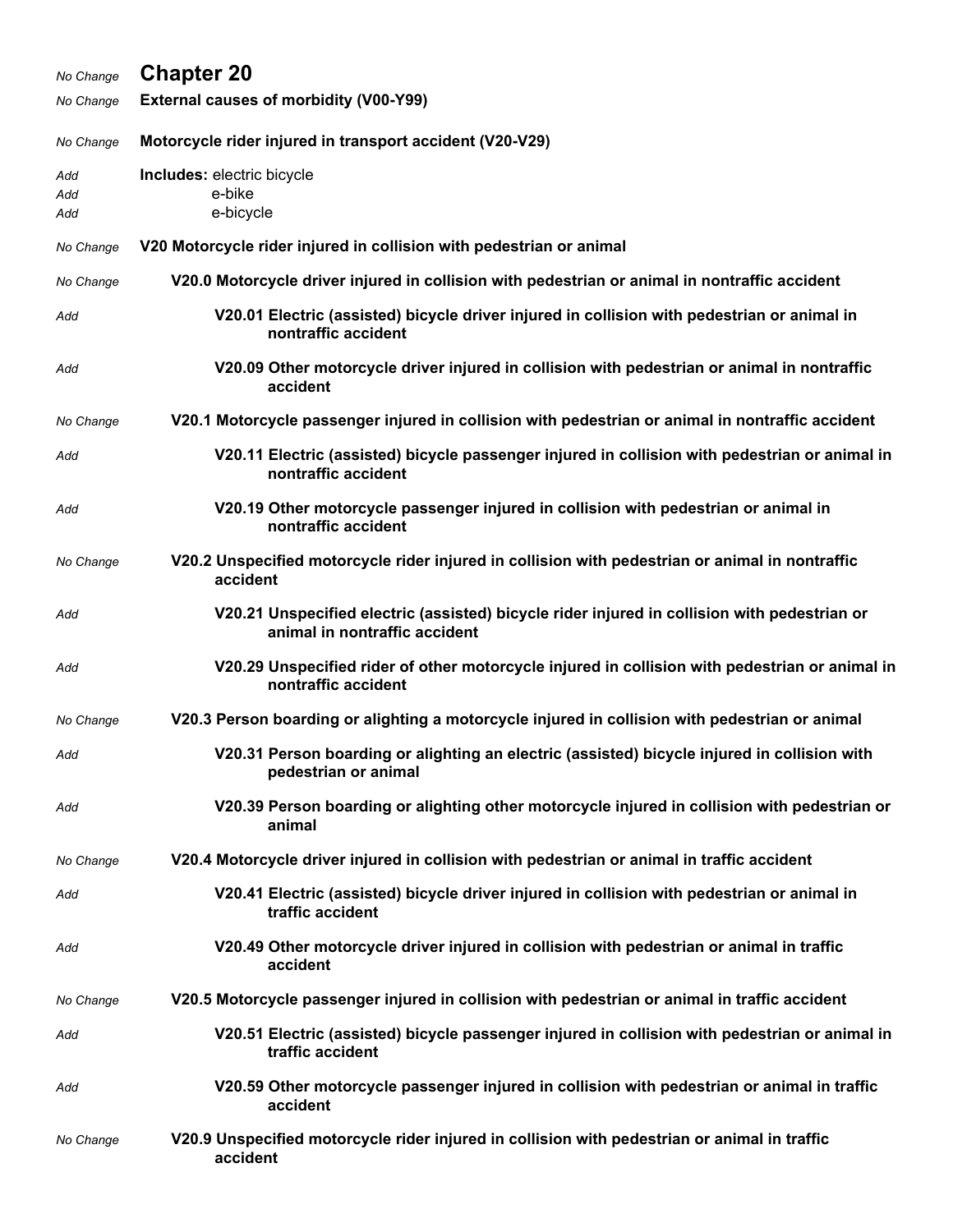| Add       | V20.91 Unspecified electric (assisted) bicycle rider injured in collision with pedestrian or<br>animal in traffic accident |
|-----------|----------------------------------------------------------------------------------------------------------------------------|
| Add       | V20.99 Unspecified rider of other motorcycle injured in collision with pedestrian or animal in<br>traffic accident         |
| No Change | V21 Motorcycle rider injured in collision with pedal cycle                                                                 |
| No Change | V21.0 Motorcycle driver injured in collision with pedal cycle in nontraffic accident                                       |
| Add       | V21.01 Electric (assisted) bicycle driver injured in collision with pedal cycle in nontraffic<br>accident                  |
| Add       | V21.09 Other motorcycle driver injured in collision with pedal cycle in nontraffic accident                                |
| No Change | V21.1 Motorcycle passenger injured in collision with pedal cycle in nontraffic accident                                    |
| Add       | V21.11 Electric (assisted) bicycle passenger injured in collision with pedal cycle in<br>nontraffic accident               |
| Add       | V21.19 Other motorcycle passenger injured in collision with pedal cycle in nontraffic<br>accident                          |
| No Change | V21.2 Unspecified motorcycle rider injured in collision with pedal cycle in nontraffic accident                            |
| Add       | V21.21 Unspecified electric (assisted) bicycle rider injured in collision with pedal cycle in<br>nontraffic accident       |
| Add       | V21.29 Unspecified rider of other motorcycle injured in collision with pedal cycle in<br>nontraffic accident               |
| No Change | V21.3 Person boarding or alighting a motorcycle injured in collision with pedal cycle                                      |
| Add       | V21.31 Person boarding or alighting an electric (assisted) bicycle injured in collision with<br>pedal cycle                |
| Add       | V21.39 Person boarding or alighting other motorcycle injured in collision with pedal cycle                                 |
| No Change | V21.4 Motorcycle driver injured in collision with pedal cycle in traffic accident                                          |
| Add       | V21.41 Electric (assisted) bicycle driver injured in collision with pedal cycle in traffic<br>accident                     |
| Add       | V21.49 Other motorcycle driver injured in collision with pedal cycle in traffic accident                                   |
| No Change | V21.5 Motorcycle passenger injured in collision with pedal cycle in traffic accident                                       |
| Add       | V21.51 Electric (assisted) bicycle passenger injured in collision with pedal cycle in traffic<br>accident                  |
| Add       | V21.59 Other motorcycle passenger injured in collision with pedal cycle in traffic accident                                |
| No Change | V21.9 Unspecified motorcycle rider injured in collision with pedal cycle in traffic accident                               |
| Add       | V21.91 Unspecified electric (assisted) bicycle rider injured in collision with pedal cycle in<br>traffic accident          |
| Add       | V21.99 Unspecified rider of other motorcycle injured in collision with pedal cycle in traffic<br>accident                  |
| No Change | V22 Motorcycle rider injured in collision with two- or three-wheeled motor vehicle                                         |
| No Change | V22.0 Motorcycle driver injured in collision with two- or three-wheeled motor vehicle in nontraffic<br>accident            |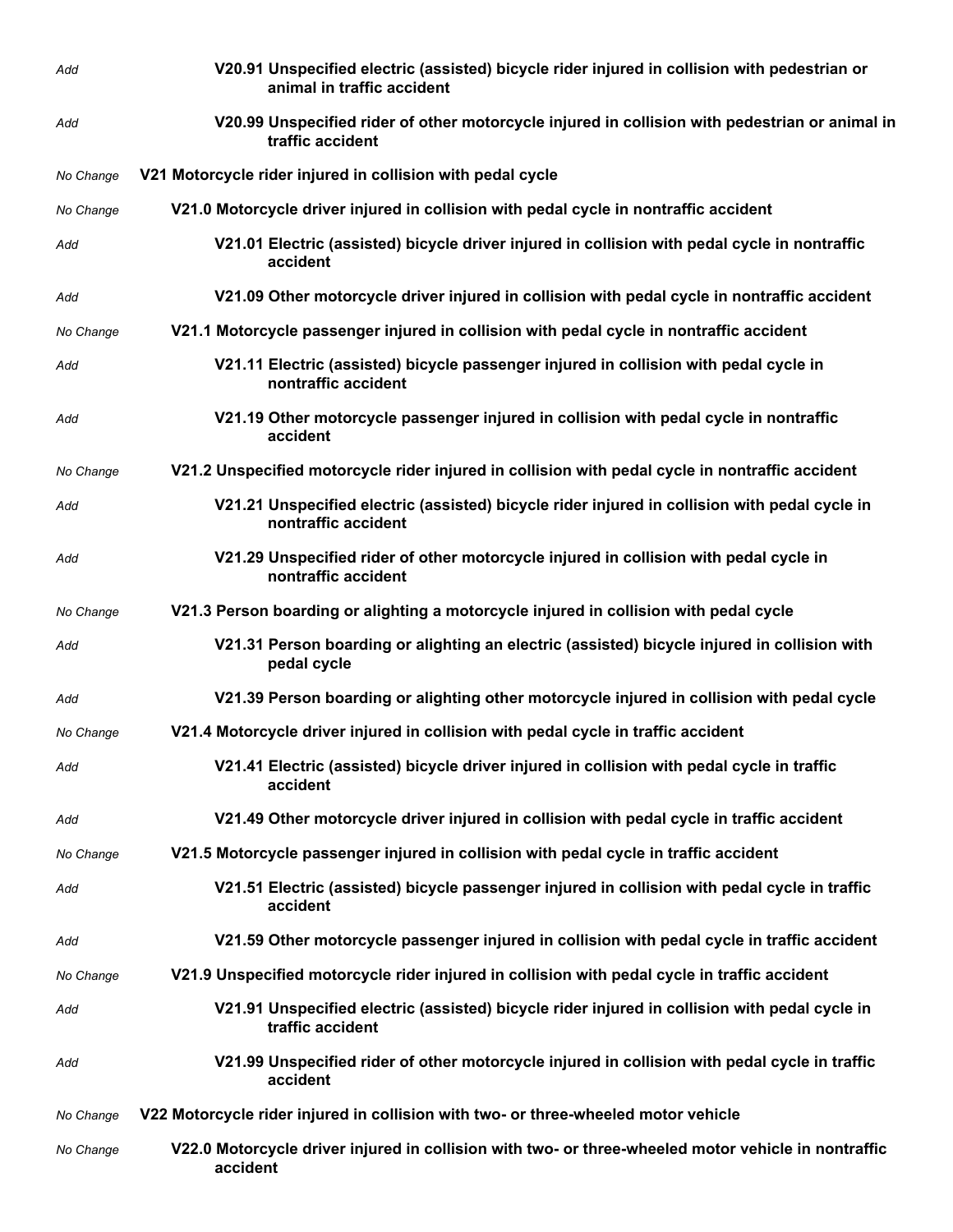| Add       | V22.01 Electric (assisted) bicycle driver injured in collision with two- or three-wheeled motor<br>vehicle in nontraffic accident             |
|-----------|-----------------------------------------------------------------------------------------------------------------------------------------------|
| Add       | V22.09 Other motorcycle driver injured in collision with two- or three-wheeled motor vehicle<br>in nontraffic accident                        |
| No Change | V22.1 Motorcycle passenger injured in collision with two- or three-wheeled motor vehicle in<br>nontraffic accident                            |
| Add       | V22.11 Electric (assisted) bicycle passenger injured in collision with two- or three-wheeled<br>motor vehicle in nontraffic accident          |
| Add       | V22.19 Other motorcycle passenger injured in collision with two- or three-wheeled motor<br>vehicle in nontraffic accident                     |
| No Change | V22.2 Unspecified motorcycle rider injured in collision with two- or three-wheeled motor vehicle in<br>nontraffic accident                    |
| Add       | V22.21 Unspecified electric (assisted) bicycle rider injured in collision with two- or three-<br>wheeled motor vehicle in nontraffic accident |
| Add       | V22.29 Unspecified rider of other motorcycle injured in collision with two- or three-wheeled<br>motor vehicle in nontraffic accident          |
| No Change | V22.3 Person boarding or alighting a motorcycle injured in collision with two- or three-wheeled<br>motor vehicle                              |
| Add       | V22.31 Person boarding or alighting an electric (assisted) bicycle injured in collision with<br>two- or three-wheeled motor vehicle           |
| Add       | V22.39 Person boarding or alighting other motorcycle injured in collision with two- or three-<br>wheeled motor vehicle                        |
| No Change | V22.4 Motorcycle driver injured in collision with two- or three-wheeled motor vehicle in traffic<br>accident                                  |
| Add       | V22.41 Electric (assisted) bicycle driver injured in collision with two- or three-wheeled motor<br>vehicle in traffic accident                |
| Add       | V22.49 Other motorcycle driver injured in collision with two- or three-wheeled motor vehicle<br>in traffic accident                           |
| No Change | V22.5 Motorcycle passenger injured in collision with two- or three-wheeled motor vehicle in traffic<br>accident                               |
| Add       | V22.51 Electric (assisted) bicycle passenger injured in collision with two- or three-wheeled<br>motor vehicle in traffic accident             |
| Add       | V22.59 Other motorcycle passenger injured in collision with two- or three-wheeled motor<br>vehicle in traffic accident                        |
| No Change | V22.9 Unspecified motorcycle rider injured in collision with two- or three-wheeled motor vehicle in<br>traffic accident                       |
| Add       | V22.91 Unspecified electric (assisted) bicycle rider injured in collision with two- or three-<br>wheeled motor vehicle in traffic accident    |
| Add       | V22.99 Unspecified rider of other motorcycle injured in collision with two- or three-wheeled<br>motor vehicle in traffic accident             |
| No Change | V23 Motorcycle rider injured in collision with car, pick-up truck or van                                                                      |
| No Change | V23.0 Motorcycle driver injured in collision with car, pick-up truck or van in nontraffic accident                                            |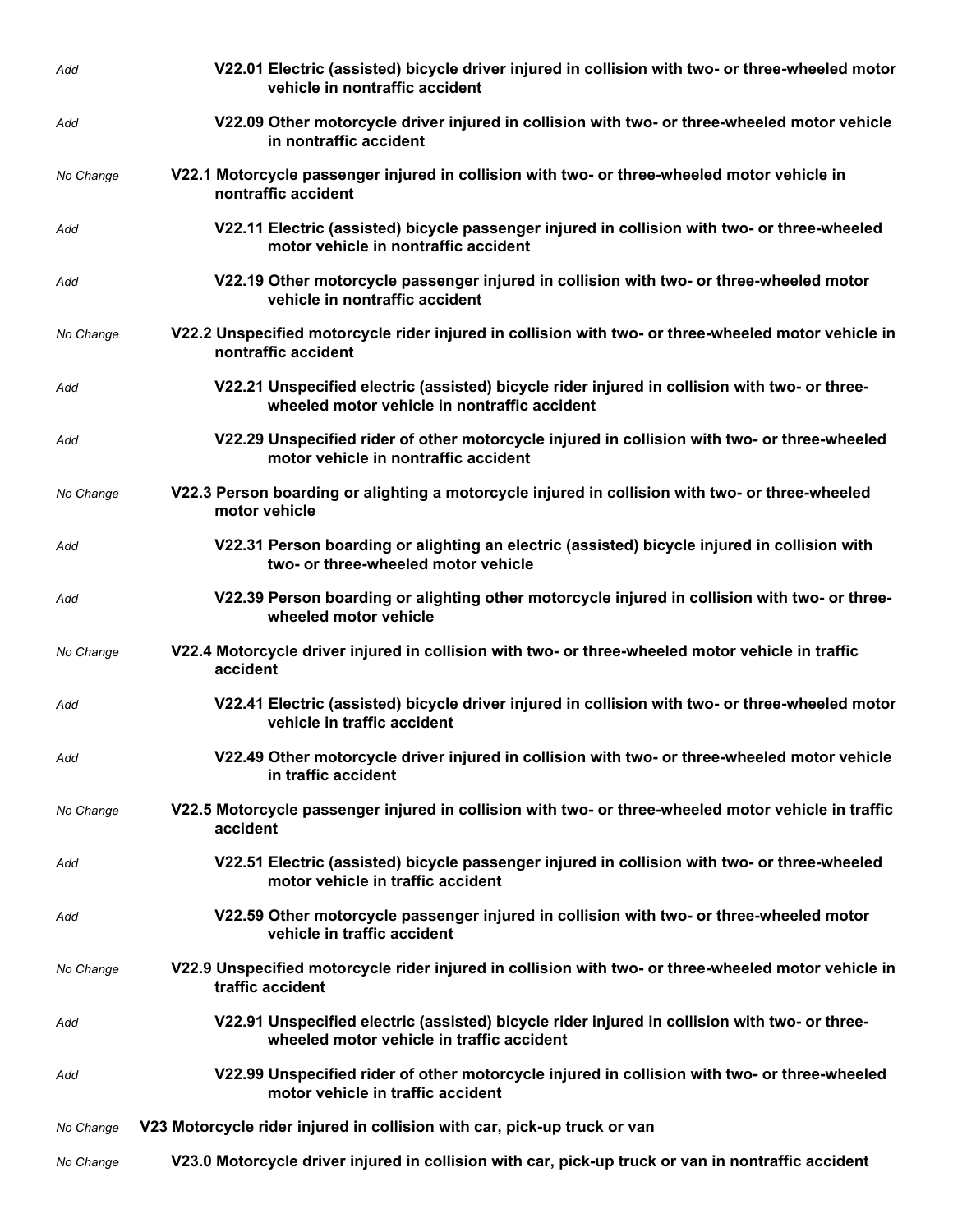| Add                      | V23.01 Electric (assisted) bicycle driver injured in collision with car, pick-up truck or van in<br>nontraffic accident                       |
|--------------------------|-----------------------------------------------------------------------------------------------------------------------------------------------|
| Add                      | V23.09 Other motorcycle driver injured in collision with car, pick-up truck or van in<br>nontraffic accident                                  |
| No Change                | V23.1 Motorcycle passenger injured in collision with car, pick-up truck or van in nontraffic<br>accident                                      |
| Add                      | V23.11 Electric (assisted) bicycle passenger injured in collision with car, pick-up truck or<br>van in nontraffic accident                    |
| Add                      | V23.19 Other motorcycle passenger injured in collision with car, pick-up truck or van in<br>nontraffic accident                               |
| No Change                | V23.2 Unspecified motorcycle rider injured in collision with car, pick-up truck or van in nontraffic<br>accident                              |
| Add                      | V23.21 Unspecified electric (assisted) bicycle rider injured in collision with car, pick-up<br>truck or van in nontraffic accident            |
| Add                      | V23.29 Unspecified rider of other motorcycle injured in collision with car, pick-up truck or<br>van in nontraffic accident                    |
| No Change                | V23.3 Person boarding or alighting a motorcycle injured in collision with car, pick-up truck or van                                           |
| Add                      | V23.31 Person boarding or alighting an electric (assisted) bicycle injured in collision with<br>car, pick-up truck or van                     |
| Add                      | V23.39 Person boarding or alighting other motorcycle injured in collision with car, pick-up<br>truck or van                                   |
| No Change                | V23.4 Motorcycle driver injured in collision with car, pick-up truck or van in traffic accident                                               |
| Add                      | V23.41 Electric (assisted) bicycle driver injured in collision with car, pick-up truck or van in<br>traffic accident                          |
| Add                      | V23.49 Other motorcycle driver injured in collision with car, pick-up truck or van in traffic<br>accident                                     |
| No Change                | V23.5 Motorcycle passenger injured in collision with car, pick-up truck or van in traffic accident                                            |
| Add                      | V23.51 Electric (assisted) bicycle passenger injured in collision with car, pick-up truck or<br>van in traffic accident                       |
| Add                      | V23.59 Other motorcycle passenger injured in collision with car, pick-up truck or van in<br>traffic accident                                  |
| No Change                | V23.9 Unspecified motorcycle rider injured in collision with car, pick-up truck or van in traffic<br>accident                                 |
| Add                      | V23.91 Unspecified electric (assisted) bicycle rider injured in collision with car, pick-up<br>truck or van in traffic accident               |
| Add                      | V23.99 Unspecified rider of other motorcycle injured in collision with car, pick-up truck or<br>van in traffic accident                       |
| No Change                | V24 Motorcycle rider injured in collision with heavy transport vehicle or bus                                                                 |
| No Change                | Excludes1:                                                                                                                                    |
| Revise from<br>Revise to | motorcycle rider injured in collision with military vehicle (V29.81)<br>motorcycle rider injured in collision with military vehicle (V29.818) |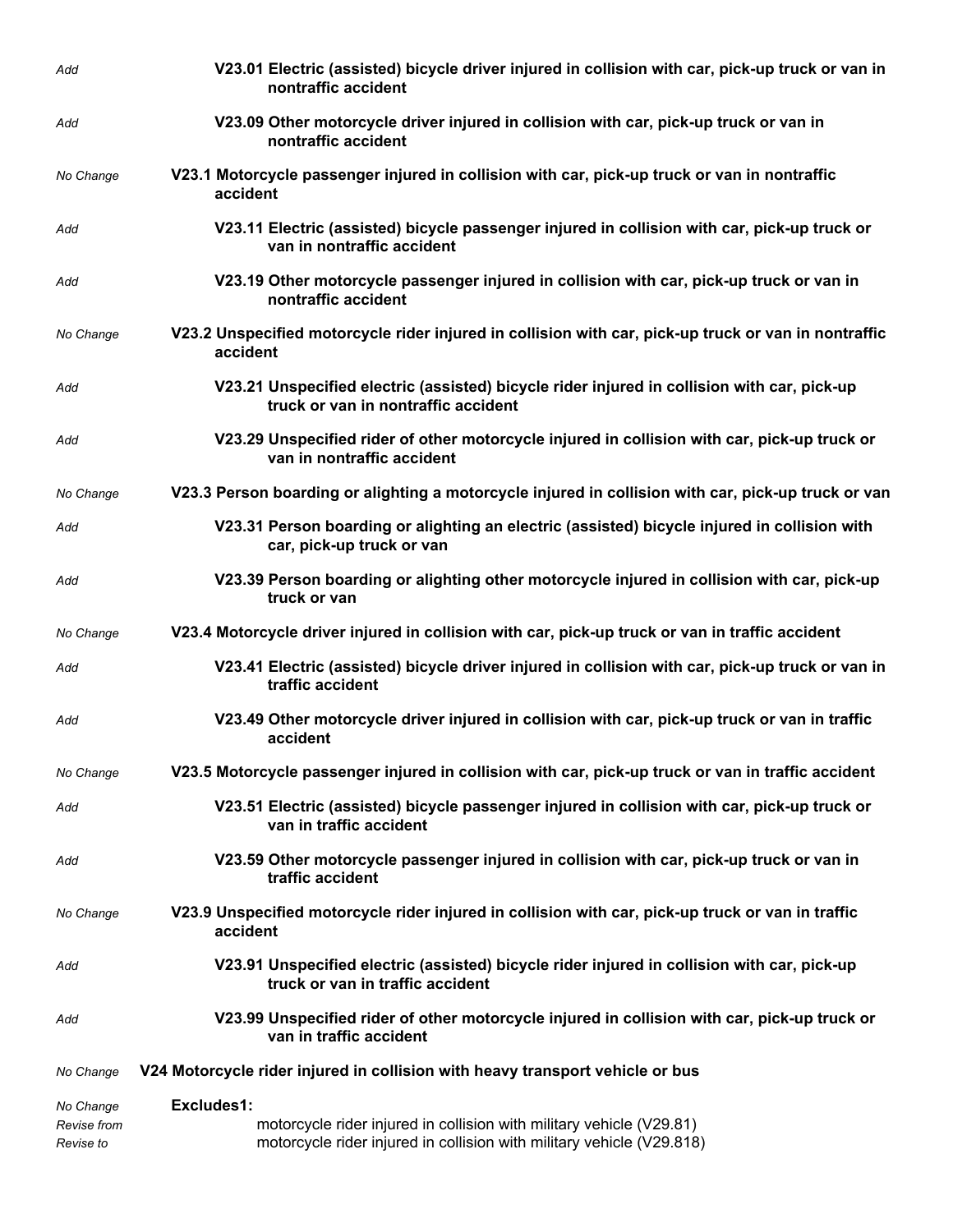| No Change | V24.0 Motorcycle driver injured in collision with heavy transport vehicle or bus in nontraffic<br>accident                              |
|-----------|-----------------------------------------------------------------------------------------------------------------------------------------|
| Add       | V24.01 Electric (assisted) bicycle driver injured in collision with heavy transport vehicle or<br>bus in nontraffic accident            |
| Add       | V24.09 Other motorcycle driver injured in collision with heavy transport vehicle or bus in<br>nontraffic accident                       |
| No Change | V24.1 Motorcycle passenger injured in collision with heavy transport vehicle or bus in nontraffic<br>accident                           |
| Add       | V24.11 Electric (assisted) bicycle passenger injured in collision with heavy transport vehicle<br>or bus in nontraffic accident         |
| Add       | V24.19 Other motorcycle passenger injured in collision with heavy transport vehicle or bus<br>in nontraffic accident                    |
| No Change | V24.2 Unspecified motorcycle rider injured in collision with heavy transport vehicle or bus in<br>nontraffic accident                   |
| Add       | V24.21 Unspecified electric (assisted) bicycle rider injured in collision with heavy transport<br>vehicle or bus in nontraffic accident |
| Add       | V24.29 Unspecified rider of other motorcycle injured in collision with heavy transport<br>vehicle or bus in nontraffic accident         |
| No Change | V24.3 Person boarding or alighting a motorcycle injured in collision with heavy transport vehicle<br>or bus                             |
| Add       | V24.31 Person boarding or alighting an electric (assisted) bicycle injured in collision with<br>heavy transport vehicle or bus          |
| Add       | V24.39 Person boarding or alighting other motorcycle injured in collision with heavy<br>transport vehicle or bus                        |
| No Change | V24.4 Motorcycle driver injured in collision with heavy transport vehicle or bus in traffic accident                                    |
| Add       | V24.41 Electric (assisted) bicycle driver injured in collision with heavy transport vehicle or<br>bus in traffic accident               |
| Add       | V24.49 Other motorcycle driver injured in collision with heavy transport vehicle or bus in<br>traffic accident                          |
| No Change | V24.5 Motorcycle passenger injured in collision with heavy transport vehicle or bus in traffic<br>accident                              |
| Add       | V24.51 Electric (assisted) bicycle passenger injured in collision with heavy transport vehicle<br>or bus in traffic accident            |
| Add       | V24.59 Other motorcycle passenger injured in collision with heavy transport vehicle or bus<br>in traffic accident                       |
| No Change | V24.9 Unspecified motorcycle rider injured in collision with heavy transport vehicle or bus in<br>traffic accident                      |
| Add       | V24.91 Unspecified electric (assisted) bicycle rider injured in collision with heavy transport<br>vehicle or bus in traffic accident    |
| Add       | V24.99 Unspecified rider of other motorcycle injured in collision with heavy transport<br>vehicle or bus in traffic accident            |
| No Change | V25 Motorcycle rider injured in collision with railway train or railway vehicle                                                         |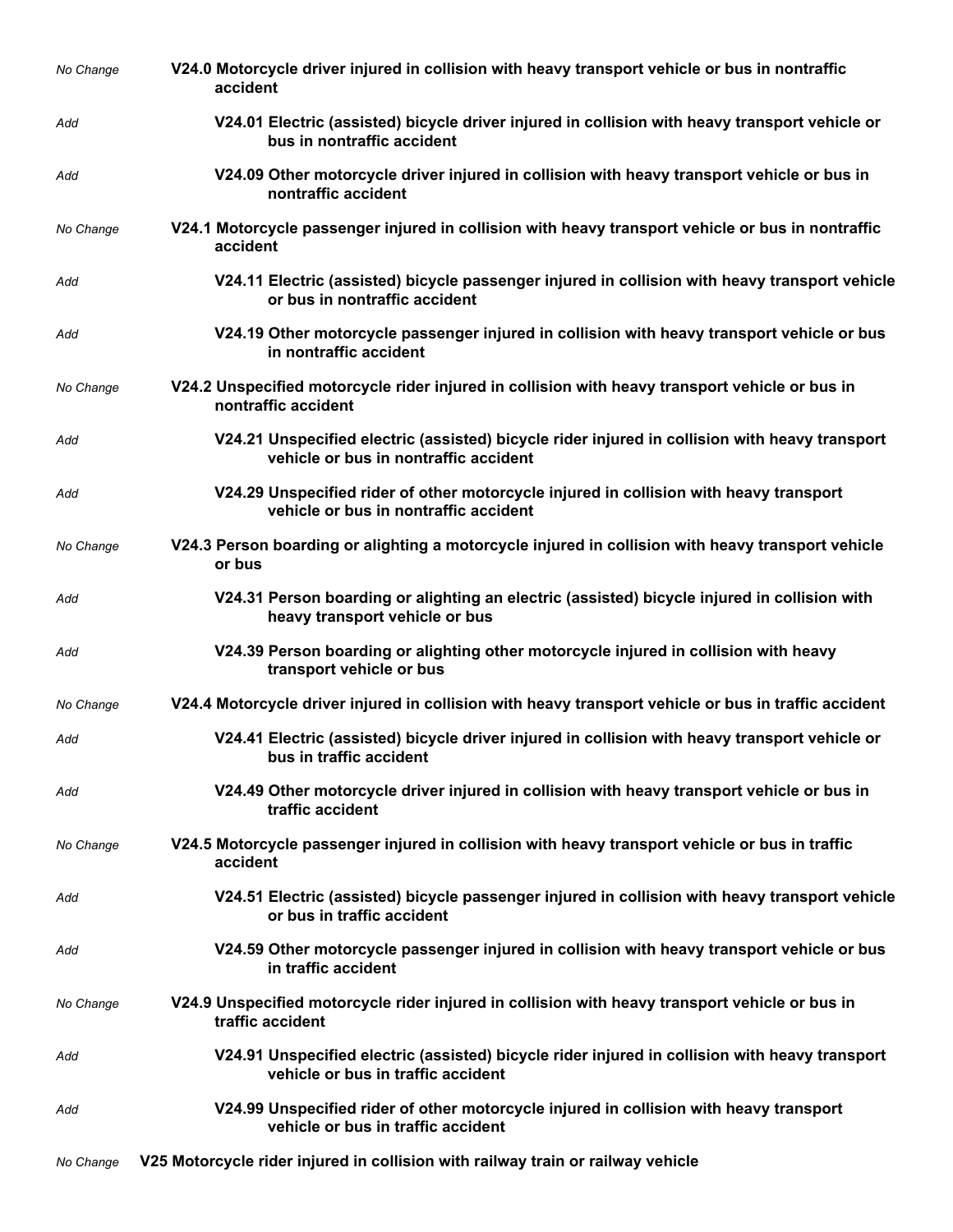| No Change | V25.0 Motorcycle driver injured in collision with railway train or railway vehicle in nontraffic<br>accident                              |
|-----------|-------------------------------------------------------------------------------------------------------------------------------------------|
| Add       | V25.01 Electric (assisted) bicycle driver injured in collision with railway train or railway<br>vehicle in nontraffic accident            |
| Add       | V25.09 Other motorcycle driver injured in collision with railway train or railway vehicle in<br>nontraffic accident                       |
| No Change | V25.1 Motorcycle passenger injured in collision with railway train or railway vehicle in nontraffic<br>accident                           |
| Add       | V25.11 Electric (assisted) bicycle passenger injured in collision with railway train or railway<br>vehicle in nontraffic accident         |
| Add       | V25.19 Other motorcycle passenger injured in collision with railway train or railway vehicle<br>in nontraffic accident                    |
| No Change | V25.2 Unspecified motorcycle rider injured in collision with railway train or railway vehicle in<br>nontraffic accident                   |
| Add       | V25.21 Unspecified electric (assisted) bicycle rider injured in collision with railway train or<br>railway vehicle in nontraffic accident |
| Add       | V25.29 Unspecified rider of other motorcycle injured in collision with railway train or railway<br>vehicle in nontraffic accident         |
| No Change | V25.3 Person boarding or alighting a motorcycle injured in collision with railway train or railway<br>vehicle                             |
| Add       | V25.31 Person boarding or alighting an electric (assisted) bicycle injured in collision with<br>railway train or railway vehicle          |
| Add       | V25.39 Person boarding or alighting other motorcycle injured in collision with railway train<br>or railway vehicle                        |
| No Change | V25.4 Motorcycle driver injured in collision with railway train or railway vehicle in traffic accident                                    |
| Add       | V25.41 Electric (assisted) bicycle driver injured in collision with railway train or railway<br>vehicle in traffic accident               |
| Add       | V25.49 Other motorcycle driver injured in collision with railway train or railway vehicle in<br>traffic accident                          |
| No Change | V25.5 Motorcycle passenger injured in collision with railway train or railway vehicle in traffic<br>accident                              |
| Add       | V25.51 Electric (assisted) bicycle passenger injured in collision with railway train or railway<br>vehicle in traffic accident            |
| Add       | V25.59 Other motorcycle passenger injured in collision with railway train or railway vehicle<br>in traffic accident                       |
| No Change | V25.9 Unspecified motorcycle rider injured in collision with railway train or railway vehicle in<br>traffic accident                      |
| Add       | V25.91 Unspecified electric (assisted) bicycle rider injured in collision with railway train or<br>railway vehicle in traffic accident    |
| Add       | V25.99 Unspecified rider of other motorcycle injured in collision with railway train or railway<br>vehicle in traffic accident            |
| No Change | V26 Motorcycle rider injured in collision with other nonmotor vehicle                                                                     |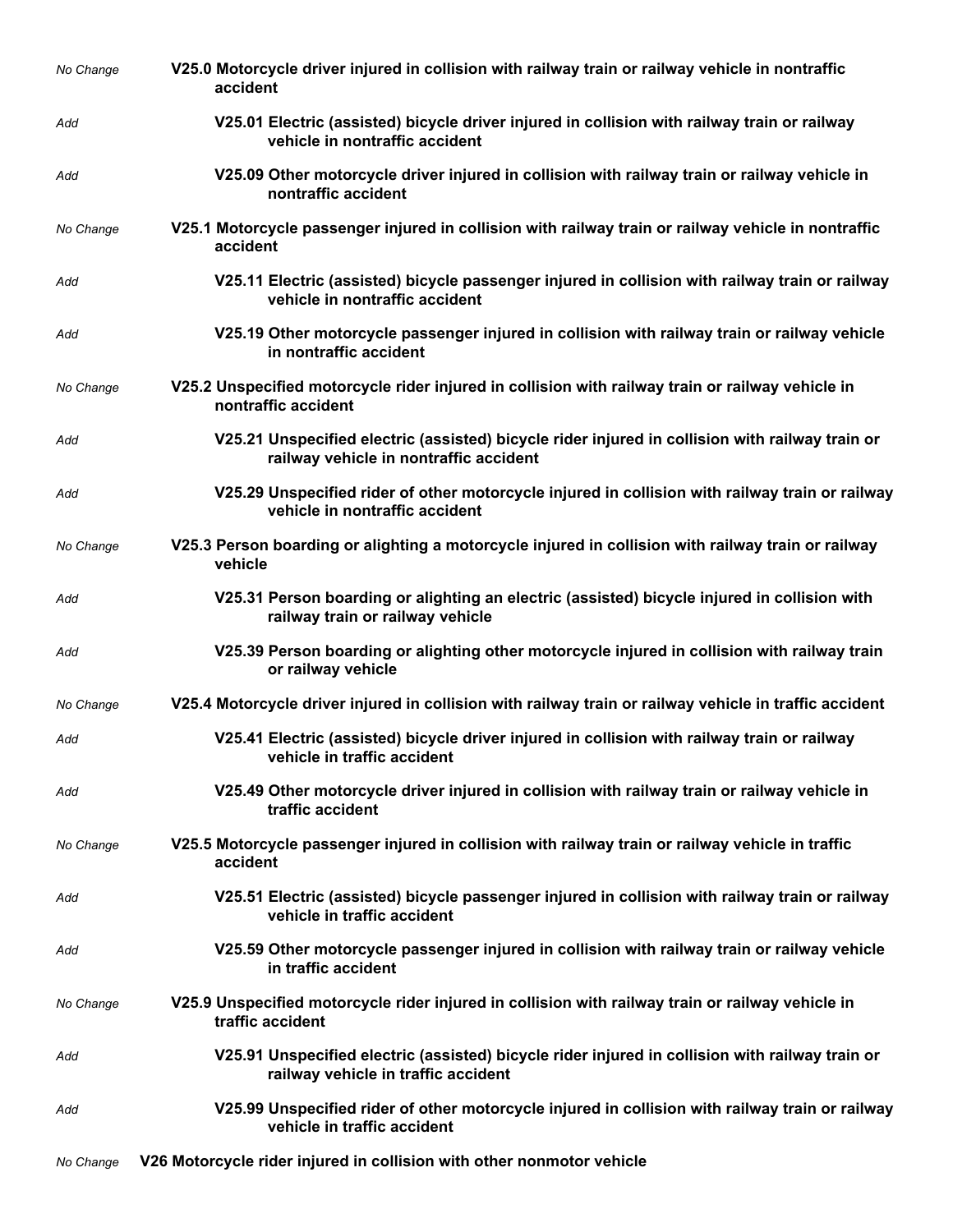| No Change | V26.0 Motorcycle driver injured in collision with other nonmotor vehicle in nontraffic accident                                 |
|-----------|---------------------------------------------------------------------------------------------------------------------------------|
| Add       | V26.01 Electric (assisted) bicycle driver injured in collision with other nonmotor vehicle in<br>nontraffic accident            |
| Add       | V26.09 Other motorcycle driver injured in collision with other nonmotor vehicle in nontraffic<br>accident                       |
| No Change | V26.1 Motorcycle passenger injured in collision with other nonmotor vehicle in nontraffic accident                              |
| Add       | V26.11 Electric (assisted) bicycle passenger injured in collision with other nonmotor vehicle<br>in nontraffic accident         |
| Add       | V26.19 Other motorcycle passenger injured in collision with other nonmotor vehicle in<br>nontraffic accident                    |
| No Change | V26.2 Unspecified motorcycle rider injured in collision with other nonmotor vehicle in nontraffic<br>accident                   |
| Add       | V26.21 Unspecified electric (assisted) bicycle rider injured in collision with other nonmotor<br>vehicle in nontraffic accident |
| Add       | V26.29 Unspecified rider of other motorcycle injured in collision with other nonmotor<br>vehicle in nontraffic accident         |
| No Change | V26.3 Person boarding or alighting a motorcycle injured in collision with other nonmotor vehicle                                |
| Add       | V26.31 Person boarding or alighting an electric (assisted) bicycle injured in collision with<br>other nonmotor vehicle          |
| Add       | V26.39 Person boarding or alighting other motorcycle injured in collision with other<br>nonmotor vehicle                        |
| No Change | V26.4 Motorcycle driver injured in collision with other nonmotor vehicle in traffic accident                                    |
| Add       | V26.41 Electric (assisted) bicycle driver injured in collision with other nonmotor vehicle in<br>traffic accident               |
| Add       | V26.49 Other motorcycle driver injured in collision with other nonmotor vehicle in traffic<br>accident                          |
| No Change | V26.5 Motorcycle passenger injured in collision with other nonmotor vehicle in traffic accident                                 |
| Add       | V26.51 Electric (assisted) bicycle passenger injured in collision with other nonmotor vehicle<br>in traffic accident            |
| Add       | V26.59 Other motorcycle passenger injured in collision with other nonmotor vehicle in<br>traffic accident                       |
| No Change | V26.9 Unspecified motorcycle rider injured in collision with other nonmotor vehicle in traffic<br>accident                      |
| Add       | V26.91 Unspecified electric (assisted) bicycle rider injured in collision with other nonmotor<br>vehicle in traffic accident    |
| Add       | V26.99 Unspecified rider of other motorcycle injured in collision with other nonmotor<br>vehicle in traffic accident            |
| No Change | V27 Motorcycle rider injured in collision with fixed or stationary object                                                       |
| No Change | V27.0 Motorcycle driver injured in collision with fixed or stationary object in nontraffic accident                             |
| Add       | V27.01 Electric (assisted) bicycle driver injured in collision with fixed or stationary object in                               |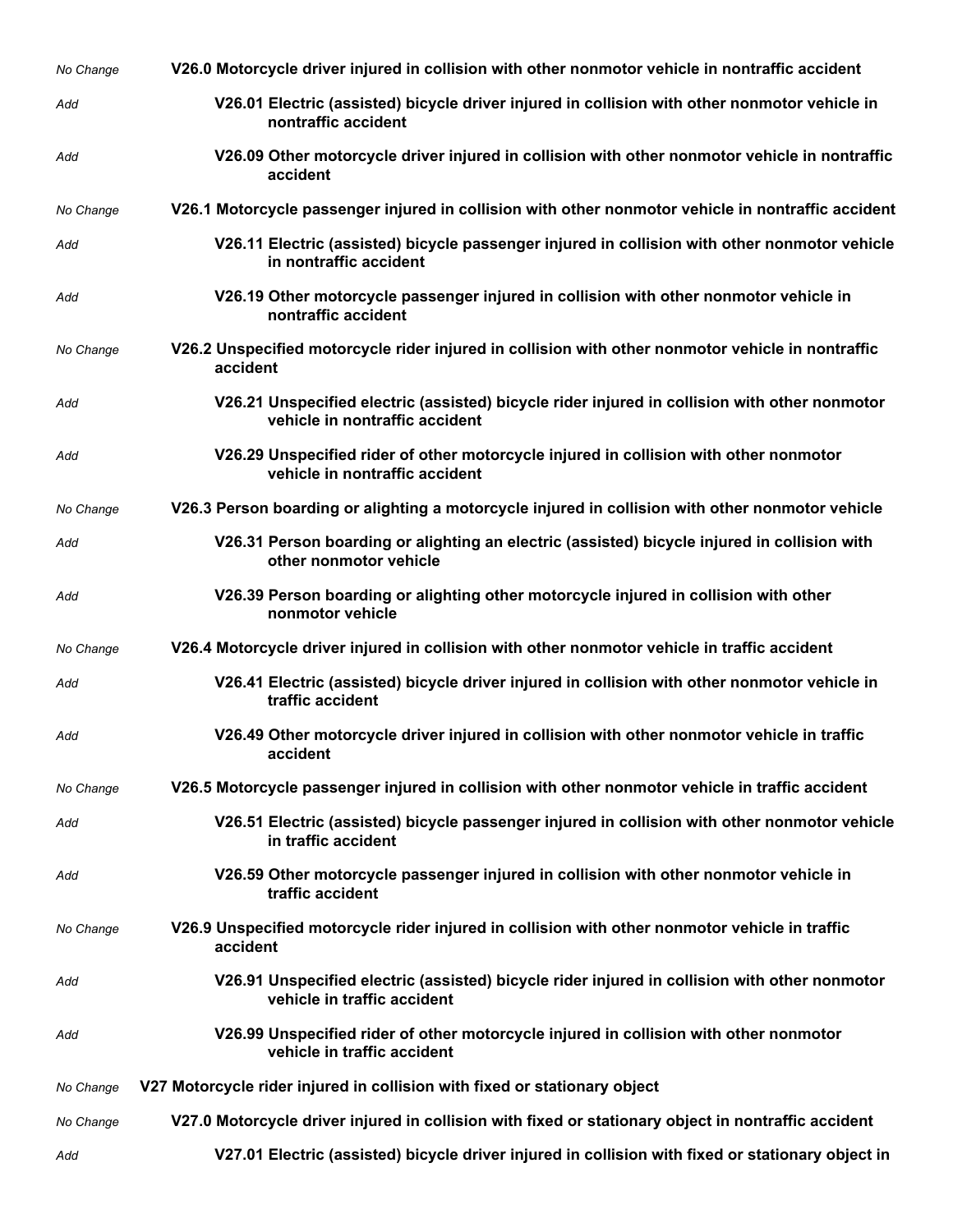## **nontraffic accident**

| Add       | V27.09 Other motorcycle driver injured in collision with fixed or stationary object in<br>nontraffic accident                       |
|-----------|-------------------------------------------------------------------------------------------------------------------------------------|
| No Change | V27.1 Motorcycle passenger injured in collision with fixed or stationary object in nontraffic<br>accident                           |
| Add       | V27.11 Electric (assisted) bicycle passenger injured in collision with fixed or stationary<br>object in nontraffic accident         |
| Add       | V27.19 Other motorcycle passenger injured in collision with fixed or stationary object in<br>nontraffic accident                    |
| No Change | V27.2 Unspecified motorcycle rider injured in collision with fixed or stationary object in nontraffic<br>accident                   |
| Add       | V27.21 Unspecified electric (assisted) bicycle rider injured in collision with fixed or<br>stationary object in nontraffic accident |
| Add       | V27.29 Unspecified rider of other motorcycle injured in collision with fixed or stationary<br>object in nontraffic accident         |
| No Change | V27.3 Person boarding or alighting a motorcycle injured in collision with fixed or stationary object                                |
| Add       | V27.31 Person boarding or alighting an electric (assisted) bicycle injured in collision with<br>fixed or stationary object          |
| Add       | V27.39 Person boarding or alighting other motorcycle injured in collision with fixed or<br>stationary object                        |
| No Change | V27.4 Motorcycle driver injured in collision with fixed or stationary object in traffic accident                                    |
| Add       | V27.41 Electric (assisted) bicycle driver injured in collision with fixed or stationary object in<br>traffic accident               |
| Add       | V27.49 Other motorcycle driver injured in collision with fixed or stationary object in traffic<br>accident                          |
| No Change | V27.5 Motorcycle passenger injured in collision with fixed or stationary object in traffic accident                                 |
| Add       | V27.51 Electric (assisted) bicycle passenger injured in collision with fixed or stationary<br>object in traffic accident            |
| Add       | V27.59 Other motorcycle passenger injured in collision with fixed or stationary object in<br>traffic accident                       |
| No Change | V27.9 Unspecified motorcycle rider injured in collision with fixed or stationary object in traffic<br>accident                      |
| Add       | V27.91 Unspecified electric (assisted) bicycle rider injured in collision with fixed or<br>stationary object in traffic accident    |
| Add       | V27.99 Unspecified rider of other motorcycle injured in collision with fixed or stationary<br>object in traffic accident            |
| No Change | V28 Motorcycle rider injured in noncollision transport accident                                                                     |
| No Change | V28.0 Motorcycle driver injured in noncollision transport accident in nontraffic accident                                           |
| Add       | V28.01 Electric (assisted) bicycle driver injured in noncollision transport accident in<br>nontraffic accident                      |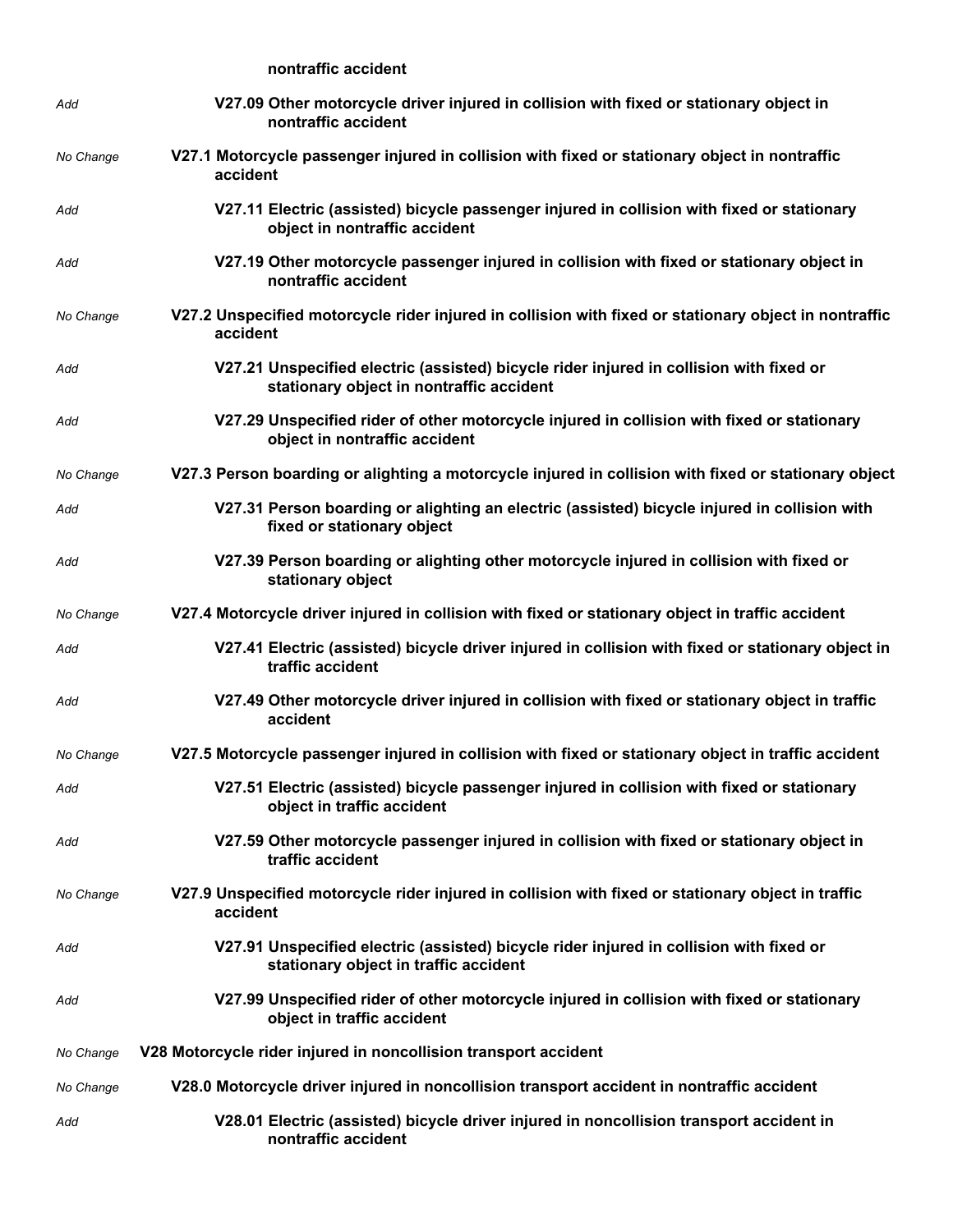| Add       | V28.09 Other motorcycle driver injured in noncollision transport accident in nontraffic<br>accident                       |
|-----------|---------------------------------------------------------------------------------------------------------------------------|
| No Change | V28.1 Motorcycle passenger injured in noncollision transport accident in nontraffic accident                              |
| Add       | V28.11 Electric (assisted) bicycle passenger injured in noncollision transport accident in<br>nontraffic accident         |
| Add       | V28.19 Other motorcycle passenger injured in noncollision transport accident in nontraffic<br>accident                    |
| No Change | V28.2 Unspecified motorcycle rider injured in noncollision transport accident in nontraffic<br>accident                   |
| Add       | V28.21 Unspecified electric (assisted) bicycle rider injured in noncollision transport<br>accident in nontraffic accident |
| Add       | V28.29 Unspecified rider of other motorcycle injured in noncollision transport accident in<br>nontraffic accident         |
| No Change | V28.3 Person boarding or alighting a motorcycle injured in noncollision transport accident                                |
| Add       | V28.31 Person boarding or alighting an electric (assisted) bicycle injured in noncollision<br>transport accident          |
| Add       | V28.39 Person boarding or alighting other motorcycle injured in noncollision transport<br>accident                        |
| No Change | V28.4 Motorcycle driver injured in noncollision transport accident in traffic accident                                    |
| Add       | V28.41 Electric (assisted) bicycle driver injured in noncollision transport accident in traffic<br>accident               |
| Add       | V28.49 Other motorcycle driver injured in noncollision transport accident in traffic accident                             |
| No Change | V28.5 Motorcycle passenger injured in noncollision transport accident in traffic accident                                 |
| Add       | V28.51 Electric (assisted) bicycle passenger injured in noncollision transport accident in<br>traffic accident            |
| Add       | V28.59 Other motorcycle passenger injured in noncollision transport accident in traffic<br>accident                       |
| No Change | V28.9 Unspecified motorcycle rider injured in noncollision transport accident in traffic accident                         |
| Add       | V28.91 Unspecified electric (assisted) bicycle rider injured in noncollision transport<br>accident in traffic accident    |
| Add       | V28.99 Unspecified rider of other motorcycle injured in noncollision transport accident in<br>traffic accident            |
| No Change | V29 Motorcycle rider injured in other and unspecified transport accidents                                                 |
| No Change | V29.0 Motorcycle driver injured in collision with other and unspecified motor vehicles in<br>nontraffic accident          |
| No Change | V29.00 Motorcycle driver injured in collision with unspecified motor vehicles in nontraffic<br>accident                   |
| Add       | V29.001 Electric (assisted) bicycle driver injured in collision with unspecified motor<br>vehicles in nontraffic accident |
| Add       | V29.008 Other motorcycle driver injured in collision with unspecified motor vehicles                                      |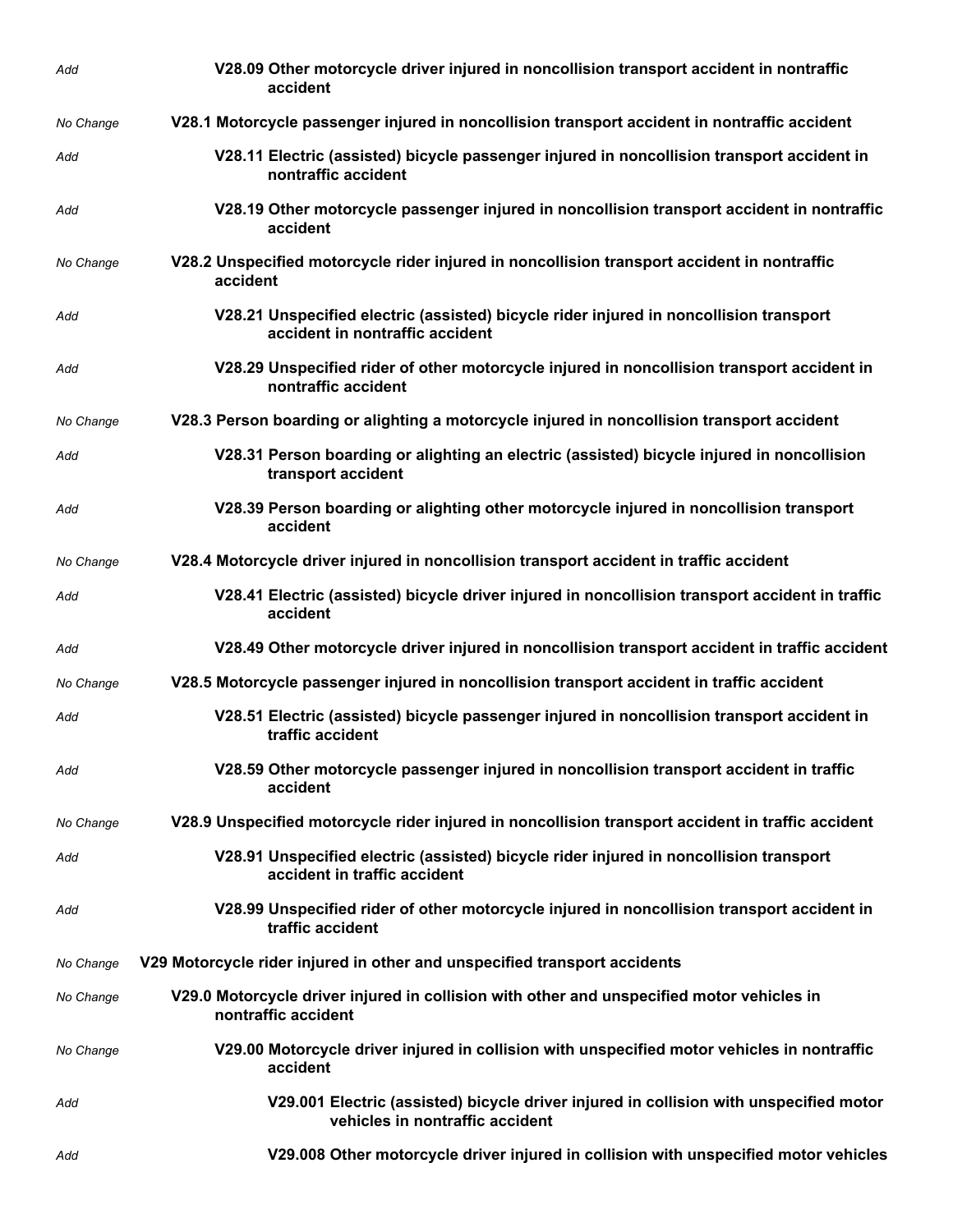**in nontraffic accident**

| No Change                     | V29.09 Motorcycle driver injured in collision with other motor vehicles in nontraffic accident                                                                                       |
|-------------------------------|--------------------------------------------------------------------------------------------------------------------------------------------------------------------------------------|
| Add                           | V29.091 Electric (assisted) bicycle driver injured in collision with other motor<br>vehicles in nontraffic accident                                                                  |
| Add                           | V29.098 Other motorcycle driver injured in collision with other motor vehicles in<br>nontraffic accident                                                                             |
| No Change                     | V29.1 Motorcycle passenger injured in collision with other and unspecified motor vehicles in<br>nontraffic accident                                                                  |
| No Change                     | V29.10 Motorcycle passenger injured in collision with unspecified motor vehicles in<br>nontraffic accident                                                                           |
| Add                           | V29.101 Electric (assisted) bicycle passenger injured in collision with unspecified<br>motor vehicles in nontraffic accident                                                         |
| Add                           | V29.108 Other motorcycle passenger injured in collision with unspecified motor<br>vehicles in nontraffic accident                                                                    |
| No Change                     | V29.19 Motorcycle passenger injured in collision with other motor vehicles in nontraffic<br>accident                                                                                 |
| Add                           | V29.191 Electric (assisted) bicycle passenger injured in collision with other motor<br>vehicles in nontraffic accident                                                               |
| Add                           | V29.198 Other motorcycle passenger injured in collision with other motor vehicles in<br>nontraffic accident                                                                          |
| No Change                     | V29.2 Unspecified motorcycle rider injured in collision with other and unspecified motor vehicles<br>in nontraffic accident                                                          |
| No Change<br>Delete           | V29.20 Unspecified motorcycle rider injured in collision with unspecified motor vehicles in<br>nontraffic accident<br>Motorcycle collision NOS, nontraffic                           |
| Add                           | V29.201 Unspecified electric (assisted) bicycle rider injured in collision with<br>unspecified motor vehicles in nontraffic accident                                                 |
| Add                           | V29.208 Unspecified rider of other motorcycle injured in collision with unspecified<br>motor vehicles in nontraffic accident                                                         |
| Add<br>No Change              | Motorcycle collision NOS, nontraffic<br>V29.29 Unspecified motorcycle rider injured in collision with other motor vehicles in<br>nontraffic accident                                 |
| Add                           | V29.291 Unspecified electric (assisted) bicycle rider injured in collision with other<br>motor vehicles in nontraffic accident                                                       |
| Add                           | V29.298 Unspecified rider of other motorcycle injured in collision with other motor<br>vehicles in nontraffic accident                                                               |
| No Change<br>Delete<br>Delete | V29.3 Motorcycle rider (driver) (passenger) injured in unspecified nontraffic accident<br>Motorcycle accident NOS, nontraffic<br>Motorcycle rider injured in nontraffic accident NOS |
| Add                           | V29.31 Electric (assisted) bicycle (driver) (passenger) injured in unspecified nontraffic<br>accident                                                                                |
| Add<br>Add                    | V29.39 Other motorcycle (driver) (passenger) injured in unspecified nontraffic accident<br>Motorcycle accident NOS, nontraffic                                                       |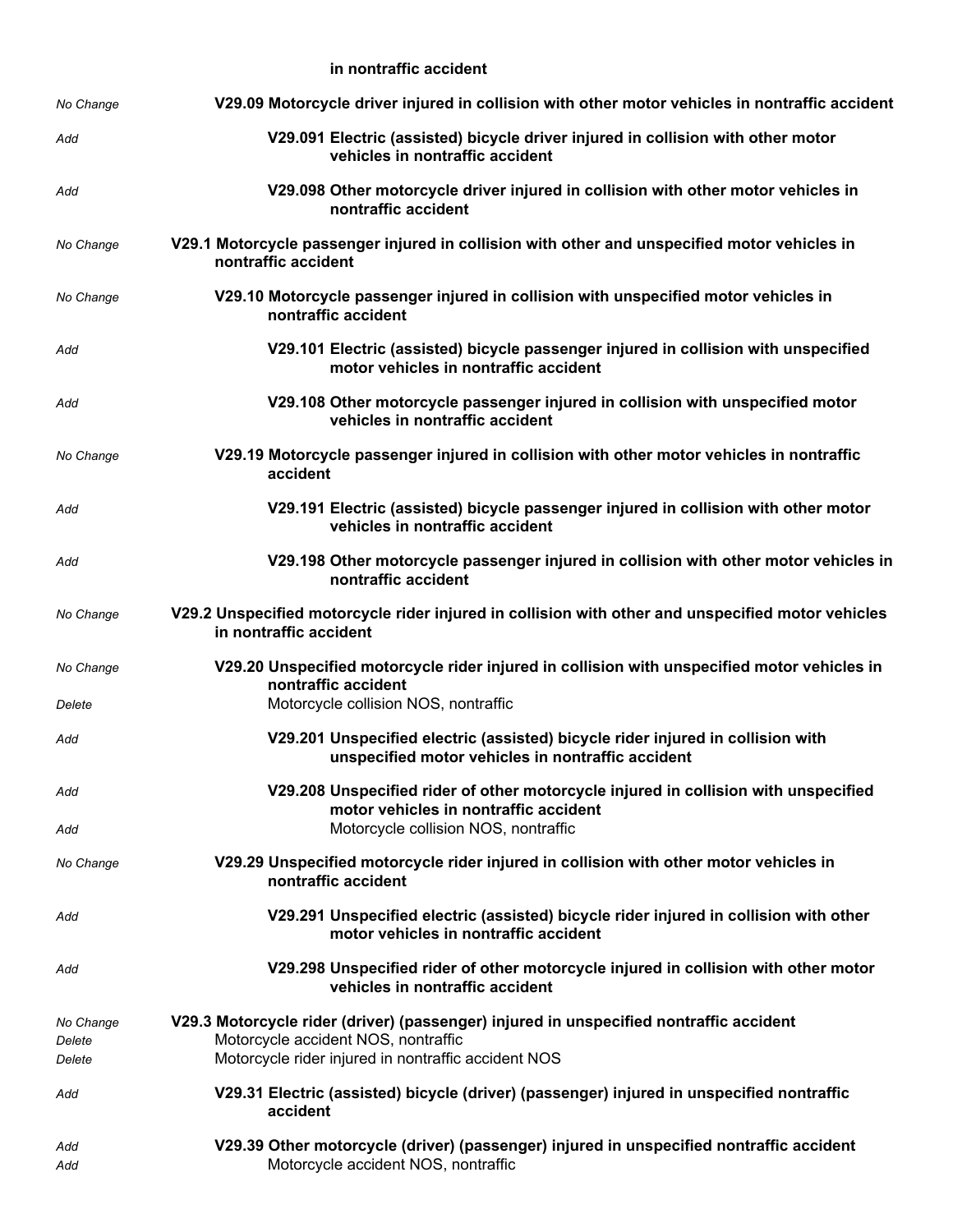| Add        | Motorcycle rider injured in nontraffic accident NOS                                                                                                             |
|------------|-----------------------------------------------------------------------------------------------------------------------------------------------------------------|
| No Change  | V29.4 Motorcycle driver injured in collision with other and unspecified motor vehicles in traffic<br>accident                                                   |
| No Change  | V29.40 Motorcycle driver injured in collision with unspecified motor vehicles in traffic<br>accident                                                            |
| Add        | V29.401 Electric (assisted) bicycle driver injured in collision with unspecified motor<br>vehicles in traffic accident                                          |
| Add        | V29.408 Other motorcycle driver injured in collision with unspecified motor vehicles<br>in traffic accident                                                     |
| No Change  | V29.49 Motorcycle driver injured in collision with other motor vehicles in traffic accident                                                                     |
| Add        | V29.491 Electric (assisted) bicycle driver injured in collision with other motor<br>vehicles in traffic accident                                                |
| Add        | V29.498 Other motorcycle driver injured in collision with other motor vehicles in<br>traffic accident                                                           |
| No Change  | V29.5 Motorcycle passenger injured in collision with other and unspecified motor vehicles in<br>traffic accident                                                |
| No Change  | V29.50 Motorcycle passenger injured in collision with unspecified motor vehicles in traffic<br>accident                                                         |
| Add        | V29.501 Electric (assisted) bicycle passenger injured in collision with unspecified<br>motor vehicles in traffic accident                                       |
| Add        | V29.508 Other motorcycle passenger injured in collision with unspecified motor<br>vehicles in traffic accident                                                  |
| No Change  | V29.59 Motorcycle passenger injured in collision with other motor vehicles in traffic<br>accident                                                               |
| Add        | V29.591 Electric (assisted) bicycle passenger injured in collision with other motor<br>vehicles in traffic accident                                             |
| Add        | V29.598 Other motorcycle passenger injured in collision with other motor vehicles in<br>traffic accident                                                        |
| No Change  | V29.6 Unspecified motorcycle rider injured in collision with other and unspecified motor vehicles<br>in traffic accident                                        |
| No Change  | V29.60 Unspecified motorcycle rider injured in collision with unspecified motor vehicles in<br>traffic accident                                                 |
| Delete     | Motorcycle collision NOS (traffic)                                                                                                                              |
| Add        | V29.601 Unspecified electric (assisted) bicycle rider injured in collision with<br>unspecified motor vehicles in traffic accident                               |
| Add<br>Add | V29.608 Unspecified rider of other motorcycle injured in collision with unspecified<br>motor vehicles in traffic accident<br>Motorcycle collision NOS (traffic) |
|            |                                                                                                                                                                 |
| No Change  | V29.69 Unspecified motorcycle rider injured in collision with other motor vehicles in traffic<br>accident                                                       |
| Add        | V29.691 Unspecified electric (assisted) bicycle rider injured in collision with other<br>motor vehicles in traffic accident                                     |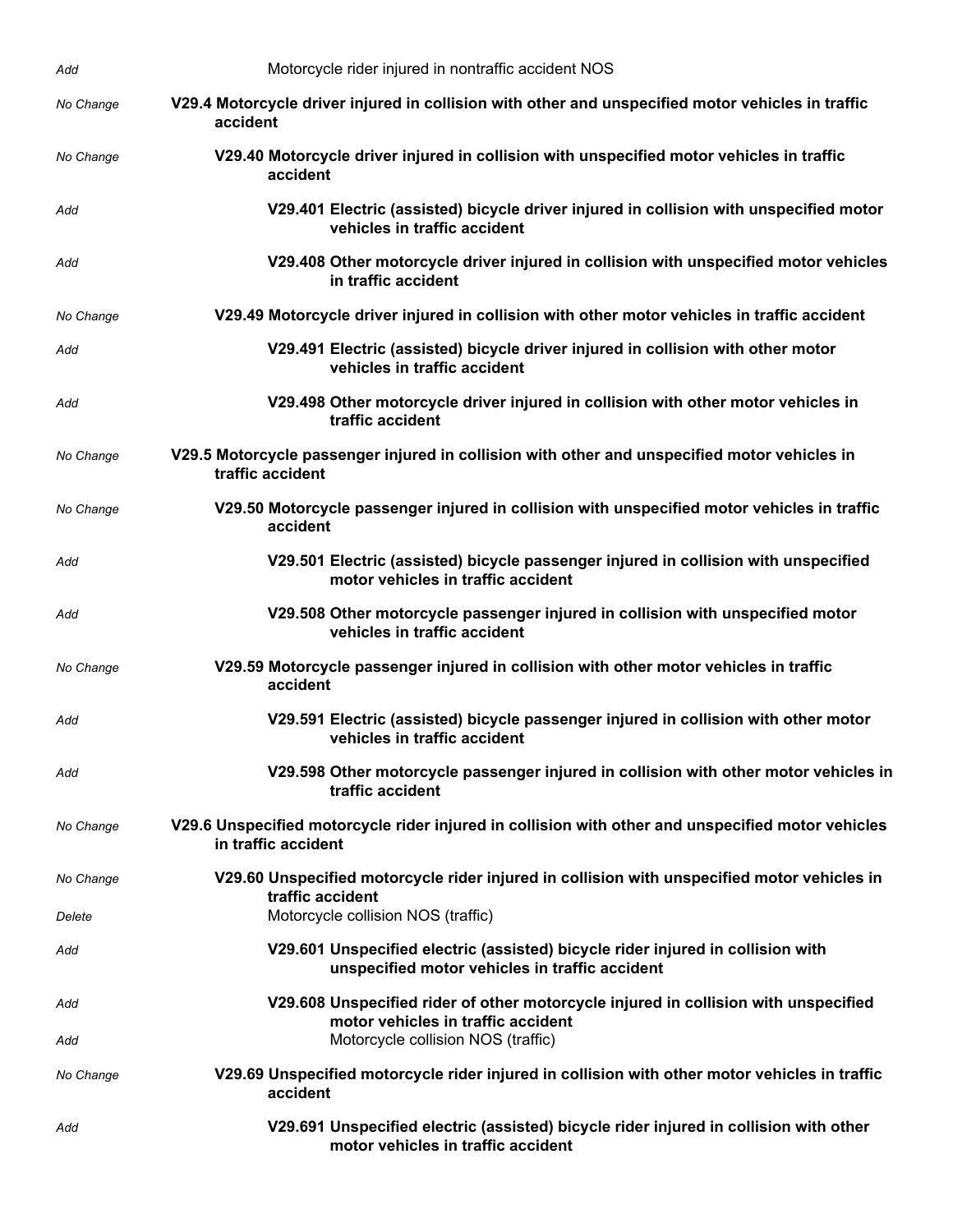| Add                      | V29.698 Unspecified rider of other motorcycle injured in collision with other motor<br>vehicles in traffic accident                                                                                                                                                                                                                                   |
|--------------------------|-------------------------------------------------------------------------------------------------------------------------------------------------------------------------------------------------------------------------------------------------------------------------------------------------------------------------------------------------------|
| No Change                | V29.8 Motorcycle rider (driver) (passenger) injured in other specified transport accidents                                                                                                                                                                                                                                                            |
| No Change                | V29.81 Motorcycle rider (driver) (passenger) injured in transport accident with military<br>vehicle                                                                                                                                                                                                                                                   |
| Add                      | V29.811 Electric (assisted) bicycle rider (driver) (passenger) injured in transport<br>accident with military vehicle                                                                                                                                                                                                                                 |
| Add                      | V29.818 Rider (driver) (passenger) of other motorcycle injured in transport accident<br>with military vehicle                                                                                                                                                                                                                                         |
| No Change                | V29.88 Motorcycle rider (driver) (passenger) injured in other specified transport accidents                                                                                                                                                                                                                                                           |
| Add                      | V29.881 Electric (assisted) bicycle rider (driver) (passenger) injured in other<br>specified transport accidents                                                                                                                                                                                                                                      |
| Add                      | V29.888 Rider (driver) (passenger) of other motorcycle injured in other specified<br>transport accidents                                                                                                                                                                                                                                              |
| No Change<br>Delete      | V29.9 Motorcycle rider (driver) (passenger) injured in unspecified traffic accident<br>Motorcycle accident NOS                                                                                                                                                                                                                                        |
| Add                      | V29.91 Electric (assisted) bicycle rider (driver) (passenger) injured in unspecified traffic<br>accident                                                                                                                                                                                                                                              |
| Add<br>Add               | V29.99 Rider (driver) (passenger) of other motorcycle injured in unspecified traffic accident<br>Motorcycle accident NOS                                                                                                                                                                                                                              |
| No Change                | Slipping, tripping, stumbling and falls (W00-W19)                                                                                                                                                                                                                                                                                                     |
| No Change<br>Add         | <b>W08 Fall from other furniture</b><br>Fall from stool                                                                                                                                                                                                                                                                                               |
| No Change                | Exposure to inanimate mechanical forces (W20-W49)                                                                                                                                                                                                                                                                                                     |
| No Change                | W23 Caught, crushed, jammed or pinched in or between objects                                                                                                                                                                                                                                                                                          |
| Add                      | W23.2 Caught, crushed, jammed or pinched between a moving and stationary object                                                                                                                                                                                                                                                                       |
| No Change                | Contact with heat and hot substances (X10-X19)                                                                                                                                                                                                                                                                                                        |
| No Change                | X15 Contact with hot household appliances                                                                                                                                                                                                                                                                                                             |
| No Change<br>Add<br>Add  | X15.3 Contact with hot saucepan or skillet<br>Contact with hot cooking pan<br>Contact with hot cooking pot                                                                                                                                                                                                                                            |
| No Change                | Legal intervention, operations of war, military operations, and terrorism (Y35-Y38)                                                                                                                                                                                                                                                                   |
| No Change                | <b>Y36 Operations of war</b>                                                                                                                                                                                                                                                                                                                          |
| No Change                | Excludes1:                                                                                                                                                                                                                                                                                                                                            |
| Revise from<br>Revise to | military vehicles involved in transport accidents with non-military vehicle during peacetime<br>(V09.01, V09.21, V19.81, V29.81, V39.81, V49.81, V59.81, V69.81, V79.81)<br>military vehicles involved in transport accidents with non-military vehicle during peacetime<br>(V09.01, V09.21, V19.81, V29.818, V39.81, V49.81, V59.81, V69.81, V79.81) |
|                          |                                                                                                                                                                                                                                                                                                                                                       |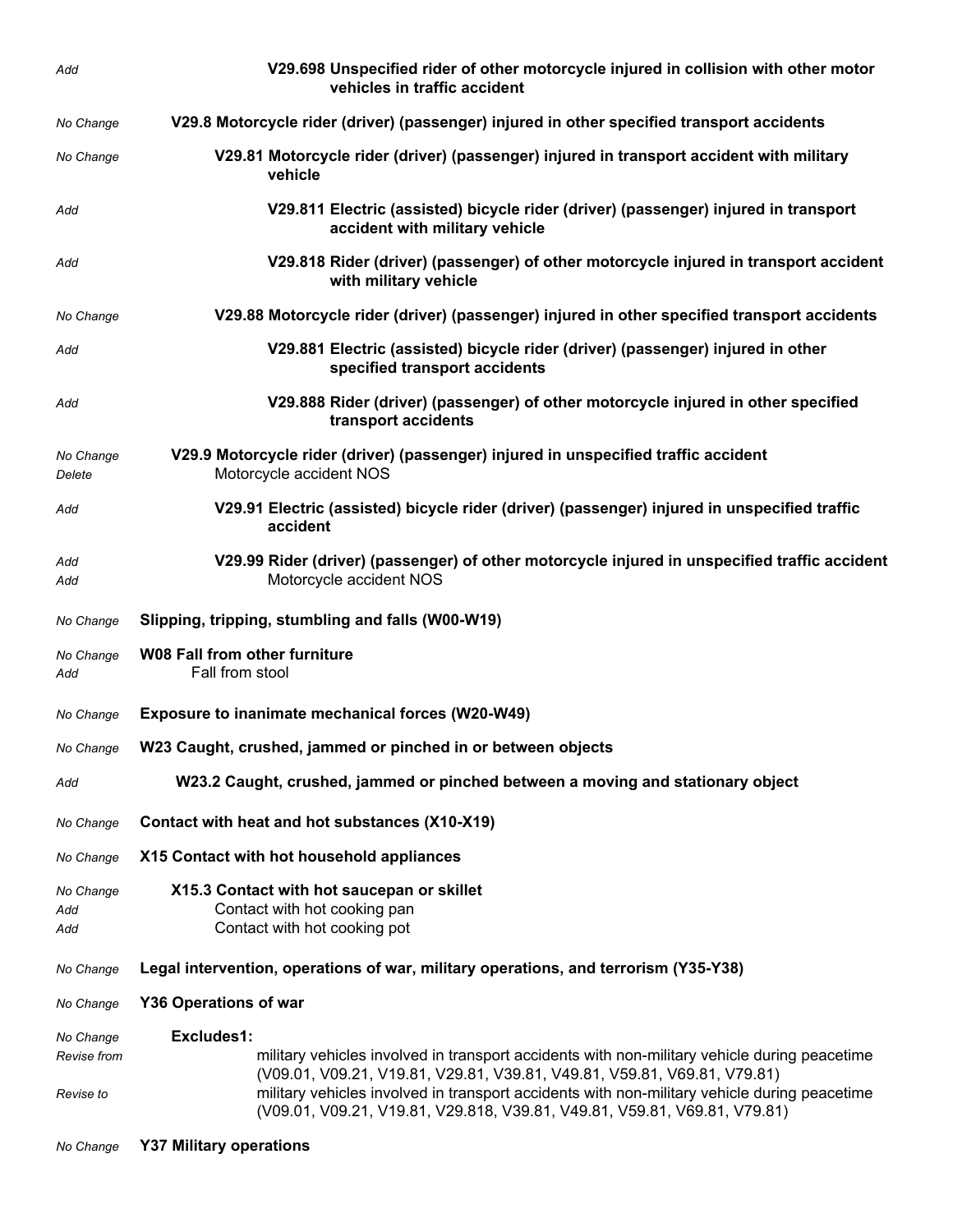## *No Change* **Excludes1:**

*Revise from* military vehicles involved in transport accident with civilian vehicle (V09.01, V09.21, V19.81, V29.81, V39.81, V49.81, V59.81, V69.81, V79.81) *Revise to* military vehicles involved in transport accident with civilian vehicle (V09.01, V09.21, V19.81, V29.818, V39.81, V49.81, V59.81, V69.81, V79.81)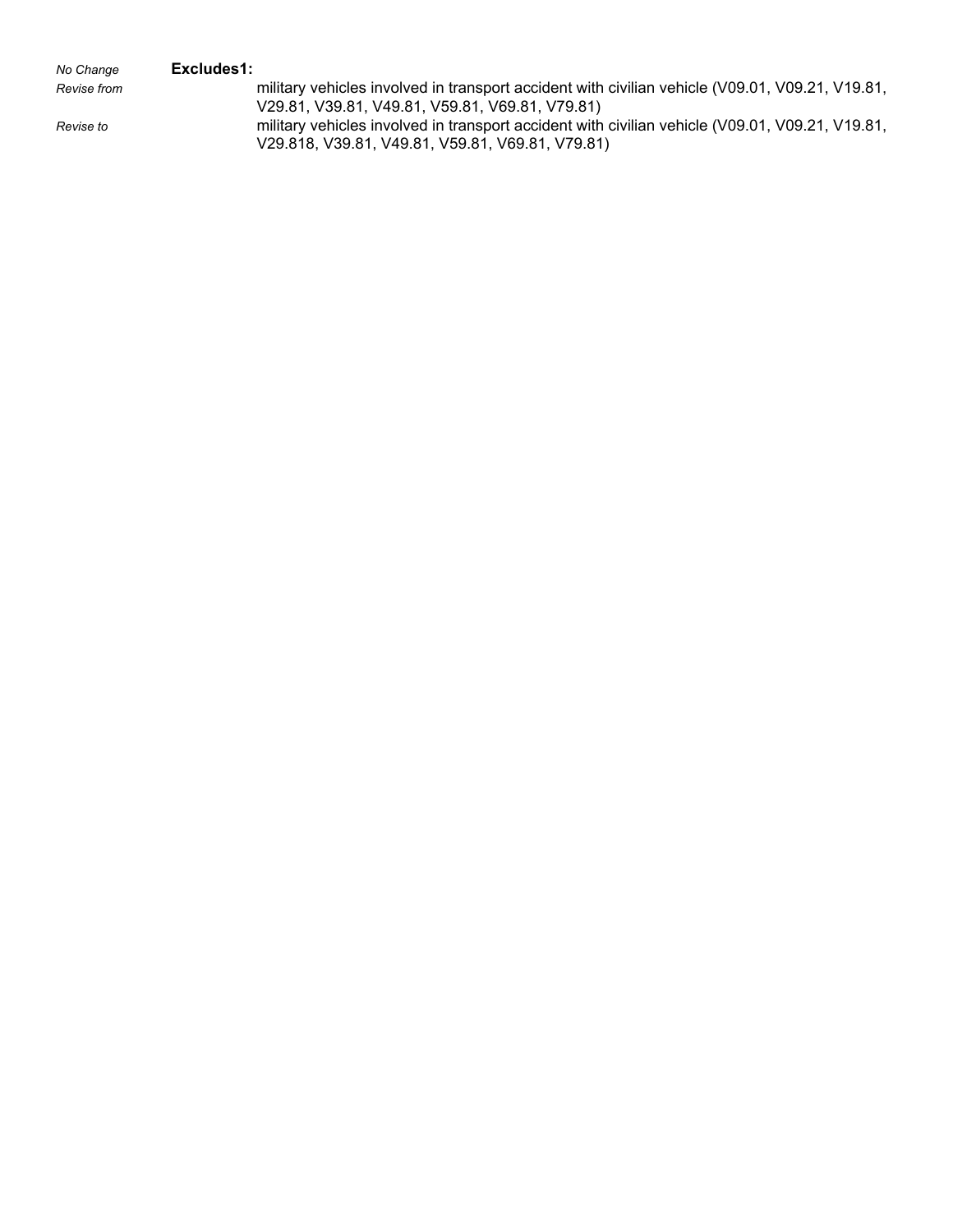| No Change | <b>Chapter 21</b>                                                                                                    |
|-----------|----------------------------------------------------------------------------------------------------------------------|
| No Change | Factors influencing health status and contact with health services (Z00-Z99)                                         |
| No Change | Persons encountering health services for examinations (Z00-Z13)                                                      |
| No Change | Z03 Encounter for medical observation for suspected diseases and conditions ruled out                                |
| No Change | Z03.8 Encounter for observation for other suspected diseases and conditions ruled out                                |
|           |                                                                                                                      |
| Add       | Z03.83 Encounter for observation for suspected conditions related to home physiologic<br>monitoring device ruled out |
| Add       | Encounter for observation for apnea alarm without findings                                                           |
| Add       | Encounter for observation for bradycardia alarm without findings                                                     |
| Add       | Encounter for observation for malfunction of home cardiorespiratory monitor                                          |
| Add       | Encounter for observation for non-specific findings home physiologic monitoring device                               |
| Add       | Encounter for observation for pulse oximeter alarm without findings                                                  |
| Add       | Excludes1: apnea NOS (R06.81)                                                                                        |
| Add       | neonatal bradycardia (P29.12)                                                                                        |
| Add       | newborn apnea (P28.4-)                                                                                               |
| Add       | primary sleep apnea of newborn (P28.3-)                                                                              |
| Add       | sleep apnea (G47.3-)                                                                                                 |
| No Change | Persons with potential health hazards related to socioeconomic and psychosocial circumstances<br>$(Z55-Z65)$         |
| No Change | Z59 Problems related to housing and economic circumstances                                                           |
| No Change | Z59.8 Other problems related to housing and economic circumstances                                                   |
| Add       | Z59.82 Transportation insecurity                                                                                     |
| Add       | Excessive transportation time                                                                                        |
| Add       | Inaccessible transportation                                                                                          |
| Add       | Inadequate transportation                                                                                            |
| Add       | Lack of transportation                                                                                               |
| Add       | Unaffordable transportation                                                                                          |
| Add       | Unreliable transportation<br>Unsafe transportation                                                                   |
| Add       |                                                                                                                      |
| Add       | Z59.86 Financial insecurity                                                                                          |
| Add       | Bankruptcy                                                                                                           |
| Add       | Burdensome debt                                                                                                      |
| Add       | Economic strain                                                                                                      |
| Add       | Financial strain                                                                                                     |
| Add       | Money problems<br>Running out of money                                                                               |
| Add       | Unable to make ends meet                                                                                             |
| Add       |                                                                                                                      |
| Add       | <b>Excludes2:</b> extreme poverty (Z59.5)                                                                            |
| Add       | low income (Z59.6)                                                                                                   |
| Add       | material hardship, not elsewhere classified (Z59.87)                                                                 |
| Add       | Z59.87 Material hardship                                                                                             |
| Add       | Material deprivation                                                                                                 |
| Add       | Unable to obtain adequate childcare                                                                                  |
| Add       | Unable to obtain adequate clothing                                                                                   |
| Add       | Unable to obtain adequate utilities                                                                                  |
| Add       | Unable to obtain basic needs                                                                                         |
| Add       | <b>Excludes2:</b> extreme poverty (Z59.5)                                                                            |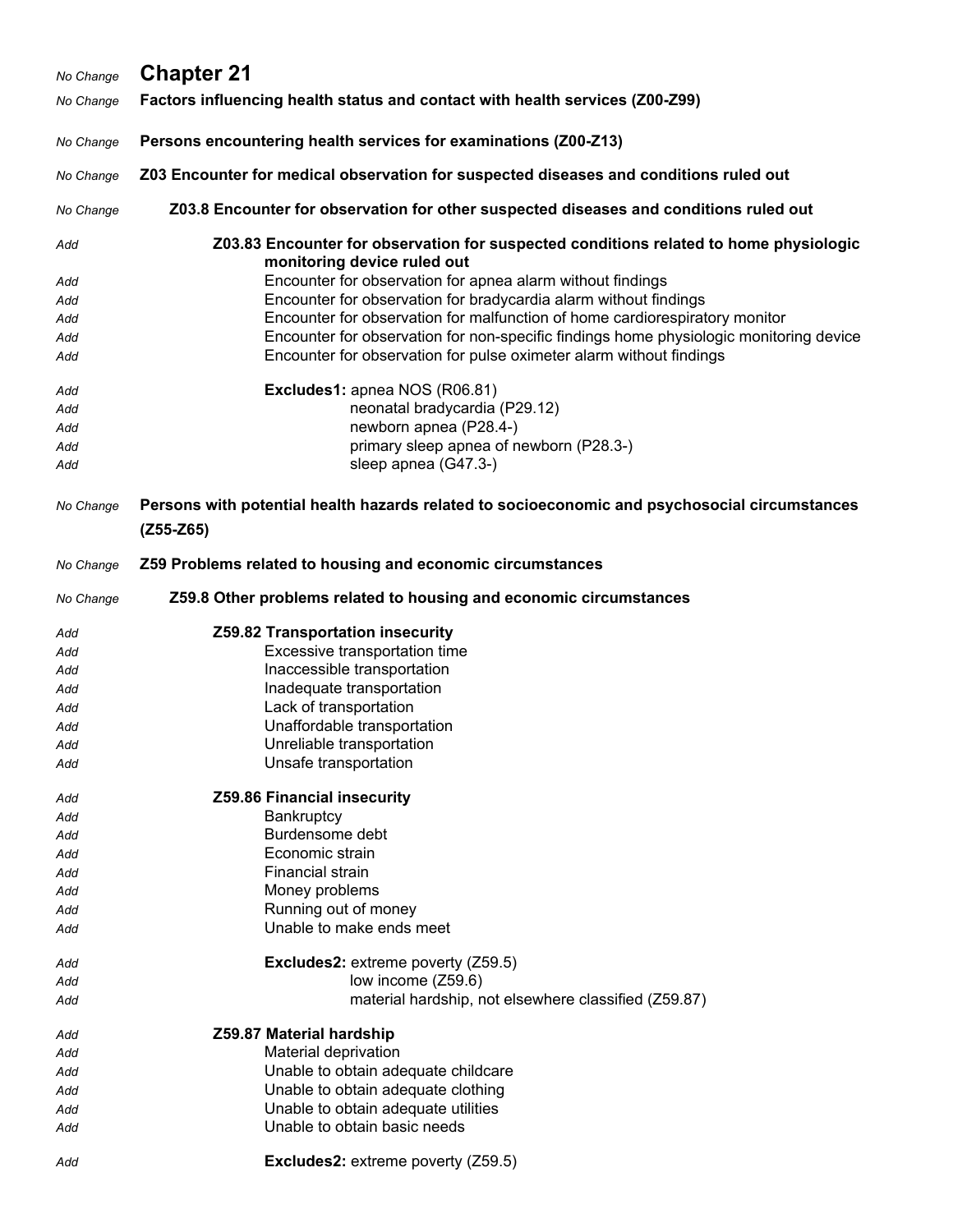| Add<br>Add                      | financial insecurity, not elsewhere classified (Z59.86)<br>low income (Z59.6)                                                                                                                                                                |
|---------------------------------|----------------------------------------------------------------------------------------------------------------------------------------------------------------------------------------------------------------------------------------------|
| No Change                       | Persons encountering health services in other circumstances (Z69-Z76)                                                                                                                                                                        |
| No Change                       | Z71 Persons encountering health services for other counseling and medical advice, not elsewhere<br>classified                                                                                                                                |
| No Change                       | Z71.8 Other specified counseling                                                                                                                                                                                                             |
| Add                             | Z71.87 Encounter for pediatric-to-adult transition counseling                                                                                                                                                                                |
| Add<br>Add<br>Add<br>Add<br>Add | <b>Code also</b> chronic condition, if applicable, such as:<br>autism spectrum disorder (F84.0)<br>congenital malformations of the circulatory system (Q20-Q28)<br>cystic fibrosis (E84-)<br>sickle-cell disorder (D57-)                     |
| Add                             | Z71.88 Encounter for counseling for socioeconomic factors                                                                                                                                                                                    |
| No Change                       | Z72 Problems related to lifestyle                                                                                                                                                                                                            |
| No Change                       | Z72.8 Other problems related to lifestyle                                                                                                                                                                                                    |
| No Change                       | Z72.82 Problems related to sleep                                                                                                                                                                                                             |
| Add<br>Add<br>Add               | Z72.823 Risk of suffocation (smothering) under another while sleeping<br>Child-caregiver co-sleeping<br>Infant bed-sharing                                                                                                                   |
| No Change                       | Persons with potential health hazards related to family and personal history and certain conditions<br>influencing health status (Z77-Z99)                                                                                                   |
| No Change                       | Z79 Long term (current) drug therapy                                                                                                                                                                                                         |
| No Change                       | Z79.4 Long term (current) use of insulin                                                                                                                                                                                                     |
| Add                             | <b>Excludes2:</b> long-term (current) use of injectable non-insulin antidiabetic drugs (Z79.85)                                                                                                                                              |
| Add                             | Z79.6 Long term (current) use of immunomodulators and immunosuppressants                                                                                                                                                                     |
| Add<br>Add                      | Excludes2: long term (current) use of steroids (Z79.5-)<br>long term (current) use of agents affecting estrogen receptors and estrogen levels<br>$(Z79.81-)$                                                                                 |
| Add                             | Z79.60 Long term (current) use of unspecified immunomodulators and<br>immunosuppressants                                                                                                                                                     |
| Add<br>Add<br>Add<br>Add<br>Add | Z79.61 Long term (current) use of immunomodulator<br>Long term (current) use of apremilast<br>Long term (current) use of immunomodulatory imide drug<br>Long term (current) use of lenalidomide<br>Long term (current) use of pomalidomide   |
| Add                             | Z79.62 Long term (current) use of immunosuppressant                                                                                                                                                                                          |
| Add<br>Add<br>Add<br>Add<br>Add | Z79.620 Long term (current) use of immunosuppressive biologic<br>Long term (current) use of adalimumab<br>Long term (current) use of etanercept<br>Long term (current) use of infliximab<br>Long term (current) use of monoclonal antibodies |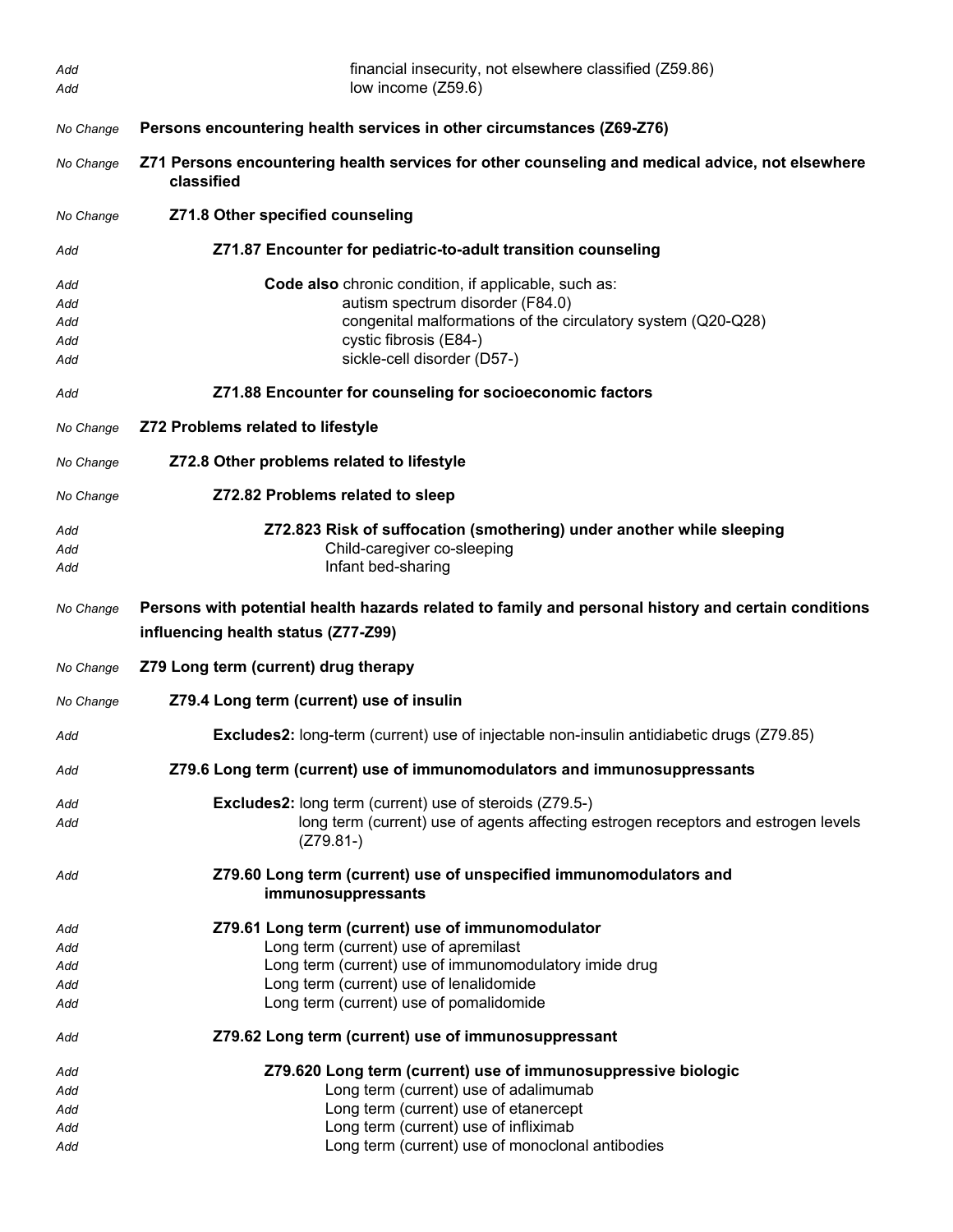| Add        | Z79.621 Long term (current) use of calcineurin inhibitor                                                                    |
|------------|-----------------------------------------------------------------------------------------------------------------------------|
| Add        | Long term (current) use of cyclosporine                                                                                     |
| Add        | Long term (current) use of tacrolimus                                                                                       |
|            |                                                                                                                             |
| Add        | Z79.622 Long term (current) use of Janus kinase inhibitor                                                                   |
| Add        | Long term (current) use of tofacitinib                                                                                      |
| Add        | Z79.623 Long term (current) use of mammalian target of rapamycin (mTOR) inhibitor                                           |
| Add        | Long term (current) use of sirolimus                                                                                        |
|            |                                                                                                                             |
| Add        | Z79.624 Long term (current) use of inhibitors of nucleotide synthesis                                                       |
| Add        | Long term (current) use of azathioprine                                                                                     |
| Add        | Long term (current) use omycophenolate                                                                                      |
| Add        | Long term (current) use of purine synthesis (IMDH) inhibitors                                                               |
| Add        | Z79.63 Long term (current) use of chemotherapeutic agent                                                                    |
| Add        | Z79.630 Long term (current) use of alkylating agent                                                                         |
| Add        | Long term (current) use of chlorambucil                                                                                     |
| Add        | Long term (current) use of cisplatin                                                                                        |
| Add        | Long term (current) use of cyclophosphamide                                                                                 |
|            |                                                                                                                             |
| Add<br>Add | Z79.631 Long term (current) use of antimetabolite agent<br>Long term (current) use of 5-fluorouracil                        |
| Add        | Long term (current) use of 6-mercaptopurine                                                                                 |
| Add        | Long term (current) use of cytarabine                                                                                       |
| Add        | Long term (current) use of methotrexate                                                                                     |
|            |                                                                                                                             |
| Add        | Z79.632 Long term (current) use of antitumor antibiotic                                                                     |
| Add        | Long term (current) use of bleomycin                                                                                        |
| Add        | Long term (current) use of doxorubicin                                                                                      |
| Add        | Long term (current) use of mitomycin C                                                                                      |
| Add        | Z79.633 Long term (current) use of mitotic inhibitor                                                                        |
| Add        | Long term (current) use of paclitaxel                                                                                       |
| Add        | Long term (current) use of plant alkaloids                                                                                  |
| Add        | Long term (current) use of vinblastine                                                                                      |
| Add        | Long term (current) use of vincristine                                                                                      |
|            |                                                                                                                             |
| Add        | Z79.634 Long term (current) use of topoisomerase inhibitor                                                                  |
| Add        | Long term (current) use of etoposide<br>Long term (current) use of irinotecan                                               |
| Add<br>Add | Long term (current) use of topotecan                                                                                        |
|            |                                                                                                                             |
| Add        | Z79.64 Long term (current) use of myelosuppressive agent                                                                    |
| Add        | Long term (current) use of hydroxyurea                                                                                      |
| Add        | Z79.69 Long term (current) use of other immunomodulators and immunosuppressants                                             |
| No Change  | Z79.8 Other long term (current) drug therapy                                                                                |
| No Change  | Z79.84 Long term (current) use of oral hypoglycemic drugs                                                                   |
| Add        | <b>Excludes2:</b> long-term (current) use of injectable non-insulin antidiabetic drugs (Z79.85)                             |
| Add        | Z79.85 Long-term (current) use of injectable non-insulin antidiabetic drugs                                                 |
| Add<br>Add | <b>Excludes2:</b> long term (current) use of insulin (Z79.4)<br>long term (current) use of oral hypoglycemic drugs (Z79.84) |
|            |                                                                                                                             |
| No Change  | Z87 Personal history of other diseases and conditions                                                                       |
| Add        | Z87.6 Personal history of certain (corrected) conditions arising in the perinatal period                                    |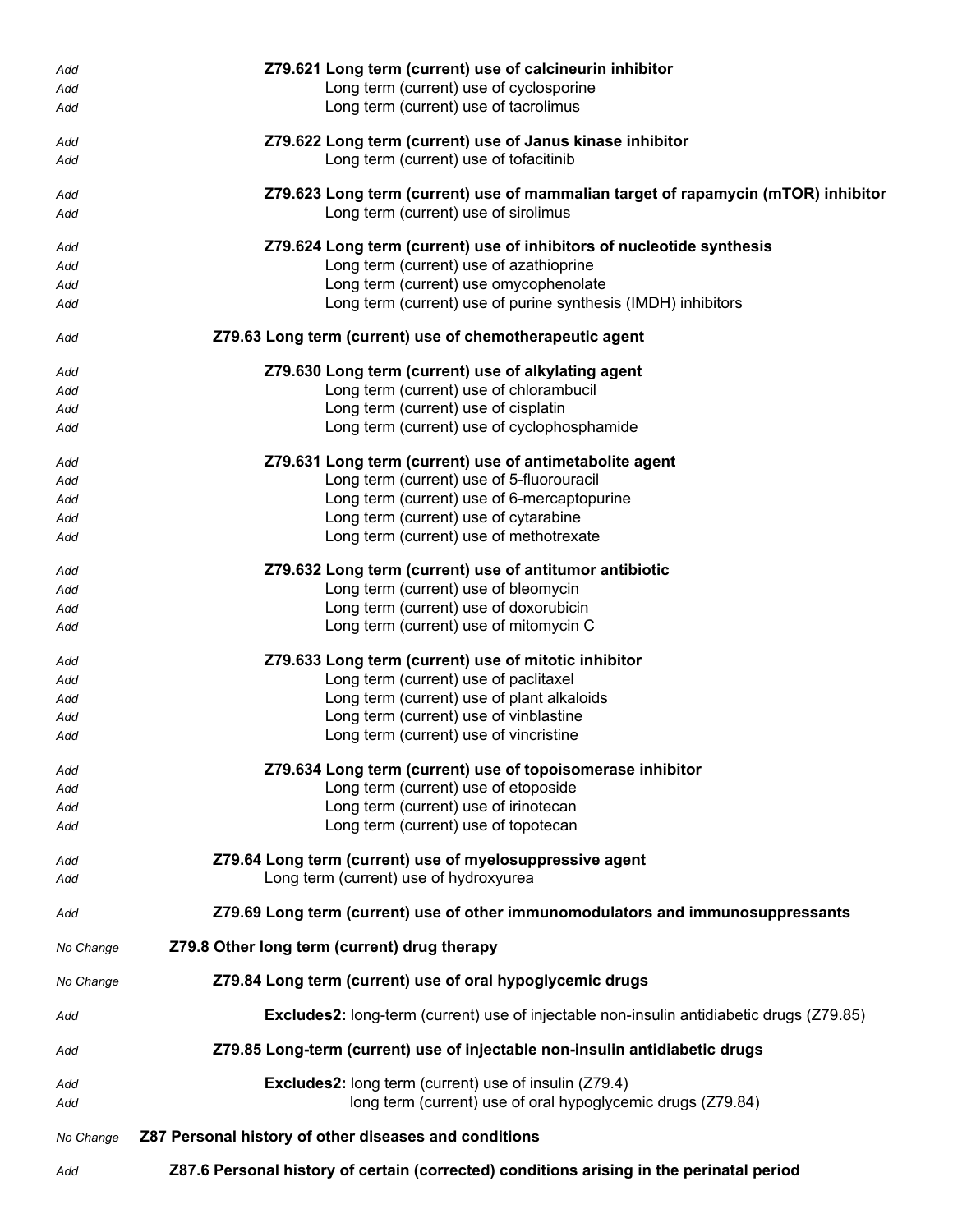| Add                                   | Conditions classifiable to P00-P96                                                                                                                            |
|---------------------------------------|---------------------------------------------------------------------------------------------------------------------------------------------------------------|
| Add                                   | <b>Excludes1:</b> personal history of (corrected) congenital malformations (Z87.7-)                                                                           |
| Add                                   | Z87.61 Personal history of (corrected) necrotizing enterocolitis of newborn                                                                                   |
| Add                                   | Z87.68 Personal history of other (corrected) conditions arising in the perinatal period                                                                       |
| No Change                             | Z87.7 Personal history of (corrected) congenital malformations                                                                                                |
| No Change                             | Z87.73 Personal history of (corrected) congenital malformations of digestive system                                                                           |
| Add                                   | Z87.731 Personal history of (corrected) tracheoesophageal fistula or atresia                                                                                  |
| Add                                   | Z87.732 Personal history of (corrected) persistent cloaca or cloacal malformations                                                                            |
| No Change                             | Z87.76 Personal history of (corrected) congenital malformations of integument, limbs and<br>musculoskeletal system                                            |
| Add                                   | Z87.760 Personal history of (corrected) congenital diaphragmatic hernia or other<br>congenital diaphragm malformations                                        |
| Add                                   | Z87.761 Personal history of (corrected) gastroschisis                                                                                                         |
| Add                                   | Z87.762 Personal history of (corrected) prune belly malformation                                                                                              |
| Add                                   | Z87.763 Personal history of other (corrected) congenital abdominal wall<br>malformations                                                                      |
| Add                                   | Z87.768 Personal history of other specified (corrected) congenital malformations of<br>integument, limbs and musculoskeletal system                           |
| No Change                             | Z91 Personal risk factors, not elsewhere classified                                                                                                           |
| No Change                             | Excludes2:                                                                                                                                                    |
| No Change<br>Add                      | Z91.1 Patient's noncompliance with medical treatment and regimen<br>Excludes 2: caregiver noncompliance with patient's medical treatment and regimen (Z91.A-) |
| No Change                             | Z91.11 Patient's noncompliance with dietary regimen                                                                                                           |
| Add                                   | Code also, if applicable, food insecurity (Z59.4-)                                                                                                            |
| Add                                   | Z91.110 Patient's noncompliance with dietary regimen due to financial hardship                                                                                |
| Add<br>Add                            | Z91.118 Patient's noncompliance with dietary regimen for other reason<br>Inability to comply with dietary regimen                                             |
| Add                                   | Z91.119 Patient's noncompliance with dietary regimen due to unspecified reason                                                                                |
| No Change<br>Revise from<br>Revise to | Z91.19 Patient's noncompliance with other medical treatment and regimen<br>Nonadherence to medical treatment<br>Patient's nonadherence to medical treatment   |
| Add                                   | Z91.190 Patient's noncompliance with other medical treatment and regimen due to<br>financial hardship                                                         |
| Add                                   | Z91.198 Patient's noncompliance with other medical treatment and regimen for other<br>reason                                                                  |
| Add                                   | Z91.199 Patient's noncompliance with other medical treatment and regimen due to<br>unspecified reason                                                         |
| Add                                   | Z91.A Caregiver's noncompliance with patient's medical treatment and regimen                                                                                  |